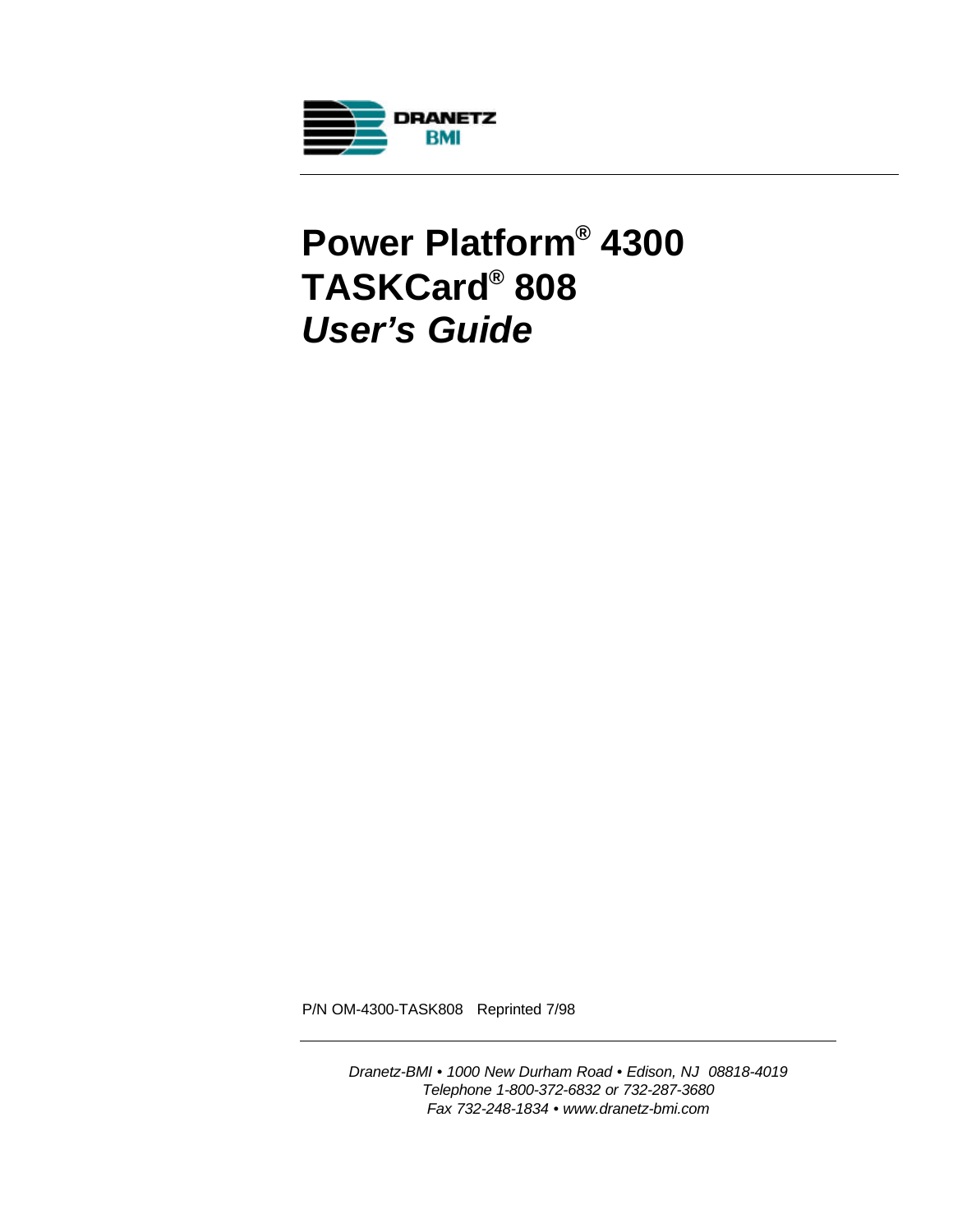### **WARNING**

**Death, serious injury, or fire hazard could result from improper connection of this instrument. Read and understand this manual before connecting this instrument. Follow all installation and operating instructions while using this instrument.**

**Connection of this instrument must be performed in compliance with the National Electrical Code (ANSI/NFPA 70-1996) of USA and any additional safety requirements applicable to your installation.**

**Installation, operation, and maintenance of this instrument must be performed by qualified personnel only. The National Electrical Code defines a qualified person as "one familiar with the construction and operation of the equipment and the hazards involved."**

## **ADVERTENCIA**

**Una conexión incorrecta de este instrumento puede producir la muerte, lesiones graves y riesgo de incendio. Lea y entienda este manual antes de conectar. Observe todas las instrucciones de instalación y operación durante el uso de este instrumento.**

**La conexión de este instrumento debe ser hecha de acuerdo con las normas del Código Eléctrico Nacional (ANSI/NFPA 70-1996) de EE. UU., además de cualquier otra norma de seguridad correspondiente a su establecimiento.**

**La instalación, operación y mantenimiento de este instrumento debe ser realizada por personal calificado solamente. El Código El éctrico Nacional define a una persona calificada como "una que esté familiarizada con la construcción y operación del equipo y con los riesgos involucrados."**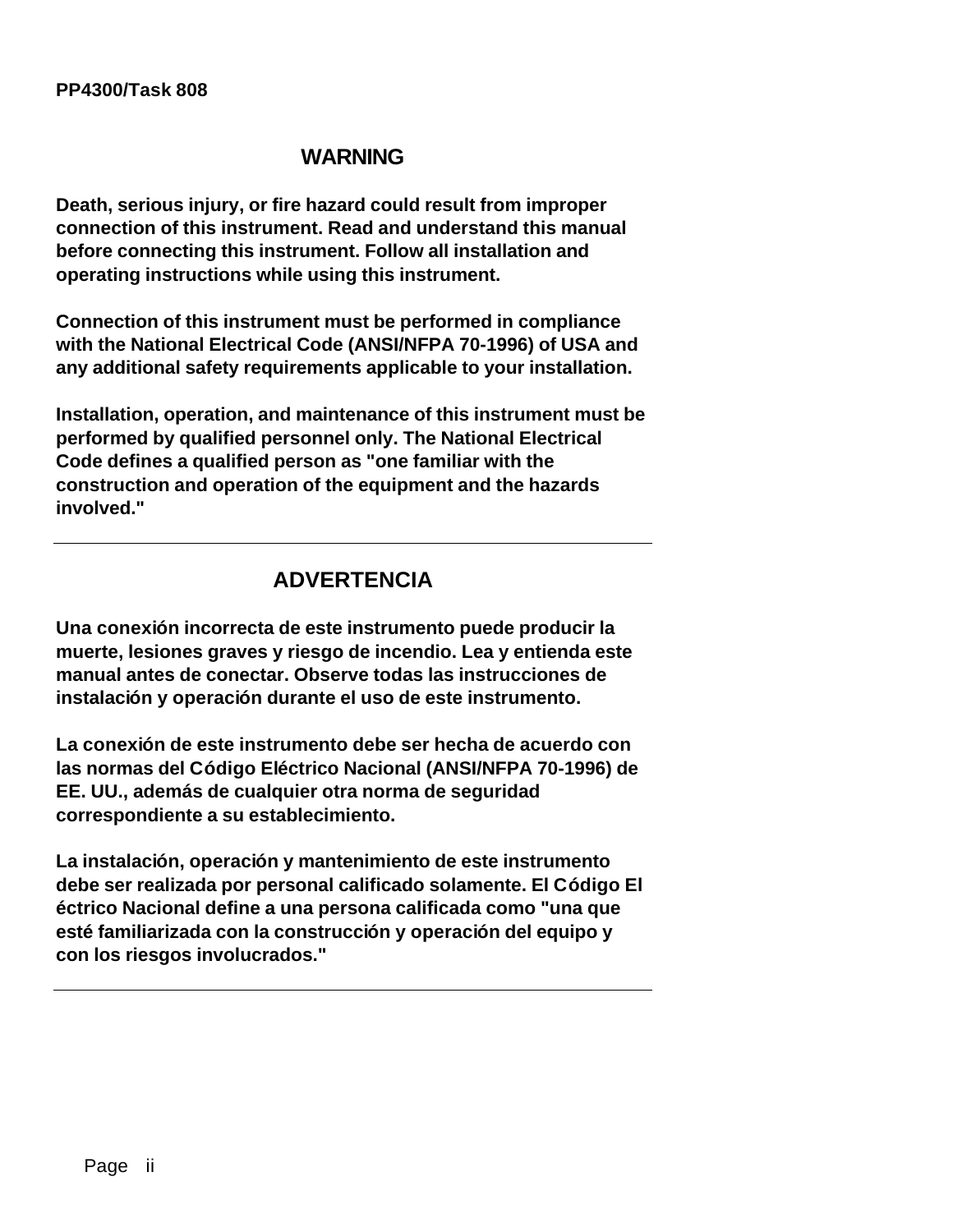#### **AVERTISSEMENT**

**Si l'instrument est mal connecté, la mort, des blessures graves, ou un danger d'incendie peuvent s'en suivre. Lisez attentivement ce manuel avant de connecter l'instrument. Lorsque vous utilisez l'instrument, suivez toutes les instructions d'installation et de service.**

**Cet instrument doit être connecté conformément au National Electrical Code (ANSI/NFPA 70-1996) des Etats-Unis et à toutes les exigences de sécurité applicables à votre installation.**

**Cet instrument doit être installé, utilisé et entretenu uniquement par un personnel qualifié. Selon le National Electrical Code, une personne est qualifiée si "elle connaît bien la construction et l'utilisation de l'équipement, ainsi que les dangers que cela implique."**

#### **WARNUNG**

**Der falsche Anschluss dieses Gerätes kann Tod, schwere Verletzungen oder Feuer verursachen. Bevor Sie dieses Instrument anschliessen, müssen Sie die Anleitung lesen und verstanden haben. Bei der Verwendung dieses Instruments mü ssen alle Installation- und Betriebsanweisungen beachtet werden.**

**Der Anschluss dieses Instruments muss in Übereinstimmung mit den nationalen Bestimmungen für Elektrizität (ANSI/NFPA 70-1996) der Vereinigten Staaten, sowie allen weiteren, in Ihrem Fall anwendbaren Sicherheitsbestimmungen, vorgenommen werden.**

**Installation, Betrieb und Wartung dieses Instruments dürfen nur von Fachpersonal durchgeführt werden. In dem nationalen Bestimmungen für Elektrizität wird ein Fachmann als eine Person bezeichnet, welche "mit der Bauweise und dem Betrieb des Gerätes sowie den dazugehörigen Gefahren vertraut ist."**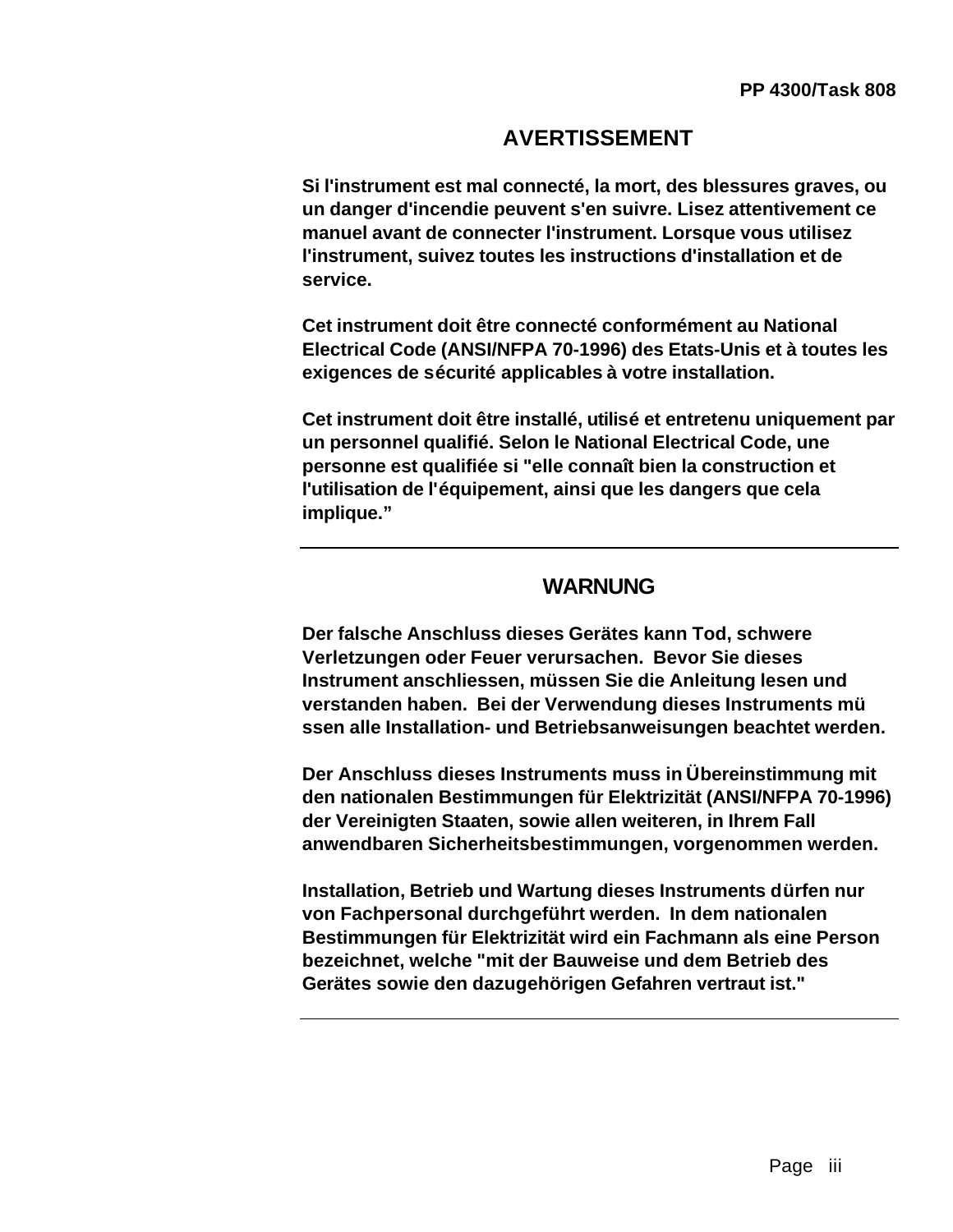**PP4300/Task 808**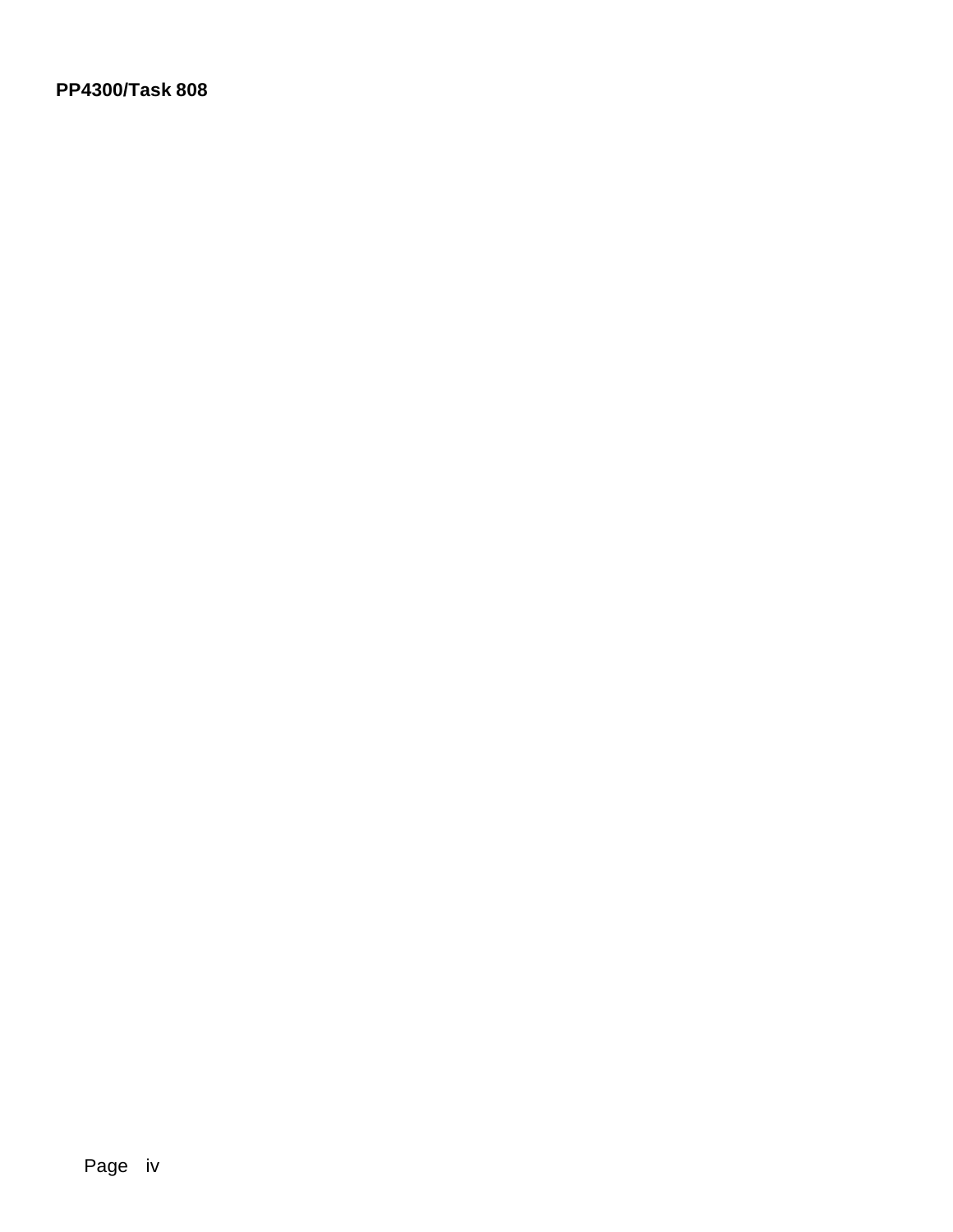## **Safety Summary**

#### **Definitions**

WARNING statements inform the user that certain conditions or practices could result in loss of life or physical harm.

CAUTION statements identify conditions or practices that could harm the Power Platform, its data, other equipment, or property.

NOTE statements call attention to specific information.

#### **Symbols**

The following International Electrotechnical Commission (IEC) symbols are marked on the top and rear panel in the immediate vicinity of the referenced terminal or device:



 $\angle$  Caution, refer to accompanying documents (this manual).

Direct current (DC) operation of the terminal or device.

 $\bigcap$ Power Switch

#### **Definiciones**

Las ADVERTENCIAS informan al usuario de ciertas condiciones o prá cticas que podrían producir lesiones mortales o daño físico.

Las PRECAUCIONES identifican condiciones o prácticas que podrían dañar la Power Platform, sus datos, otros equipos o propiedad.

Las NOTAS llaman la atención hacia la información específica.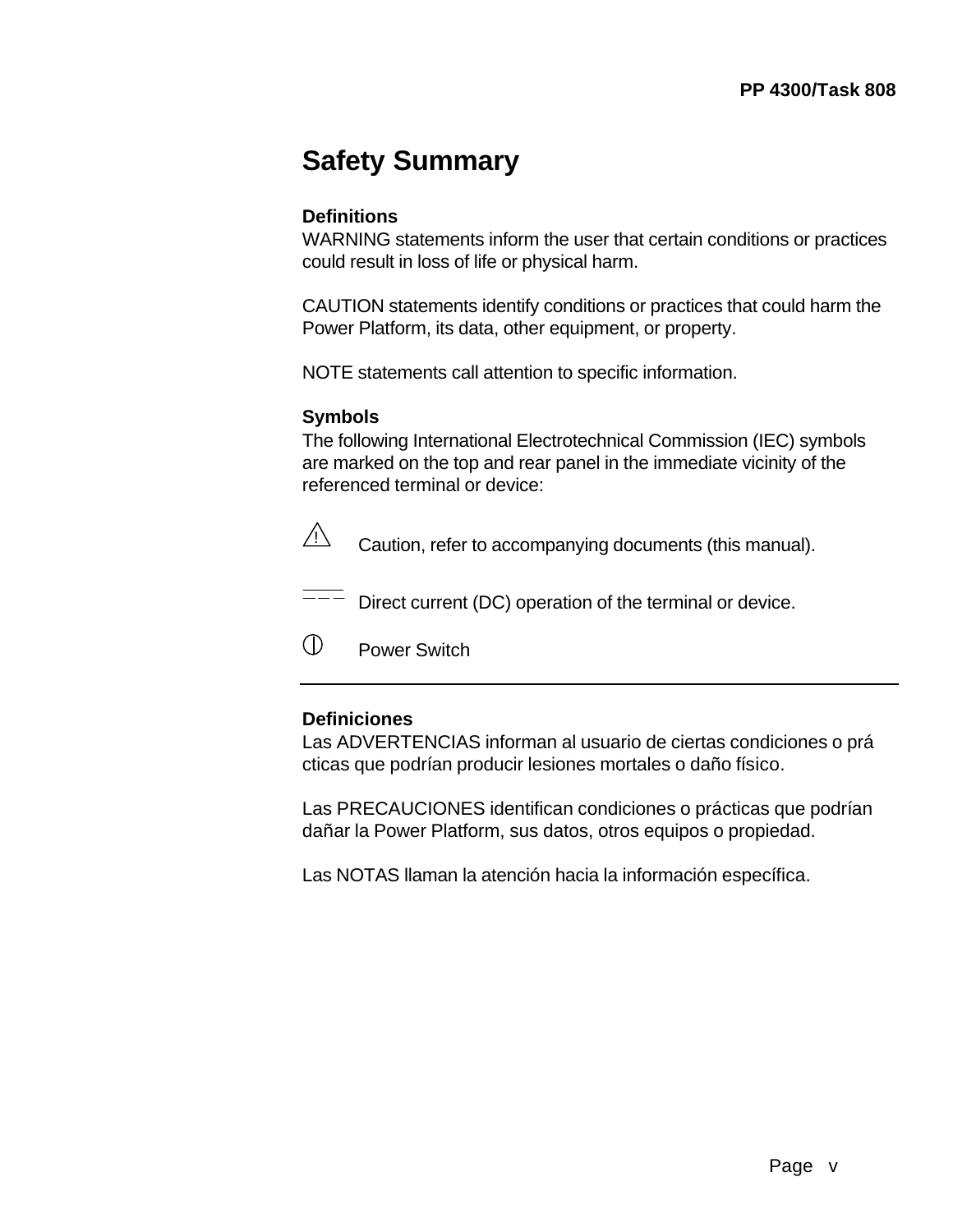#### **PP4300/Task 808**

#### **Símbolos**

Los siguientes símbolos de la Comisión Internacional Electrotécnica (IEC) aparecen marcados en el panel superior y el posterior inmediatos al terminal o dispositivo en referencia:



 $\angle$ ! Precaución, consulte los documentos adjuntos (este manual).

Operación de corriente continua (CC) del terminal o dispositivo.

 $\bigcirc$ Interruptor de encendido

#### **Définitions**

Les messages d'AVERTISSEMENT préviennent l'utilisateur que certaines conditions ou pratiques pourraient entraîner la mort ou des lé sions corporelles.

Les messages de MISE EN GARDE signalent des conditions ou pratiques susceptibles d'endommager "Power Platform", ses données, d'autres équipements ou biens matériels.

Les messages NOTA attirent l'attention sur certains renseignements spé cifiques.

#### **Symboles**

Les symboles suivants de la Commission électrotechnique internationale (CEI) figurent sur le panneau arrière supérieur situé à proximité du terminal ou de l'unité cité:

 $\sqrt{2}$  Mise en garde, consultez les documents d'accompagnement (ce manual).

Fonctionnement du terminal ou de l'unitécourant continu (CC).

 $\bigcirc$ Interrupteur de tension

#### **Definitionen**

WARNUNGEN informieren den Benutzer darüber, daá bestimmte Bedingungen oder Vorgehensweisen körperliche oder tödliche Verletzungen zur Folge haben können.

Page vi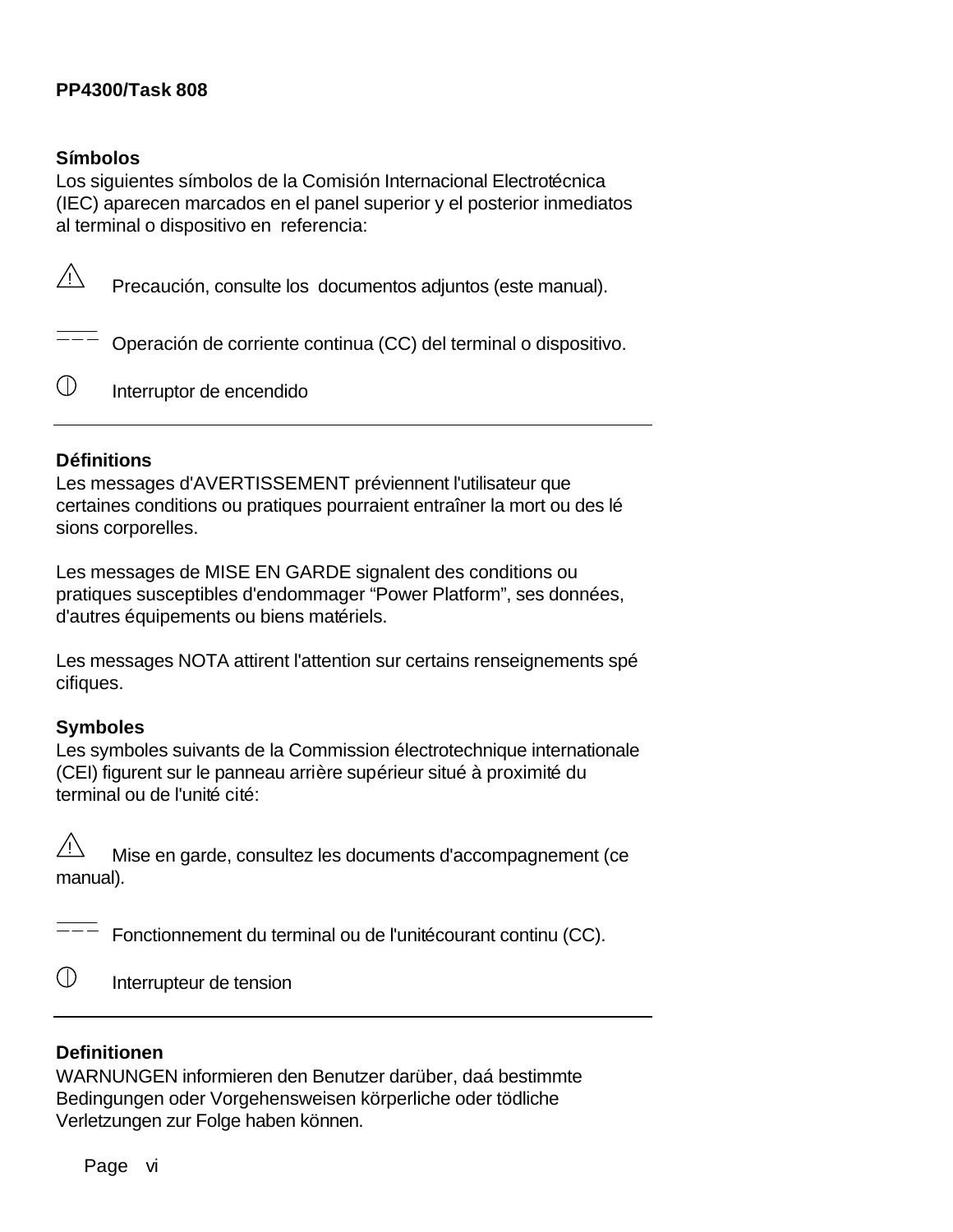VORSICHTSHINWEISE kennzeichnen Bedingungen oder Vorgehensweisen, die zu einer Beschädigung von Power Platform, seiner Daten oder anderer Geräte bzw. von Eigentum führen können.

HINWEISE machen auf bestimmte Informationen aufmerksam.

#### Symbole

Die folgenden Symbole der Internationalen Elektrotechnischen Kommission (International Electrotechnical Commission; IEC) befinden sich auf der Abdeck- und Seitenplatte unmittelbar am betreffenden Terminal oder Gerät.

 $\angle$  Vorsichtshinweis, siehe Begleitdokumente (dieses Handbuch).

Gleichstrombetrieb im Terminal oder Gerät.

 $\left(\mathsf{I}\right)$ **Netzschalter** 

#### **Safety Precautions**

The following safety precautions must be followed whenever any type of connection is being made to the instrument.

- $\Box$  Connect the green safety (earth) ground first, before making any other connections.
- $\Box$  When connecting to electric circuits or pulse initiating equipment, open their related breakers. DO NOT install any connection of the instrument on live power lines.
- $\Box$  Connections must be made to the instrument first, then connect to the circuit to be monitored.
- $\Box$  Wear safety glasses and insulated gloves when making connections to power circuits.
- $\Box$  Hands, shoes and floor must be dry when making any connection to a power line.
- $\Box$  Make sure the unit is turned OFF before connecting probes to the rear panel.
- $\Box$  Before each use, inspect all cables for breaks or cracks in the insulation. Replace immediately if defective.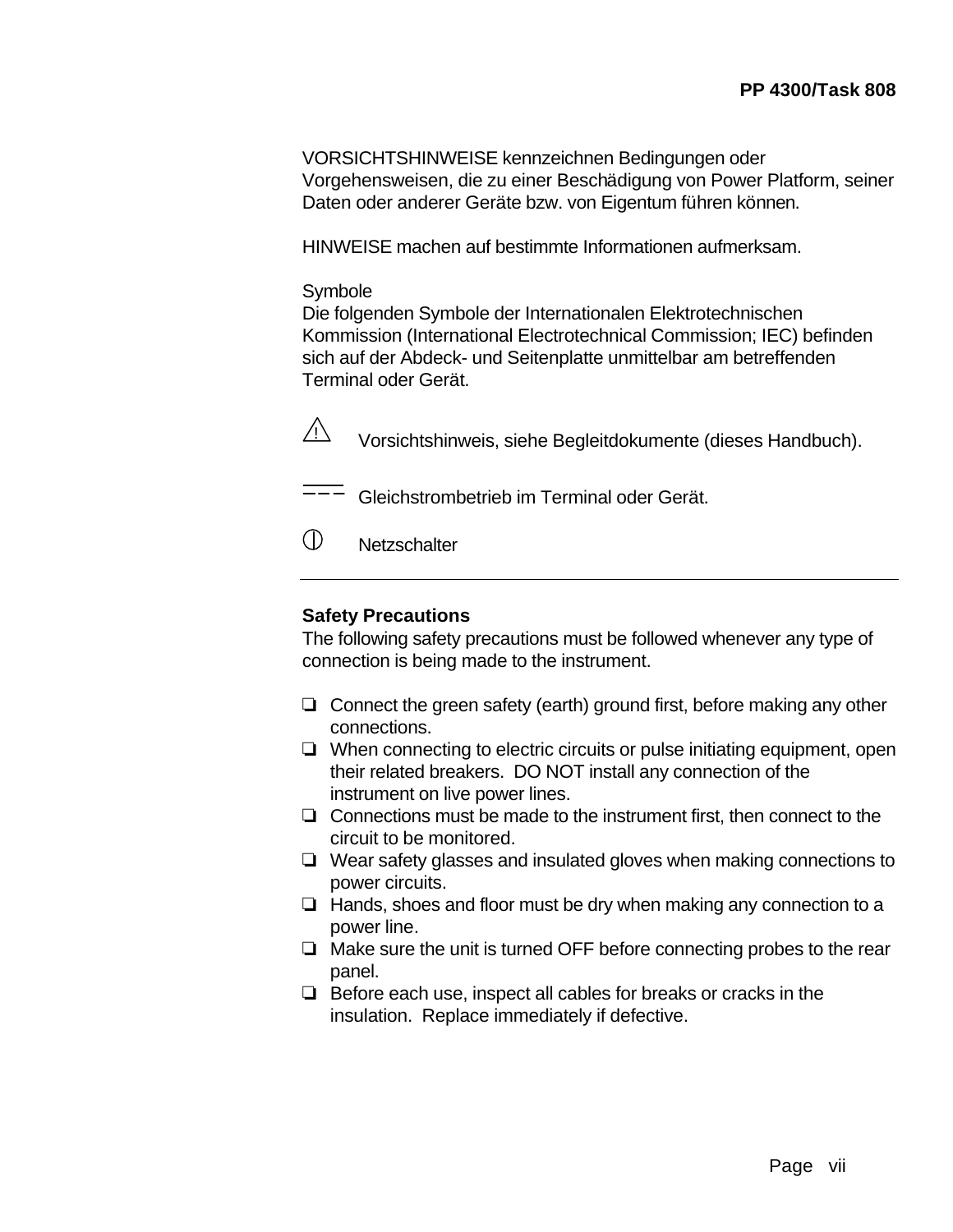#### **PP4300/Task 808**

#### **Medidas de seguridad**

Las medidas de seguridad siguientes deberán observarse cuando se realice cualquier tipo de conexión al instrumento.

- o Antes de hacer cualquier conexión, deberá enchufarse el conector de seguridad verde a tierra.
- $\Box$  Cuando se haga conexiones a circuitos eléctricos o a equipo de activación por pulso, deberá abrirse sus respectivas cajas de seguridad. NO deberá hacerse ninguna conexión del instrumento en líneas eléctricas bajo tensión.
- $\Box$  Las conexiones deberán hacerse primero al instrumento y, luego, al circuito a ser monitorizado.
- $\Box$  Al hacer conexiones a circuitos eléctricos, deberá utilizar anteojos y guantes protectores.
- $\Box$  Sus manos, zapatos y el piso deberán estar secos en todo momento en que se haga una conexión a un cable eléctrico.
- $\Box$  Verifique que la unidad esté DESACTIVADA antes de conectar sondas en el panel posterior.
- $\Box$  Previo a cada uso, deberá verificarse que los cables no estén rotos y que el material aislante no tenga rajaduras. Reemplace de inmediato cualquier parte defectuosa.

#### **Mesures de Sécurité**

Les mesures de sécurité suivantes doivent être prises chaque fois qu'un type de connexion quelconque est effectué sur l'instrument.

- $\Box$  Connecter d'abord la prise de terre de sécurité verte (terre) avant d'effectuer toute autre connexion.
- $\Box$  Ouvrir les disjoncteurs correspondants lors d'une connexion à des circuits électriques ou à des équipement de génération d'impulsions. NE PAS effectuer de connexion d'instrument sur des lignes électriques sous tension.
- $\Box$  Une fois toutes les connexions de l'instrument effectuées, connecter au circuit à contrôler.
- $\Box$  Porter des lunettes de protection et des gants isolants pour effectuer des connexions aux circuits électriques.
- $\Box$  S'assurer que les mains, les chaussures et le sol soient secs lors de connexions à une ligne électrique.
- $\Box$  S'assurer que l'unité est ÉTEINTE avant de connecter les sondes au panneau arrière.
- $\Box$  Inspecter tous les câbles, avant chaque utilisation, pour s'assurer que les isolants ne sont pas coupés ou fendus. Remplacer immédiatement tous les équipements défectueux.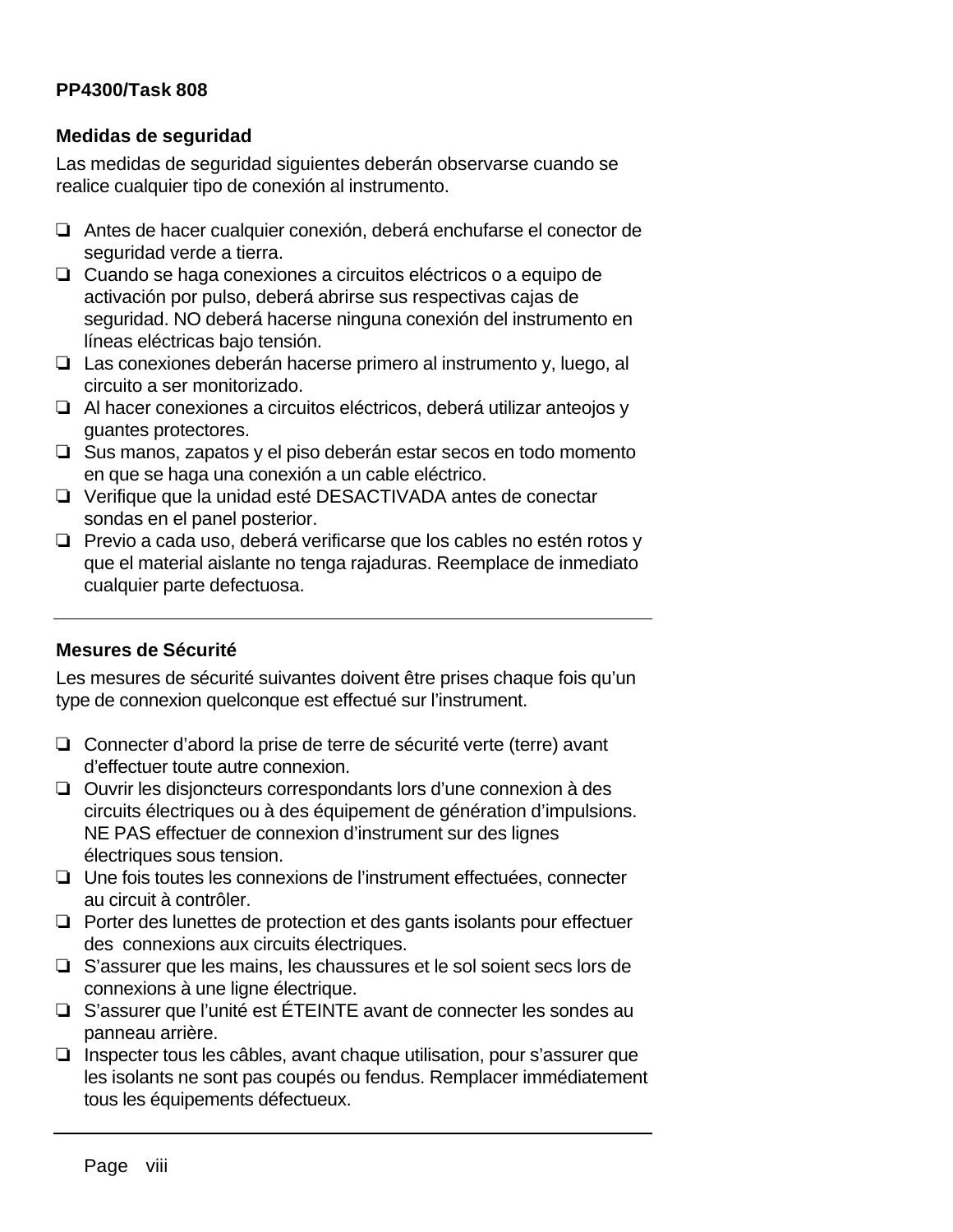#### **Sicherheitsvorkehrungen**

Die folgenden Sicherheitsvorkehrungen sind immer dann zu befolgen, wenn eine Verbindung zum Instrument hergestellt wird.

- □ Schließen Sie zuerst die grüne Sicherheits-/Erdleitung an, bevor Sie eine andere Verbindung herstellen.
- $\Box$  Öffnen Sie beim Anschluß an elektrische Stromkreise oder Impulsauslösungseinrichtungen die entsprechenden Unterbrecher. Es dürfen KEINE Anschlüsse an das Instrument unter stromführenden Spannungsleitungen montiert werden.
- $\Box$  Die Verbindungen müssen zuerst am Instrument und danach an der zu überwachenden Schaltung hergestellt werden.
- $\Box$  Tragen Sie Schutzbrillen und Isolierhandschuhe, wenn Sie Anschlüsse an den Stromkreisen vornehmen.
- $\Box$  Hände, Schuhe und Fußboden müssen trocken sein, wenn Sie Anschlüsse an den Stromkreisen durchführen.
- □ Stellen Sie sicher, daß das Gerät AUSgeschaltet ist, bevor Sie an der rückwärtigen Konsole Meßfühler anschließen.
- $\Box$  Prüfen Sie vor jedem Gebrauch alle Kabel auf Bruchstellen und Risse in der Isolierung. Wechseln Sie schadhafte Kabel sofort aus.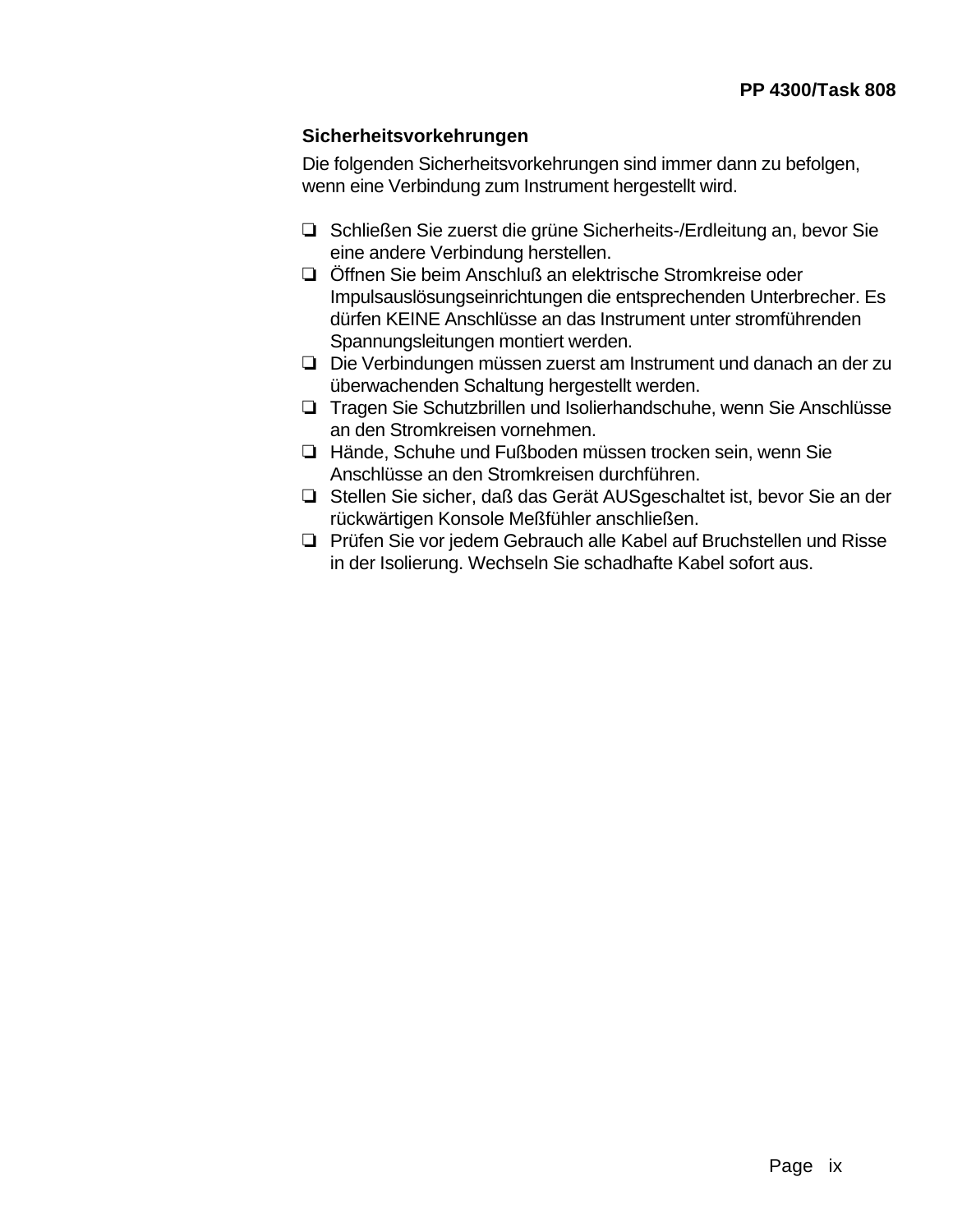#### **PP4300/Task 808**

#### Statements and Notices

#### **Notice regarding proprietary rights**

This publication contains information proprietary to Dranetz-BMI. By accepting and using this manual, the user agrees that the information contained herein will be used solely for the purpose of operating equipment of Dranetz-BMI.

#### **Copyright**

This publication is protected under the copyright laws of the United States Title 17 et seq. No part of this publication may be reproduced, transmitted, transcribed, stored in a retrieval system, or translated into any language or computer language, in any form, by any means, electronic, mechanical, magnetic, optical, chemical, manual or otherwise, without the prior written consent of Dranetz-BMI, 1000 New Durham Road, Edison, New Jersey 08818.

Copyright © 1997, Dranetz-BMI

All Rights Reserved. Printed in the United States of America.

#### **Revision rights**

Dranetz-BMI reserves the right to revise this publication from time to time and to make changes in its content without any obligation of notifying previous users of such revisions or changes.

#### **Trademarks**

Power Platform, TASKCard, Scope Mode, DRAN-LINK, DRAN-VIEW and Task 808 are registered trademarks of Dranetz-BMI.

#### **Statement of reliability**

The information in this manual has been reviewed and is believed to be entirely reliable, however, no responsibility is assumed for any inaccuracies. All material is for informational purposes only and is subject to change without prior notice.

 *Continued on next page*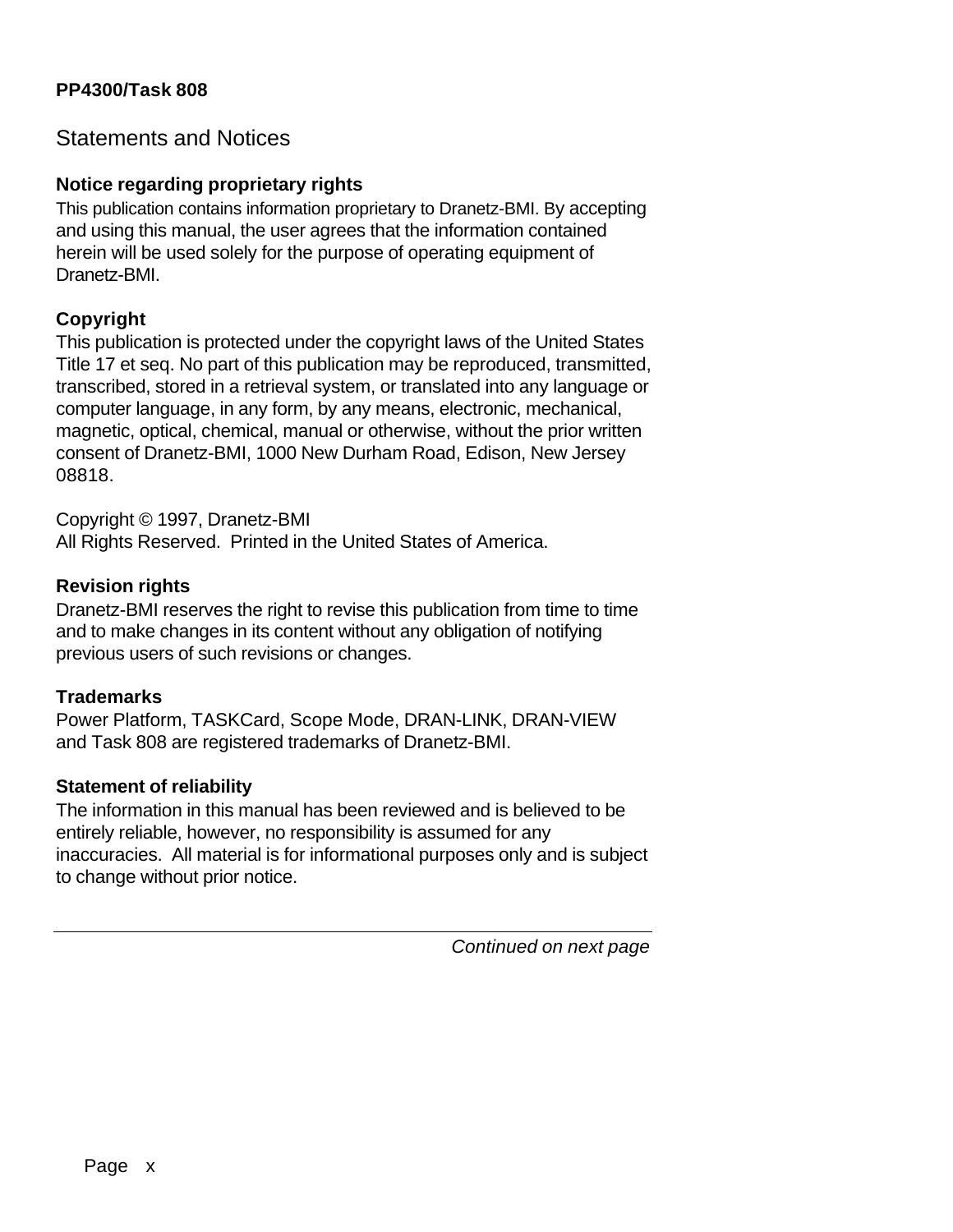#### Statements and Notices, *continued*

#### **Statement of warranty**

All products of Dranetz-BMI are warranted to the original purchaser against defective material and workmanship for a period of one year from the date of delivery. Dranetz-BMI will repair or replace, at its option, all defective equipment that is returned, freight prepaid, during the warranty period. There will be no charge for repair provided there is no evidence that the equipment has been mishandled or abused. This warranty shall not apply to any defects resulting from improper or inadequate maintenance, buyer-supplied hardware/software interfacing, unauthorized modification or misuse of the equipment, operation outside of environmental specifications, or improper site preparation or maintenance.

#### **Notice regarding FCC compliance**

This device has been tested and found to comply with the limits for a Class A digital device, pursuant to Part 15 of the FCC Rules. These limits are designed to provide reasonable protection against harmful interference when the equipment is operated in a commercial environment. This equipment generates, uses, and can radiate radio frequency energy and, if not installed and used in accordance with the instruction manual, may cause harmful interference to radio communications. Operation of this equipment in a residential area is likely to cause harmful interference in which case the user will be required to correct the interference at his/her own expense.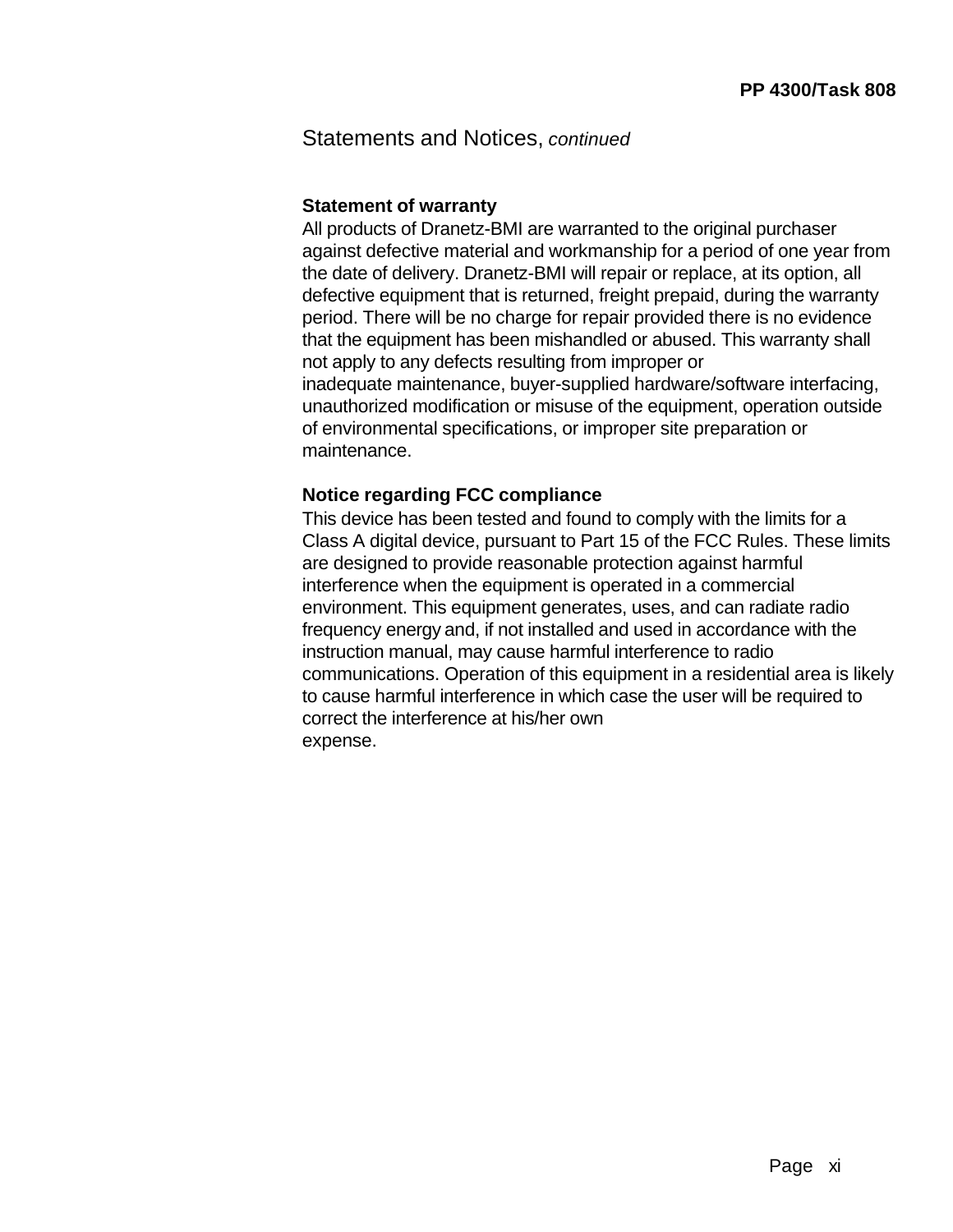## **TABLE OF CONTENTS**

| CHAPTER 2 INTRODUCTION TO THE PP4300/TASK 8083 |  |
|------------------------------------------------|--|
|                                                |  |
|                                                |  |
|                                                |  |
|                                                |  |
|                                                |  |
|                                                |  |
|                                                |  |
|                                                |  |
|                                                |  |
|                                                |  |
|                                                |  |
|                                                |  |
|                                                |  |
|                                                |  |
|                                                |  |
|                                                |  |
|                                                |  |
|                                                |  |
|                                                |  |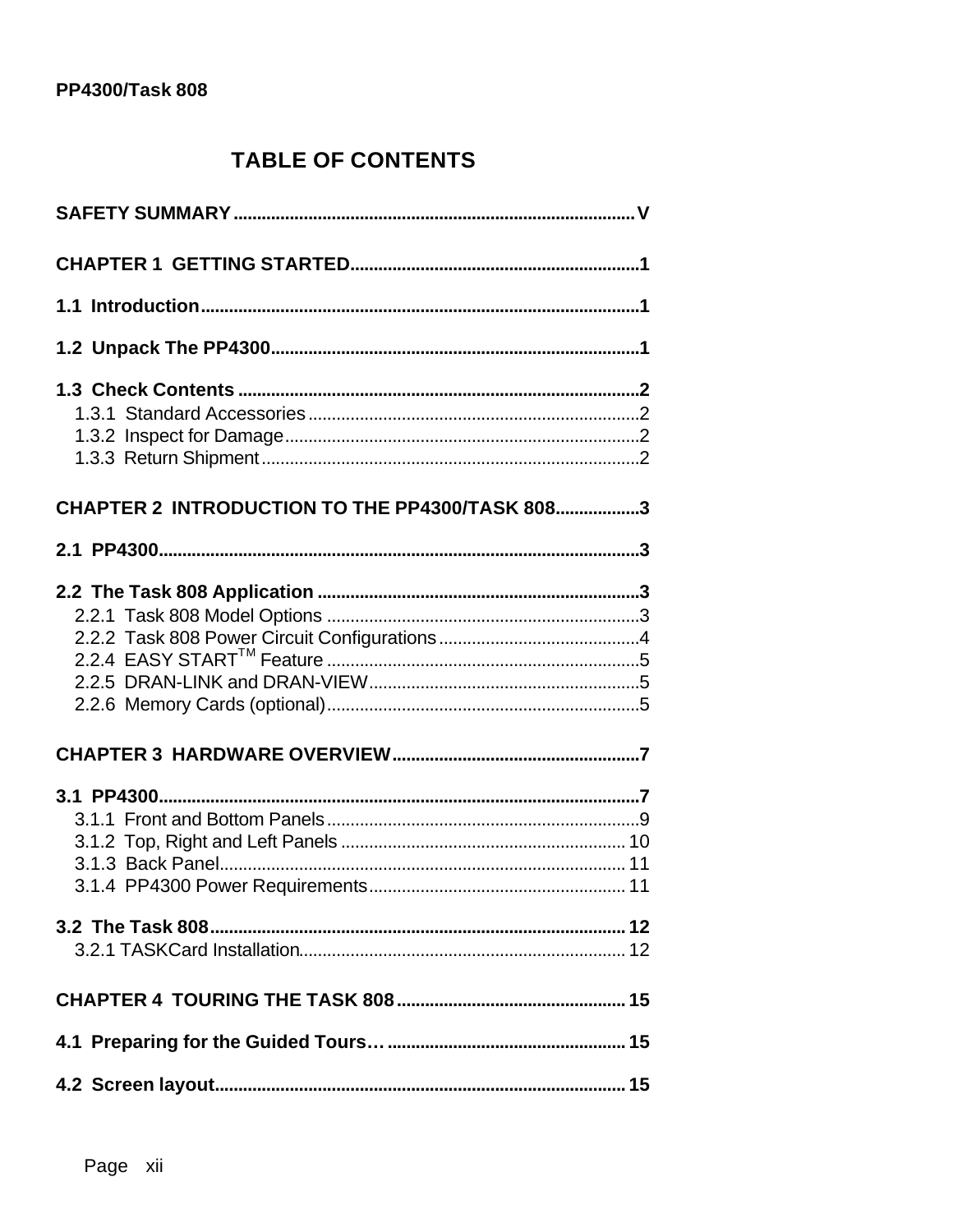## PP 4300/Task 808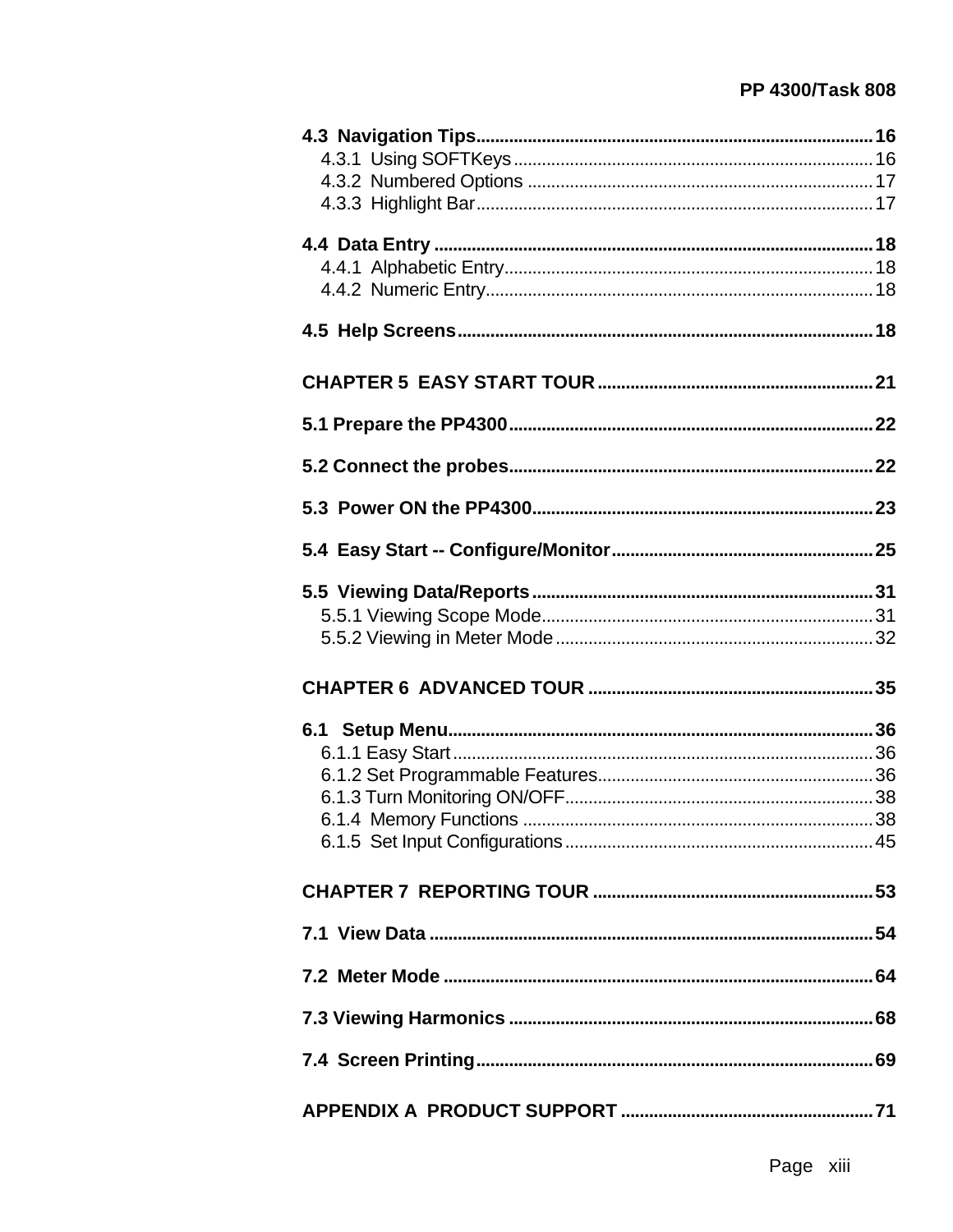### **PP4300/Task 808**

| <b>APPENDIX B MAINTENANCE/SERVICING/RETURN SHIPMENT 73</b> |
|------------------------------------------------------------|
|                                                            |
|                                                            |
|                                                            |
|                                                            |
|                                                            |
|                                                            |
|                                                            |
| APPENDIX D PP4300 TECHNICAL SPECIFICATIONS 85              |
|                                                            |
|                                                            |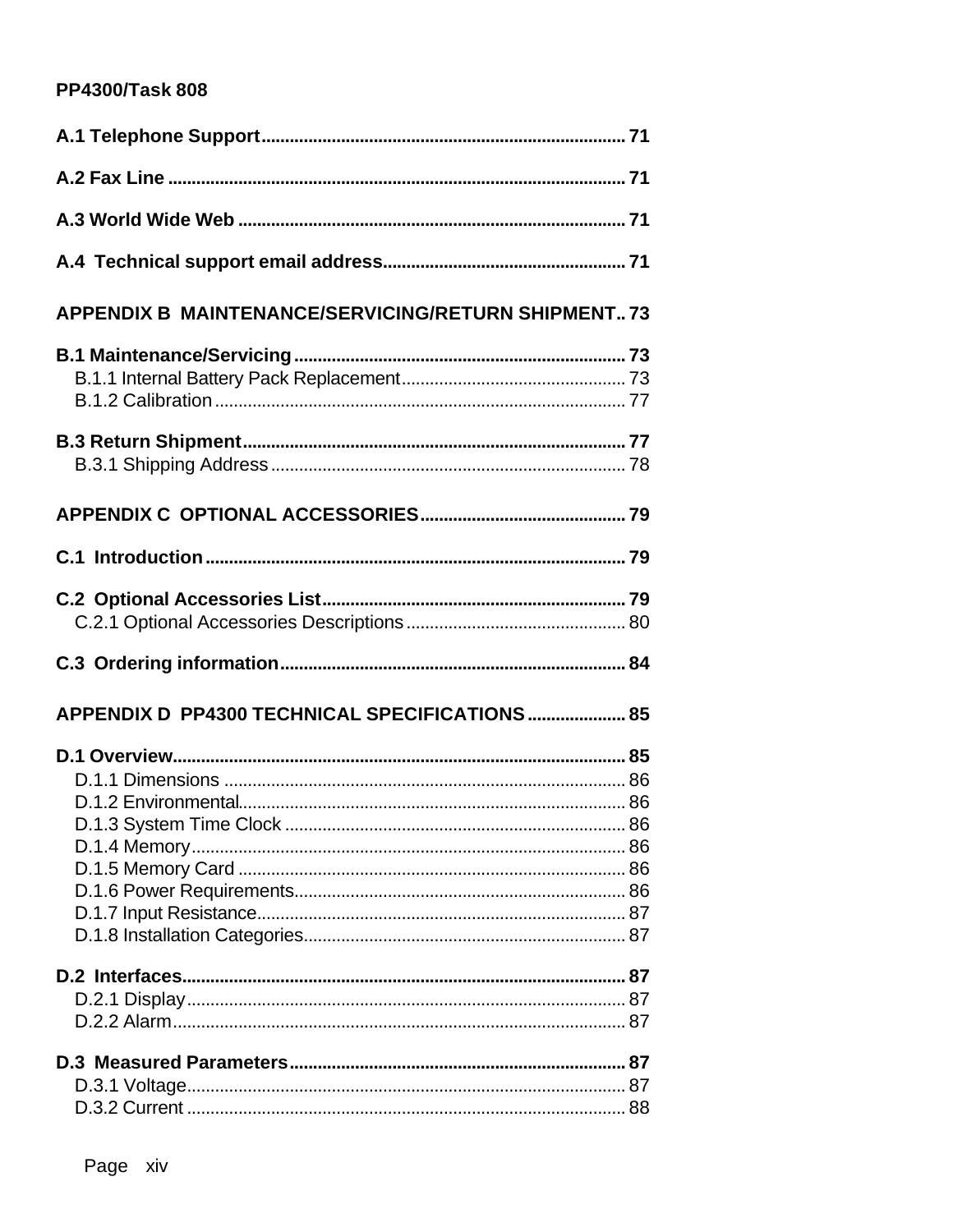## PP 4300/Task 808

| D.5 Resetting the PP4300 to the Factory Configuration  91 |  |
|-----------------------------------------------------------|--|
|                                                           |  |
|                                                           |  |
| APPENDIX E CONNECTING PROBES/COMMON CIRCUIT               |  |
|                                                           |  |
|                                                           |  |
|                                                           |  |
|                                                           |  |
|                                                           |  |
|                                                           |  |
|                                                           |  |
|                                                           |  |
|                                                           |  |
|                                                           |  |
|                                                           |  |
|                                                           |  |
|                                                           |  |
|                                                           |  |
|                                                           |  |
|                                                           |  |
|                                                           |  |
|                                                           |  |
|                                                           |  |
| E.3.5 Verifying Voltage and Current Connections 108       |  |
|                                                           |  |
|                                                           |  |
|                                                           |  |
|                                                           |  |
|                                                           |  |
|                                                           |  |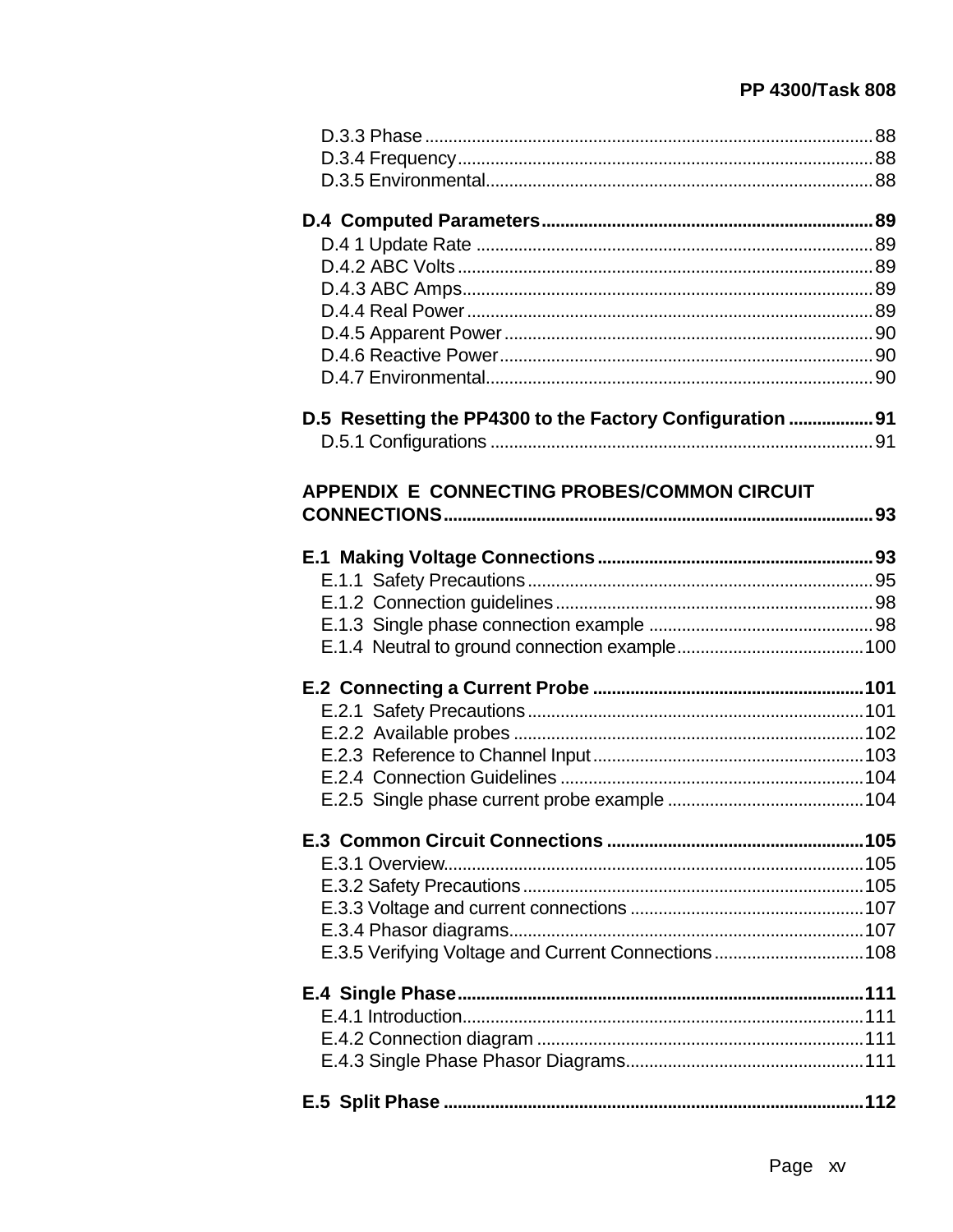## **PP4300/Task 808**

| E.9.3 Floating or Grounded Delta Phasor Diagrams 120          |  |
|---------------------------------------------------------------|--|
|                                                               |  |
|                                                               |  |
|                                                               |  |
| E.10.3 Two-and-a-half Element Phasor Diagrams  122            |  |
|                                                               |  |
|                                                               |  |
| E.12 Connecting to a Potential Transformer (PT) 124           |  |
|                                                               |  |
|                                                               |  |
|                                                               |  |
|                                                               |  |
| E.13 Connecting to a Current Transformer (CT) 125             |  |
|                                                               |  |
|                                                               |  |
|                                                               |  |
| E.14 Connecting to an Isolated Current Transformer (ISO)  127 |  |
|                                                               |  |
|                                                               |  |
|                                                               |  |
|                                                               |  |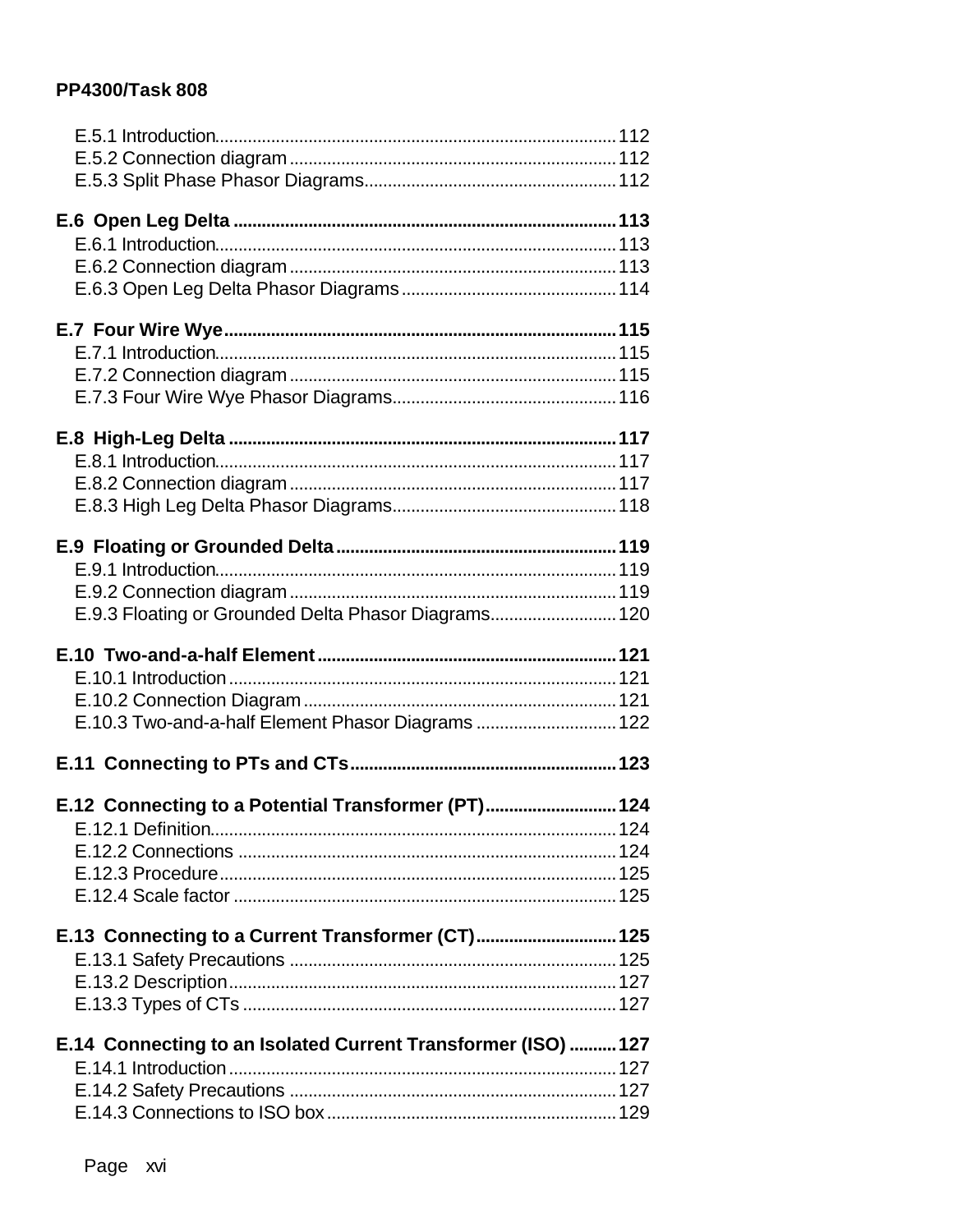## PP 4300/Task 808

| E.14.5 ISO box connection to a current transformer 129 |  |
|--------------------------------------------------------|--|
|                                                        |  |
|                                                        |  |
|                                                        |  |
|                                                        |  |
|                                                        |  |
|                                                        |  |
|                                                        |  |
|                                                        |  |
|                                                        |  |
|                                                        |  |
|                                                        |  |
|                                                        |  |
| APPENDIX G OPERATOR-REPLACEABLE PARTS 137              |  |
|                                                        |  |
|                                                        |  |
|                                                        |  |
|                                                        |  |
|                                                        |  |
|                                                        |  |
|                                                        |  |
|                                                        |  |
|                                                        |  |
|                                                        |  |
|                                                        |  |
|                                                        |  |
|                                                        |  |
|                                                        |  |
|                                                        |  |
|                                                        |  |
|                                                        |  |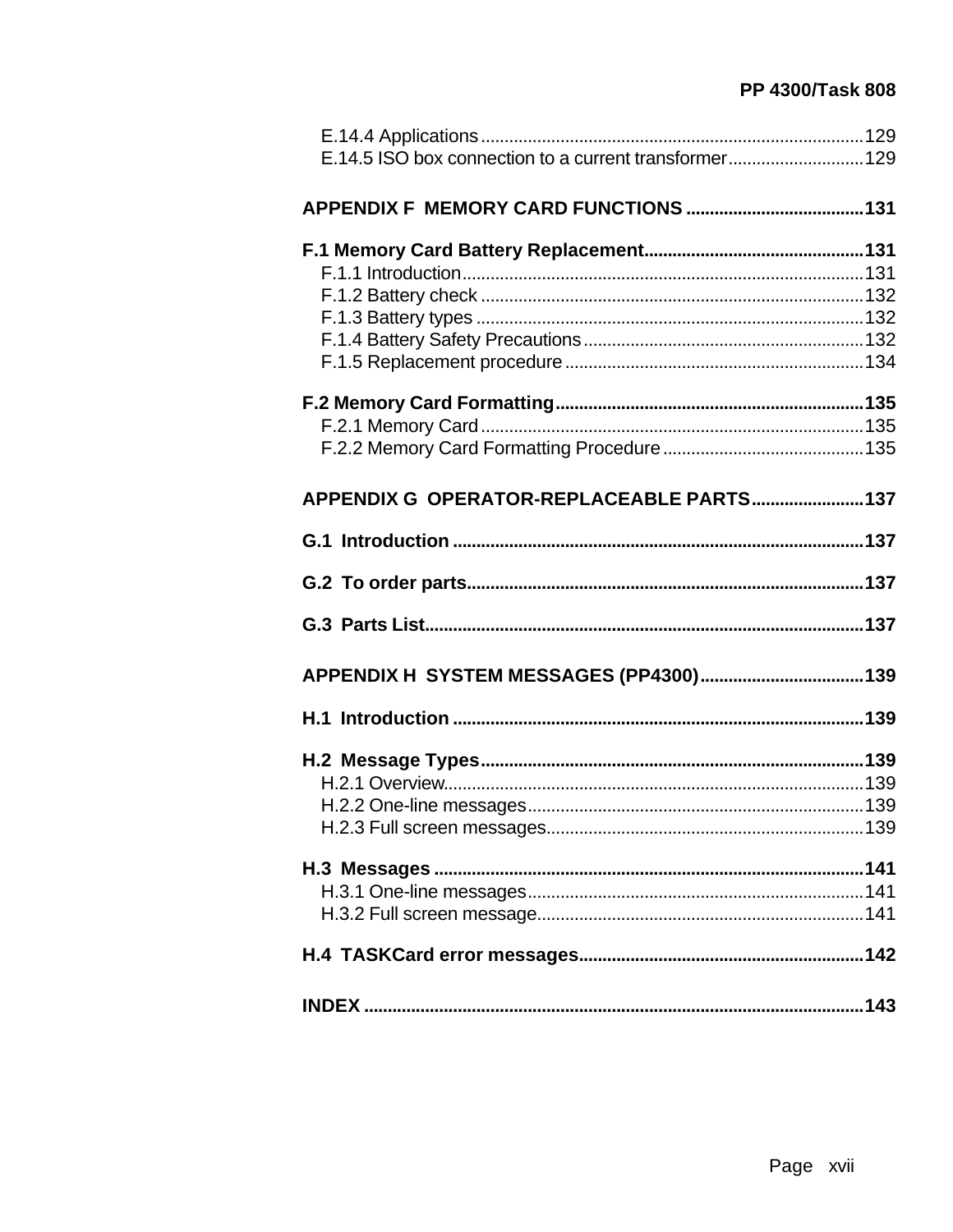## **About this Manual…**

The objectives pursued in designing and writing this manual were twofold:

- 1) to provide easy-to-follow, step-by-step "how to" instructions for firsttime users of the Power Platform 4300 with the Task 808, and
- 2) to provide more experienced users with comprehensive reference documentation presented in an easy-to-find format.

Although the PP4300/Task 808 offers many powerful features, it is *not* a complicated instrument. Learning to use the Task 808 should not be complicated either. This manual incorporates structure, layout, fonts, graphics and lean prose – all designed to make this learning process as quick and as helpful as possible.

#### **Organization**

Basically, the information in this manual is organized into three major segments:

Chap 1 - 4 Introductory "getting started" material Chap 5 - 7 Guided Tour material, featuring three tours: Easy Start Tour Advanced Tour Reporting Tour Appendices - Reference material – lots of details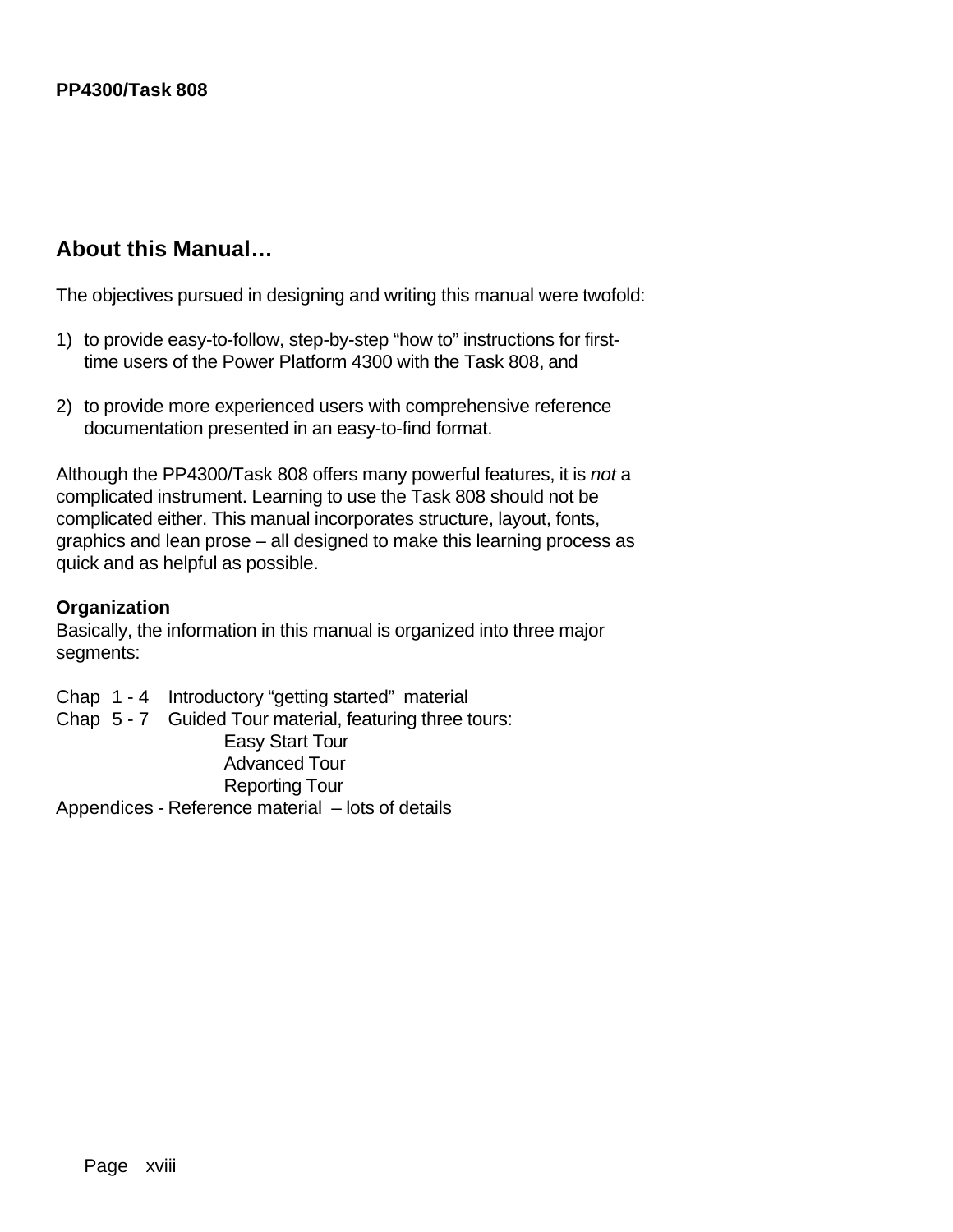## **Chapter 1 Getting Started**

## **1.1 Introduction**

The Task 808 is one of a series of TASKCard-based applications from Dranetz-BMI. The Power Platform 4300 serves as the hardware platform for various applications, each of which is stored on PCMCIA-compatible memory cards called TASKCards. Optional memory cards are available for supplementary data storage.

Task 808 applications include:

- $\Box$  Demand and energy surveys
- $\Box$  Power Factor studies
- $\Box$  General three phase volt-ammeter measurements
- $\Box$  Performance qualification
- $\Box$  Sub-metering
- $\Box$  Power use trends establishment
- $\Box$  Metering/utility meter verification
- $\Box$  Nameplate data certification
- $\Box$  Detection of overloaded feeders
- $\Box$  Tracking facility efficiency vs. production output
- $\Box$  Transformer and neutral conductor derating

## **1.2 Unpack The PP4300**

Open the carton carefully. Check the carton inventory and inspect the contents for possible shipping damage.

- $\Box$  Remove all literature, including warranty card
- $\Box$  Remove the PP4300 from the carton
- $\Box$  Remove all accessories from the carton

NOTE - You may wish to save packing cartons and materials to use in the event return shipment is required at some future date (for calibration, etc.).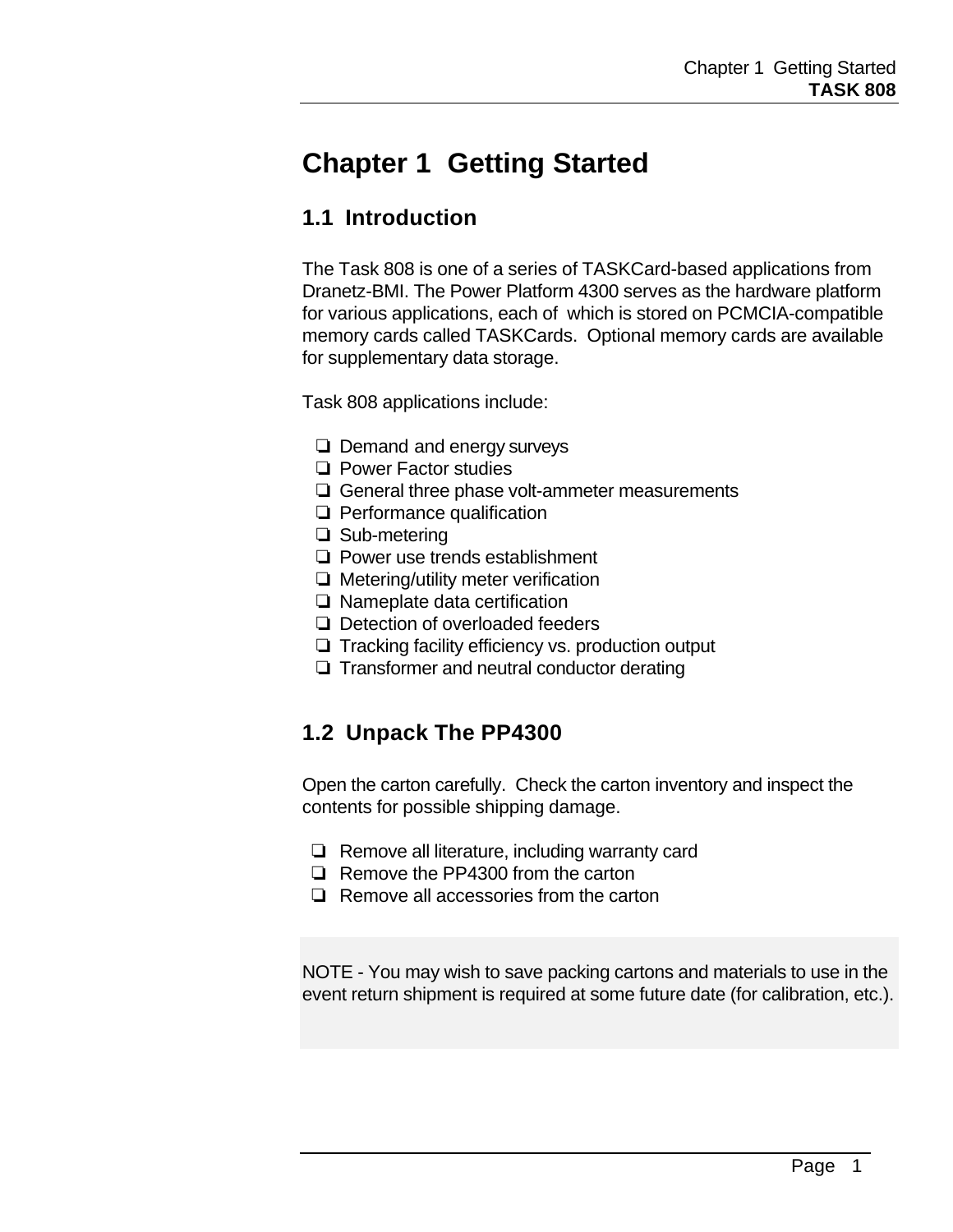## **1.3 Check Contents**

Check that the PP4300 and all of the standard accessories are included:

#### **1.3.1 Standard Accessories**

| <b>Description</b>                       | <b>Part Number</b> |
|------------------------------------------|--------------------|
| <b>AC Adapter/Battery Charger</b>        | 116297-G1          |
| <b>Cable Pouch</b>                       | 116043-G1          |
| <b>Carrying Strap</b>                    | 116040-G1          |
| Easel                                    | 116038-G1          |
| Measurement Cable Set, w/Alligator Clips | 116042-G1          |
| User's Guide                             | OM-4300-TASK808    |
| *Power Cord, Shielded, 115 Vac           | 110893-G1          |
| *Power Cord, Shielded, 230 Vac (Euro)    | 115369-G1          |
| *Power Cord, Shielded, 230 Vac (UK)      | 115368-G1          |
| TASKCard 808 M (or H-M)                  | TASK808M, or       |
|                                          | <b>TASK808/H/M</b> |
| <b>Wire Marker Set</b>                   | 155520             |
| *User specified, one standard only.      |                    |

■ Refer to Appendix C for a complete listing of optional accessories for *the Task 808. Make sure all optional accessories ordered are included in the package. If* any *items are missing, contact the Dranetz-BMI Customer Service Department.*

#### **1.3.2 Inspect for Damage**

Visually inspect the PP4300 and all accessories for any shipping damage. If unit has been damaged in any way, first notify and file an insurance claim with your carrier or underwriter or both.

#### **1.3.3 Return Shipment**

■ Refer to Appendix B Maintenance/Servicing/Return Shipment for *important instructions regarding return shipment of any damaged items.*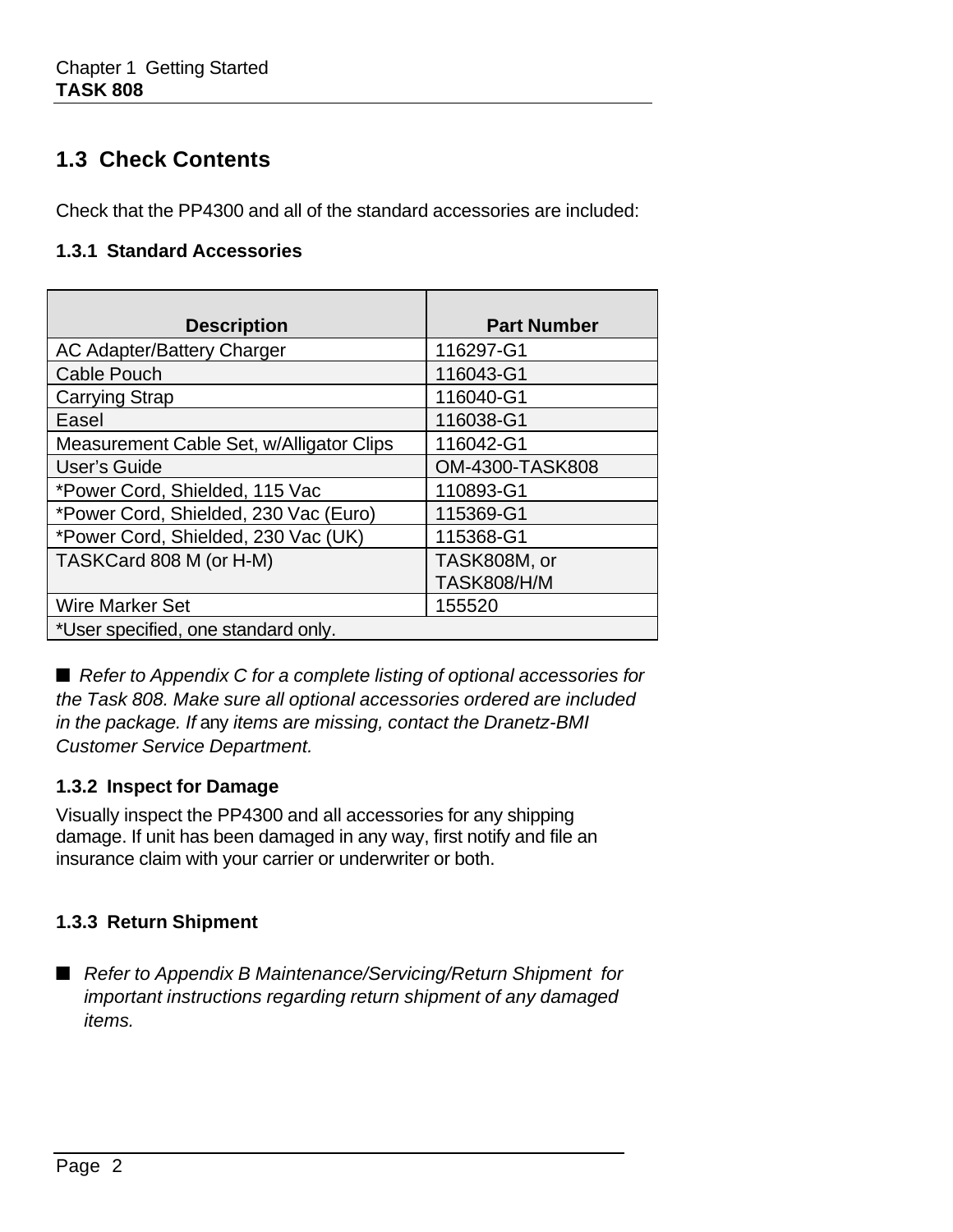## **Chapter 2 Introduction to the PP4300/Task 808**

The Task 808 is a TASKCard-based PP4300 application. The patented TASKCard is a removable flash memory card that is installed in the PP4300 and contains an operating system designed for a specific application (task).

## **2.1 PP4300**

The Dranetz-BMI Power Platform $\mathcal{R}$  4300 is a portable, hand-held,

TASKCard<sup>®</sup> based, eight-channel power meter/monitor. The PP4300 is capable of monitoring, recording and displaying data for four voltage and four current channels simultaneously.

■ Refer to Chapter 3 Hardware Overview for illustrations and detailed *descriptions of the various controls, indicators, and connectors.*

## **2.2 The Task 808 Application**

The Task 808 is an application designed primarily for long-term demand and energy surveys. It is intended for use by electrical facilities plant personnel (engineers as well as electricians), energy management consultants and utility marketing services groups.

## **2.2.1 Task 808 Model Options**

Two Task 808 models are available: the 808/M (Memory) with expandable memory and the 808/H-M (Harmonics-Memory).

NOTE - Any model-specific differences in descriptions or procedures will be documented throughout this manual.

#### **Task 808 - model M**

This model (808/M) provides all standard features, including 256K internal memory, plus memory card storage capability. Optional memory cards are available in various capacities, shown in Appendix C.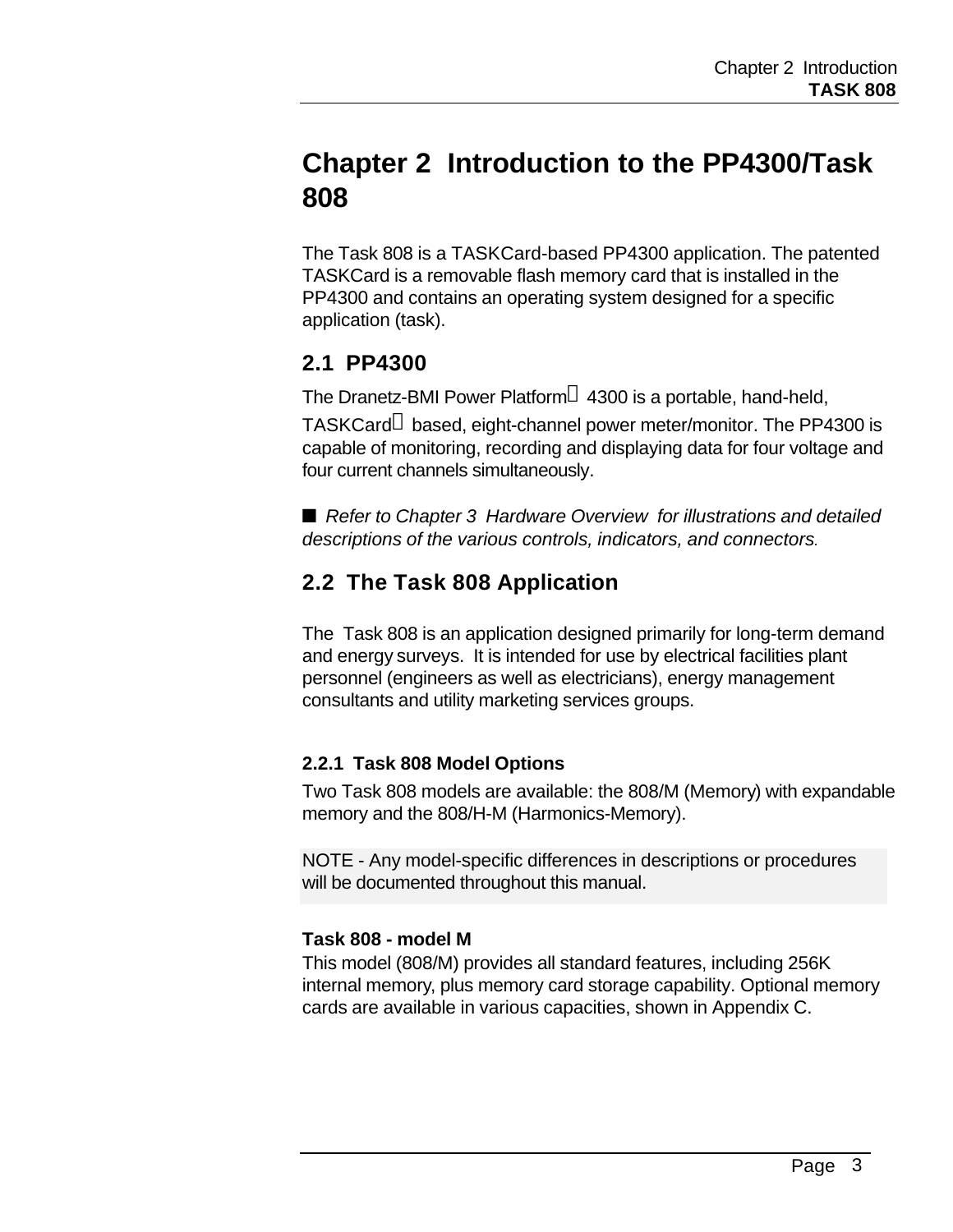#### **Task 808 - model H-M**

In addition to all standard features, including 256K internal memory and memory card storage capability, this model (808/H-M) provides harmonics data, useful for determining the source and level of the effects created, e.g., by the many energy conservation devices in use today, such as electronic lighting ballasts and adjustable speed drives.

#### **2.2.2 Task 808 Power Circuit Configurations**

When TASKCard 808-equipped, the PP4300 can monitor any of the following power circuit configurations:

- $\Box$  Single phase
- $\Box$  Split phase
- $\Box$  Four wire wye
- $\Box$  Floating or grounded delta
- $\Box$  Open leg delta
- $\Box$  High leg delta
- $\Box$  Two-and-a-half element
- **WARNING: Refer to Appendix E Connecting Probes/Common Circuit Connections for detailed descriptions of common power monitoring configurations and probe connections.**
- **ADVERTENCIA: Consulte el Apéndice E Conexión de sondas/Conexión de circuitos comunes para obtener descripciones detalladas sobre configuraciones comunes de monitorización eléctrica y conexiones de sondas.**
- **AVERTISSEMENT: Se reporter à l'Annexe E, Connexion des sondes / Connexions simples des circuits, pour de plus amples détails concernant les configurations de contrôle de puissance et les connexions des sondes.**
- **WARNUNG: Im Anhang E "Meßfühler verbinden/ Gängige Schaltverbindungen" finden Sie ausführliche Beschreibungen von gängigen Konfigurationen der Spannungsüberwachung und von Meßfühlerverbindungen.**

While monitoring any of the above configurations (except the three delta configurations), the PP4300 can also be connected to monitor neutral-toground voltage and neutral or ground current.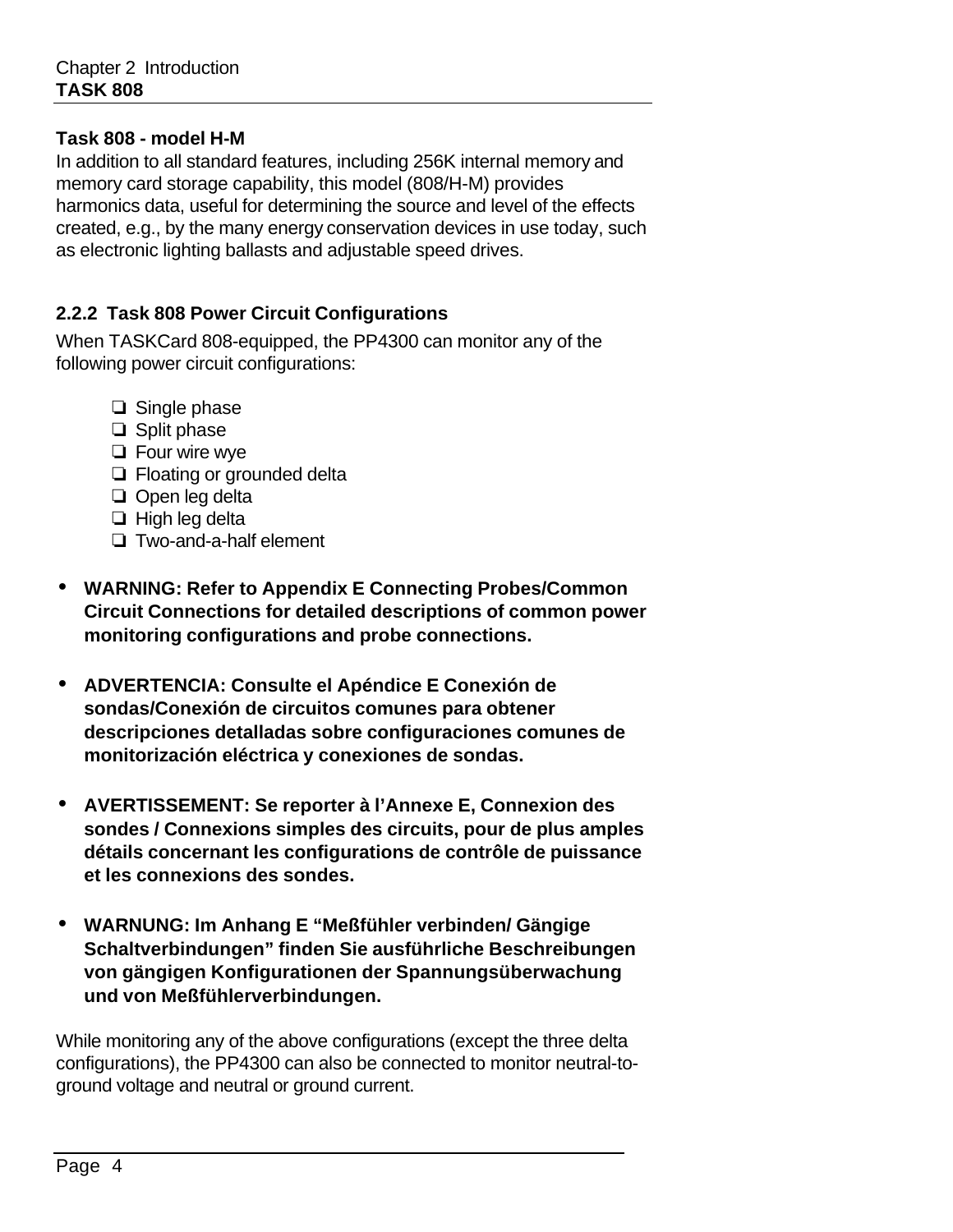#### **2.2.4 EASY STARTTM Feature**

Both Task 808 versions come equipped with the EASY START feature which prompts users for a few key items of information about the circuit being monitored. EASY START programmatically steps the user through the implementation of a basic setup. The system automatically turns on the correct channel(s) and begins monitoring.

#### **2.2.5 DRAN-LINK and DRAN-VIEW**

The PP4300/Task 808 can transfer recorded data to a personal computer for subsequent analysis by DRAN-VIEW (PC software for graphic display of Task 808 data) using either an optional memory card reader or optional isolated communications adapter and DRAN-LINK.

■ *Refer to Appendix C Optional Accessories for a description of these options.*

#### **2.2.6 Memory Cards (optional)**

An optional memory card may be used with the PP4300 to provide a removable, rugged, compact, solid state mass storage device. Memory cards are used to store events and setups.

Memory cards use low power and have an internal battery for data retention. Various capacities are available, see Appendix C.

The PP4300 treats memory cards much like PCs treat floppy disks, storing files in a DOS format.

■ Refer to Chapter 6 Advanced Tour for a complete overview of *memory functions.*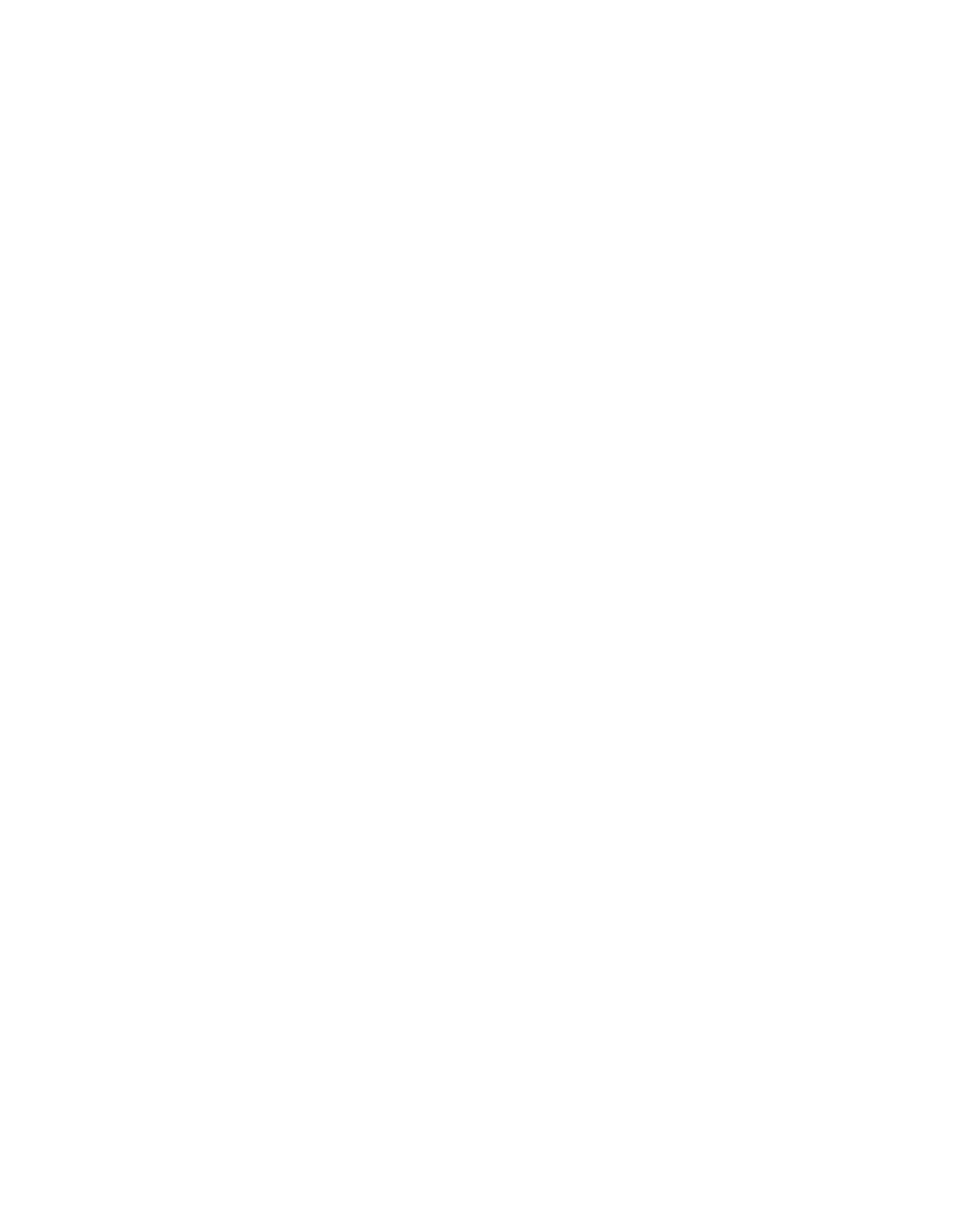## **Chapter 3 Hardware Overview**

This chapter illustrates and describes the key hardware features of the Power Platform 4300 and the TASKCard 808.

## **3.1 PP4300**

The PP4300 is a self-contained, portable instrument weighing less than 4 pounds and measuring 8" (20.3 cm) high by 12" (30.5 cm) wide by 2.5" (6.4 cm) deep.

The front panel contains the display area, SOFTKeys and keypad. The bottom panel contains two slots: one (on the left) for a TASKCard and one (on the right) for an optional memory card.

The top panel contains the input voltage and current connectors. The left and right side panels contain the optical interface port and AC adapter/dc input connector, respectively, along with rings for attaching the supplied carrying strap.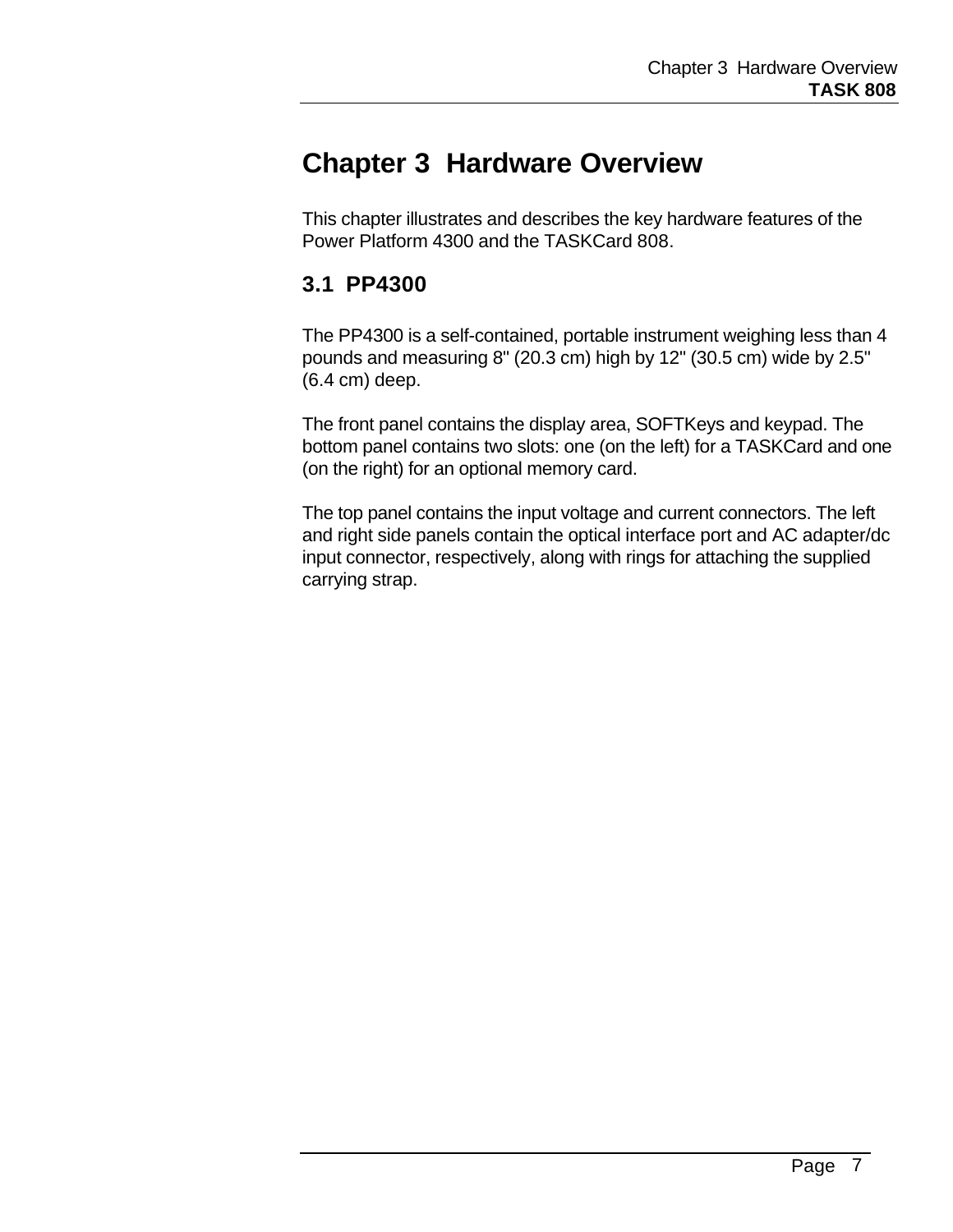## **Front and Bottom Panels**



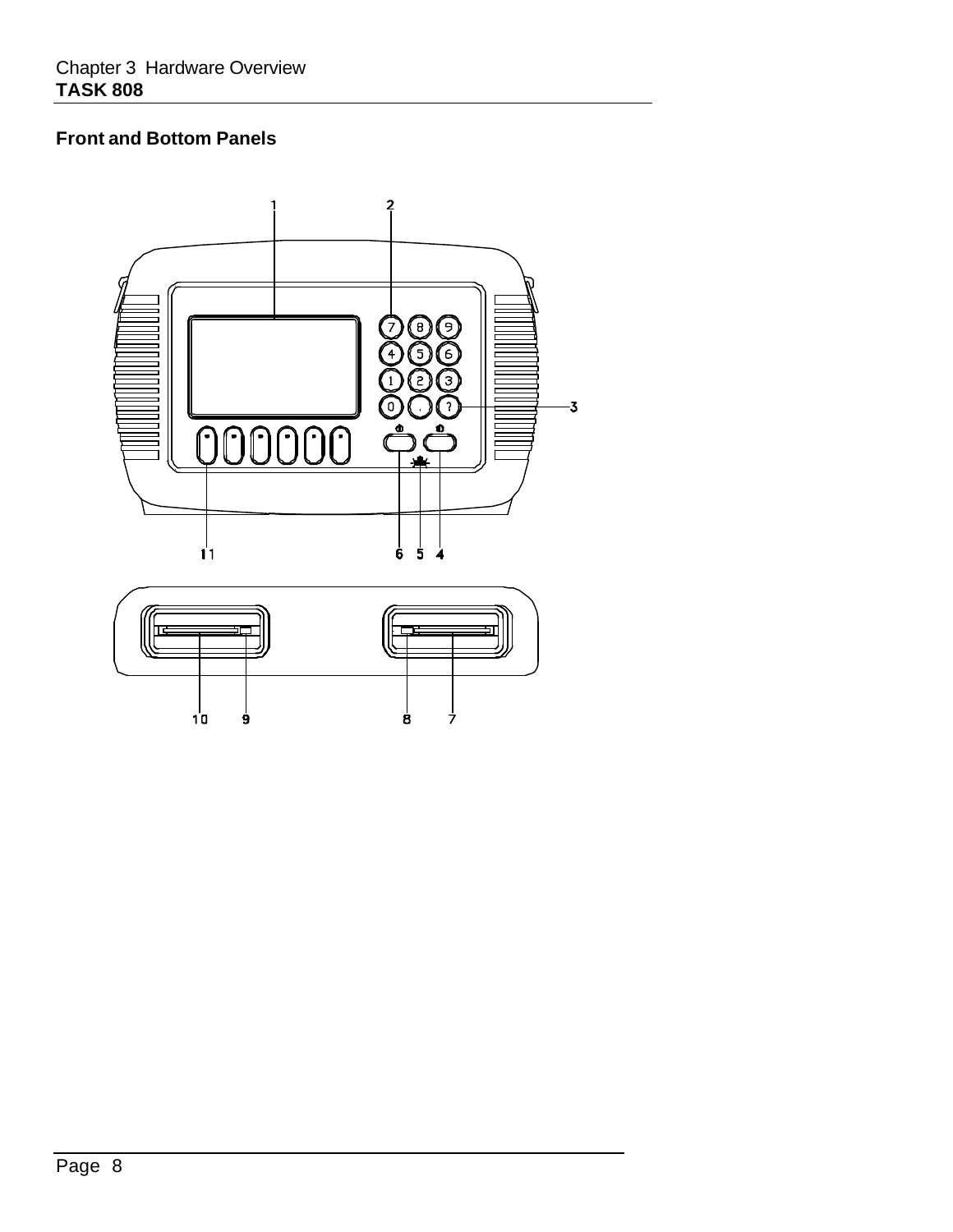#### **3.1.1 Front and Bottom Panels**

The illustration on the facing page references the following items:

- 1 Liquid Crystal Display (LCD). Provides 240 by 128 pixels (dots) of text and graphic information. Has electroluminescent (EL) backlighting for low light level viewing.
- 2 Numeric keypad. Consists of keyboard keys 0 through 9 and decimal point (.) Permits menu selection and numerical data entry.
- 3 Question mark key. Displays Help screen with reference to screen displayed at any time.
- 4 LCD contrast adjustment key. Symbol:  $\bigcirc$  Press and hold for continuous contrast range change, release to stop. Press and quickly release for incremental contrast change.
- 5 Battery charge indicator. LED glows continuously while battery is charging and flashes when fully charged. Symbol:  $\geq$   $\geq$   $\geq$
- 6 ON/OFF Power Key. Symbol:  $\mathbb{D}$  Push for ON, push for OFF
- 7 Memory (data) card slot.
- 8 Memory card release. Ejects memory card.
- 9 TASKCard release. Ejects TASKCard.
- 10 TASKCard slot.
- 11 SOFTKeys. Six keys used to select options that appear on bottom of screen. Function selected varies with screen displayed.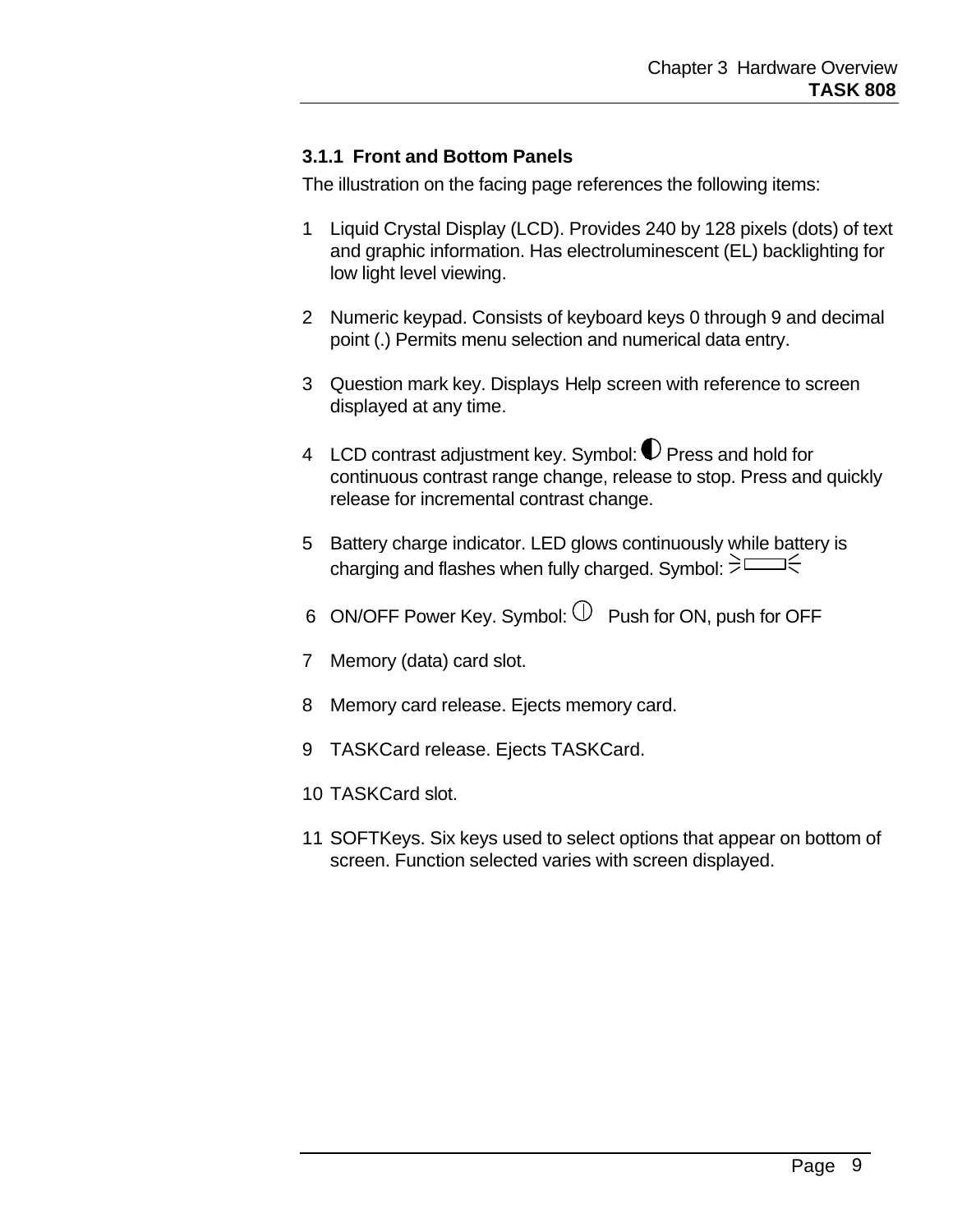#### **3.1.2 Top, Right and Left Panels**



4300 - 18A

#### **Top panel connectors, from left to right (1 through 12), as shown above:**

- 1 CH A, + Differential Voltage Input Connector; red
- 2 CH A, Differential Voltage Input Connector; white
- 3 CH A, PROBE, Current Input Connector
- 4 CH B, + Differential Voltage Input Connector; yellow
- 5 CH B, Differential Voltage Input Connector; white
- 6 CH B, PROBE, Current Input Connector
- 7 CH C, + Differential Voltage Input Connector; blue
- 8 CH C, Differential Voltage Input Connector; white
- 9 CH C, PROBE, Current Input Connector
- 10 CH D, + Differential Voltage Input Connector; gray
- 11 CH D, Differential Voltage Input Connector; white
- 12 CH D, PROBE, Current Input Connector

#### **Side panel connector/port, (13 and 14), as shown above:**

- 13 AC Adapter/Battery Charger DC Input Connector
- 14 Optical Serial Data Port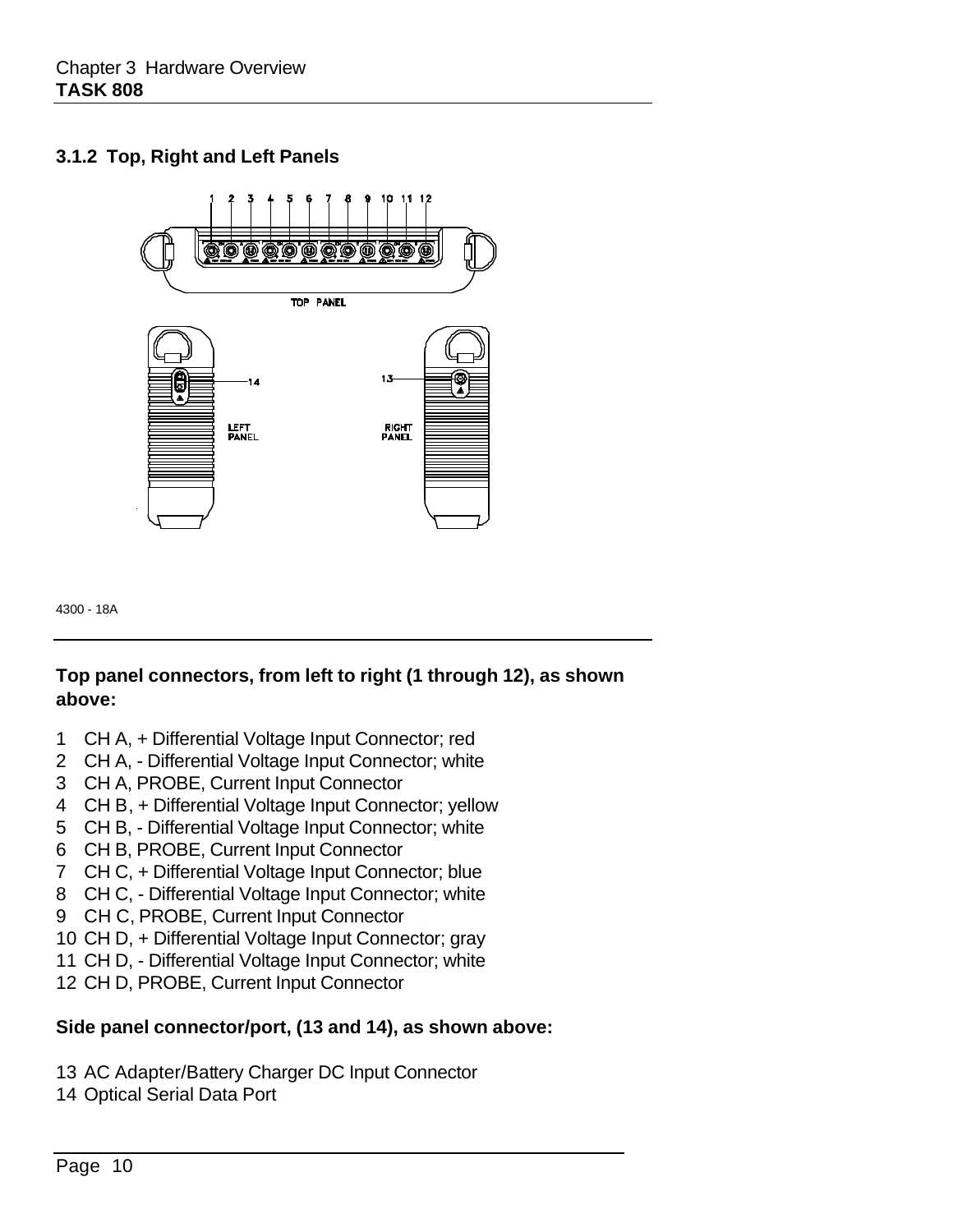#### **3.1.3 Back Panel**



#### **3.1.4 PP4300 Power Requirements**

The PP4300 can be operated using either its internal battery pack or the AC Adapter/Battery Charger. Always charge the battery fully before use. The PP4300 will always operate with the AC Adapter/Battery Charger, regardless of the state of charge of the battery.

#### **Charging Battery**

Charge the battery pack by connecting the AC adapter output cable to the DC INPUT connector on the right side of the PP4300. Connect the AC adapter power cord to an appropriate outlet. A depleted battery pack can be recharged in 2 hours with the unit OFF and 24 hours with the unit on. The battery charge indicator glows continuously while charging and flashes when fully charged. The indicator light functions only when the unit is turned off and the AC adapter is properly connected.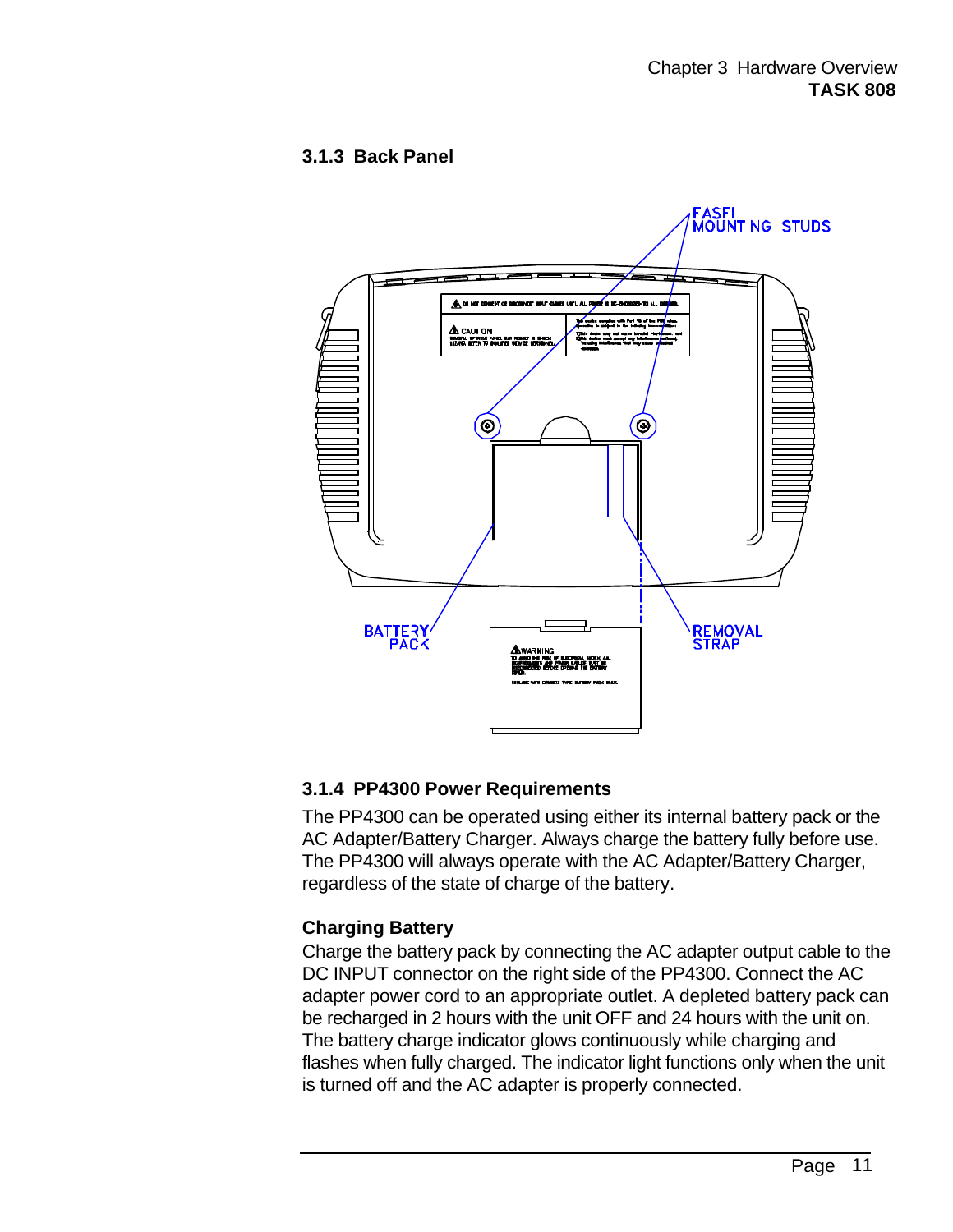#### **Length of operation**

The PP4300 can operate on a fully charged battery pack for up to four hours. A screen warning will appear during operation when battery charge is low.

#### **AC Power**

The PP4300 can be operated from a 50/60 Hz VAC power source using the AC adapter, with or without the battery pack installed.

#### **3.2 The Task 808**

#### **3.2.1 TASKCard Installation**

Follow these simple steps to install the Task 808 TASKCard.

- **Step 1** Make sure that the PP4300 is powered OFF. If already ON, press the PP4300 ON/OFF power key to turn unit OFF.
- **Step 2** Remove TASKCard from its protective holder and check that the plug end of card is clean and free of any obstruction.

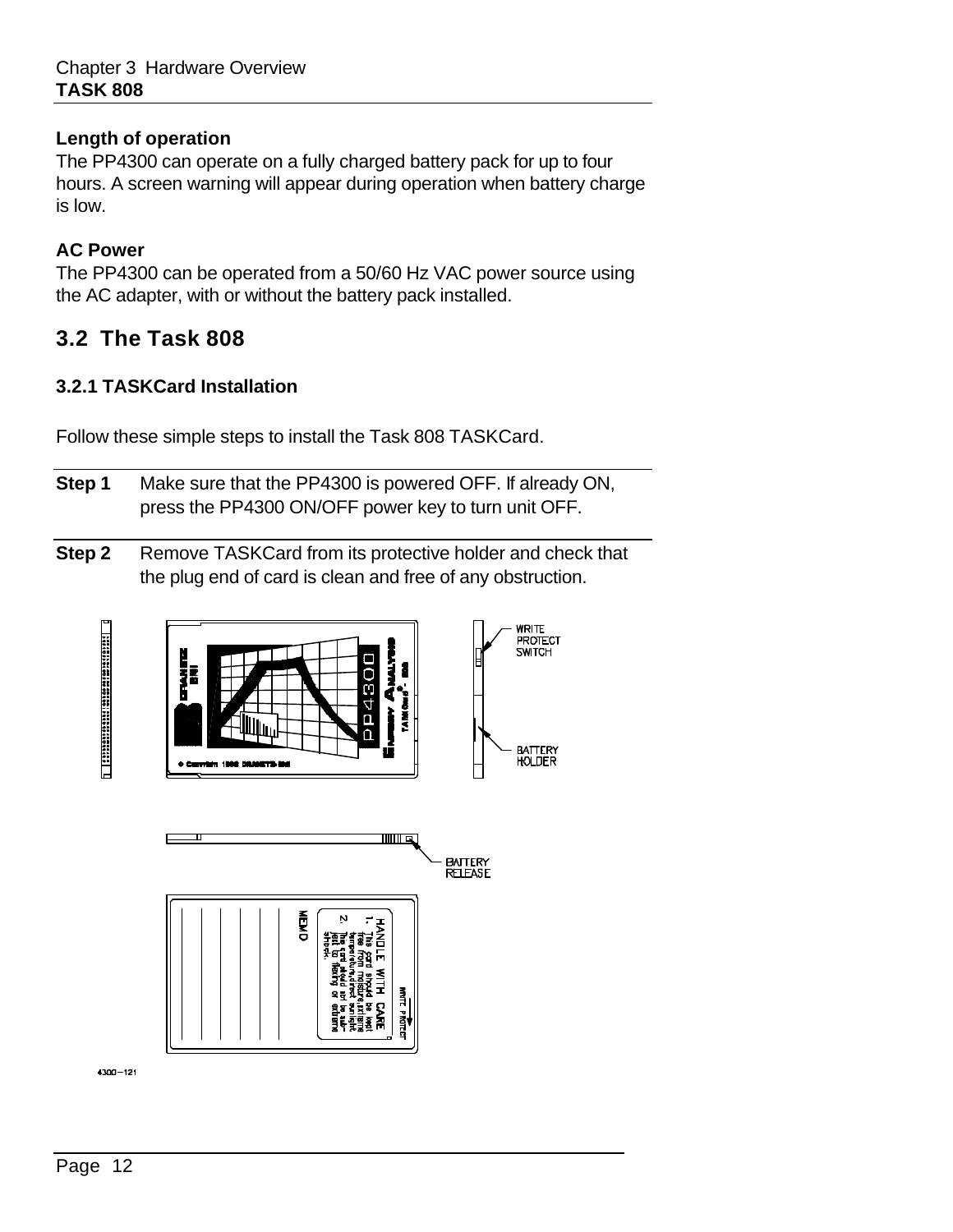If plug end of card is dirty, clean with static-free, dry, low pressure air to remove any foreign material causing obstruction of the plug holes.

- **Step 3** Verify that the write protect switch (end opposite plug end) is set to the write protect position. Use a pencil point to move the switch to correct position, if required.
- **Step 4** At the bottom of the unit, position the TASKCard with the label facing front and the plug end facing the TASK CARD slot in the PP4300.
- **Step 5** Insert the card fully into the slot until resistance is felt, then press firmly until card engagement is felt.

*NOTE - Do not force the card into the slot if no card engagement is felt. Remove card and check that there is no foreign object on or in the plug end of the card. Remove any obstruction. Reinsert card and repeat card engagement process. If card cannot be engaged, call Dranetz-BMI Customer Service for instructions.*

■ *Refer to Appendix H System Messages for description of TASKCard Error Messages which may be displayed when the unit is powered ON.*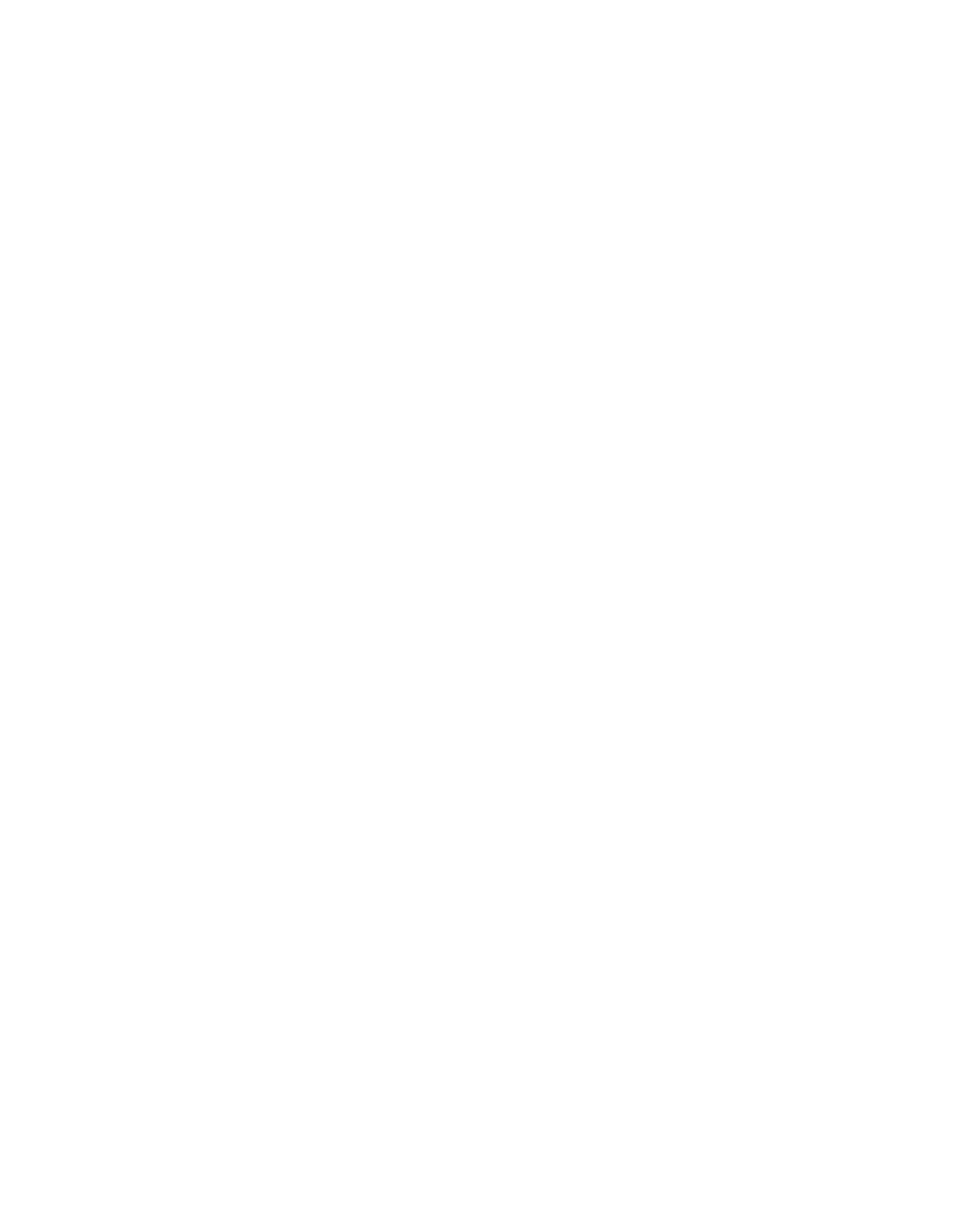## **Chapter 4 Touring the Task 808**

## **4.1 Preparing for the Guided Tours…**

*Before jumping into the setup and operation of the Task 808, it is well worth taking a minute or two to review a few simple preliminaries which will help you get started when you begin the Guided Tours.*

## **4.2 Screen layout**

All of the Task 808 screens have common elements, such as the following:

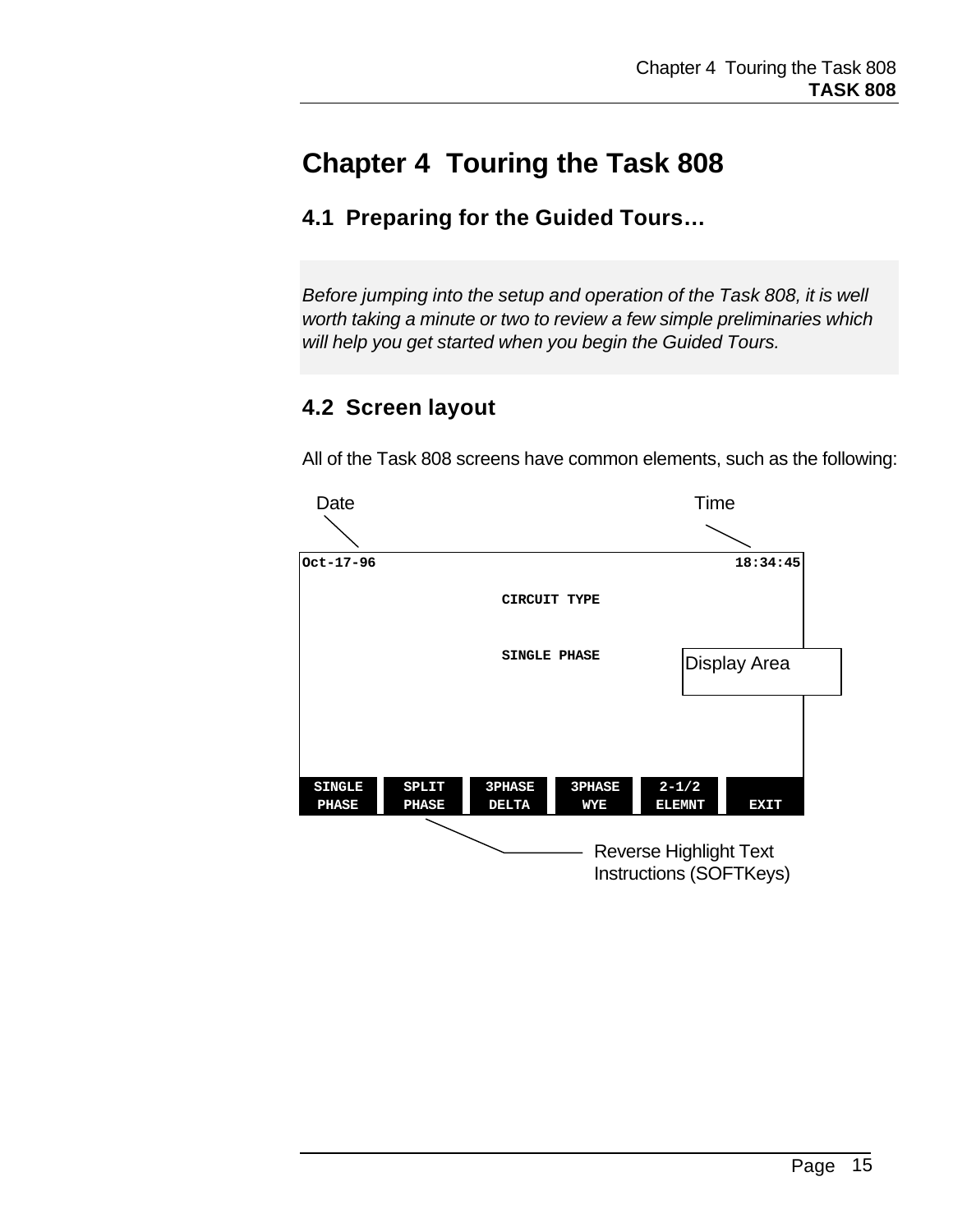In addition, whenever a graph is displayed, the vertical axis (and scale) for Volts will always be the left axis and the vertical axis (and scale) for Amps will always be the right axis, as shown below:



## **4.3 Navigation Tips**

Navigation (moving from screen to screen) is accomplished in two ways: 1) Using SOFTKeys, sometimes in conjunction with the highlight bar, and 2) Selecting from numbered options.

#### **4.3.1 Using SOFTKeys**

The six keys on the PP4300 immediately below the display area are called SOFTKeys and are used to execute the reverse highlight text instruction (such as, **SELECT CHAN, METER MODE, SETUP**) displayed immediately above each key.

Some SOFTKeys move the highlight from field to field within the display area while other SOFTKeys are used to advance from screen to screen. Other SOFTKeys perform operations, such as, turning features ON and OFF.

*NOTE - Throughout this manual, references to SOFTKeys and their corresponding instructions will be combined into a single phrase, e.g., press the EXIT SOFTKey.*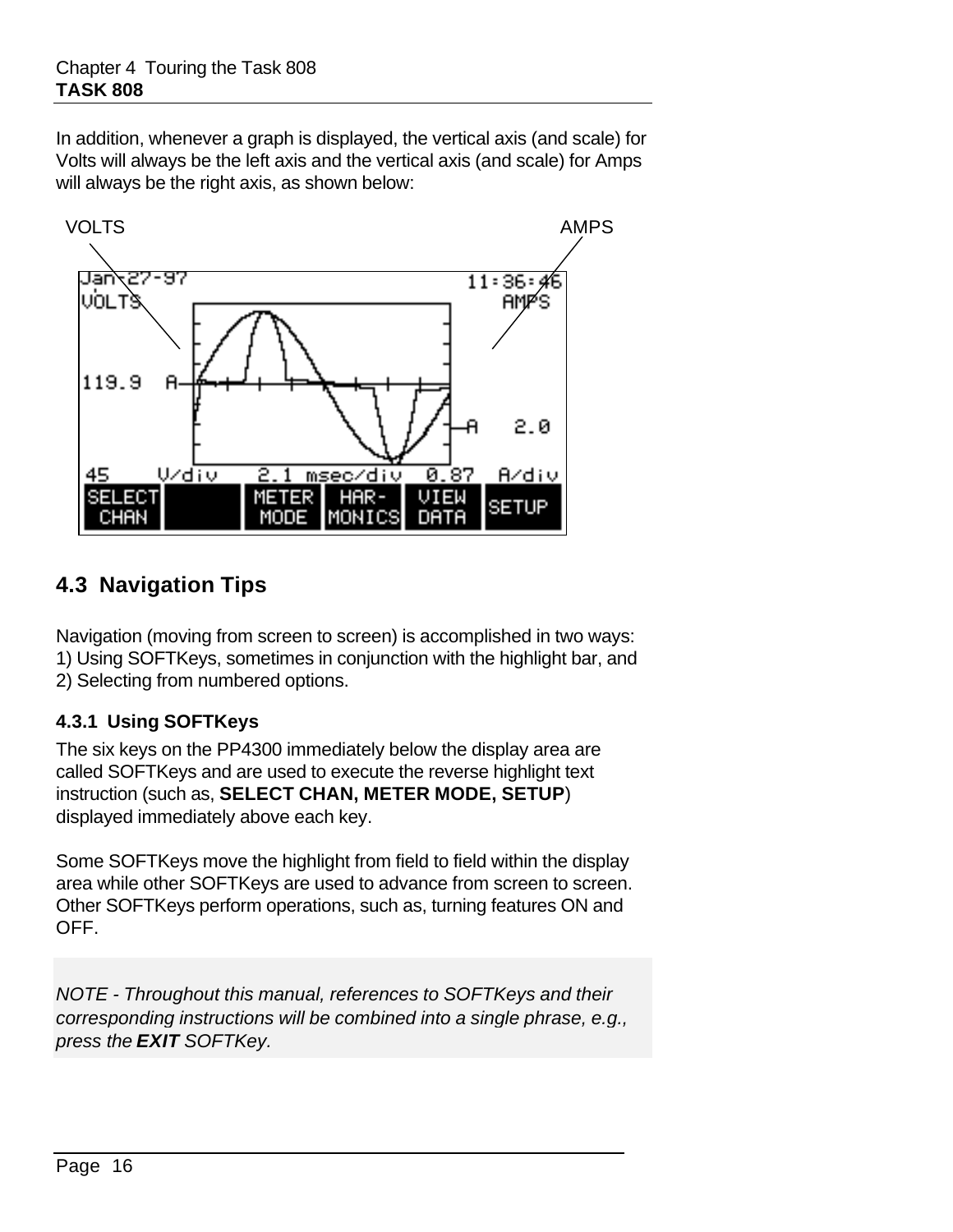#### **4.3.2 Numbered Options**

Several screens consist of a list of numbered options. Simply press the corresponding key on the PP4300's numeric key pad to execute the desired option, e.g., press the **1** key on the "Setup" menu to select Easy Start:



#### **4.3.3 Highlight Bar**

Many screens consist of a highlight bar and a list of options with associated values. SOFTKeys are used to highlight, toggle and select values.

| Jan-17-97      |              |              |                   | 18:34:45    |
|----------------|--------------|--------------|-------------------|-------------|
|                |              |              | CHANNEL SELECTION |             |
| <b>CHANNEL</b> |              | <b>VOLTS</b> | <b>AMPS</b>       |             |
| Α              |              | ON           | ON                |             |
| B              |              | ON           | ON                |             |
| c              |              | ON           | ON                |             |
| D              |              | ON           | ON                |             |
|                |              |              |                   |             |
|                |              |              |                   |             |
|                |              |              |                   |             |
| <b>NEXT</b>    | <b>VOLTS</b> | <b>AMPS</b>  |                   |             |
| <b>CHAN</b>    | ON/OFF       | ON/OFF       |                   | <b>EXIT</b> |

In the example above, the **NEXT CHAN** SOFTKey is used to highlight and select channels. The **VOLTS ON/OFF** and **AMPS ON/OFF** SOFTKeys are used to toggle between ON and OFF. The **EXIT** SOFTKey will implement the selection.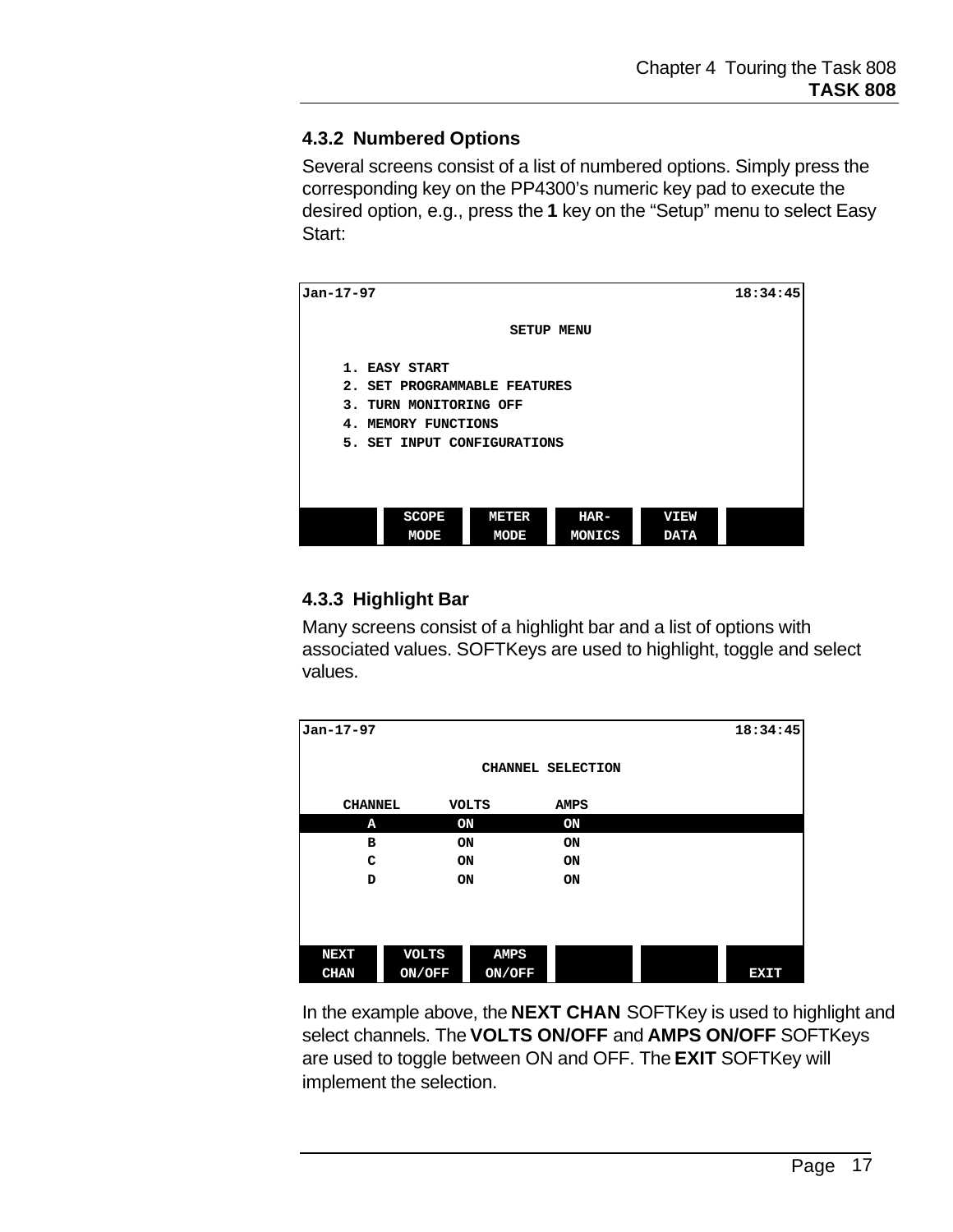## **4.4 Data Entry**

There are two different methods for manually entering data, depending on whether the data is alphabetic or numeric.

#### **4.4.1 Alphabetic Entry**

Alphabetic data must be entered to record the site/file name. Alphabetic data is entered using the special alphabetic entry screen shown below which will automatically be displayed when required:



The arrow SOFTKeys are used to highlight desired letters (and SPACE, BACKSPACE, DELETE ALL). The **ENTER** SOFTKey moves highlighted letters into the small text window at the top of the display area until the site/file name is completed.

#### **4.4.2 Numeric Entry**

Integers (whole numbers) must be entered to record dates, times and demand intervals. Decimals may be entered to record scale factors, sync parameters, vertical scales and to describe the application. Integers and decimals are entered using the numeric keys and the decimal point on the PP4300's numeric key pad.

## **4.5 Help Screens**

Help screens are available for every screen in the application. Simply press the **?** key (question mark key) on the numeric keypad and help for the active screen will be displayed.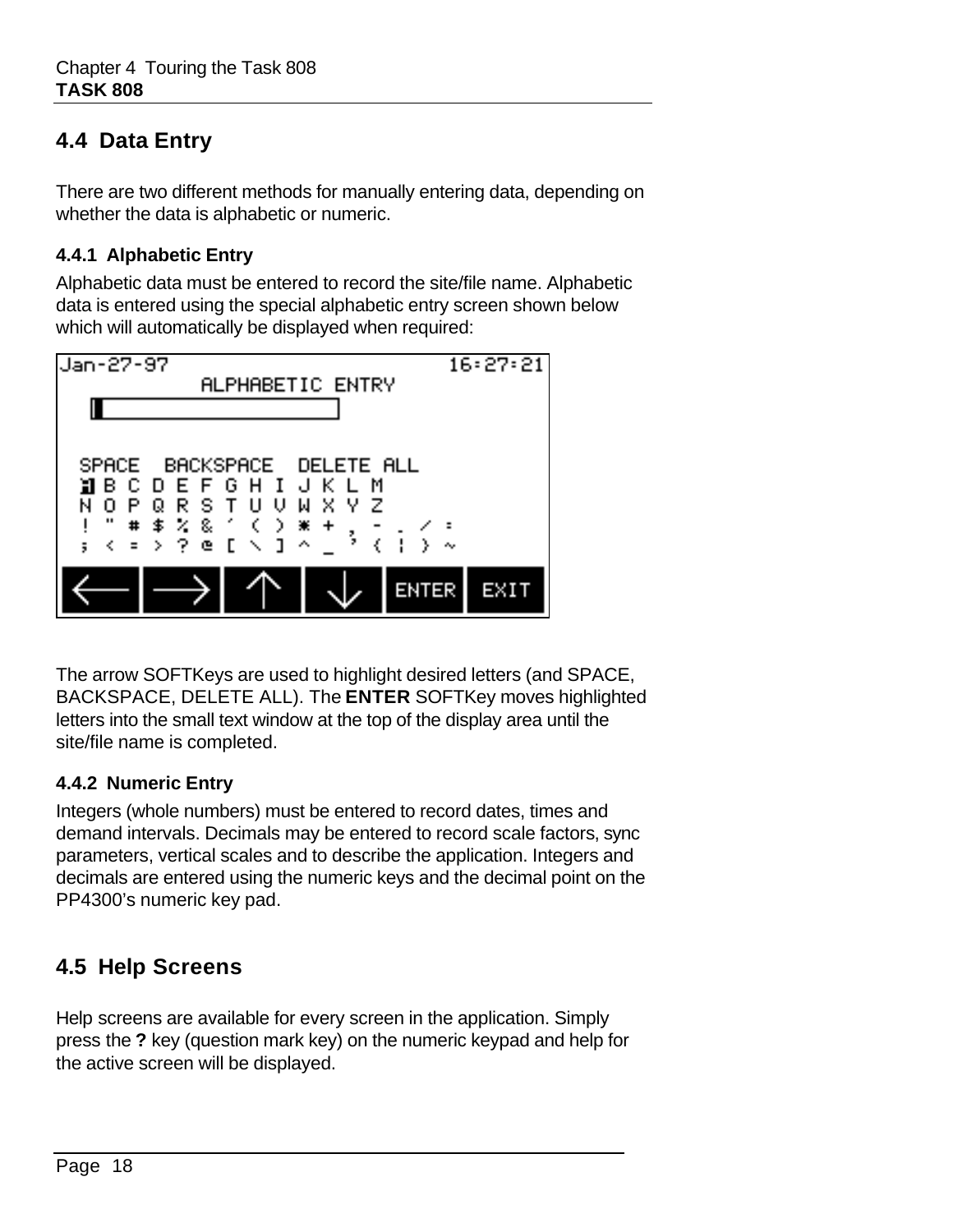## **On to the Guided Tours...**

Now that the preliminaries are completed, continue with the Guided Tours chapters to begin hands-on operation of the Task 808.

Chapters five, six and seven are designed to take the user step by step through the complete setup and operation of the PP4300/Task 808:

# **Chapter 5 Easy Start Tour -** designed to

implement a quick, no-frills setup using the programmed EASY START feature.

## **Chapter 6 Advanced Tour - designed to**

implement a more sophisticated setup by building on the Easy Start setup.

## **Chapter 7 Reporting Tour - designed to**

document the wide array of reporting features in the Task 808.

#### **Recommendation**

It is recommended that all three of the guided tours be taken, starting with the Easy Start Tour.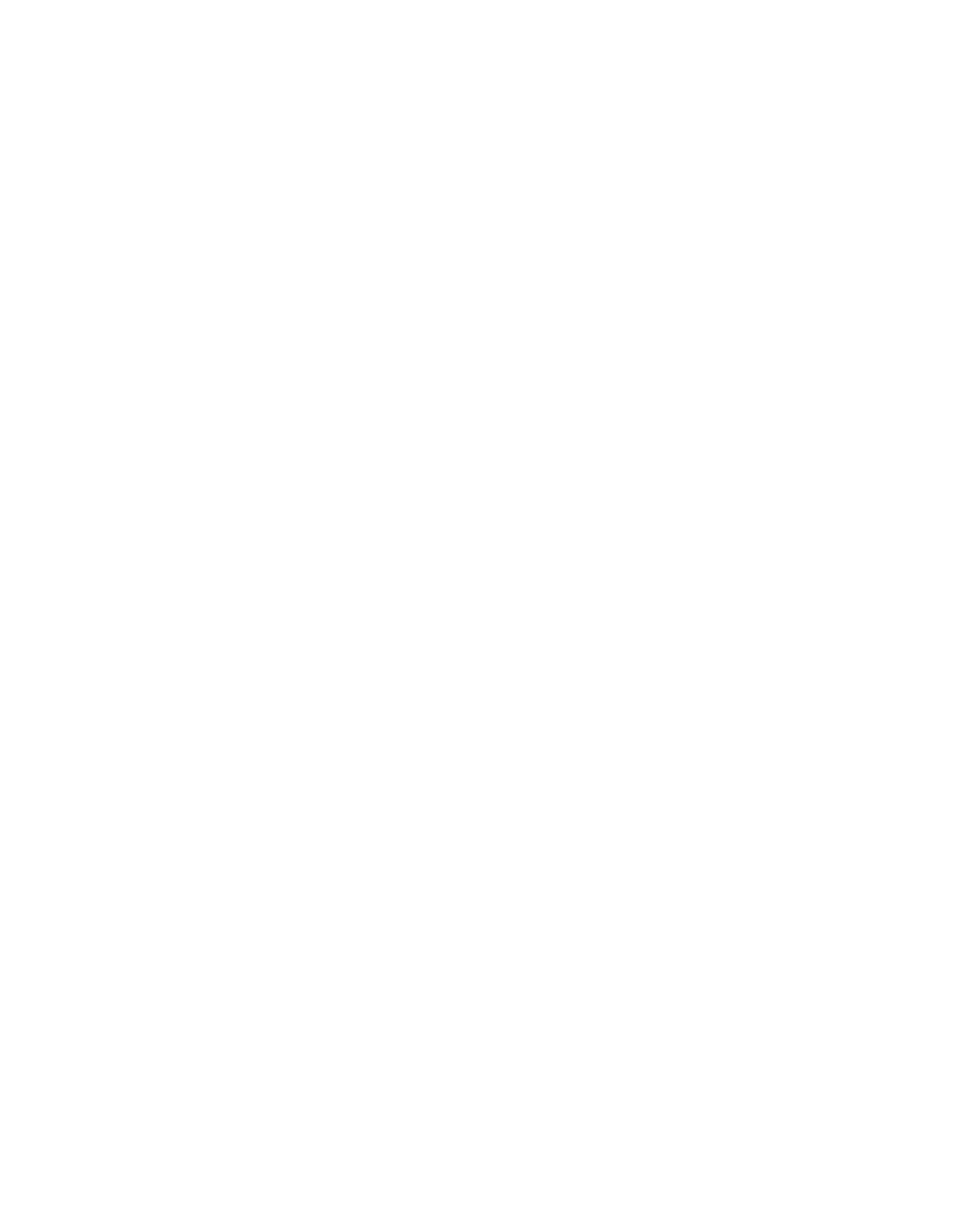## **Chapter 5 EASY START Tour**

The Easy Start Tour covers the following topics:

- **5.1 Prepare the PP4300**
- **5.2 Connect the Probes**
- **5.3 Power ON the PP4300**
- **5.4 Easy Start -- Configuring/Monitoring**
- **5.5 Viewing Data/Reports**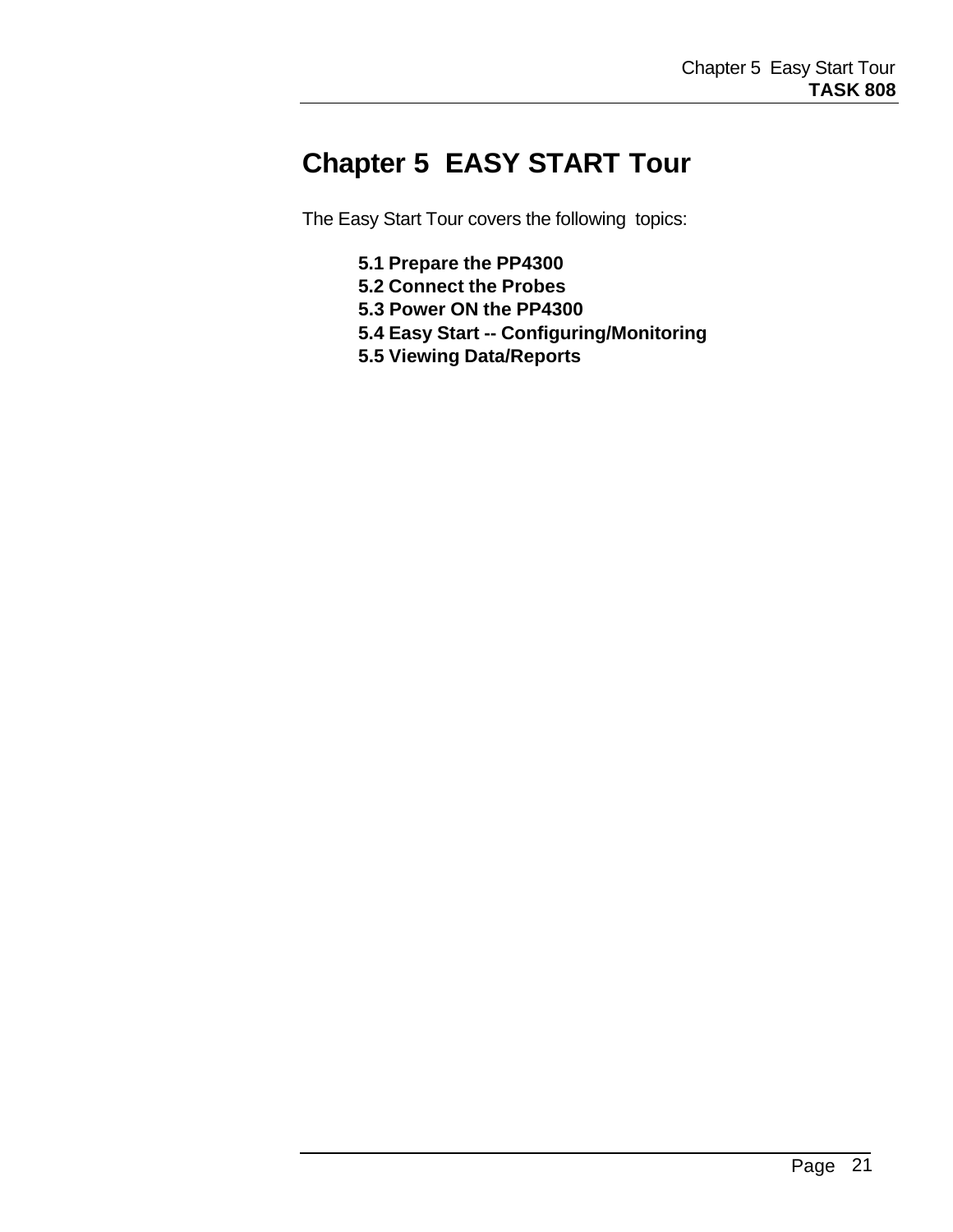### **5.1 Prepare the PP4300**

**Step 1** Insert the Task 808 TASKCard into the PP4300's TASKCard slot.

■ Refer to Chapter 3 Hardware Overview for complete TASKCard *installation instructions.*

**Step 2** Insert a formatted memory card (if applicable) into the PP4300's memory card slot.

■ Refer to Appendix F Card Functions for complete memory card *installation and formatting instructions.*

**Step 3** Connect the AC adapter output cable to the DC INPUT connector on the right side of the PP4300. Connect the AC adapter power cord to an appropriate outlet.

### **5.2 Connect the probes**

- **WARNING: Refer to Appendix E Connecting Probes/Common Circuit Connections for detailed descriptions of common power monitoring configurations and probe connections.**
- **ADVERTENCIA: Consulte el Apéndice E Conexión de sondas/Conexión de circuitos comunes para obtener descripciones detalladas sobre configuraciones comunes de monitorización eléctrica y conexiones de sondas.**
- **AVERTISSEMENT: Se reporter à l'Annexe E, Connexion des sondes / Connexions simples des circuits, pour de plus amples détails concernant les configurations de contrôle de puissance et les connexions des sondes.**
- **WARNUNG: Im Anhang E "Meßfühler verbinden/ Gängige Schaltverbindungen" finden Sie ausführliche Beschreibungen von gängigen Konfigurationen der Spannungsüberwachung und von Meßfühlerverbindungen.**

Before powering ON and initiating the Easy Start tour, the probes must be connected. Before connecting anything, **make sure that the circuit to be monitored has been** *de-energized.*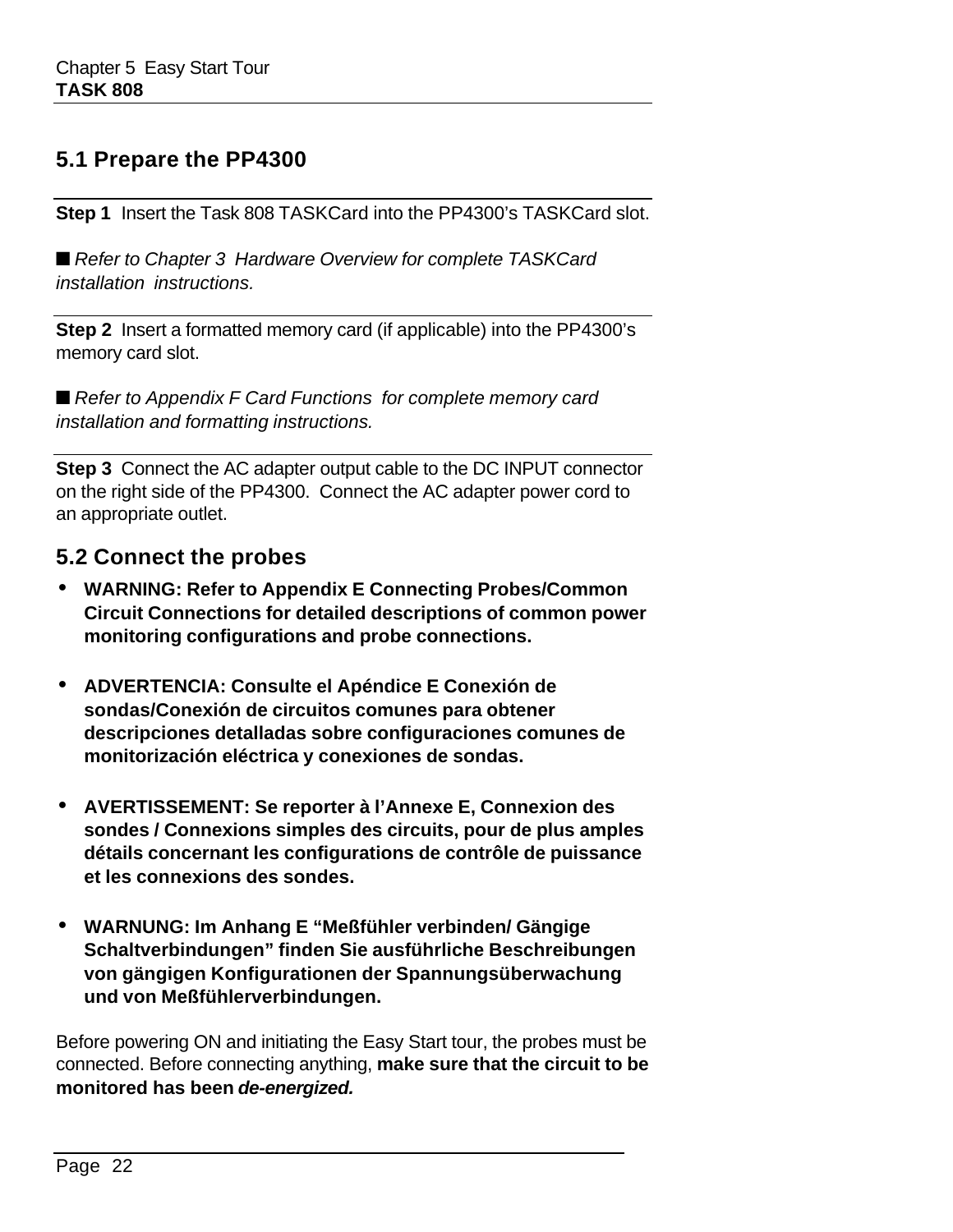### **5.3 Power ON the PP4300**

**Step 1** Press the ON/OFF power button  $\cup$  on the front panel of the PP4300 to turn the power ON.

A screen with the results of self-diagnostic routines will be displayed briefly during power up. All of the self-diagnostic routine results should read PASSED.

| <b>DRANETZ</b><br>4300                                                         |
|--------------------------------------------------------------------------------|
| V 1.0 (c)1995 Dranetz Technologies, Inc.                                       |
| PROGRAM RAMPASSED<br>SYSTEM RAM PASSED<br>LCD RAMPASSED<br>DUAL PORT RAMPASSED |

■ Refer to Appendix H System Messages for description of TASKCard *Error Messages which may be displayed when the unit is powered ON.*

**Step 2** Wait for the next screen to be displayed:

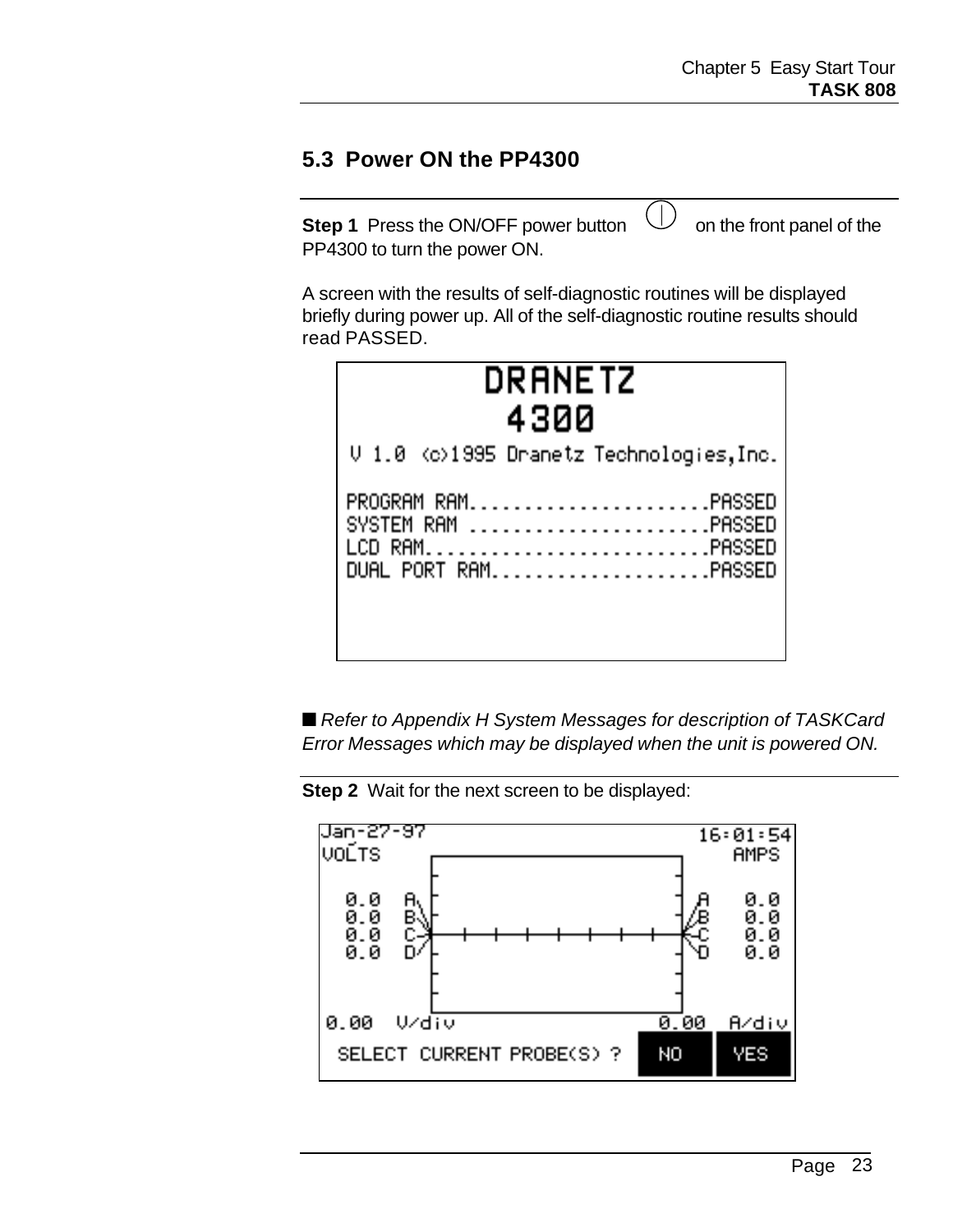Depending on the PP4300 model in use, the message -- SELECT CURRENT PROBE(S)? -- may be displayed across the bottom of the screen, as a reminder, because correctly identified probe types and scale factors are essential to accurate computations.

The "Scope Mode" screen is a gateway to four major functions of the system: Meter Mode, Harmonics (available to Task 808/H-M model users only), View Data and Setup. The "Scope Mode" screen also acts as a *home* screen from which to branch to other functions of the Task 808.



NOTE - When the PP4300 is turned ON, it will always default to the configuration values in effect when the system was last powered OFF. Values for all eight channels will *always* be displayed initially on the "Scope Mode" screen. If the probes are changed while the unit is OFF, all monitored values will be erroneous until the probe and scale factor information is updated.

The message – MONITORING: OFF -- may be displayed across the top of this screen (and across all other screens as well). This message indicates that the PP4300 is not monitoring any circuits, i.e., not recording event data (however, the "Meter Mode," "Scope Mode" and "Harmonics" screens will still function properly with monitoring OFF). In addition to the obvious, i.e., when the currently active configuration specifies that monitoring is OFF, this message may also be displayed briefly under such circumstances as saving a changed configuration or during the self test. While monitoring is ON, no message is displayed.

Setting the time and date will be covered in the Advanced Tour.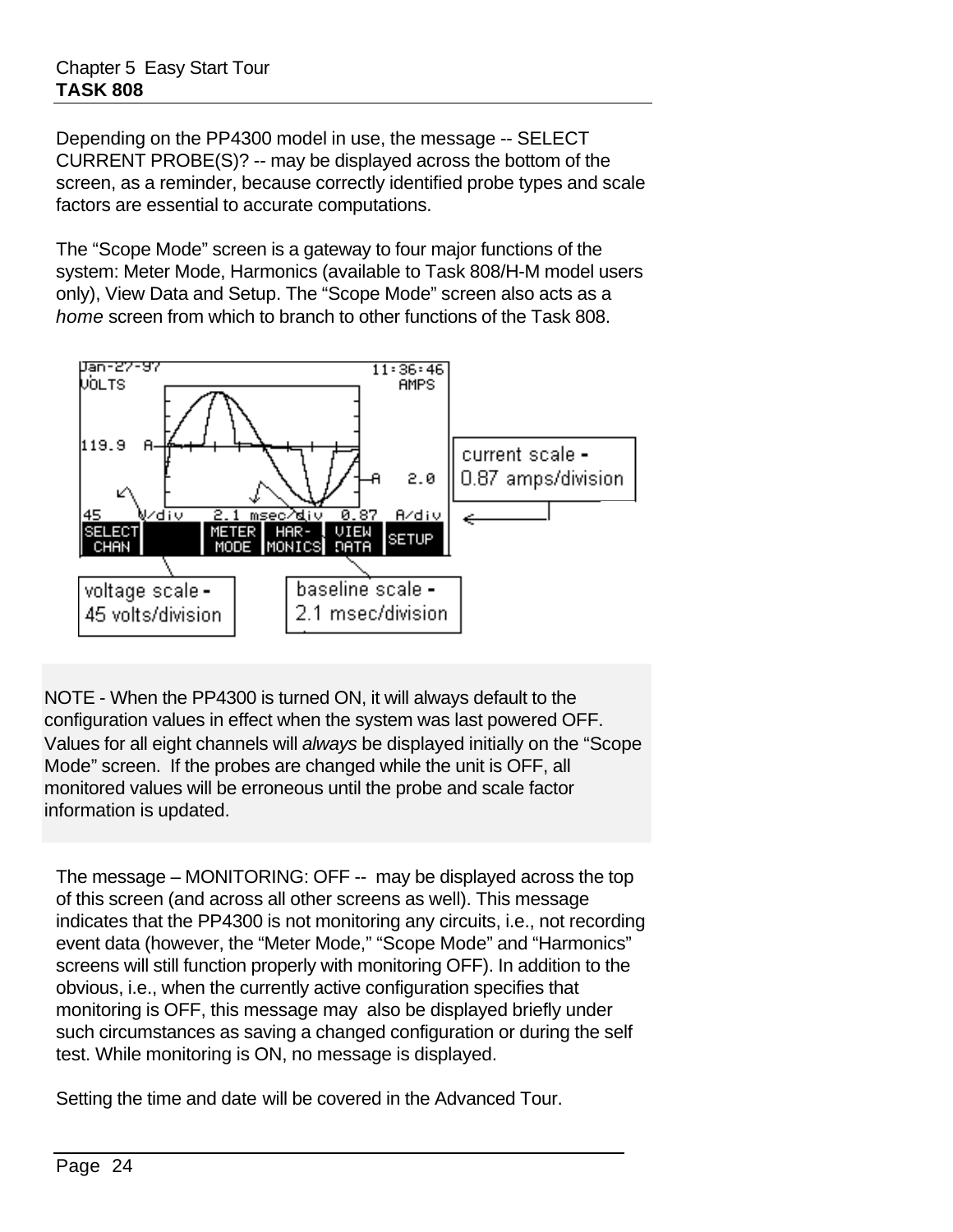### **5.4 Easy Start -- Configure/Monitor**

Easy Start guides the user step-by-step through a basic configuration process. The final step in the configuration process automatically initiates the circuit monitoring.

**Step 1** From the "Scope Mode" screen, press the **NO** SOFTKey to defer selecting current probes until later on in the process. Press the **SETUP** SOFTKey to get started.

| Jan-17-97                                                                                            | 18:34:45                   |
|------------------------------------------------------------------------------------------------------|----------------------------|
| <b>SETUP MENU</b>                                                                                    |                            |
| 1. EASY START<br>2. SET PROGRAMMABLE FEATURES<br>3.<br>TURN MONITORING OFF<br>MEMORY FUNCTIONS<br>4. |                            |
| 5. SET INPUT CONFIGURATIONS<br>SCOPE<br><b>METER</b><br>$HAR-$<br>MONICS<br><b>MODE</b><br>MODE      | <b>VIEW</b><br><b>DATA</b> |

**Step 2** At the "Setup Menu," press the **1** key on the numeric pad to begin the Easy Start process.

The following message will be displayed:

| Jan-17-97                                                                                                                                                                                                                                   | 18:34:45      |
|---------------------------------------------------------------------------------------------------------------------------------------------------------------------------------------------------------------------------------------------|---------------|
| CAUTION!                                                                                                                                                                                                                                    |               |
| THE EASY START PROCESS WILL CHANGE<br>PREVIOUSLY PROGRAMMED INSTRUMENT<br>SETTINGS AND CONFIGURATIONS.<br>MONITORING IS ALSO SHUT DOWN<br>DURING EASY START PROGRAMMING.<br>PRESS CANCEL IF YOU DO NOT WANT TO<br>CHANGE EXISTING SETTINGS. |               |
| CON-<br><b>TINUE</b>                                                                                                                                                                                                                        | <b>CANCEL</b> |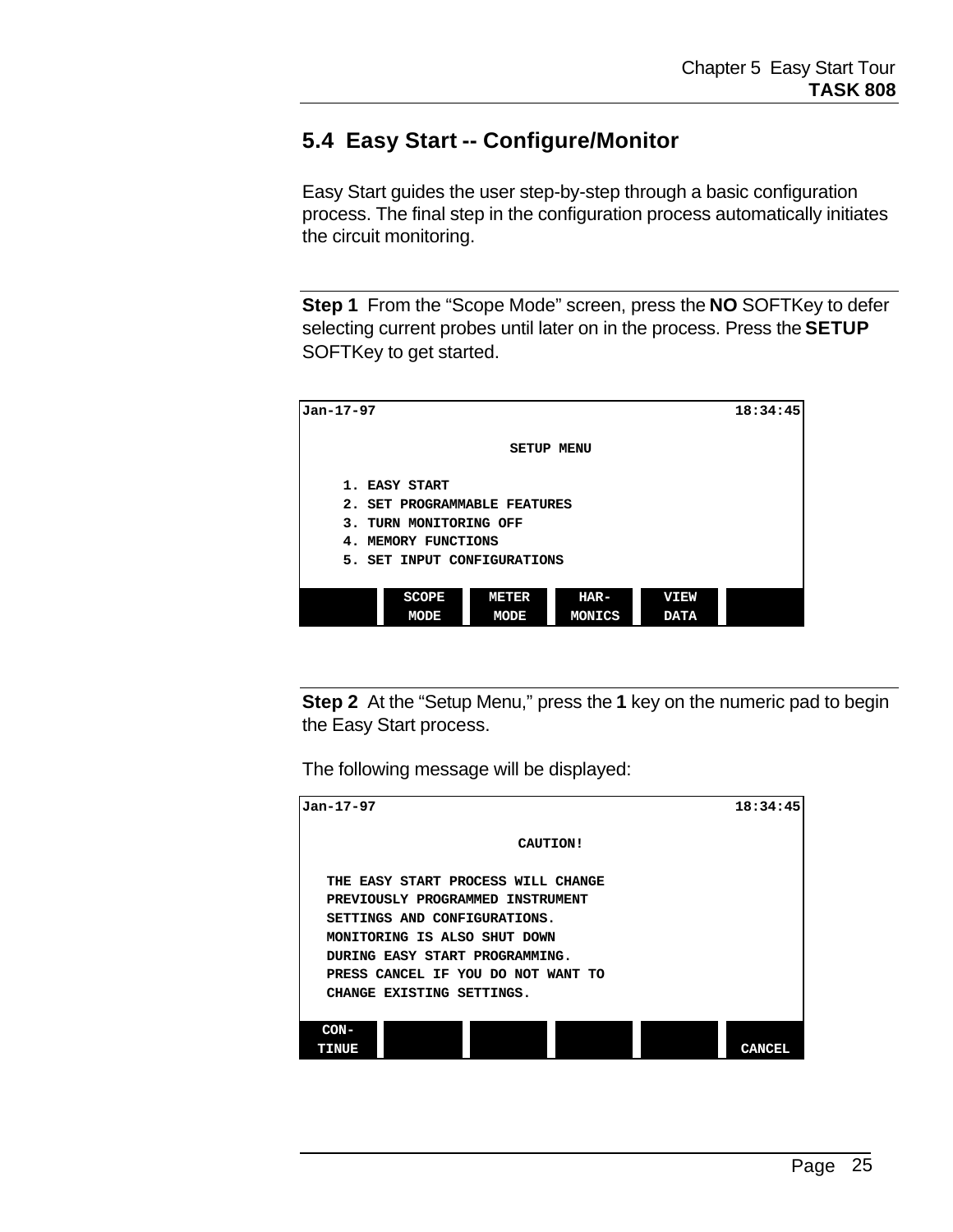SOFTKey.

NOTE - The Guided Tours are designed for and are typically followed by users with new PP4300/Task 808 units. If the Task 808 is currently collecting data, you may wish to reschedule these tours when the Task 808 is idle.

Press the **CONTINUE** SOFTKey to display a list of circuit types.

**Step 3** Select the desired circuit type by pressing the appropriate

| Jan-17-97     |              |               |               |               | 18:34:45      |
|---------------|--------------|---------------|---------------|---------------|---------------|
|               |              | CIRCUIT TYPE  |               |               |               |
|               |              | 3 PHASE DELTA |               |               |               |
|               |              |               |               |               |               |
|               |              |               |               |               |               |
| <b>SINGLE</b> | <b>SPLIT</b> | <b>3PHASE</b> | <b>3PHASE</b> | $2 - 1/2$     |               |
| <b>PHASE</b>  | <b>PHASE</b> | <b>DELTA</b>  | WYE           | <b>ELEMNT</b> | <b>CANCEL</b> |

The following safety message will be displayed:

| Jan-17-97                                                                                                           |               | 18:34:45      |
|---------------------------------------------------------------------------------------------------------------------|---------------|---------------|
| *** WARNING ***                                                                                                     |               |               |
| IMPROPER CONNECTION OF THIS INSTRUMENT<br>COULD RESULT IN THE LOSS OF LIFE<br>PHYSICAL HARM, OR A FIRE HAZARD. ALSO |               |               |
| CONNECTION OF THIS INSTRUMENT MUST BE<br>PERFORMED IN COMPLIANCE WITH THE                                           |               |               |
| NATIONAL ELECTRICAL CODE (ANSI/NFPA<br>70-1996) OR ANY OTHER ADDITIONAL<br>SAFETY REQUIREMENTS APPLICABLE TO YOUR   |               |               |
| INSTALLATION.                                                                                                       | <b>NEXT</b>   |               |
| **Continued On Next Screen*                                                                                         | <b>SCREEN</b> | <b>CANCEL</b> |

Press the **NEXT SCREEN** SOFTKey to continue. Another safety message will be displayed:

**Jan-17-97 18:34:45**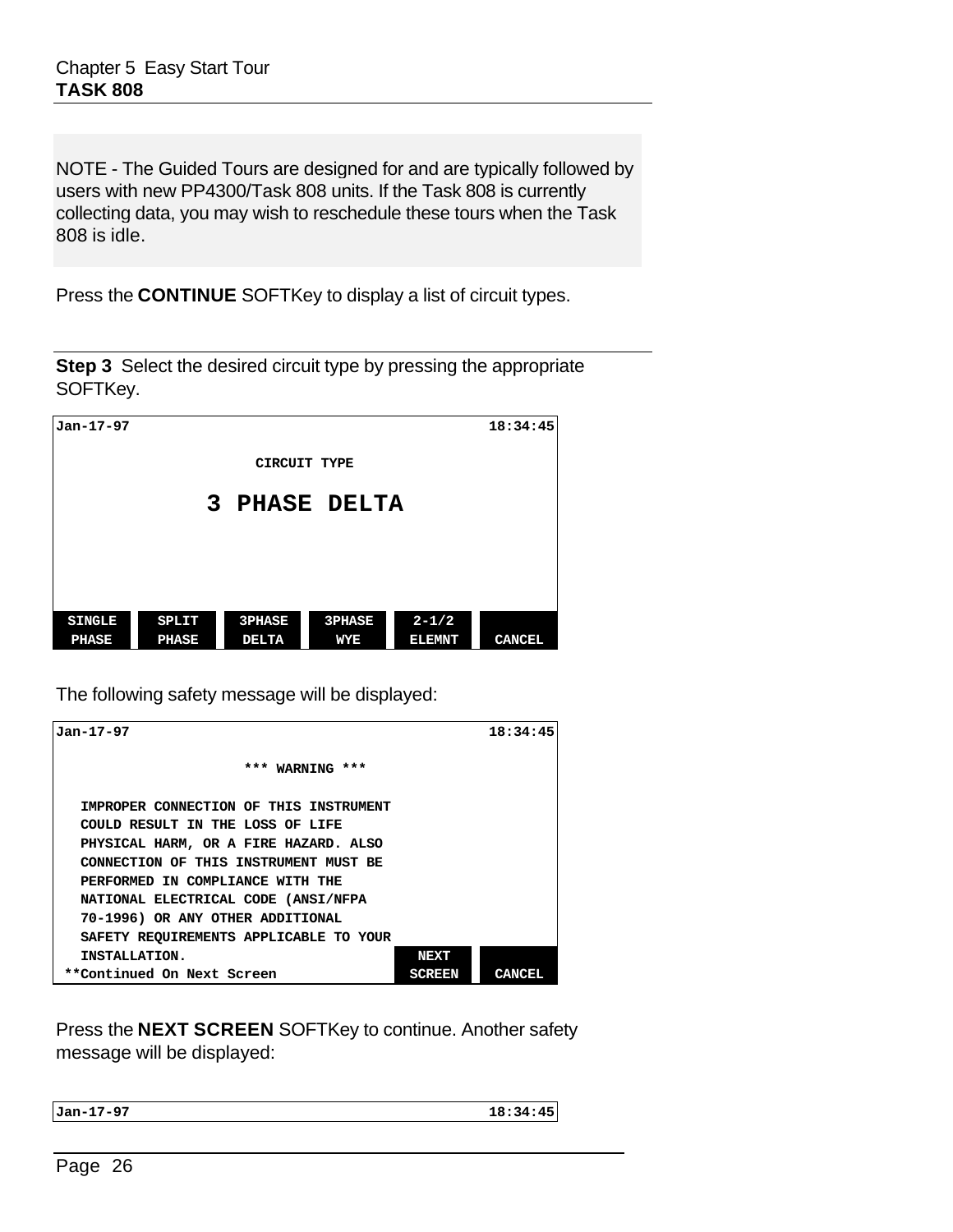| *** WARNING ***                        |               |               |
|----------------------------------------|---------------|---------------|
| INSTALLATION, OPERATION, AND MAINTEN-  |               |               |
| ANCE OF THIS INSTRUMENT MUST BE        |               |               |
| PERFORMED ONLY BY QUALIFIED PERSONNEL. |               |               |
| THE NATIONAL ELECTRICAL CODE DEFINES   |               |               |
| A OUALIFIED PERSON AS ONE FAMILIAR     |               |               |
| WITH THE CONSTRUCTION AND OPERATION    |               |               |
| OF THE EQUIPMENT AND THE HAZARDS       |               |               |
| INVOLVED.                              |               |               |
|                                        | <b>NEXT</b>   |               |
|                                        | <b>SCREEN</b> | <b>CANCEL</b> |

**Step 4** Press the **NEXT SCREEN** SOFTKey. A circuit diagram will be displayed showing how to connect the voltage and current probes for the circuit type previously selected.



The purpose of this screen is to enable users to verify that all probes have been connected properly. If *not* connected properly, power OFF the PP4300 immediately. Make any necessary changes to the connections, and start the tour over again at *5.3 Power ON the PP4300.*

**Step 5** Press the **NEXT SCREEN** SOFTKey. The "Current Probes" screen will be displayed.

**Jan-17-97 18:34:45**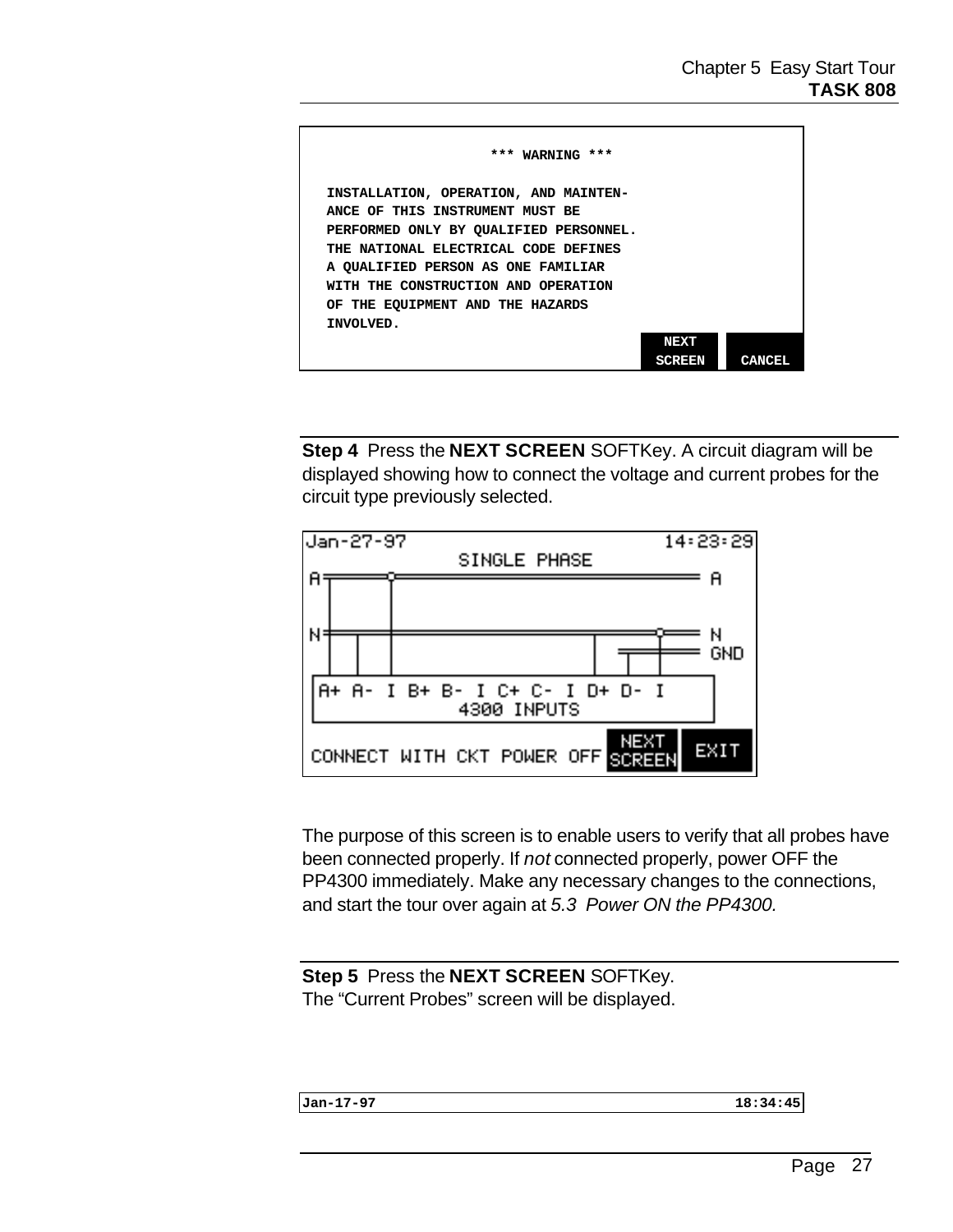|                | <b>CURRENT PROBES</b>                          |
|----------------|------------------------------------------------|
| <b>CHANNEL</b> | PROBE TYPE                                     |
| А              | <b>TR2500</b>                                  |
| B              | <b>TR2500</b>                                  |
| c              | <b>TR2500</b>                                  |
| D              | <b>TR2500</b>                                  |
|                |                                                |
|                |                                                |
| <b>NEXT</b>    | <b>NEXT</b><br><b>NEXT</b>                     |
| <b>CHAN</b>    | <b>PROBE</b><br><b>CANCEL</b><br><b>SCREEN</b> |

Use the **NEXT CHAN** SOFTKey to highlight channels and the **NEXT PROBE** SOFTKey to toggle through the available current probe types. Specify the probe type for each channel to be monitored (or NONE if the channel will not be monitored). Press the **NEXT SCREEN** SOFTKey when finished with the "Current Probes" screen.

| Jan-17-97                                                                            |                              | 18:34:45      |
|--------------------------------------------------------------------------------------|------------------------------|---------------|
| ENTER SITE/FILE NAME                                                                 |                              |               |
| PRESENT SITE/FILE NAME:<br><b>CHILLER</b>                                            |                              |               |
| NOTE: THE SITE/FILE NAME WILL BE<br>USED TO NAME FILES STORED ON THE<br>MEMORY CARD. |                              |               |
| <b>ENTER</b><br><b>NAME</b>                                                          | <b>NEXT</b><br><b>SCREEN</b> | <b>CANCEL</b> |

**Step 6** Press the **ENTER NAME** SOFTKey to display the alphabetic entry screen for entry of the site/file name (or press the **NEXT SCREEN** SOFTKey if the site/file name already exists and is OK).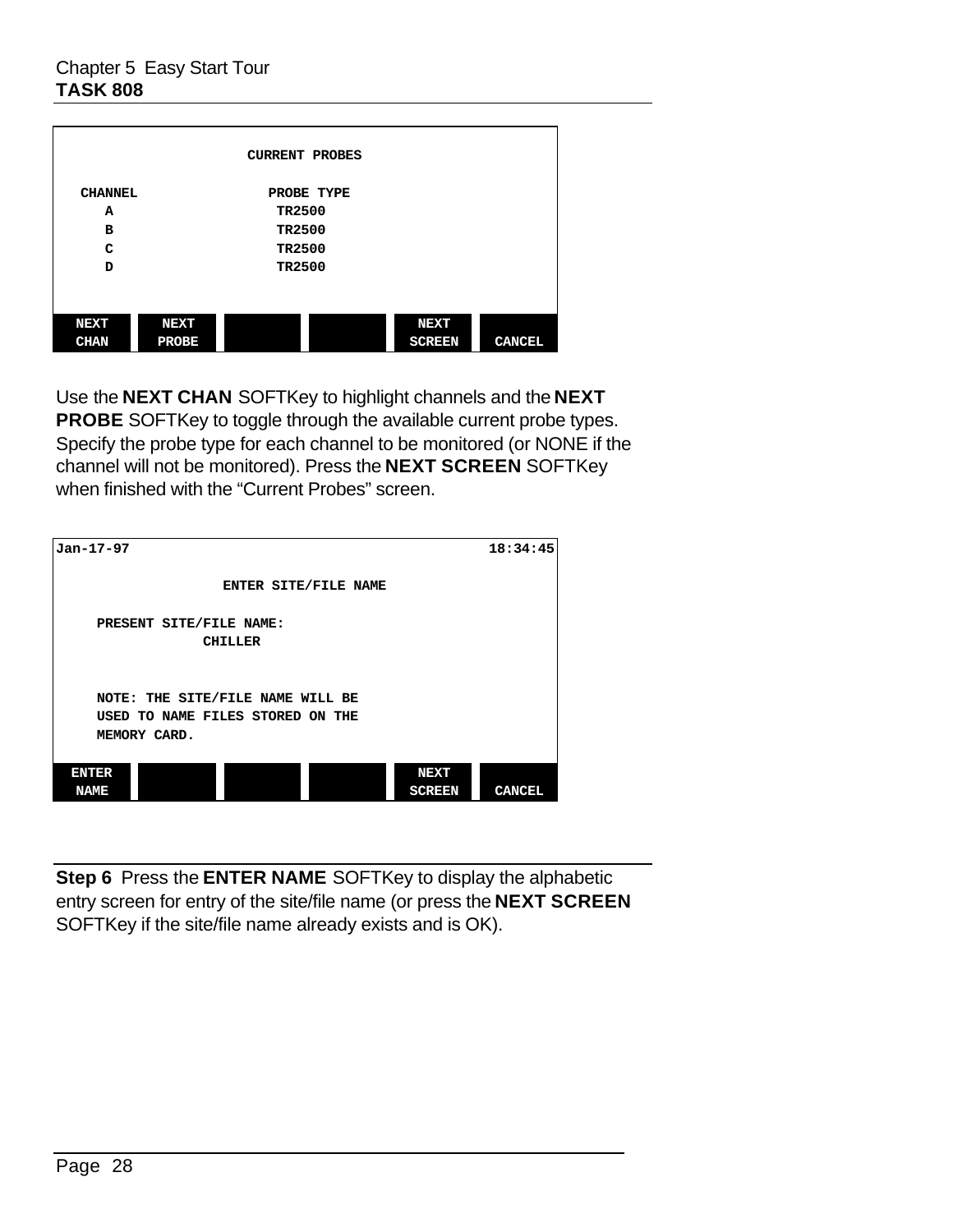NOTE - The site/file name is important for *two* reasons: 1) it identifies the site where the data was collected, and 2) it becomes the name of the file created when the data is saved. Although up to 20 characters may be used in the name, only the first eight will be used for the file name.

Use the special alphabetic data entry screen shown below to enter the site/file name:

| Jan-27-97                                                                                                                                                                                                                                                                                                                                                                                                                                       | 16=27=21 |
|-------------------------------------------------------------------------------------------------------------------------------------------------------------------------------------------------------------------------------------------------------------------------------------------------------------------------------------------------------------------------------------------------------------------------------------------------|----------|
| ALPHABETIC ENTRY                                                                                                                                                                                                                                                                                                                                                                                                                                |          |
|                                                                                                                                                                                                                                                                                                                                                                                                                                                 |          |
| <b>BACKSPACE</b><br>DELETE ALL<br>SPACE<br>IJK<br>-11<br>G<br>н<br>$\mathsf{L}$<br>В<br>-E.<br>П<br>F<br>X Y<br>$\blacksquare$<br>- U<br>$\mathbf{M}$<br>- 7<br>n<br>S<br>Р<br>-Q<br>-R.<br>$\mathsf{T}$<br>$\left( \begin{array}{c} 1 \end{array} \right)$<br>$\mathbf{g}_\mathrm{c}$<br>ш<br>f<br>生之。<br>#<br>$\bullet$<br>┿<br>t,<br>¢<br>١<br>7<br>$\sim$<br>$\mathbf{E} = \mathbf{E} \mathbf{E}$<br>色<br>$\mathcal{N}_{\mathcal{N}}$<br>k. | dia.     |
| <b>ENTER</b>                                                                                                                                                                                                                                                                                                                                                                                                                                    | EXIT     |

The arrow SOFTKeys are used to highlight desired letters. The **ENTER** SOFTKey moves highlighted letters into the small text window at the top of the display area until the site/file name is completed. Use the numeric keypad for numbers.

 Press the **EXIT** SOFTKey when finished. The "Enter Site/File Name" screen will be displayed again.

Press the **NEXT SCREEN** SOFTKey to continue: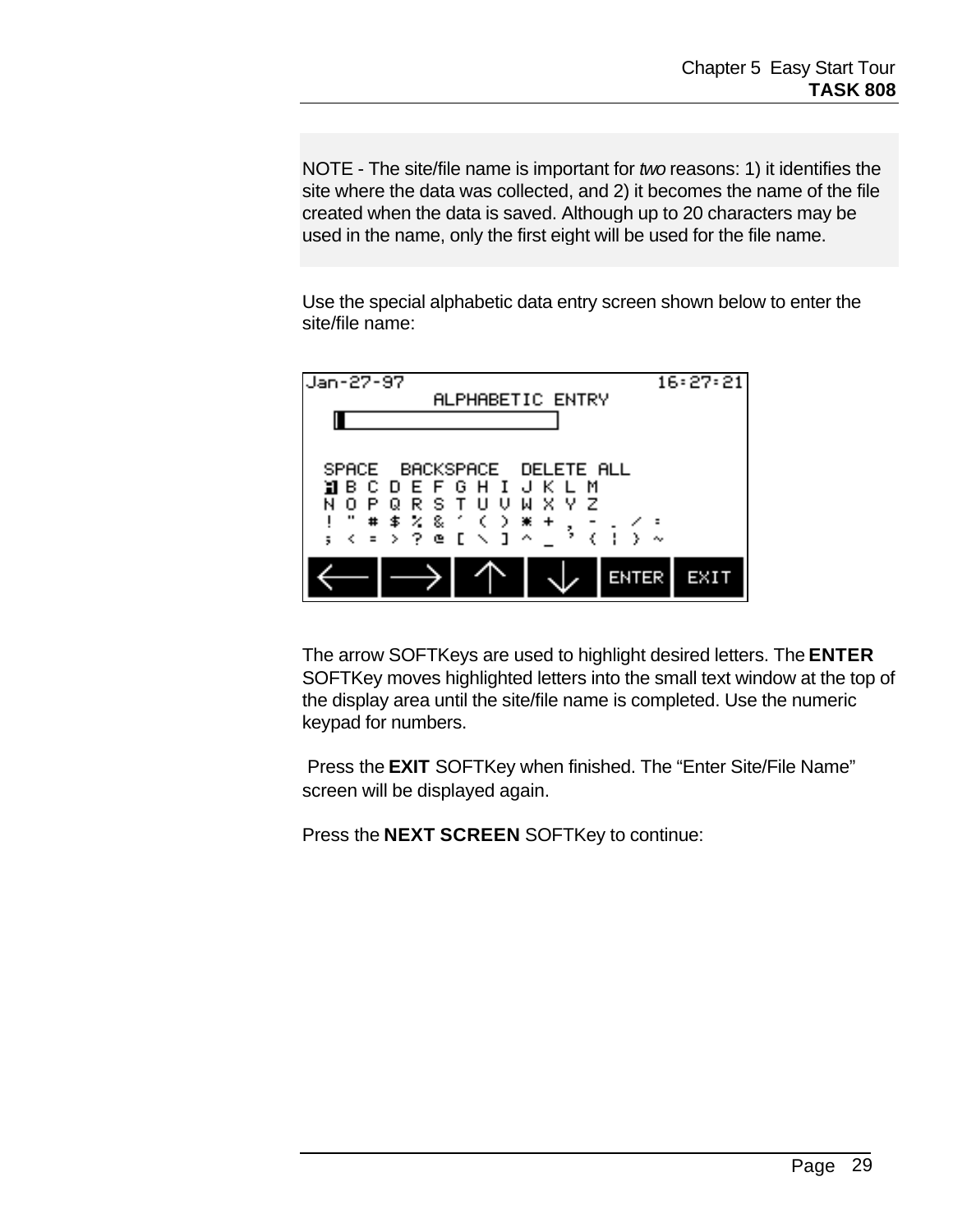

**Step 7** Press one of the following SOFTKeys:

- **CLEAR** to clear memory and start collecting event data.
- **ADD** to add new events to those already stored in memory.
- **CANCEL** to quit without changing anything.

If **CLEAR** or **ADD** is selected, circuit monitoring will begin. The "Easy Start Summary" screen will be displayed, summarizing the configuration which has just been defined:



| <b>Step 8</b> Complete the EASY START configuration process by pressing |  |
|-------------------------------------------------------------------------|--|
| either the OK or the CANCEL SOFTKey:                                    |  |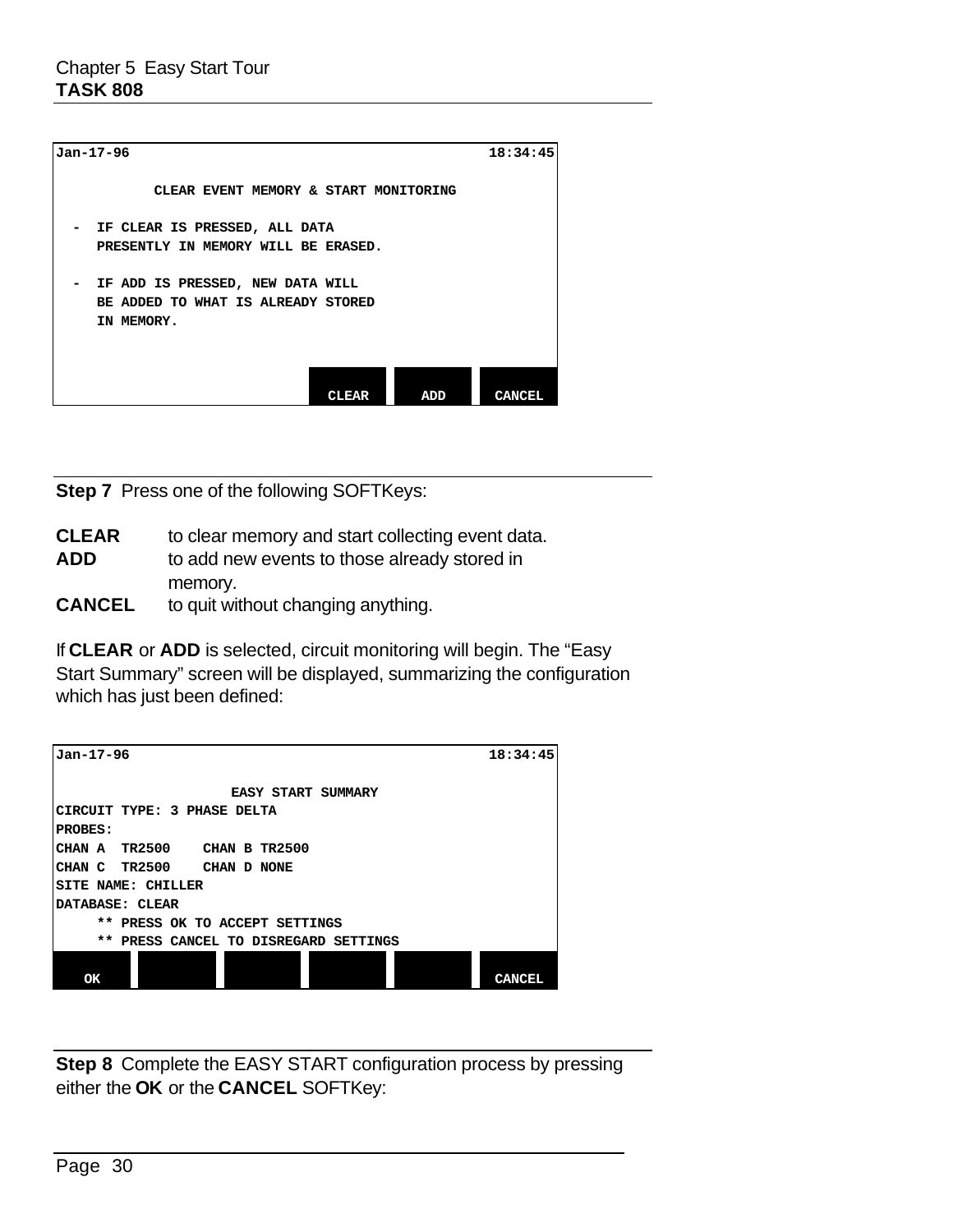| If the           |                                                      |
|------------------|------------------------------------------------------|
| configuration is | Then                                                 |
| <b>OK</b>        | Press the OK SOFTKey to save the                     |
|                  | configuration.                                       |
| Not OK           | Press the <b>CANCEL</b> SOFTKey to quit or start the |
|                  | EASY START process over again from the               |
|                  | beginning (without saving the configuration          |
|                  | settings). The "Scope Mode" screen will be           |
|                  | displayed.                                           |

### **5.5 Viewing Data/Reports**

Once monitoring is ON and data is being collected, user interest naturally shifts from *monitoring* the data to *viewing* the data.

A wealth of viewing options and data formats is available from the "Scope Mode" screen to display the data being collected, including:

- $\Box$  The "Scope Mode" waveform
- $\Box$  The "Meter Mode" data display
- $\Box$  The "Harmonics" graphic and text displays
- $\Box$  The four reporting options from the "View Data" menu

#### **5.5.1 Viewing Scope Mode**

The "Scope Mode" screen functions as a power oscilloscope and displays real-time voltage and current waveforms for all eight channels. The display is dynamically updated every two or three seconds.

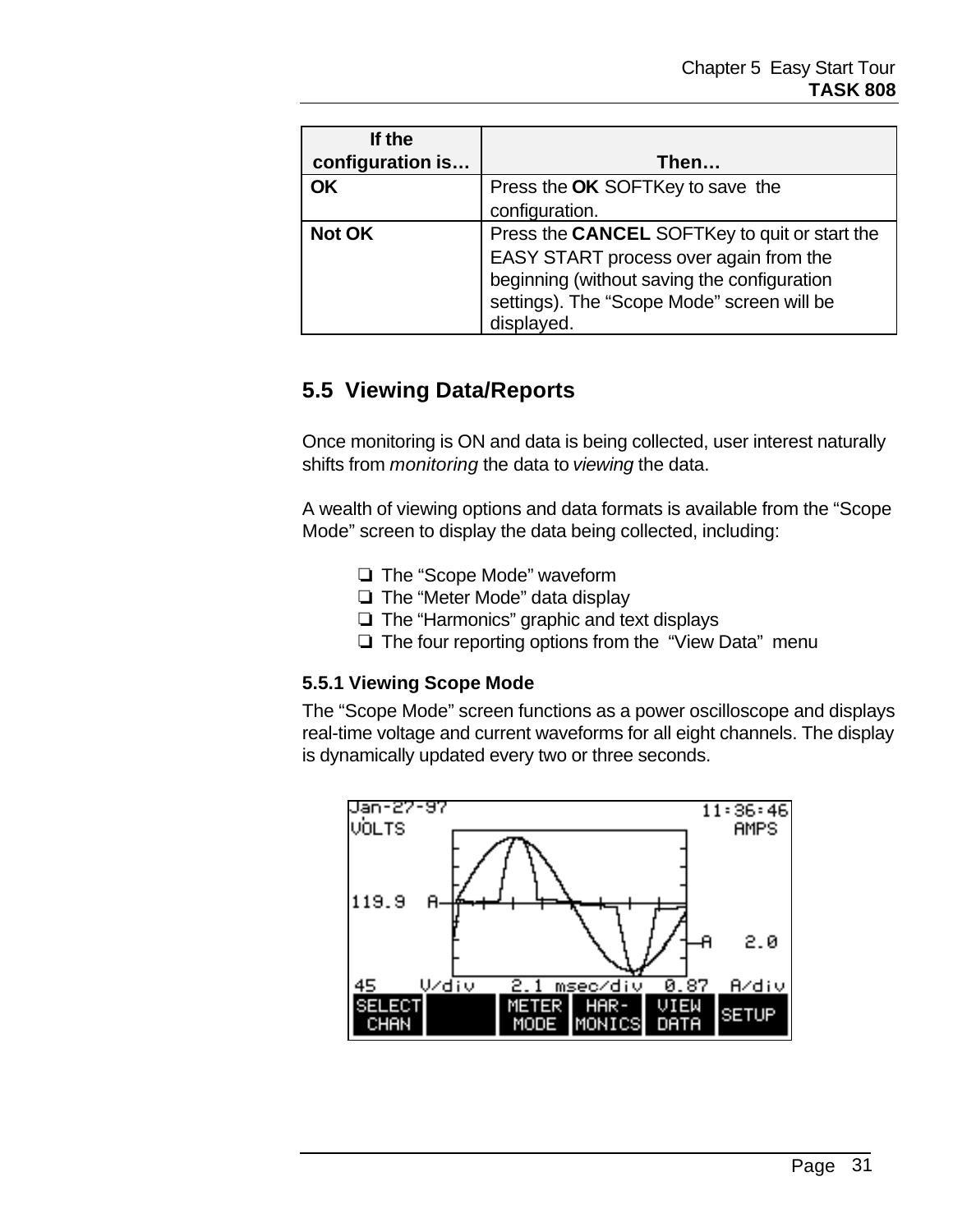NOTE - At this point, the graph may appear cluttered if data from all eight channels is being displayed. Unwanted data may be filtered out at any time by turning each channel's volts and amps OFF using the "Channel Selection" screen (shown in Step 1 below).

**Step 1** Press the **SELECT CHAN** SOFTKey to access the "Channel Selection" screen.

| Jan-17-96         |              |              |            |  | 18:34:45    |
|-------------------|--------------|--------------|------------|--|-------------|
| CHANNEL SELECTION |              |              |            |  |             |
| <b>CHANNEL</b>    |              | <b>VOLTS</b> | AMPS       |  |             |
| A                 | ON           |              | ON         |  |             |
| в                 |              | <b>OFF</b>   | OFF        |  |             |
| c                 |              | OFF          | OFF        |  |             |
| D                 |              | <b>OFF</b>   | <b>OFF</b> |  |             |
|                   |              |              |            |  |             |
|                   |              |              |            |  |             |
|                   |              |              |            |  |             |
| <b>NEXT</b>       | <b>VOLTS</b> | <b>AMPS</b>  |            |  |             |
| <b>CHAN</b>       | ON/OFF       | ON/OFF       |            |  | <b>EXIT</b> |

This screen is used to filter data for display on the "Scope Mode" screen. Toggle volts and amps ON or OFF for each channel as desired. Press the **EXIT** SOFTKey to return to the "Scope Mode" screen.

#### **5.5.2 Viewing in Meter Mode**

**Step 1** From the "Scope Mode" screen, press the **METER MODE** SOFTKey to display the first of several "Meter Mode" screens.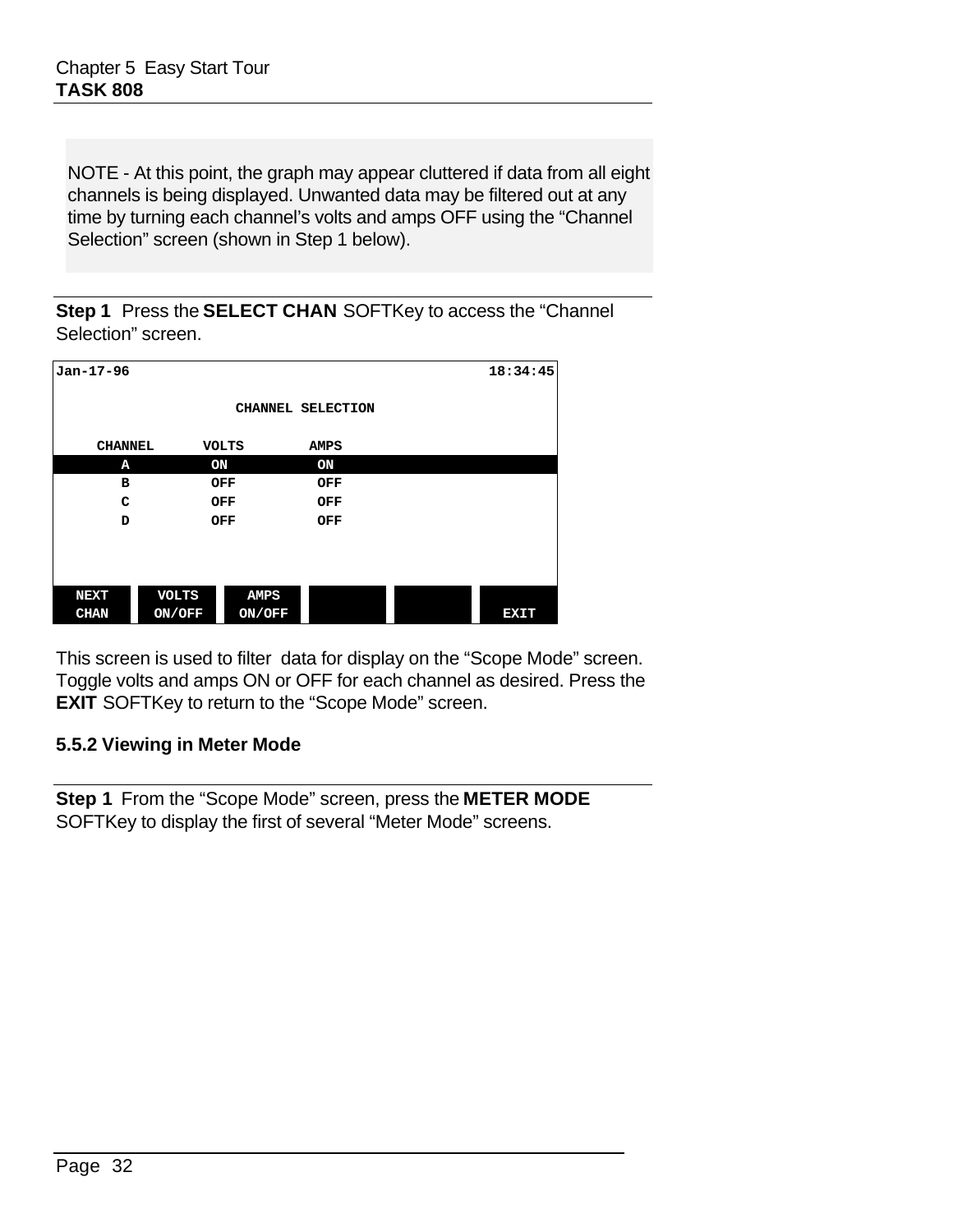| Jan-17-96     |             |       |              |             | 18:34:45    |
|---------------|-------------|-------|--------------|-------------|-------------|
|               |             |       | <b>METER</b> | MODE        |             |
| <b>CHAN</b>   | <b>VOLT</b> | AMP   | <b>WATT</b>  | VA          |             |
| A             | 227.8       | 9.097 | 1.800K       | 2.072K      |             |
| в             | 229.0       | 9.100 | 1.801K       | 2.084K      |             |
| C             | 228.3       | 9.146 | 1.810K       | 2.088K      |             |
| D             | 0.026       | 0.000 | 0.000        | 0.000       |             |
| ABC           | 228.3       | 27.34 | 5.411K       | 6.243K      |             |
|               |             |       |              |             |             |
|               |             |       |              |             |             |
| <b>NEXT</b>   |             |       | <b>NEXT</b>  | <b>CKT</b>  |             |
| <b>SCREEN</b> |             |       | <b>METER</b> | <b>TYPE</b> | <b>EXIT</b> |

**Step 2** Press the **CKT TYPE** SOFTKey to verify the "Circuit Type" screen which displays the currently selected circuit type. If desired, a different circuit type may be selected. Press the **EXIT** SOFTKey to return to the "Meter Mode" screen.

**Step 3** Spend a minute, using the **NEXT SCREEN**, **NEXT METER**, etc., SOFTKeys to navigate through some of the various displays to get a sense of the different viewing formats which are available in Meter Mode (a detailed explanation of Meter Mode is included in Chapter 7 Reporting Tour). Press the **EXIT** SOFTKey to exit the "Meter Mode" and return to the "Scope Mode" screen.

## **This completes the Easy Start Guided Tour.**

#### **A Footnote on Powering OFF…**

NOTE - It is a wise practice to routinely display the "Scope Mode" screen before powering OFF the PP4300. Powering OFF from other screens may nullify configuration changes thought to be implemented. In such cases, the **actual** configuration, on a subsequent power up, could differ from the **expected** configuration.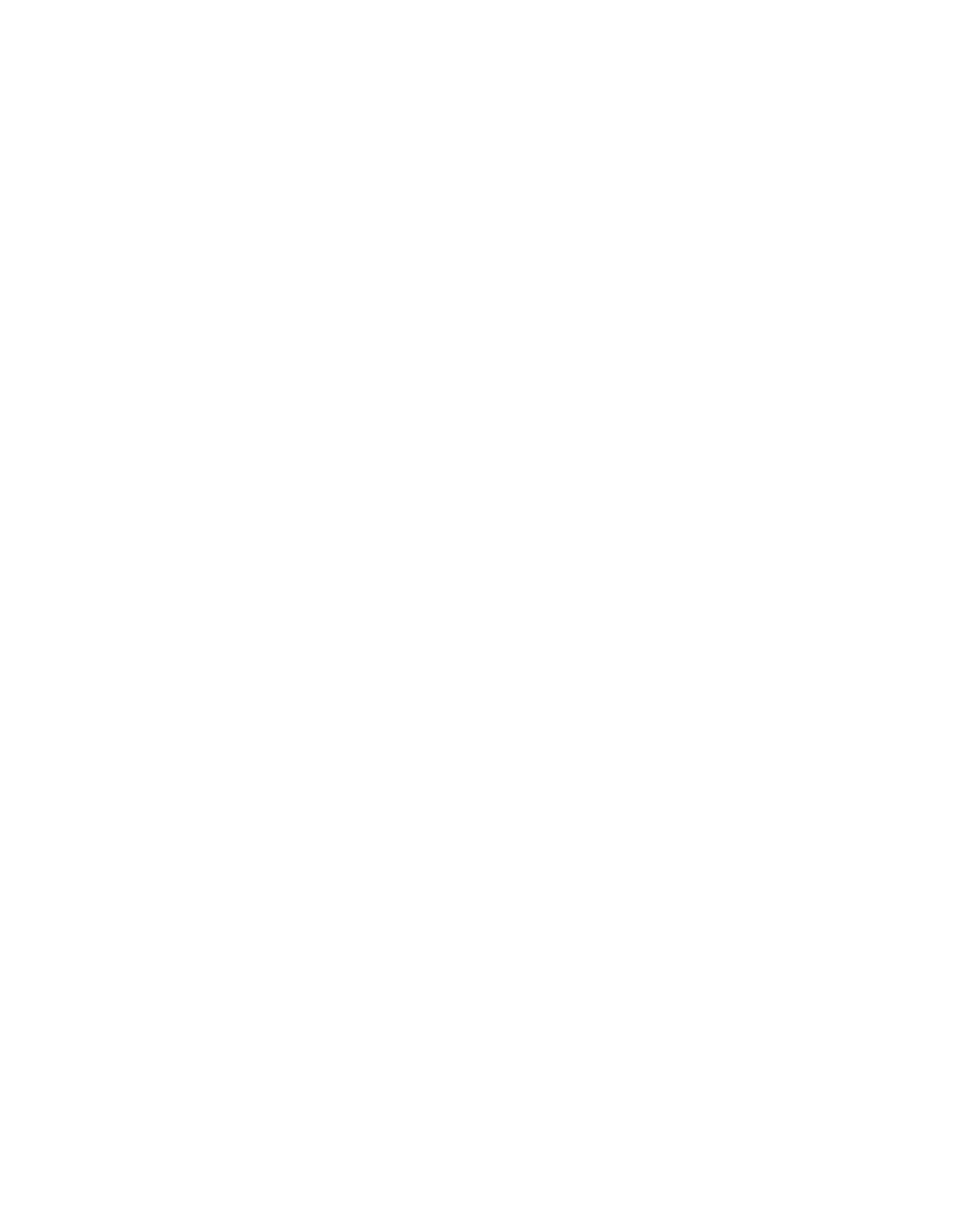## **Chapter 6 Advanced Tour**

The Advanced Tour covers the following topics:

- **6.1 Setup Menu**
- **6.1.2 Set Programmable Features Menu**
- **6.1.4 Memory Functions Menu**
- **6.1.5 Set Input Configurations Menu**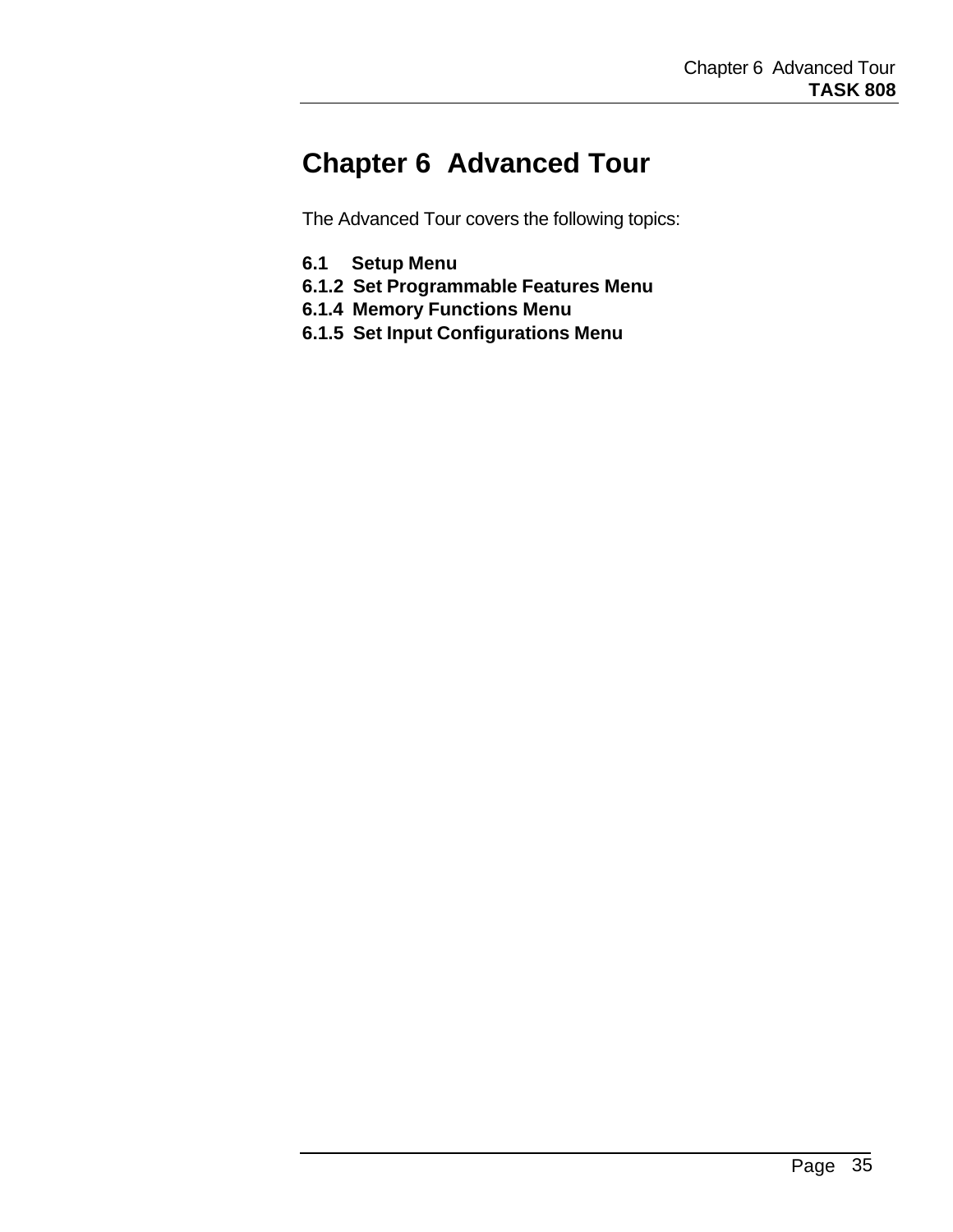### **6.1 Setup Menu**

#### **6.1.1 Easy Start**

In Chapter 5 Easy Start Tour, EASY START was the only setup option which was explored. However, the Setup Menu contains many other powerful and important options for configuring the Task 808.



| Jan-17-97                            | 18:34:45    |
|--------------------------------------|-------------|
| <b>SETUP MENU</b>                    |             |
| 1.<br><b>EASY START</b>              |             |
| 2. SET PROGRAMMABLE FEATURES         |             |
| 3. TURN MONITORING OFF               |             |
| 4. MEMORY FUNCTIONS                  |             |
| 5. SET INPUT CONFIGURATIONS          |             |
| SCOPE<br><b>METER</b><br>HAR-        | <b>VIEW</b> |
| MONICS<br><b>MODE</b><br><b>MODE</b> | <b>DATA</b> |

**Step 2** Press the **2** key on the PP4300's numeric keypad to display the "Programmable Features" menu.

#### **6.1.2 Set Programmable Features**

The following screen/menu will be displayed:

| Jan-17-97                              | 18:34:45 |
|----------------------------------------|----------|
| SET PROGRAMMABLE FEATURES              |          |
| 1. SET TIME AND DATE                   |          |
| 2. ENTER SITE/FILE NAME                |          |
| 3. LCD DISPLAY MODE: NORMAL            |          |
| 4. LCD BACKLIGHT AUTO SHUTOFF: ENABLED |          |
| 5. AUDIBLE ALARM ON/OFF:<br>ON         |          |
|                                        |          |
|                                        |          |
|                                        |          |
|                                        | EXIT     |

**Step 3** Press the **1** key on the numeric keypad to set time and date:

**Jan-17-97 18:34:45**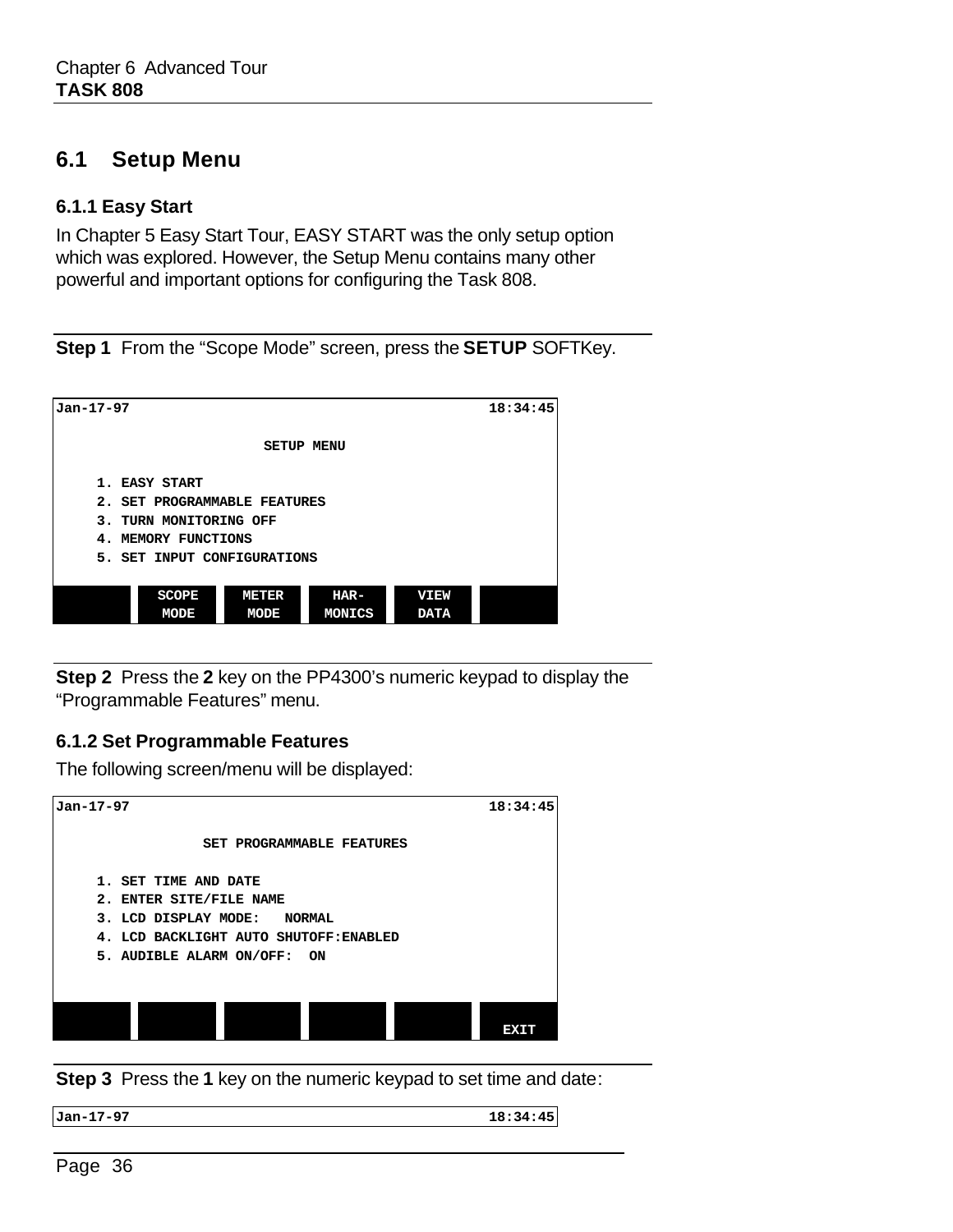|              |                     |                                      | SET TIME AND DATE                |      |
|--------------|---------------------|--------------------------------------|----------------------------------|------|
|              |                     | PRESENT TIME $(hh:mm:ss) = 00:38:04$ |                                  |      |
|              | <b>PRESENT DATE</b> |                                      | $(mm - dd - yy) = Jan - 01 - 97$ |      |
|              |                     |                                      |                                  |      |
|              |                     |                                      |                                  |      |
| <b>ENTER</b> | <b>ENTER</b>        |                                      |                                  |      |
| <b>TIME</b>  | <b>DATE</b>         |                                      |                                  | EXIT |

To change the time, press the **ENTER TIME** SOFTKey; Note that the SOFTKey options have changed to facilitate setting the time:



Use the **ENTER** and **BACKSPACE** SOFTKeys, along with the numeric keypad, to set the correct time and date.

NOTE - It is important that the time (24 hour format) and date is set correctly because they are used by the system to identify event data. If changing the time and data becomes necessary, you may wish to clear event memory as well, since any previously recorded events will have an incorrect time and date.

When finished, press the **EXIT** SOFTKey to return to the "Programmable Features" menu.

**Step 4** Option 2 ENTER SITE/FILE NAME was reviewed previously during the Easy Start Guided Tour.

Press the **3** key on the numeric keypad to toggle the display mode from NORMAL (blue text and graphics on white background) to INVERTED (white text and graphics on a blue background). Exit and return to this menu to see the implemented result.

If Option 4 LCD BACKLIGHT AUTO-SHUTOFF is enabled, the screen will time out/dim after five minutes has elapsed without any keys being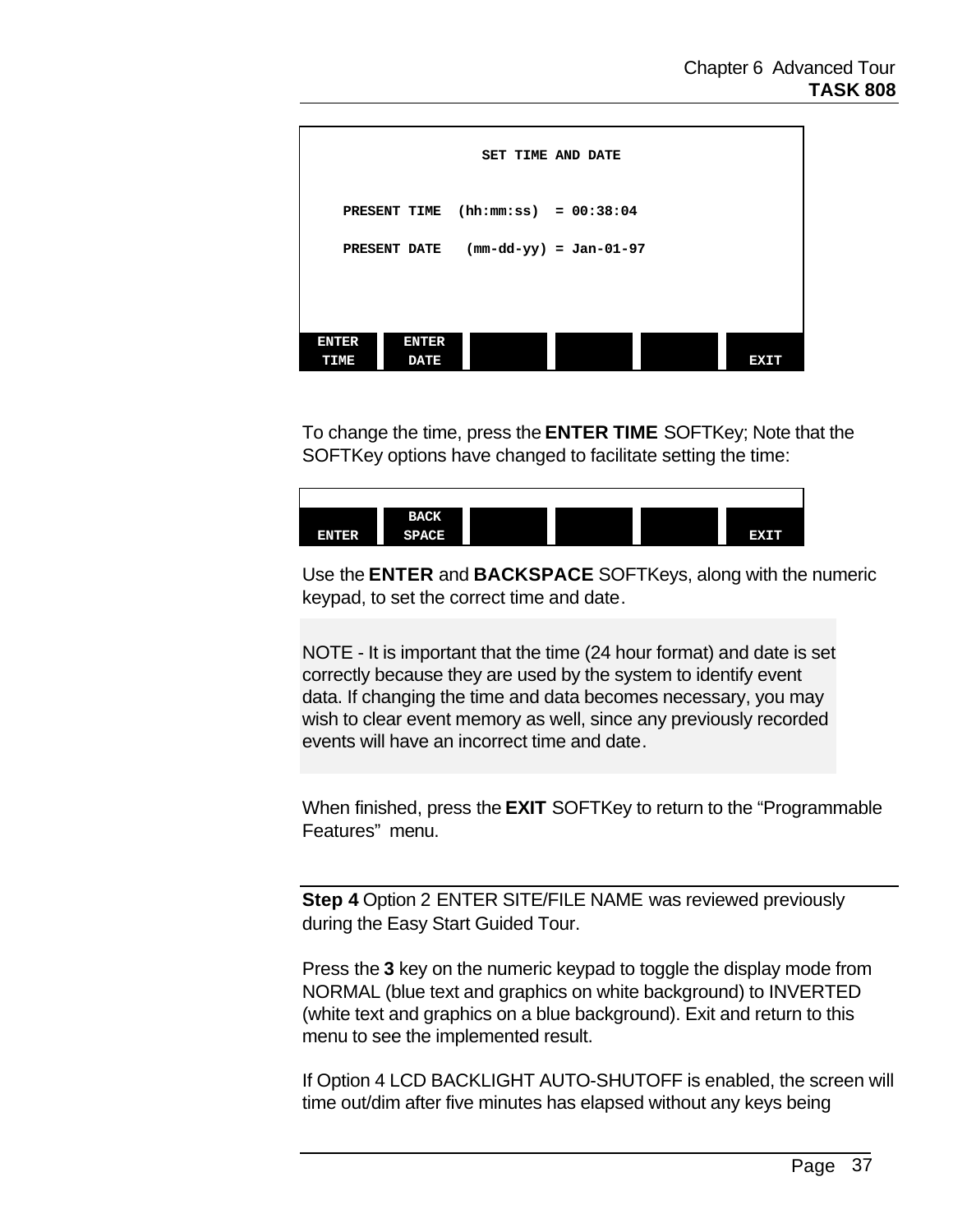pressed. Although pressing any key will restore the screen's brightness, the 0 (zero) key is recommended because it is the least likely to affect anything (unintended exit, changing screens, etc.). Auto-shutoff extends battery life and its use is recommended.

Option 5 AUDIBLE ALARM, when set to ON, the unit will sound a onesecond beep for each event trigger and a 0.1 second beep for each error condition.

Press the **EXIT** SOFTKey again to return to the "Setup Menu" screen.

#### **6.1.3 Turn Monitoring ON/OFF**

Press the **3** key on the numeric keypad to toggle monitoring ON and OFF.

**Step 5** Press the **4** key on the numeric keypad to display the "Memory Functions" screen.

#### **6.1.4 Memory Functions**

#### **First, a word or two about memory…**

Before exploring the memory functions, it is essential that users get a good conceptual understanding of the Task 808's data storage and memory management techniques. For this reason, the Advanced Guided Tour will take a brief *detour* at this point.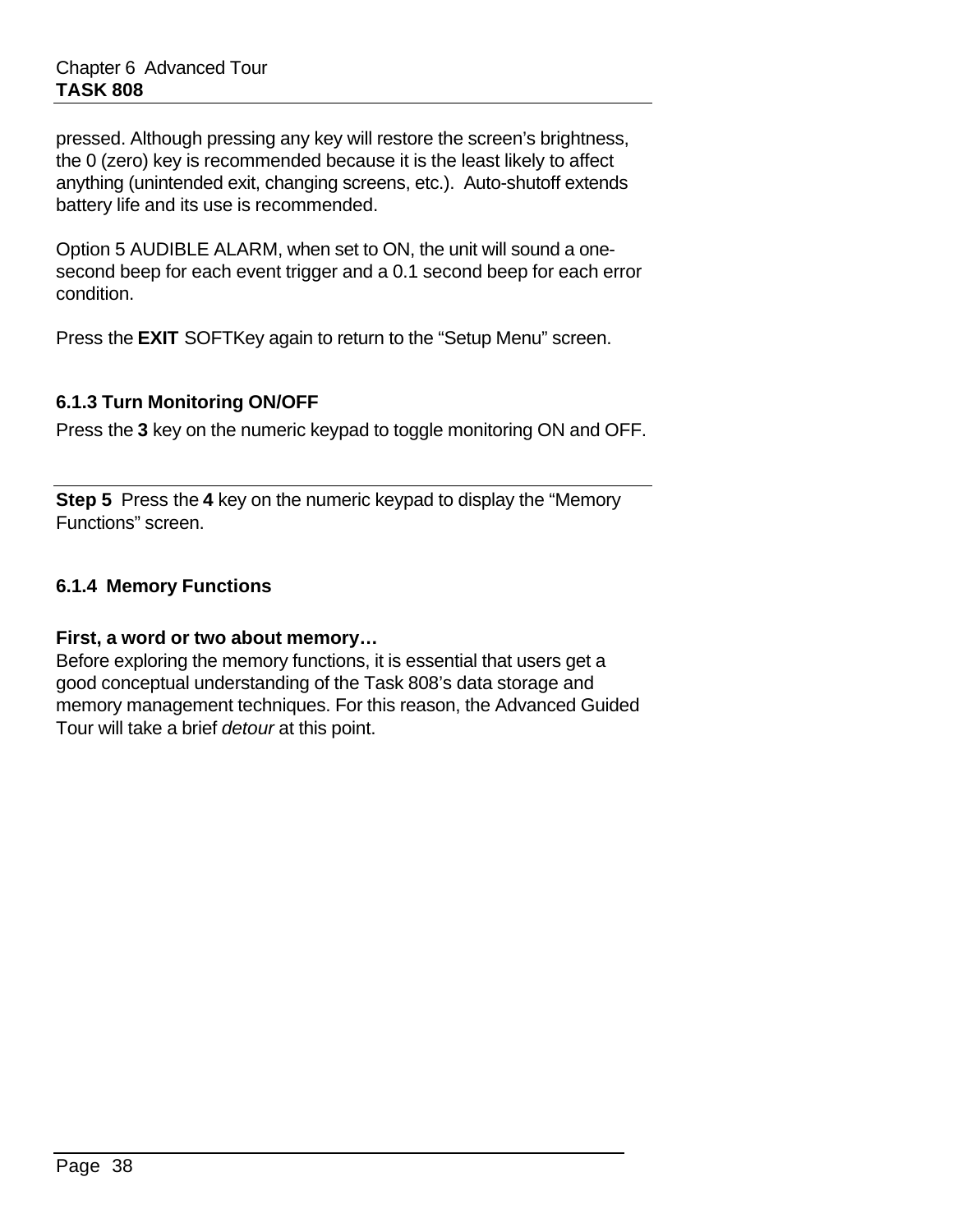

#### **Data Storage**

As shown above, the PP4300's memory (referred to as *internal memory*) can store a modest amount of data – about 200 Kbytes (although the actual memory capacity is 256 Kbytes, overhead cuts the useable data memory space to about 200 Kbytes).

#### **Saving Data to Internal Memory**

If the system is being operated *without* an optional memory card, configuration data and monitoring data is automatically saved to the PP4300's internal memory. There is no need to "save" the data in the sense that data must be saved on a PC. The PP4300 automatically writes data to the internal memory as it is accumulated.

#### **Optional Memory Card**

The optional memory card, however, can hold much more data than the internal memory. Although not an absolute requirement, a memory card is recommended for almost all applications. Various memory card capacities are available, see Appendix C.

#### **Auto-transfer**

As data is captured, it is always written directly to the PP4300's internal memory. If a memory card is included in the configuration, data can be automatically copied from internal memory to the memory card as the internal memory fills. This feature is called *Auto-transfer.*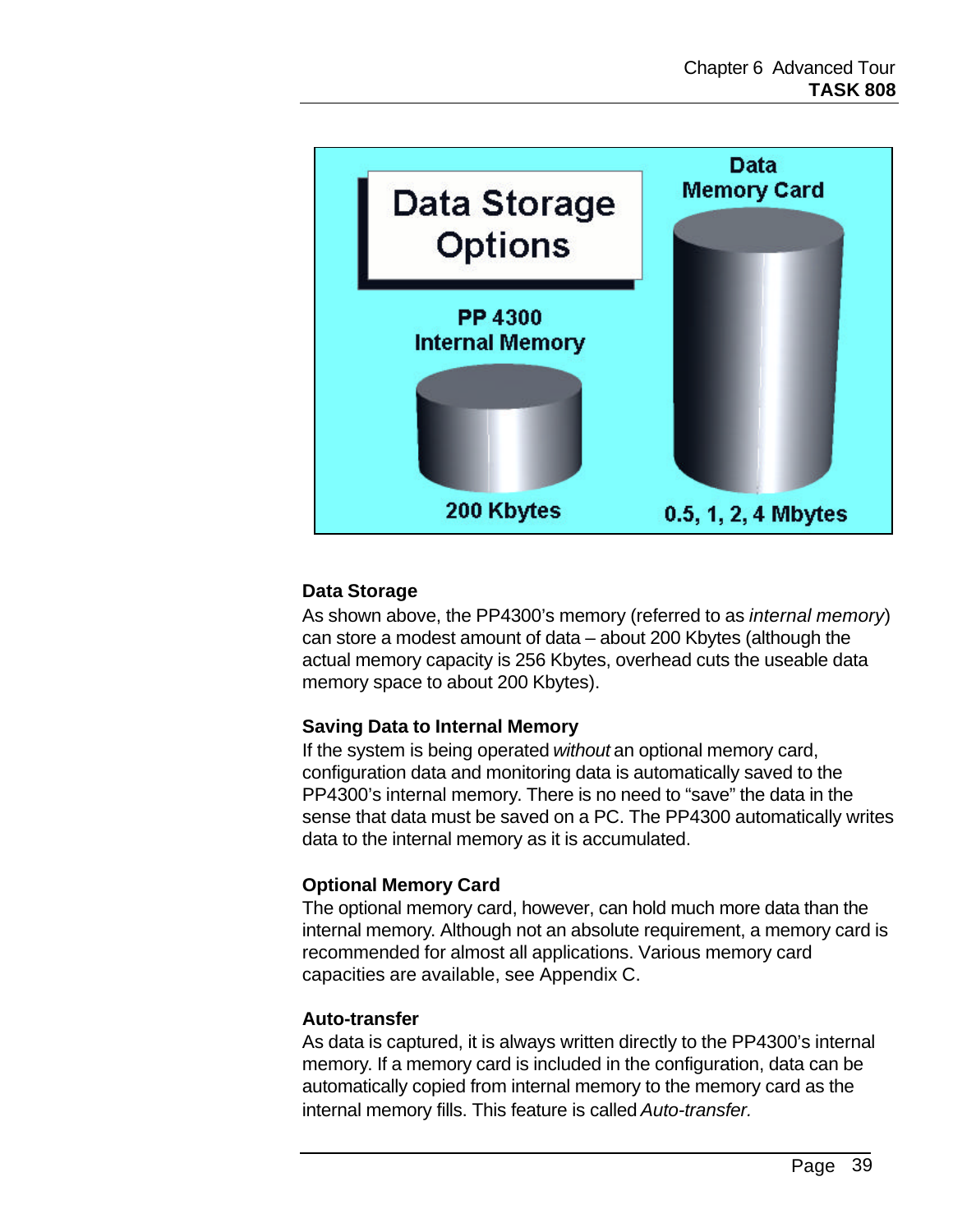#### **Storage Techniques**

When data is collected over extended periods of time, it may exceed the memory capacity of even the memory card. To address this limitation, data is always written to memory using one of the following user-specified techniques: either *Fill and Stop* or *Overwrite*.

#### **Fill and Stop**

This technique works just like it sounds: data is written to internal memory until it is full and then the data storage process shuts down. Using this technique, the oldest data is retained, the collection of data is stopped.

#### **Overwrite**

This technique also works just like it sounds: data is written to internal memory until it is full and then begins to overwrite, starting with the oldest data first. Using this technique, the most recent data is retained, the oldest data is overwritten.

The following table summarizes how these memory features work together under four different scenarios: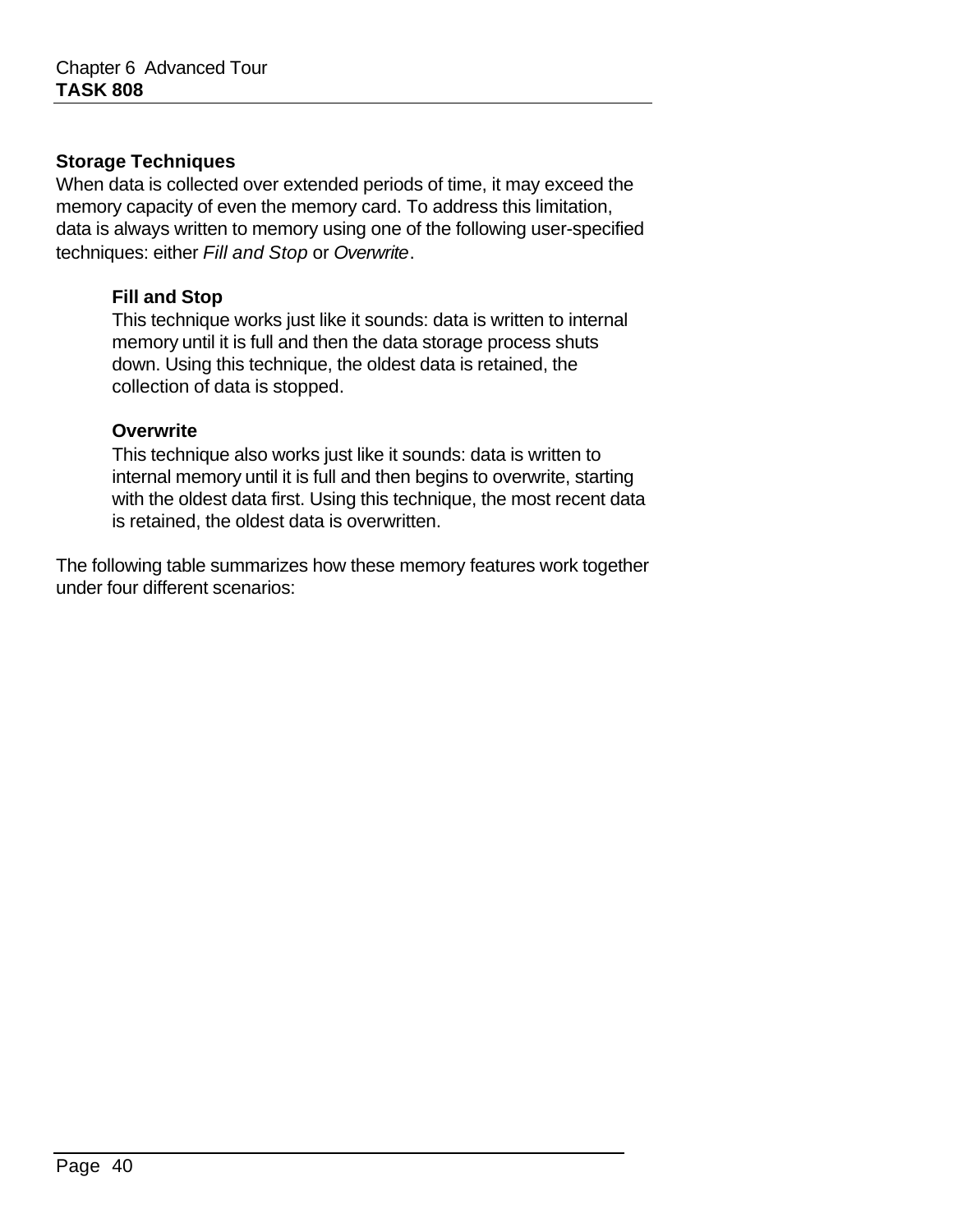#### **Memory Feature Table**

| <b>Memory</b><br>mode?     | Fill and Stop                                                                                                                                                                           |                                                    | Overwrite                                                                                                                                                                                                                                                       |                                                                |
|----------------------------|-----------------------------------------------------------------------------------------------------------------------------------------------------------------------------------------|----------------------------------------------------|-----------------------------------------------------------------------------------------------------------------------------------------------------------------------------------------------------------------------------------------------------------------|----------------------------------------------------------------|
| Auto-<br>transfer?         | Enabled                                                                                                                                                                                 | <b>Disabled</b>                                    | Enabled                                                                                                                                                                                                                                                         | <b>Disabled</b>                                                |
| <b>Memory</b><br>card?     | <b>YES</b>                                                                                                                                                                              | N/A                                                | <b>YES</b>                                                                                                                                                                                                                                                      | N/A                                                            |
|                            | Scenario #1                                                                                                                                                                             | <b>Scenario #2</b>                                 | Scenario #3                                                                                                                                                                                                                                                     | <b>Scenario #4</b>                                             |
| R<br>Е<br>S<br>U<br>L<br>Т | As PP4300's<br>internal<br>memory fills,<br>data is copied<br>to the memory<br>card. When<br>200 Kbytes of<br>data has been<br>copied,<br>copying stops,<br>no new data is<br>recorded. | PP4300's<br>internal<br>memory fills<br>and stops. | As PP4300's<br>internal<br>memory fills,<br>data is<br>copied to the<br>memory card.<br>When the<br>memory card<br>is full, copying<br>stops. Internal<br>memory<br>continues to<br>be<br>overwritten.<br>NOTE - the<br>memory card<br>is never<br>overwritten. | PP4300's<br>internal<br>memory fills<br>and is<br>overwritten. |

**Now, back to the Advanced Guided Tour…**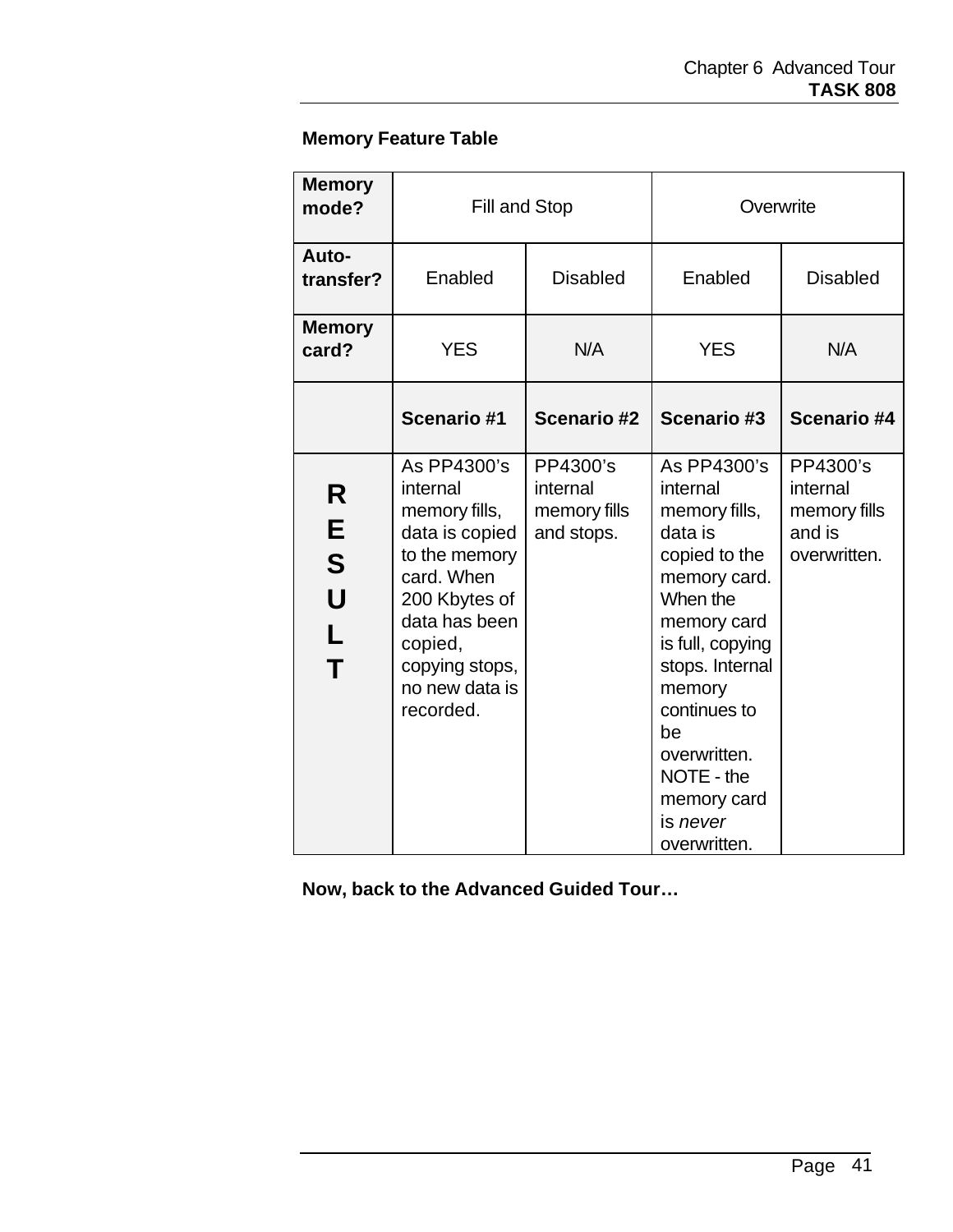#### **Memory Functions,** Continued

The "Memory Functions" screen is the function control menu for both the internal memory and the optional memory card.



**Step 6** Press the **1** key on the numeric keypad to display the **Memory Card Functions** screen. This screen displays the status of the memory card installed. Use this screen to read and write event and setup data on the memory card and to format the memory card (see Appendix F).

| Jan-17-97     |                                                                                          |                       |  | 18:34:45    |
|---------------|------------------------------------------------------------------------------------------|-----------------------|--|-------------|
|               |                                                                                          | MEMORY CARD FUNCTIONS |  |             |
|               | CARD SIZE: 1024K<br>CARD FREE SPACE: 10K<br>WRITE PROTECT:OFF<br>MEMORY CARD BATTERY: OK |                       |  |             |
| WRITE<br>CARD | <b>READ</b><br>CARD                                                                      | <b>FORMAT</b><br>CARD |  | <b>EXIT</b> |

Use the View Data menu shown in Chapter 7 to read the Auto-transfer file.

• **NOTE:** In order to view data stored on a memory card, it must first be read (copied) into internal memory. Reading data from a memory card will erase all data presently in internal memory.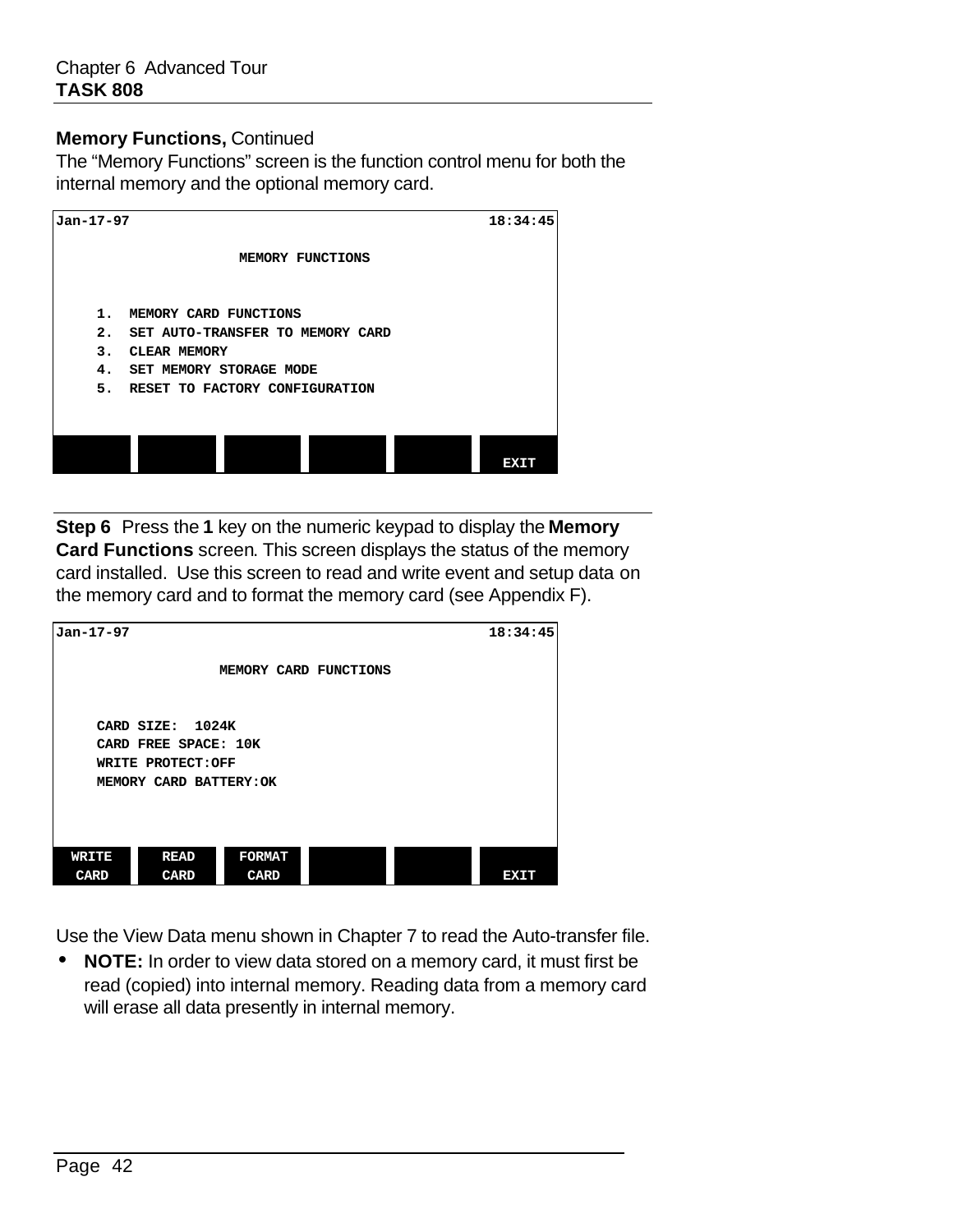#### **Saving/Reading Data**

When data is saved manually to the memory card using the WRITE DATA SOFTKey, an event file (.evt) is created. This file consists of all data currently in internal memory. Using the WRITE SETUPS SOFTKey creates a setup file (.set), which contains the instrument configuration. When Auto-transfer is enabled, data is saved automatically to the memory card and is stored in an Auto-transfer file (.mdb). Event files and setup files are retrieved using the Memory Card Functions screen. Auto-transfer files are retrieved using the View Data screen.

#### **File Sizes**

Since the internal memory data storage capacity is 200 Kbytes, files written to memory cards manually will always be 200 Kbyte files (even though the actual amount of data may be less). On the other hand, the size of files created using the Auto-transfer function is limited only by the size of the memory card and typically would be much larger than 200 Kbytes. A procedure has been developed for reading files which were written to the memory card by auto-transfer and which may be several times larger than the 200 Kbyte internal memory. In such cases, only 200 Kbytes can be read into internal memory at a time. Therefore, data is copied from the memory card to internal memory in 200 Kbyte blocks. The user is prompted to enter a start date and time. This becomes the starting point from which the 200 Kbyte block of event data is selected.

Press the **EXIT** SOFTKey to return to the "Memory Functions" screen.

**Step 7** Press the **2** key on the numeric keypad to toggle between Autotransfer *enabled*, Auto-transfer *disabled.* As could be seen from the Memory Features Table (shown earlier), when a memory card is in use, it is usually wise to enable auto-transfer (scenario #3).

NOTE - If the PP4300 is powered ON with a new or freshly formatted memory card installed, and with Auto-transfer enabled, it will appear that much less storage space is available than would be expected. This phenomenon occurs because auto-transfer automatically allocates space. Thus, for example, a two Mbyte card will show only 48K of free space. The actual amount of stored data is shown on the View Data/ "Site Status" screen.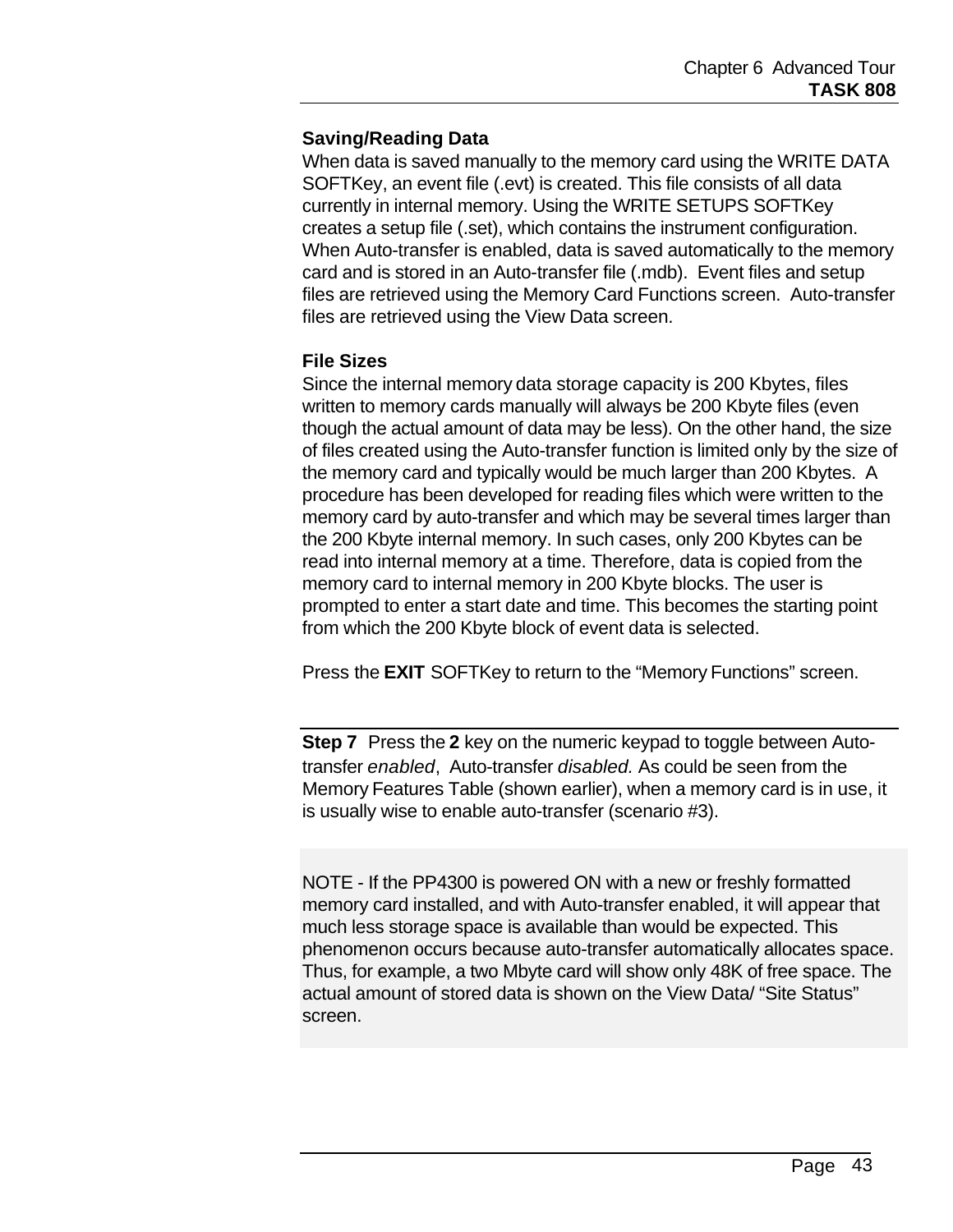| Oct-17-96               |                                         | 18:34:45 |
|-------------------------|-----------------------------------------|----------|
|                         | AUTO-TRANSFER TO MEMORY CARD            |          |
|                         | <b>AUTO-TRANSFER:</b><br><b>ENABLED</b> |          |
|                         |                                         |          |
| ENABL/<br><b>DISABL</b> |                                         | EXIT     |

Press the **EXIT** SOFTKey to return to the "Memory Functions" screen.

**Step 8** Press the **3** key on the numeric keypad to clear all events stored in the PP4300's internal memory.

NOTE - Perform this operation *ONLY* if there is no valuable information in internal memory.

| Jan-17-97     |                               | 18:34:45 |
|---------------|-------------------------------|----------|
|               | <b>CLEAR MEMORY</b>           |          |
|               |                               |          |
|               | <b>CAUTION!</b>               |          |
|               | ALL EVENTS IN INTERNAL MEMORY |          |
|               | WILL BE DELETED.              |          |
|               | PRESS EXIT TO ABORT           |          |
| <b>CLEAR</b>  |                               |          |
| <b>MEMORY</b> |                               | EXIT     |

Press the **EXIT** SOFTKey to return to the "Memory Functions" screen without actually clearing any memory.

**Step 9** Press the **4** key on the numeric keypad to toggle between *Fill and Stop* and *Overwrite* using the **NEXT MODE** SOFTKey.

**Jan-17-97 18:34:45 MEMORY STORAGE MODE**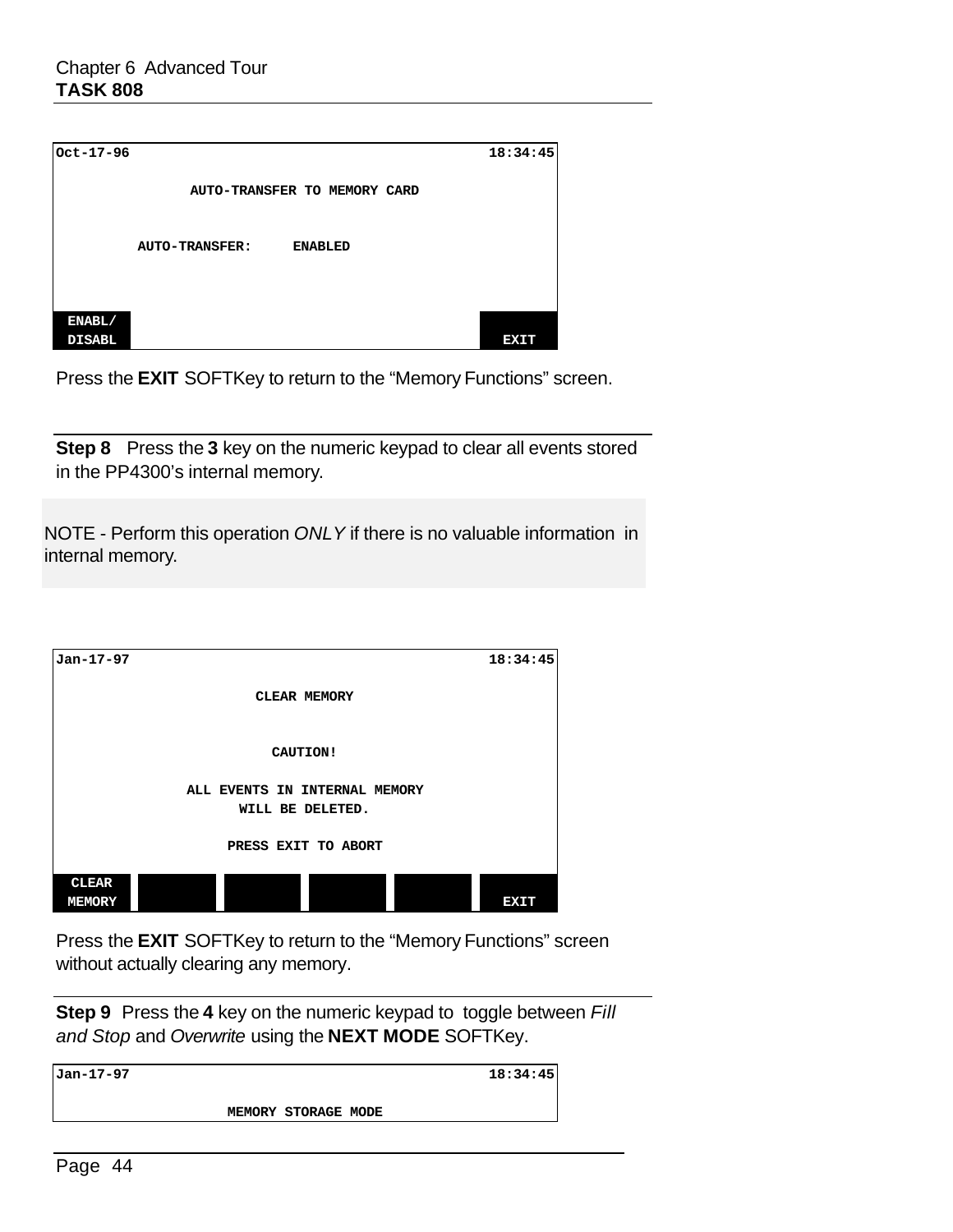|                     | PRESENT MODE: FILL AND STOP |  |             |
|---------------------|-----------------------------|--|-------------|
|                     |                             |  |             |
|                     |                             |  |             |
| <b>NEXT</b><br>MODE |                             |  | <b>EXIT</b> |

Press the **EXIT** SOFTKey to return to the "Memory Functions" screen.

**Step 10** Press the 5 key on the numeric keypad to reset parameter values to the factory configuration, i.e., default settings.



Press the **EXIT** SOFTKey to return to the "Memory Functions" screen (without actually resetting to factory configuration).

■ *Refer to Appendix D PP4300 Technical Specifications for a complete listing of factory default settings.*

Exit from the "Memory Functions" screen and return to the "Setup Menu" screen by pressing the **EXIT** SOFTKey.

#### **6.1.5 Set Input Configurations**

From the "Setup Menu" screen, press the **5** key on the numeric keypad to display the "Set Input Configurations" screen.

Several very important parameters are available from the "Set Input Configurations" screen: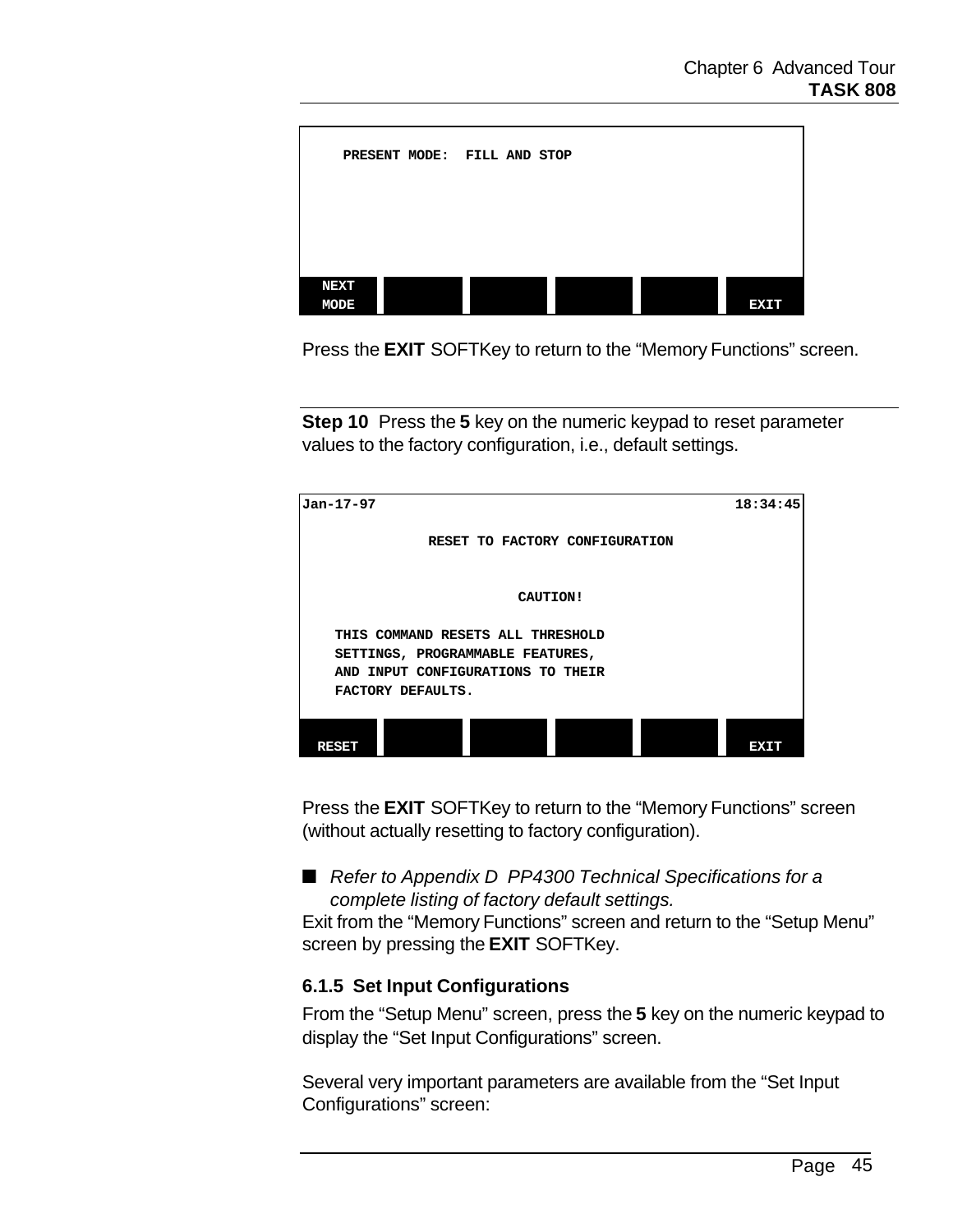| $Oct-17-96$                 | 18:34:45 |
|-----------------------------|----------|
| SET INPUT CONFIGURATIONS    |          |
| 1. SET CIRCUIT TYPE         |          |
| 2. SET ACTIVE CHANNELS      |          |
| 3. SET SCALE FACTORS        |          |
| 4. SET SYNC PARAMETERS      |          |
| 5. DEMAND INTERVAL SETTINGS |          |
| 6. SELECT CURRENT PROBES    |          |
| 7. DEMAND/ENERGY PARAMETER  |          |
| 8. DEMAND AND ENERGY LIMIT  |          |
|                             |          |
|                             | EXTT     |

**Step 1** Press the **1** key on the numeric keypad to set the circuit type. This screen was previously reviewed in the Easy Start Guided Tour. Exit by pressing the **EXIT** SOFTKey.

**Step 2** Press the **2** key on the numeric keypad to display the "Active Channels" screen.

| Jan-17-97      |              |             |                        | 18:34:45    |
|----------------|--------------|-------------|------------------------|-------------|
|                |              |             | <b>ACTIVE CHANNELS</b> |             |
| <b>CHANNEL</b> | <b>VOLTS</b> | <b>AMPS</b> |                        |             |
| A              | ON           | ON          |                        |             |
| в              | ON           | ON          |                        |             |
| c              | ON           | ON          |                        |             |
| D              | LOW          | ON          |                        |             |
|                |              |             |                        |             |
|                |              |             |                        |             |
| <b>NEXT</b>    | <b>VOLTS</b> | AMPS        |                        |             |
| <b>CHAN</b>    | ON/OFF       | ON/OFF      |                        | <b>EXIT</b> |

This screen is used to toggle ON or OFF the status of channels A, B and C. *In addition* – if you highlight and toggle channel D, you will notice that there are *three* voltage options for channel D: LOW, HIGH and OFF. The LOW voltage range is from 0.5 to 20.0 Vrms, and is available for channel D hookups, e.g., ground-to-neutral, which may require a much lower range. The HIGH voltage range is the same as ON, i.e., from 10 to 600 Vrms. The " Scale Factors" screen (shown below ) displays the actual channel D status setting.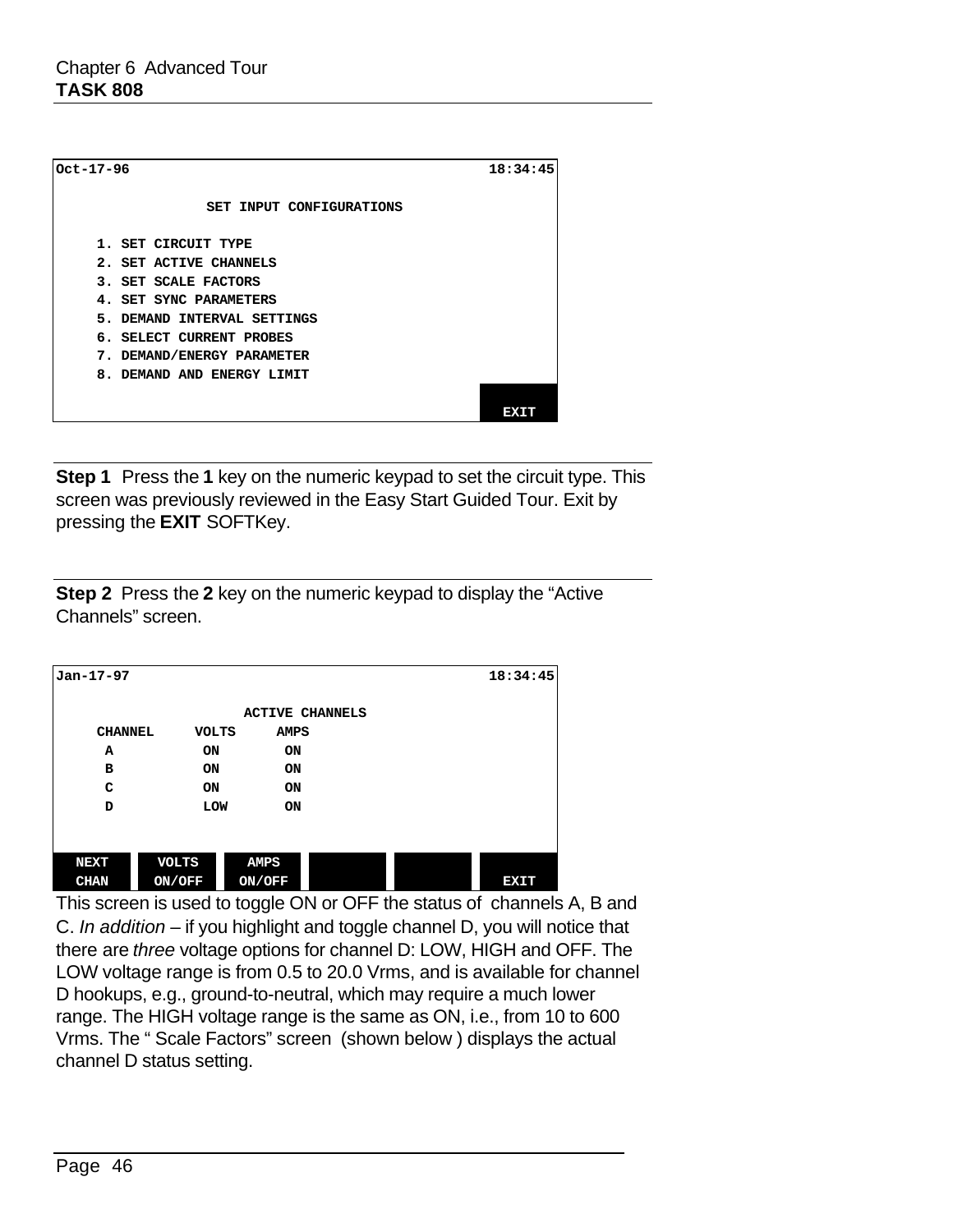NOTE - The "Active Channels" screen controls the channels which are actively collecting data. A very similar screen, the "Channel Selection" screen, was reviewed in the Easy Start Guided Tour. But that screen, however, only filters the data for display on the "Scope Mode" graph. Unlike the options on the "Active Channels" screen, the "Channel Selection" screen has no control over the collection of data.

Exit by pressing the **EXIT** SOFTKey.

**Step 3** Press the **3** key on the numeric keypad to set the voltage and amperage scale factors for each channel.

| Jan-17-97   |             |              |                      | 18:34:45    |
|-------------|-------------|--------------|----------------------|-------------|
|             |             |              | <b>SCALE FACTORS</b> |             |
|             | <b>CHAN</b> | <b>VOLTS</b> | <b>AMPS</b>          |             |
|             | A           | 1.0000       | 1,0000               |             |
|             | в           | 1.0000       | 1.0000               |             |
|             | c           | 1,0000       | 1.0000               |             |
| LOW         | D           | 1.0000       | 1.0000               |             |
|             |             |              |                      |             |
|             |             |              |                      |             |
|             |             |              |                      |             |
| <b>NEXT</b> |             | <b>ENTER</b> |                      |             |
| <b>CHAN</b> |             | <b>SCALE</b> |                      | <b>EXIT</b> |

The scale factor for all of the listed optional Dranetz-BMI current probes is automatically factored in behind the scenes and should be entered as 1.0 (unless changed on the secondary of another current transformer). However, The scale factors of any non-Dranetz-BMI current or voltage transformer must be accounted for in making accurate measurements. Because the monitored output current or voltage is frequently stepped down (divided) from the original current or voltage, this ratio must be stepped up (multiplied) by the scale factor when computations are performed.

The scale factor is usually marked on the transformer. This value must be entered into the "Set Scale Factors" screen. Refer to the device or the manufacturer's literature for the scale factor for devices which you may be using.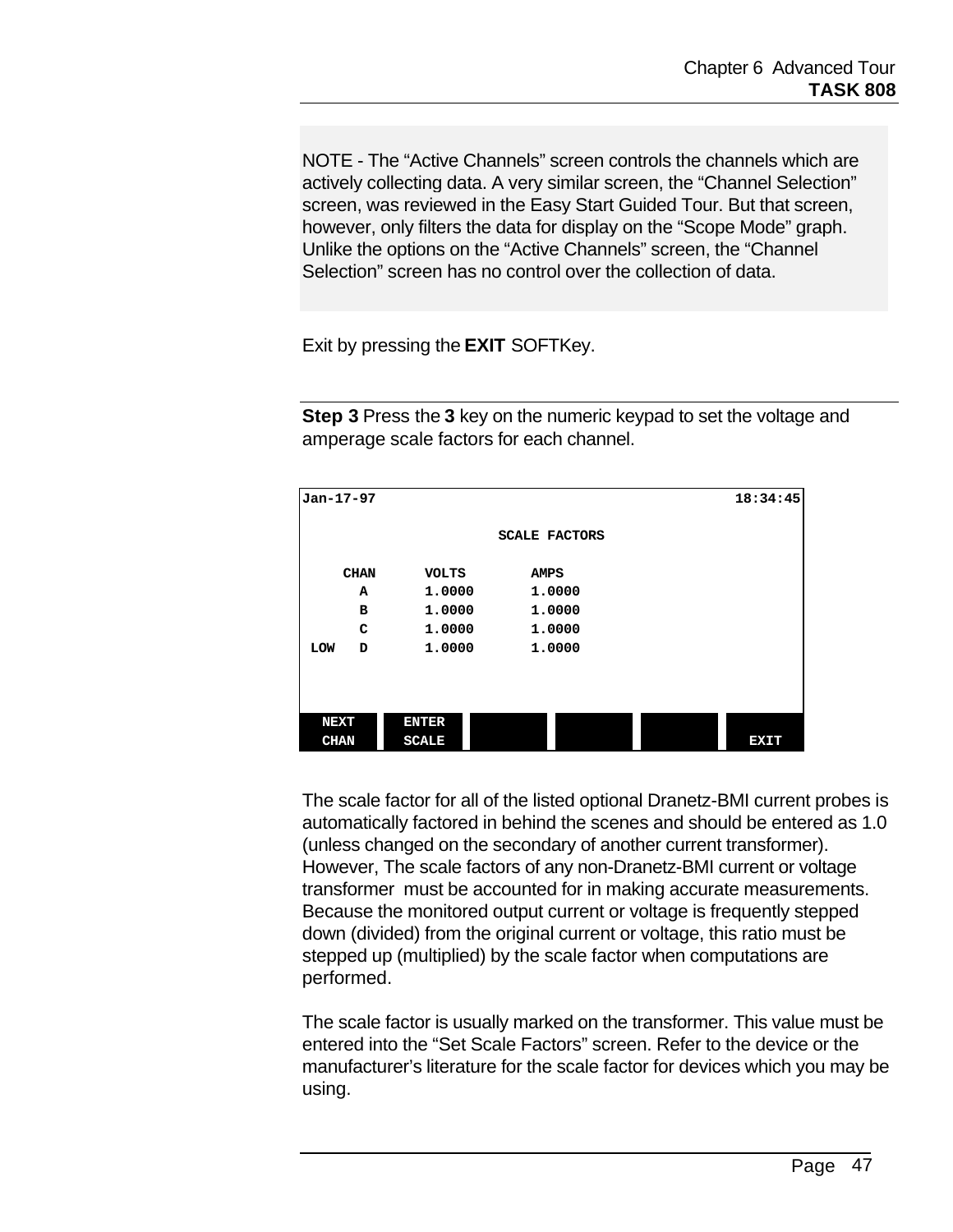#### **Scale Factor Calculation - Example**

Suppose the 5A secondary output current of a 5000A current transformer is being monitored. The scale factor would be calculated as follows:

 CT Full Scale Input x Dranetz-BMI Probe Scale Factor = Scale Factor CT Full Scale Output

 5000 x 1 = Scale Factor of 1000 5

Exit the "Scale Factors" screen by pressing the **EXIT** SOFTKey.

**Step 4** Press the 4 key on the numeric pad to set the sync (synchronization) parameters. Sync, i.e., maintaining a constant phase relationship between AC signals, may be either external or internal. When set to external, the PP4300 attempts to sync to an incoming voltage signal. When set to internal, the PP4300 uses the nominal frequency when making measurements. External sync is recommended unless no adequate voltage source is available.

Enter a nominal frequency which matches the line frequency so that if the PP4300 loses external sync, it will have a corresponding internal sync. Failure to set this value correctly can result in erroneous data.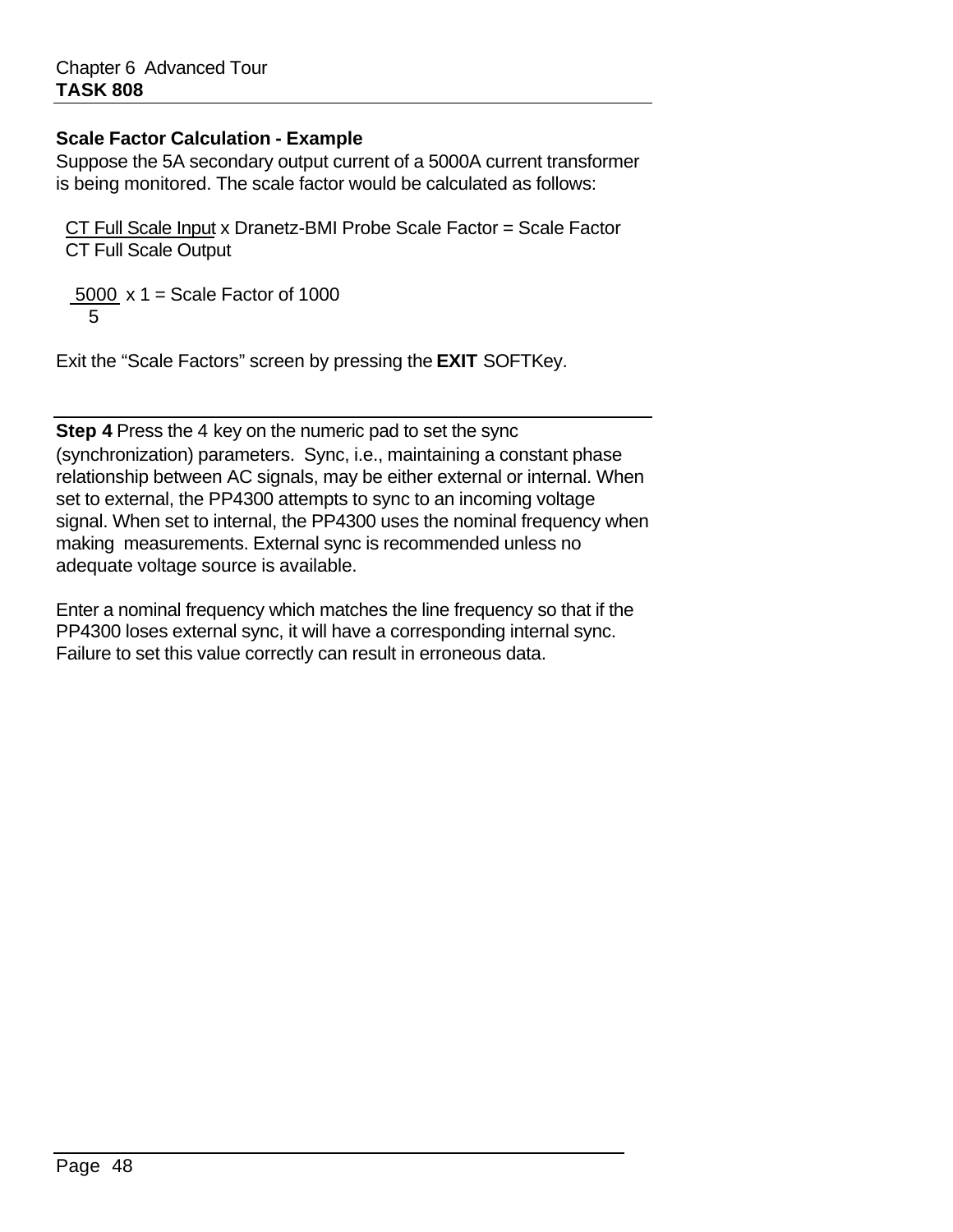| Jan-17-97                  |              |                 |                 |  | 18:34:45    |
|----------------------------|--------------|-----------------|-----------------|--|-------------|
|                            |              |                 | SYNC PARAMETERS |  |             |
|                            |              |                 |                 |  |             |
|                            | SYNC MODE:   | <b>EXTERNAL</b> |                 |  |             |
| 60.0<br>NOMINAL FREQUENCY: |              |                 |                 |  |             |
|                            |              |                 |                 |  |             |
|                            |              |                 |                 |  |             |
| <b>SELECT</b>              | <b>ENTER</b> |                 |                 |  |             |
| SYNC                       | <b>FREQ</b>  |                 |                 |  | <b>EXIT</b> |

Press the **SELECT SYNC** SOFTKey to toggle through the sync mode options. Press the **ENTER FREQ** SOFTKey to enter the frequency (using the numeric keypad). Exit by pressing the **EXIT** SOFTKey.

**Step 5** Press the **5** key on the numeric keypad to set the interval, start time and date for the collection of demand data.

| Jan-17-97                                                                                    | 18:34:45 |  |  |  |  |
|----------------------------------------------------------------------------------------------|----------|--|--|--|--|
| DEMAND INTERVAL SETTING                                                                      |          |  |  |  |  |
| PRESENT INTERVAL: 15 MINUTES<br>START TIME: 02:02:13<br>START DATE: Jan-11-96                |          |  |  |  |  |
| START OF NEXT INTERVAL: 18:47:13                                                             |          |  |  |  |  |
| NOTE: DATA WILL FILL A CLEARED MEMORY<br>BUFFER IN 6 DAYS ASSUMING NO OTHER<br>EVENTS OCCUR. |          |  |  |  |  |
| SET<br><b>START</b><br><b>START</b><br>AТ<br><b>INTRVL</b><br><b>NOW</b>                     | EXIT     |  |  |  |  |

Press the **SET INTRVL** SOFTKey to change the interval start time and date (watch the screen carefully when selecting this – especially the SOFTKeys -- note that ENTER and BACKSPACE SOFTKeys become operational).

This screen is especially significant because it calculates how long it will take to fill the internal memory excluding events other than timed demand interval events.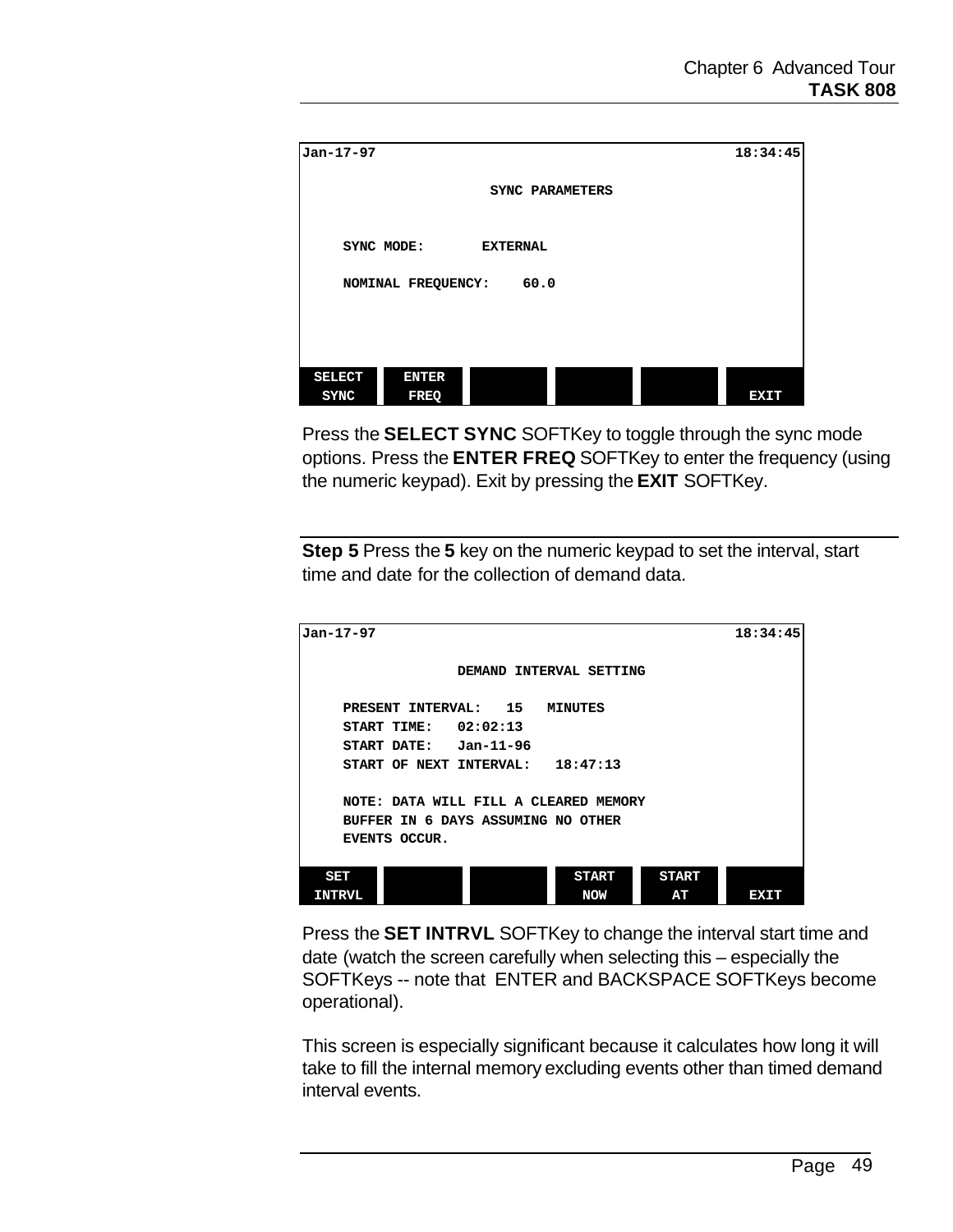When finished, press the **START NOW** SOFTKey to start collecting immediately, or use the **START AT** SOFTKey to enter a different (and future) start time and date. When finished, the "Set Input Configuration" screen will be displayed.

**Step 6** Press the **6** key on the numeric keypad to select current probes (this function was already reviewed in the Easy Start Guided Tour). After making selection, exit by pressing the **EXIT** SOFTKey.

**Step 7** Press the **7** key on the numeric keypad to set the demand/energy parameter.

| Jan-17-97    |            |                         |  | 18:34:45    |
|--------------|------------|-------------------------|--|-------------|
|              |            | DEMAND/ENERGY PARAMETER |  |             |
|              | PARAMETER: | <b>WATTS</b>            |  |             |
|              |            |                         |  |             |
|              |            |                         |  |             |
|              |            |                         |  |             |
| <b>WATTS</b> | VA.        | <b>VARS</b>             |  | <b>EXIT</b> |

Press the **WATTS**, **VA** or **VARS** SOFTKeys to set the demand/energy parameter. Exit by pressing the **EXIT** SOFTKey.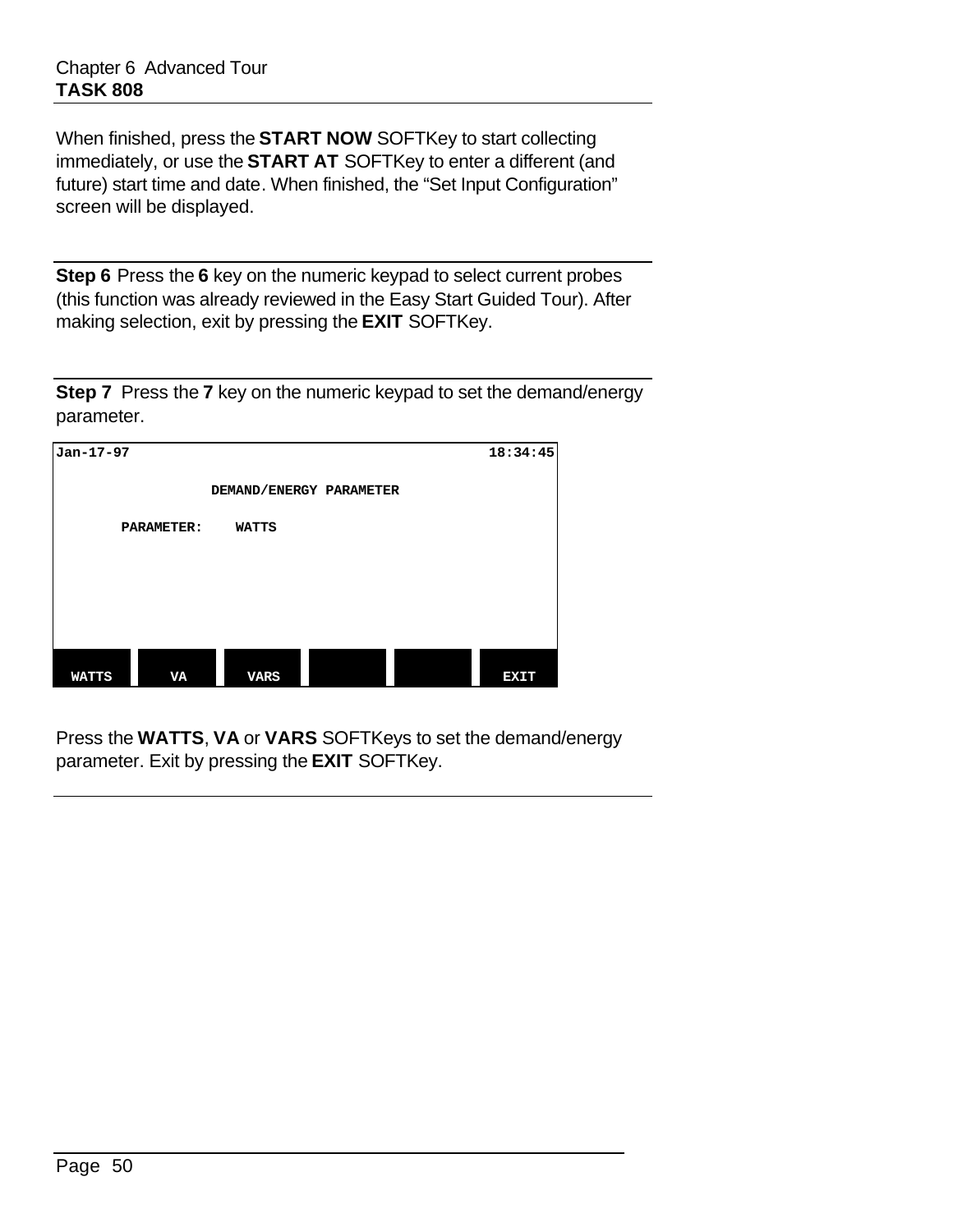**Step 8** Press the **8** key on the numeric keypad to enable and set demand and energy limits:

| Jan-17-97                                |               |                |                |  | 18:34:45 |  |
|------------------------------------------|---------------|----------------|----------------|--|----------|--|
| DEMAND/ENERGY LIMITS                     |               |                |                |  |          |  |
|                                          | DEMAND LIMIT  |                | : 2229.0 W     |  |          |  |
| : 9300.0 WHR<br><b>ENERGY RATE LIMIT</b> |               |                |                |  |          |  |
|                                          |               |                |                |  |          |  |
|                                          |               |                |                |  |          |  |
|                                          |               |                |                |  |          |  |
| SET                                      | SET           | <b>DISABLE</b> | <b>DISABLE</b> |  |          |  |
| <b>DEMAND</b>                            | <b>ENERGY</b> | <b>DEMAND</b>  | <b>ENERGY</b>  |  | EXIT     |  |

Use the SOFTKeys to **SET, ENABLE** or **DISABLE** the limits. The consequences of enabling and setting these limits are as follows:

Demand limit - At the end of each demand interval, the average demand is compared with this limit. If the demand is greater than this limit, it is treated as an event and is recorded.

Energy Rate Limit - The energy rate is computed once every minute. If the rate exceeds this limit, it is treated as an event and is recorded.

Exit by pressing the **EXIT** SOFTKey.

Exit from the "Set Input Configurations" screen by pressing the **EXIT** SOFTKey.

Exit from the "Setup Menu" screen and return to the "Scope Mode" screen by pressing the **SCOPE MODE** SOFTKey.

## **This completes the Advanced Guided Tour.**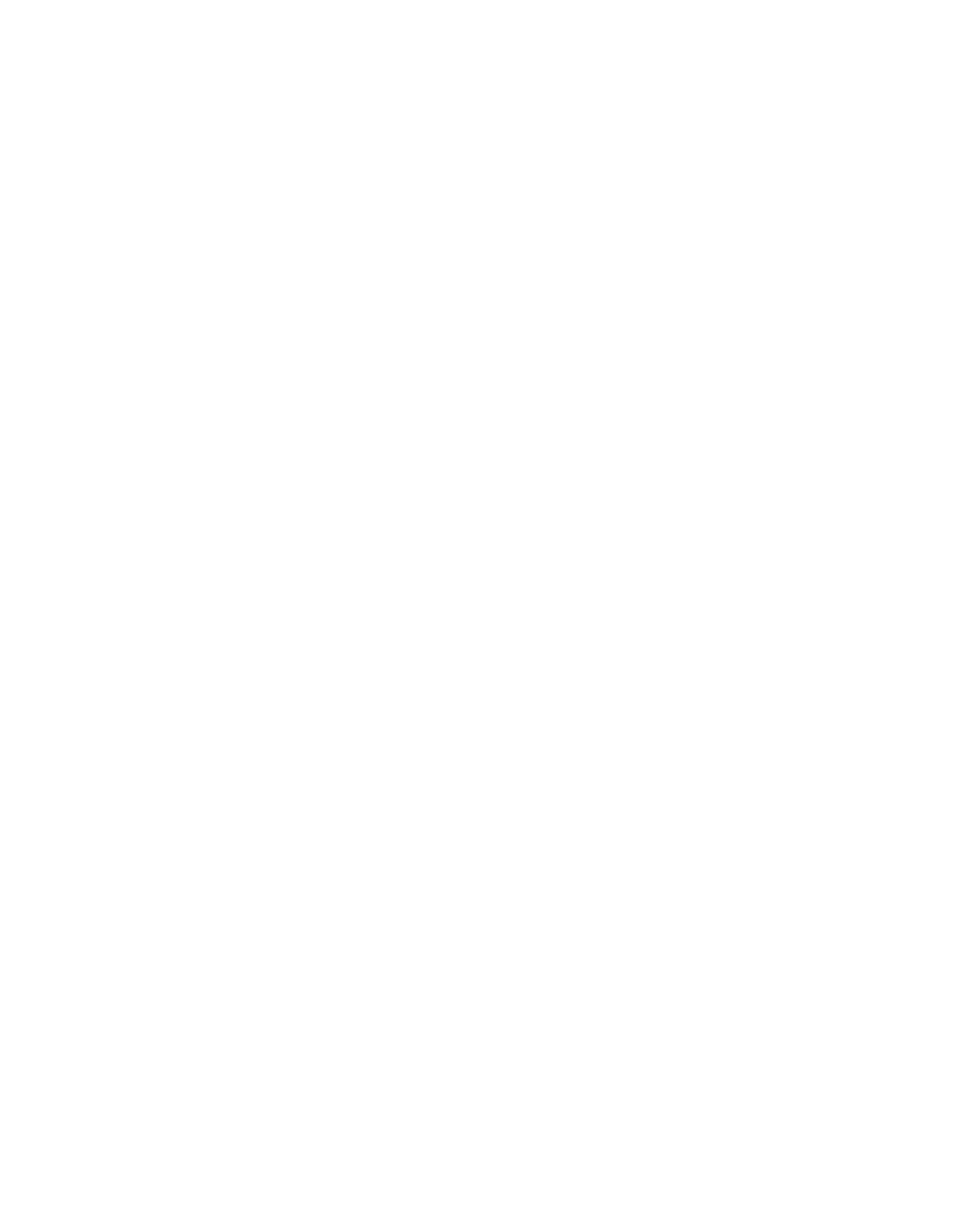## **Chapter 7 Reporting Tour**

The Reporting Tour covers the following topics:

- **7.1 View Data**
- **7.2 Meter Mode**
- **7.3 Viewing Harmonics (model 808/H-M only)**
- **7.4 Screen Printing**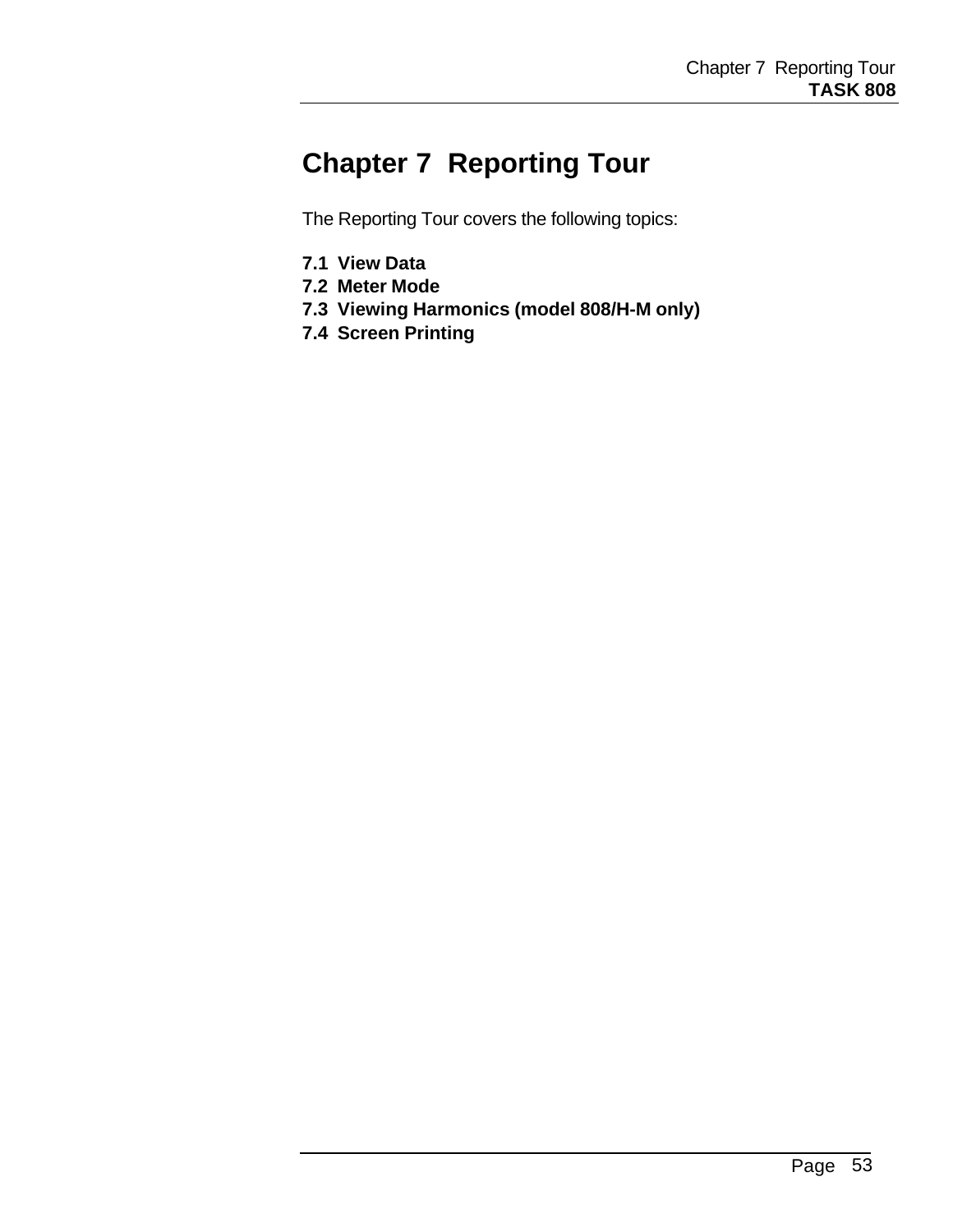### **7.1 View Data**

The "View Data" menu provides access to graphic displays, reports and the Auto-transfer files.

From the "Scope Mode" screen, press the **VIEW DATA** SOFTKey:



**Step 1** From the "View Data" screen, press the **1** key to display the first of the Time Plot graphs.

#### **Definition**

A time plot is a graph of a single parameter value, for a single channel, over time. The curve consists of timed events and is redrawn every ten seconds.

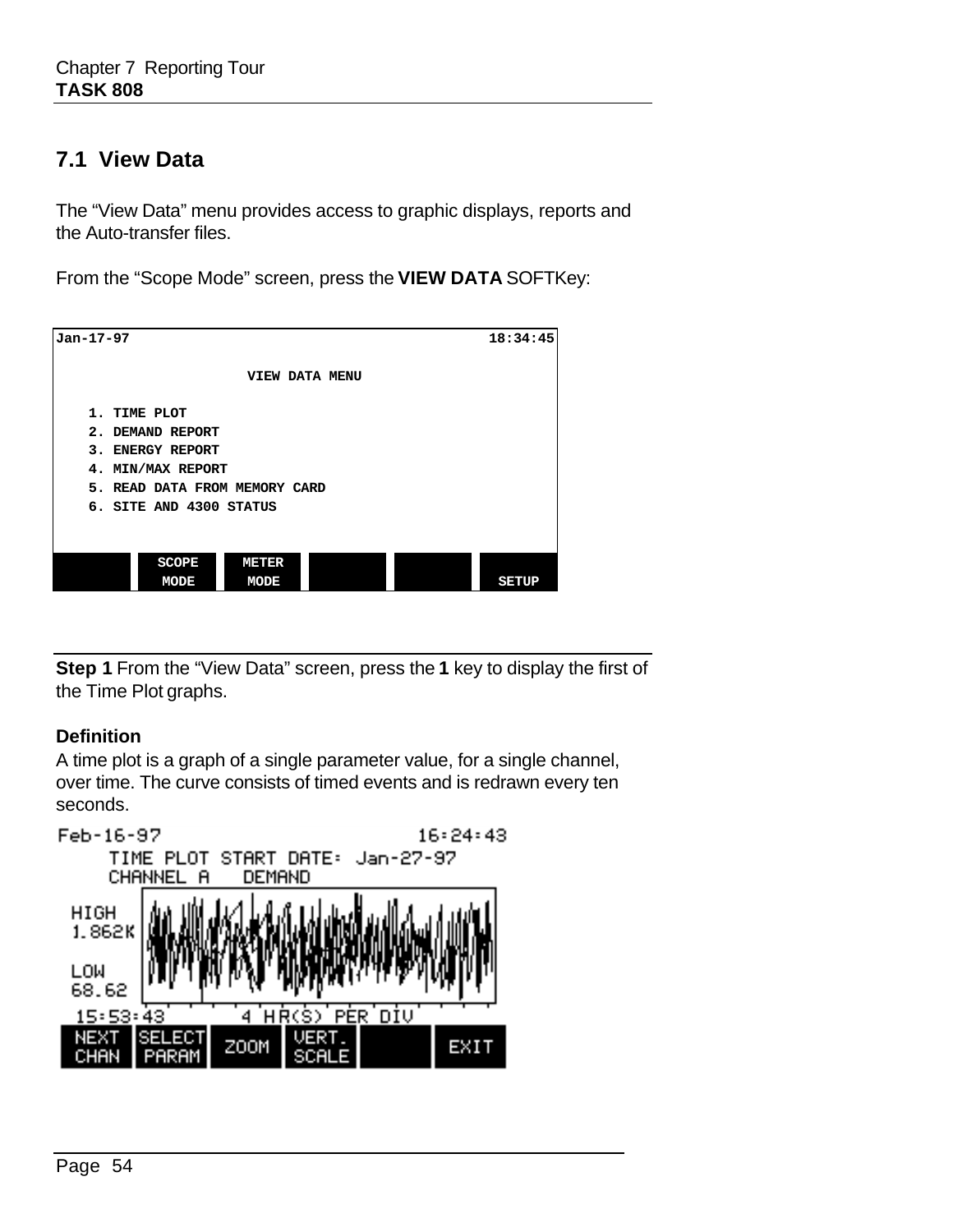Even though a time plot may cover an extended period of time, it is possible to analyze the data in great detail.

NOTE - START DATE is displayed across the top of the "Time Plot" screen. This is the date on which the time plot data collection started.

**Step 2** Select the channel and parameter to be analyzed: Press the **NEXT CHAN** SOFTKey to page through the channels. Press the **SELECT PARAM** SOFTKey to change parameters, by highlighting and selecting the desired parameter from a list.

**Step 3** Press the **ZOOM** SOFTKey to begin the analysis.



#### **Select an Area of Interest**

Use the arrow SOFTKeys to move right and left side brackets inward from the edge of the screen toward the area of interest, until it is bracketed on either side. Then press the **ZOOM IN** SOFTKey. Repeat this process, if necessary, until the exact area of interest has been selected.

Then press the **EVENT REPORT** SOFTKey to display a listing of events, including the date, time and event description for each:

**Jan-17-97 18:34:45**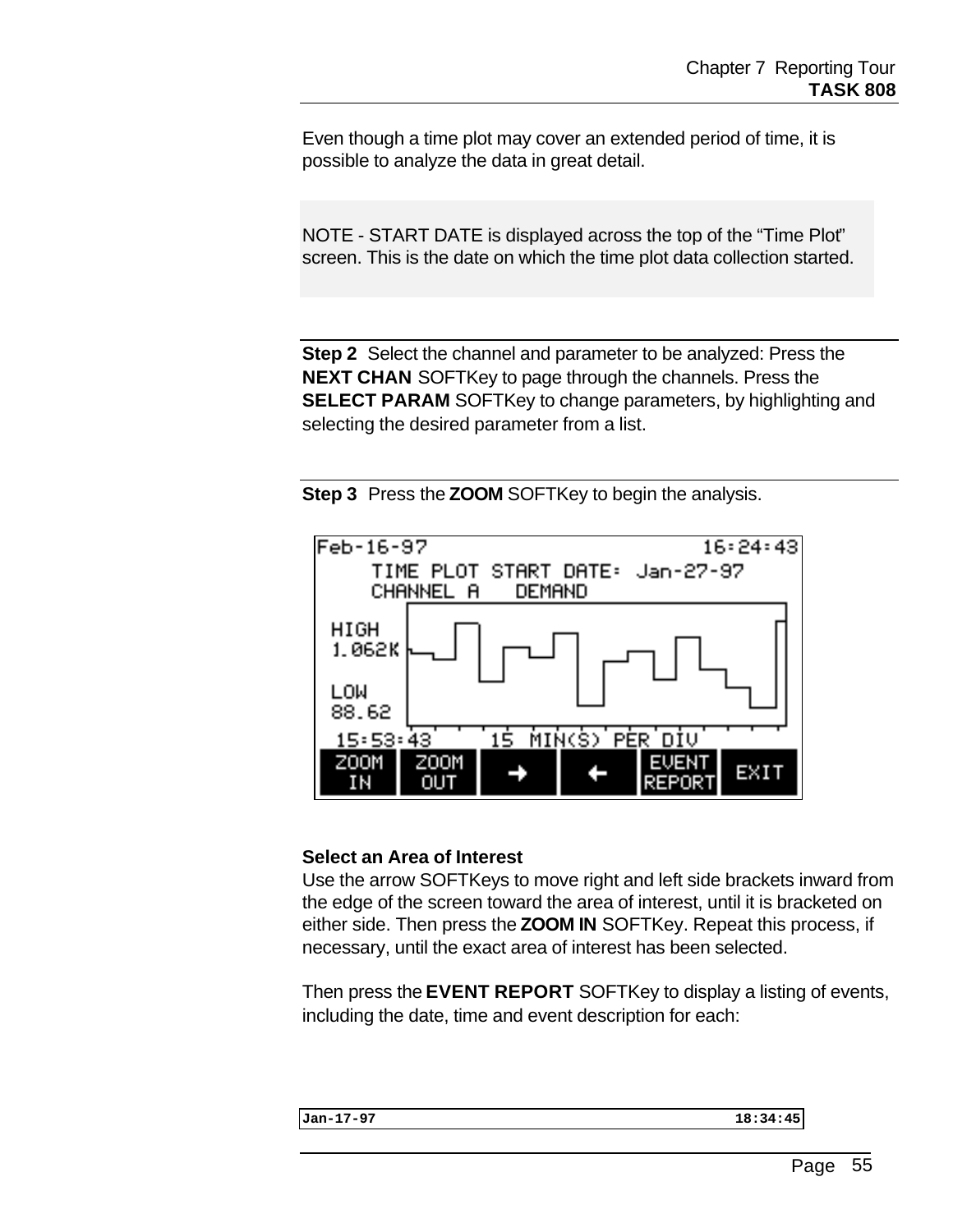|                   |      |             |                         | <b>EVENT REPORT</b> |      |
|-------------------|------|-------------|-------------------------|---------------------|------|
| <b>DATE</b>       | TIME |             | <b>DESCRIPTION</b>      |                     |      |
| $01 - 13$ $10:23$ |      |             | Dmd Int-1.800KW PF 0.86 |                     |      |
| $01 - 13$ $10:31$ |      |             | Dmd Int-1.801KW PF 0.86 |                     |      |
| $01 - 13$ $10:39$ |      |             | MONITOR OFF             |                     |      |
| $01 - 13$ $10:43$ |      |             | MONITOR ON              |                     |      |
| $01 - 13$ $10:44$ |      |             | Dmd Int-1.790KW PF 0.86 |                     |      |
| $01 - 13$ $10:51$ |      |             | Dmd Int-1.802KW PF 0.86 |                     |      |
| $01 - 13$ $10:59$ |      |             | <b>DATABASE FULL</b>    |                     |      |
| $01 - 13$ $10:07$ |      |             | Dmd Int-1.806KW PF 0.86 |                     |      |
| <b>NEXT</b>       |      | <b>PAGE</b> | <b>PAGE</b>             |                     |      |
| <b>EVENT</b>      |      | <b>DOWN</b> | UP                      | <b>DETAIL</b>       | EXIT |

Seven new Task 808-specific event types have been created:

| <b>Event Report Abbreviation</b> | <b>Full Description</b>                         |
|----------------------------------|-------------------------------------------------|
| <b>DEMAND CONFIG</b>             | demand interval setting and<br>parameter change |
| <b>THRESH CONFIG</b>             | energy/demand user-defined<br>threshold change  |
| PROBE CONFIG                     | current probe change                            |
| Dmd Int                          | demand interval change                          |
| Dmd Lim                          | demand threshold crossing                       |
| <b>Energy Rate Lmt</b>           | energy rate threshold crossing                  |
| <b>MIDNIGHT SUMMARY</b>          | midnight summary                                |

In addition, each time data in the internal memory is overwritten, an event named "Database Full" is added to the event list.

**Step 4** Using the **PAGE DOWN, PAGE UP** and **NEXT EVENT** SOFTKeys, locate and highlight the specific event of interest. Then press the **DETAIL** SOFTKey. The "Demand Interval Report" screen will be displayed: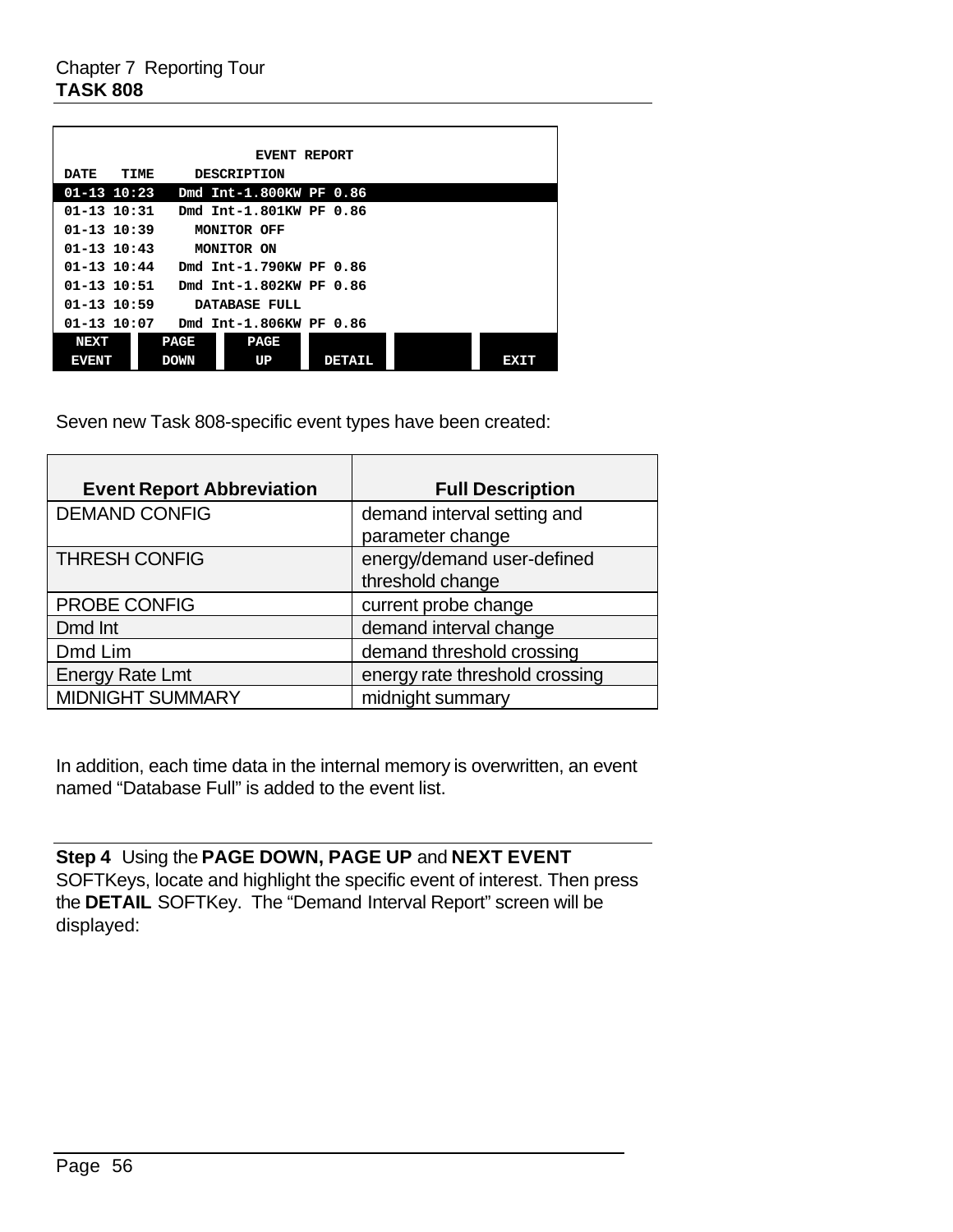| Jan-17-97 |                                            |              |                         |               | 18:34:45 |
|-----------|--------------------------------------------|--------------|-------------------------|---------------|----------|
|           | DEMAND INTERVAL REPORT                     |              |                         |               |          |
|           |                                            |              | (DEMAND INTERVAL EVENT) |               |          |
|           | EVENT DATE AND TIME : $Jan-14-97$ 20:05:37 |              |                         |               |          |
|           |                                            |              |                         |               |          |
| DEMAND :  |                                            |              | 1.806KW                 |               |          |
|           | INTERVAL ENERGY :                          |              | 376.6 W-HR              |               |          |
|           | DAILY ENERGY :                             |              | 15.23K W-HR             |               |          |
|           | MONTHLY ENERGY:                            | 47.80K W-HR  |                         |               |          |
| PF:       |                                            |              | 0.86                    |               |          |
|           | <b>DAILY</b>                               | <b>MONTH</b> |                         |               |          |
|           | <b>PEAK</b>                                | PEAK         | <b>STATUS</b>           | <b>ENERGY</b> | EXIT     |

The "Demand Interval Report" screen also provides a gateway to four additional screens, as illustrated below.

#### **Daily Peak/Monthly Peak Reports**

These reports have the same format: The Daily Peak contains the four highest peak readings for the day; the Monthly Peak report contains the four highest peak readings for the month.

| Jan-17-97     |       |              |                                |               | 18:34:45 |
|---------------|-------|--------------|--------------------------------|---------------|----------|
|               |       |              | CHANNEL ABC PEAK DEMAND REPORT |               |          |
|               |       |              | (DEMAND INTERVAL EVENT)        |               |          |
|               |       |              | DAILY PEAK DEMAND: Jan-17-97   |               |          |
|               | TIME  | W            | PF                             |               |          |
|               | 14:06 | 41.46K       | 1,000                          |               |          |
|               | 13:36 | 41.35K       | 1.000                          |               |          |
|               | 13:21 | 41.29K       | 1,000                          |               |          |
|               | 10:02 | 41.22K       | 1.000                          |               |          |
|               |       |              |                                |               |          |
| <b>INTRVL</b> |       | <b>MONTH</b> |                                |               |          |
| <b>DATA</b>   |       | <b>PEAK</b>  | <b>STATUS</b>                  | <b>ENERGY</b> | EXIT     |

#### **Status**

The status report format is the same as that of the Meter Mode # 1 report, except that it does not dynamically update. It is a snapshot taken at the time of the event.

#### **Energy**

This report provides a snapshot of the energy data for the demand interval event selected.

| Jan-17-97 |                           |  |  | 18:34:45 |
|-----------|---------------------------|--|--|----------|
|           | CHANNEL ABC ENERGY REPORT |  |  |          |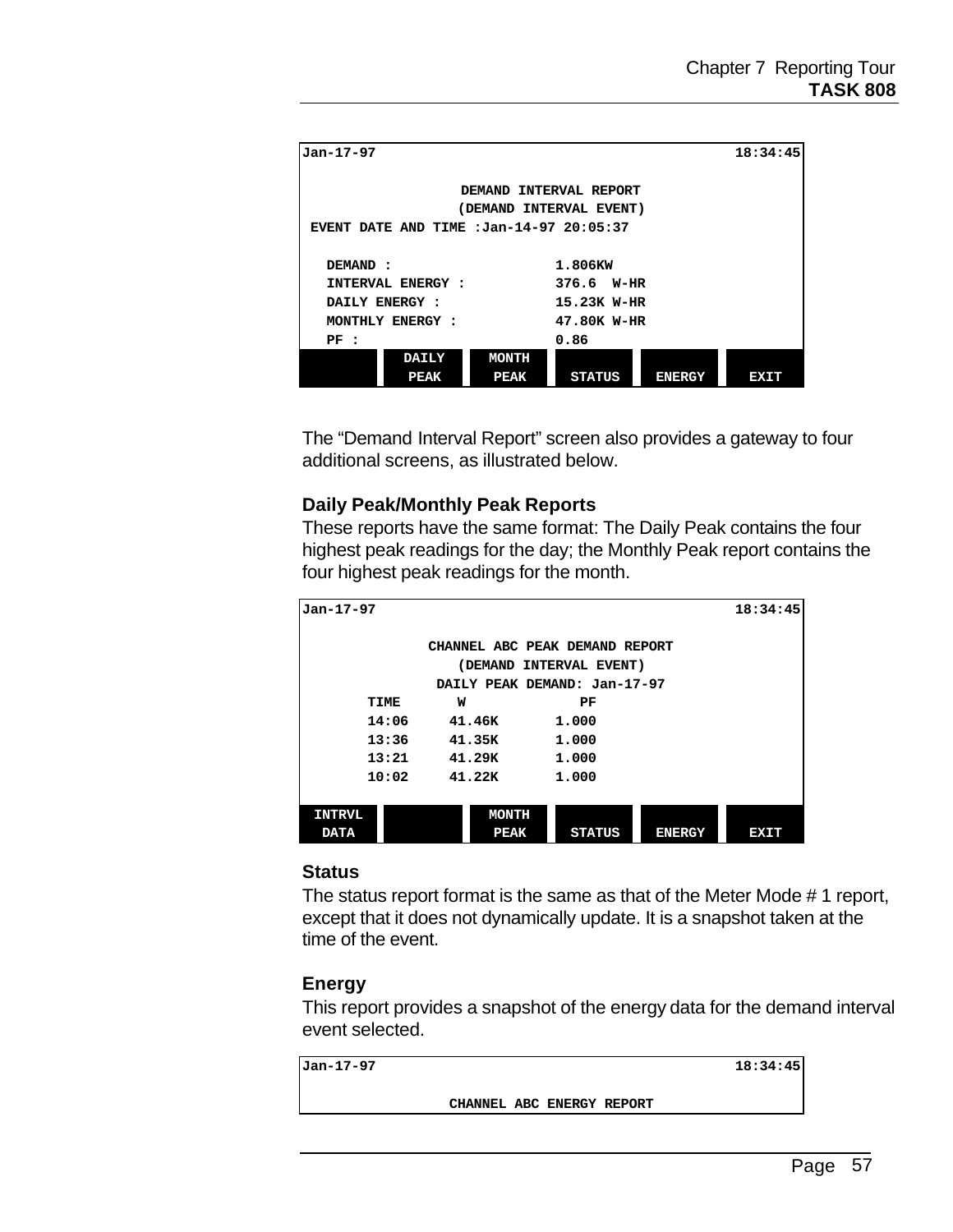|                                                             | (DEMAND INTERVAL EVENT)                              |
|-------------------------------------------------------------|------------------------------------------------------|
| <b>ENERGY RATE:</b>                                         | 687.2 W-MN                                           |
| Jan-13-97<br><b>DAILY:</b>                                  | 99.29K W-HR                                          |
| <b>MONTHLY:</b><br>Jan-97                                   | 99.29K W-HR                                          |
| DAYS INTO BILLING PERIOD:                                   | 23                                                   |
| <b>INTRVL</b><br><b>DAILY</b><br><b>DATA</b><br><b>PEAK</b> | <b>MONTH</b><br><b>PEAK</b><br><b>STATUS</b><br>EXIT |

Press the **EXIT** SOFTKey *four* times to return to the "View Data" menu.

**Step 5** Press the **2** key on the numeric keypad to display the demand report. The content of this report is determined by parameters previously set using options from the "Set Input Configurations" screen.

| Oct-17-96                                    | 18:34:45 |  |  |  |  |
|----------------------------------------------|----------|--|--|--|--|
| CHANNEL ABC PEAK DEMAND REPORT               |          |  |  |  |  |
| PRESENT INTERVAL DATA                        |          |  |  |  |  |
| PRESENT DEMAND: 41.45K<br>w                  |          |  |  |  |  |
| PROJECTED DEMAND: 41.40K W                   |          |  |  |  |  |
| 10 MINUTES INTO 15 MINUTE INTERVAL           |          |  |  |  |  |
|                                              |          |  |  |  |  |
| <b>DAILY</b><br><b>MONTH</b><br><b>EVENT</b> |          |  |  |  |  |
| PEAK<br>PEAK<br><b>DATA</b>                  | EXTT     |  |  |  |  |

Press EXIT to return to the "View Data" menu.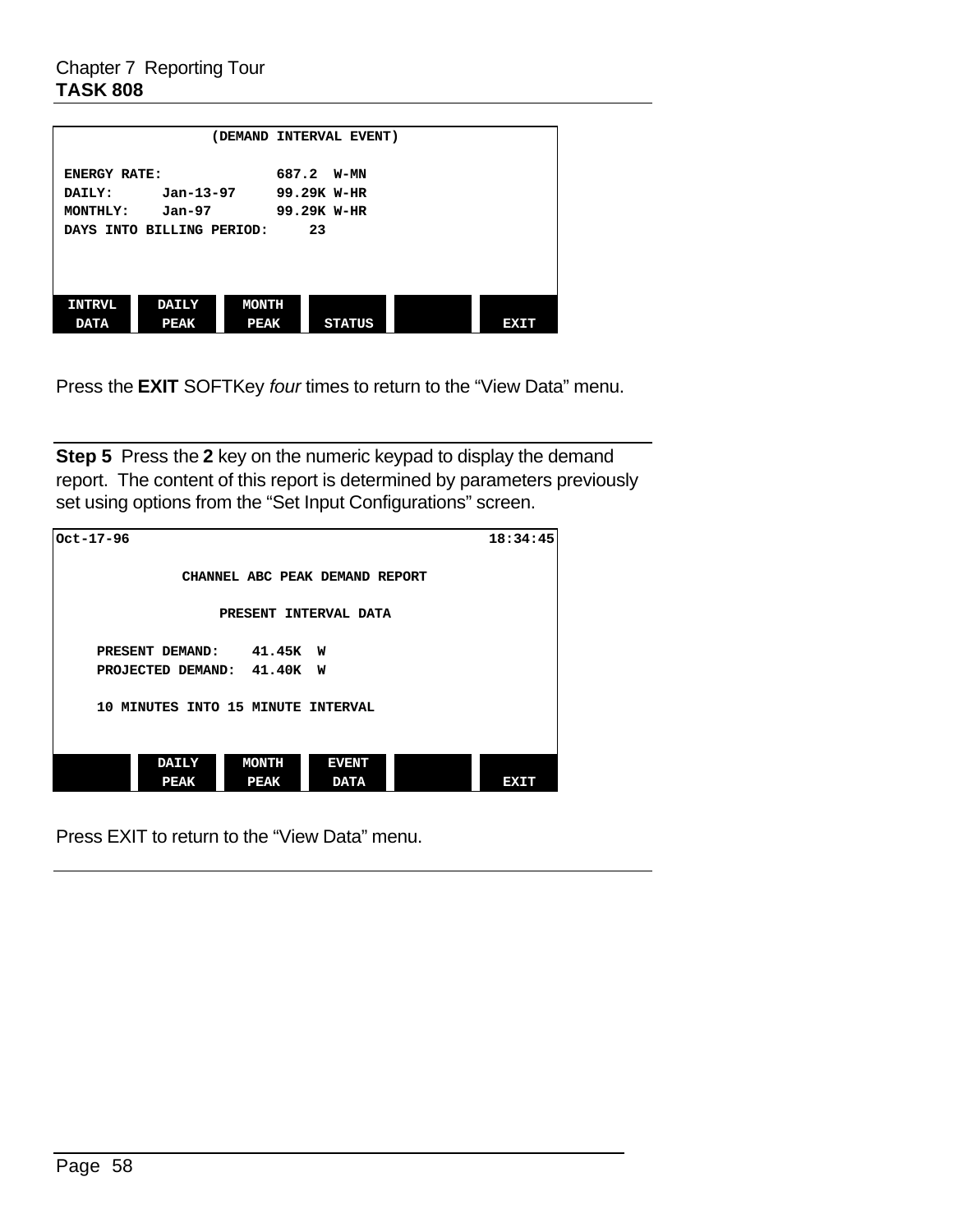**Step 6** Press the **3** key on the numeric pad to display the "Energy" report. A format similar to one shown earlier will be displayed. However, this report is a summary report and is dynamically updated.

| Jan-17-97                  |                           | 18:34:45    |
|----------------------------|---------------------------|-------------|
|                            | CHANNEL ABC ENERGY REPORT |             |
| <b>ENERGY RATE:</b>        | 687.2 W-MN                |             |
| Jan-13-97<br><b>DAILY:</b> | 99.29K W-HR               |             |
| MONTHLY: Jan-97            | 99.29K W-HR               |             |
| DAYS INTO BILLING PERIOD:  | 23                        |             |
|                            |                           |             |
|                            |                           |             |
|                            |                           |             |
|                            | <b>EVENT</b>              |             |
|                            | <b>DATA</b>               | <b>EXIT</b> |

Press the **EVENT DATA** SOFTKey to display the following menu:

| Jan-17-97      |                  | 18:34:45    |
|----------------|------------------|-------------|
|                | EVENT DATA MENU  |             |
| 1.             | DEMAND INTERVALS |             |
| $\mathbf{2}$ . | LIMIT CROSSINGS  |             |
| з.             | MIDNIGHT SUMMARY |             |
| 4.             | ALL EVENTS       |             |
|                |                  |             |
|                |                  |             |
|                |                  |             |
|                |                  | <b>EXIT</b> |

Display the "Demand Interval" (Event) report by pressing the **1** key on the numeric keypad. This report filters out all events except demand interval events. Press EXIT to return to the "Event Data Menu" screen

Detail (Daily Peak, Monthly peak , Status and Energy) is available for the selected event. Press EXIT to return to the "Event Data Menu" screen

Press the **2** key on the numeric keypad to display another filtered version – the "Limit Crossings" screen (Demand Limit and Energy Rate Limit), if any crossings exist.

**Step 7** Press the **3** key on the numeric keypad to display a listing of the "Midnight Summary" reports available.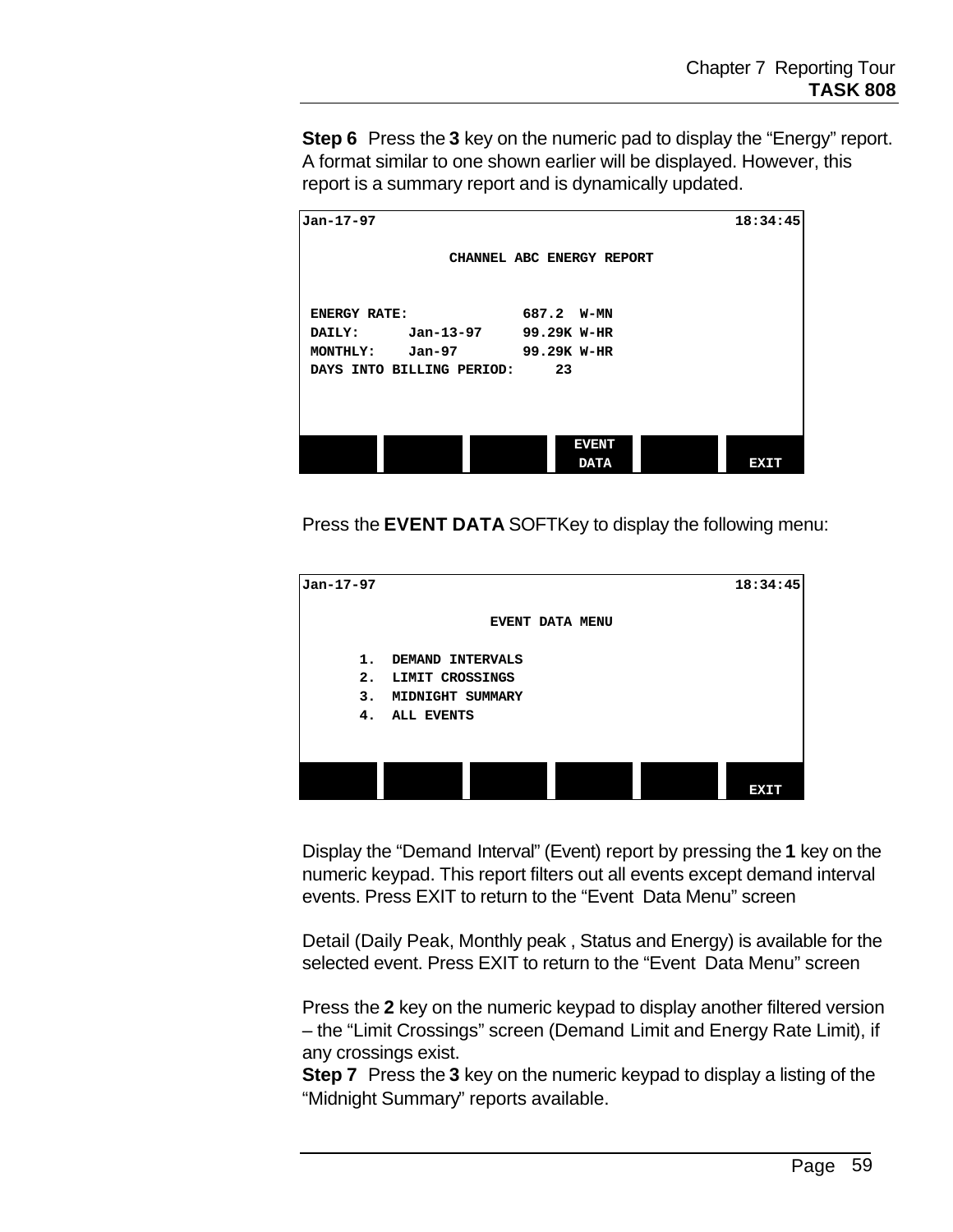NOTE - The "Midnight Summary" reports are created automatically each night but displayed only on request.

| Jan-17-97      |                 |                    |               | 18:34:45 |
|----------------|-----------------|--------------------|---------------|----------|
|                |                 | <b>EVENT</b>       | <b>REPORT</b> |          |
| <b>DATE</b>    | TIME            | <b>DESCRIPTION</b> |               |          |
| $01 - 1300:00$ | <b>MIDNIGHT</b> | <b>SUMMARY</b>     |               |          |
| $01 - 1400:00$ |                 | MIDNIGHT SUMMARY   |               |          |
| $01 - 1500:00$ | <b>MIDNIGHT</b> | <b>SUMMARY</b>     |               |          |
| $01 - 1600:00$ |                 | MIDNIGHT SUMMARY   |               |          |
|                |                 |                    |               |          |
| <b>NEXT</b>    | <b>PAGE</b>     | <b>PAGE</b>        |               |          |
| <b>EVENT</b>   | <b>DOWN</b>     | UP                 | <b>DETAIL</b> | EXIT     |

Use the highlight bar to select a date – then press the **DETAIL** SOFTKey to display the Daily Peak Demand.

Press the **4** key on the numeric keypad to display ALL, i.e., the unfiltered event report (illustrated previously).

**Step 8** Press the **EXIT** SOFTKey to return to the "View Data" menu. Press the **4** key on the numeric keypad to display the Min/Max report. This report displays daily, weekly and monthly Min/Max data by each channel and by nine parameters: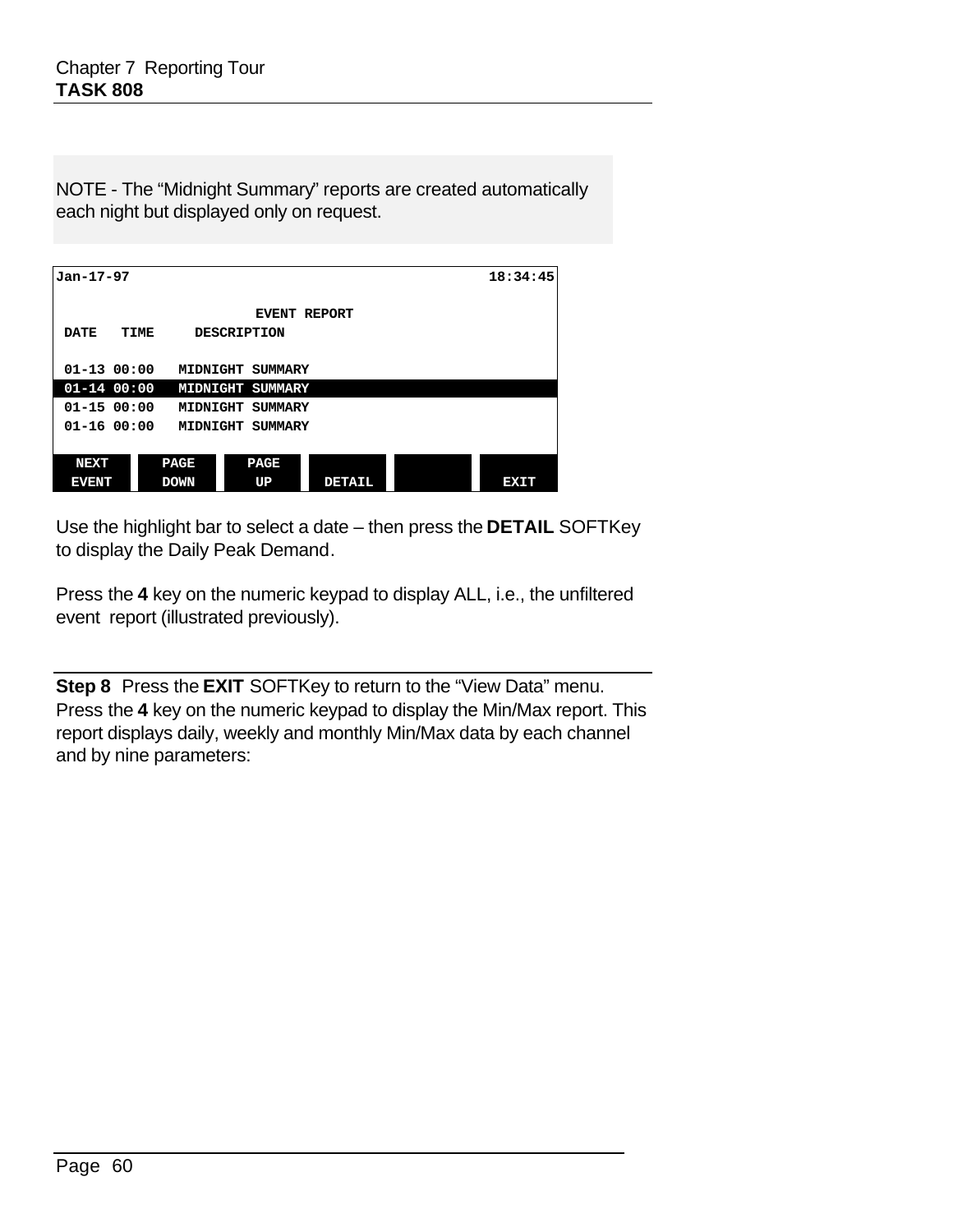| Jan-17-97   |                       |       |                             |   | 18:34:45 |
|-------------|-----------------------|-------|-----------------------------|---|----------|
|             |                       |       | MIN MAX REPORT FOR CHANNEL: | A |          |
|             |                       |       |                             |   |          |
| PERIOD      | <b>DATE</b>           | TIME  | <b>VOLTS</b>                |   |          |
| DAILY MIN.  | Jan-17-97             | 10:25 | 100.0                       |   |          |
| DAILY MAX.  | Jan-17-97             | 18:00 | 118.0                       |   |          |
|             | WEEKLY MIN. Jan-10-97 | 20:25 | 86.66                       |   |          |
|             | WEEKLY MAX. Jan-13-97 | 14:04 | 119.9                       |   |          |
|             | MONTHLY MIN.Jan-10-97 | 20:25 | 86.66                       |   |          |
|             | MONTHLY MAX.Jan-13-97 | 14:04 | 119.9                       |   |          |
|             |                       |       |                             |   |          |
| <b>NEXT</b> | <b>NEXT</b>           |       |                             |   |          |
| <b>CHAN</b> | <b>PARAM</b>          |       |                             |   | EXIT     |

NOTE - Week and month periods are calendar week (Sun-Sat) and month.

#### **Reading the Auto-transfer file from the memory card**

- $\Box$  Exit to the "View Data" menu.
- $\Box$  Insert the memory card containing the data to be read.

 $\Box$  Press the 5 key on the numeric keypad to display the Read Events From Memory Card screen:

| Jan-17-97                          | 18:34:45 |
|------------------------------------|----------|
| READ EVENTS FROM MEMORY CARD       |          |
| CAUTION!                           |          |
| EVENTS PRESENTLY IN MEMORY WILL BE |          |
| DELETED WHEN EVENTS FROM THE CARD  |          |
| ARE COPIED INTO MEMORY.            |          |
|                                    |          |
| PRESS EXIT TO CANCEL OR            |          |
| PRESS TRANSFER TO CONTINUE         |          |
|                                    |          |
| <b>TRANS-</b>                      |          |
| FER                                | EXIT     |

- $\Box$  Observe the caution. Press the TRANSFER SOFTKey. The "View Events by Date and Time" screen is displayed.
- $\Box$  Enter the starting date and time of the desired events to be transferred (not necessarily the default date and time, which is the oldest event date and time).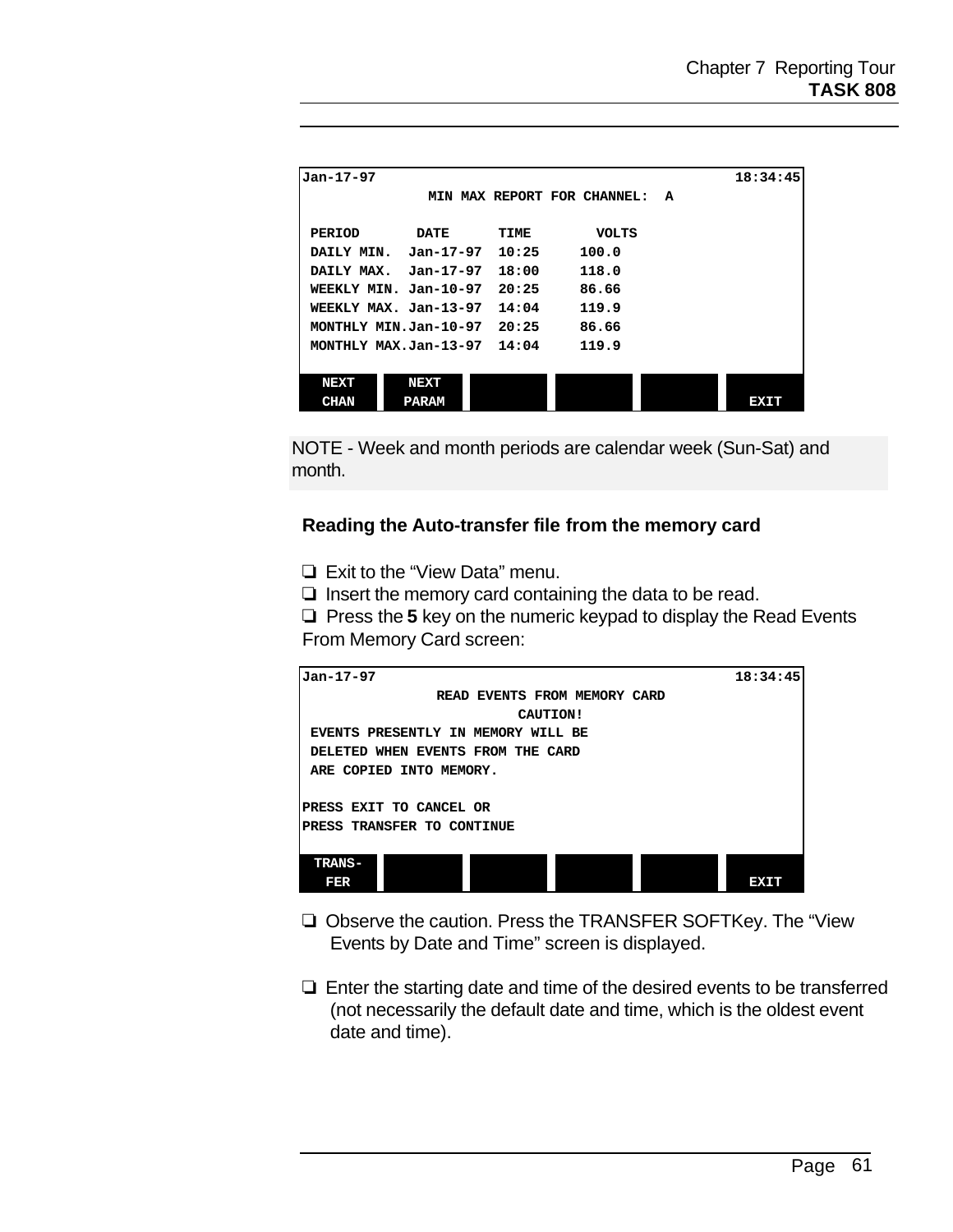- □ To enter the date, Press the **START DATE** SOFTKey. Use the numeric keypad to enter the two digit month, then press the **ENTER** SOFTKey. Repeat this process for day, year, hour, minute, etc.
- □ Press the **READ EVENTS** SOFTKey to begin reading data.

NOTE - If the memory card contains more data than can fit into the internal memory, only as much data as possible will be transferred. After viewing the initial batch of data, note the date and time of the last event. Enter these values into the START DATE/TIME screen to read the remaining data.

#### **Site and 4300 Status**

**Step 9** Press the **6** key on the numeric keypad to display the "Site Status" screen:



This screen also provides a gateway to two additional screens:

#### **4300 STATUS**

| Jan-17-97              |               | 18:34:45    |
|------------------------|---------------|-------------|
| 4300 STATUS            |               |             |
| INPUT:                 | GOOD          |             |
| 512K<br><b>MEMORY:</b> | GOOD          |             |
| HOST CPU:<br>v         | 1.0           |             |
| v<br>ACP CPU:          | 1.0           |             |
| v<br>DATABASE:         | 1.0           |             |
| <b>TASKCARD:</b>       | TASK 808, EHM |             |
|                        |               |             |
|                        |               | <b>EXIT</b> |
|                        |               |             |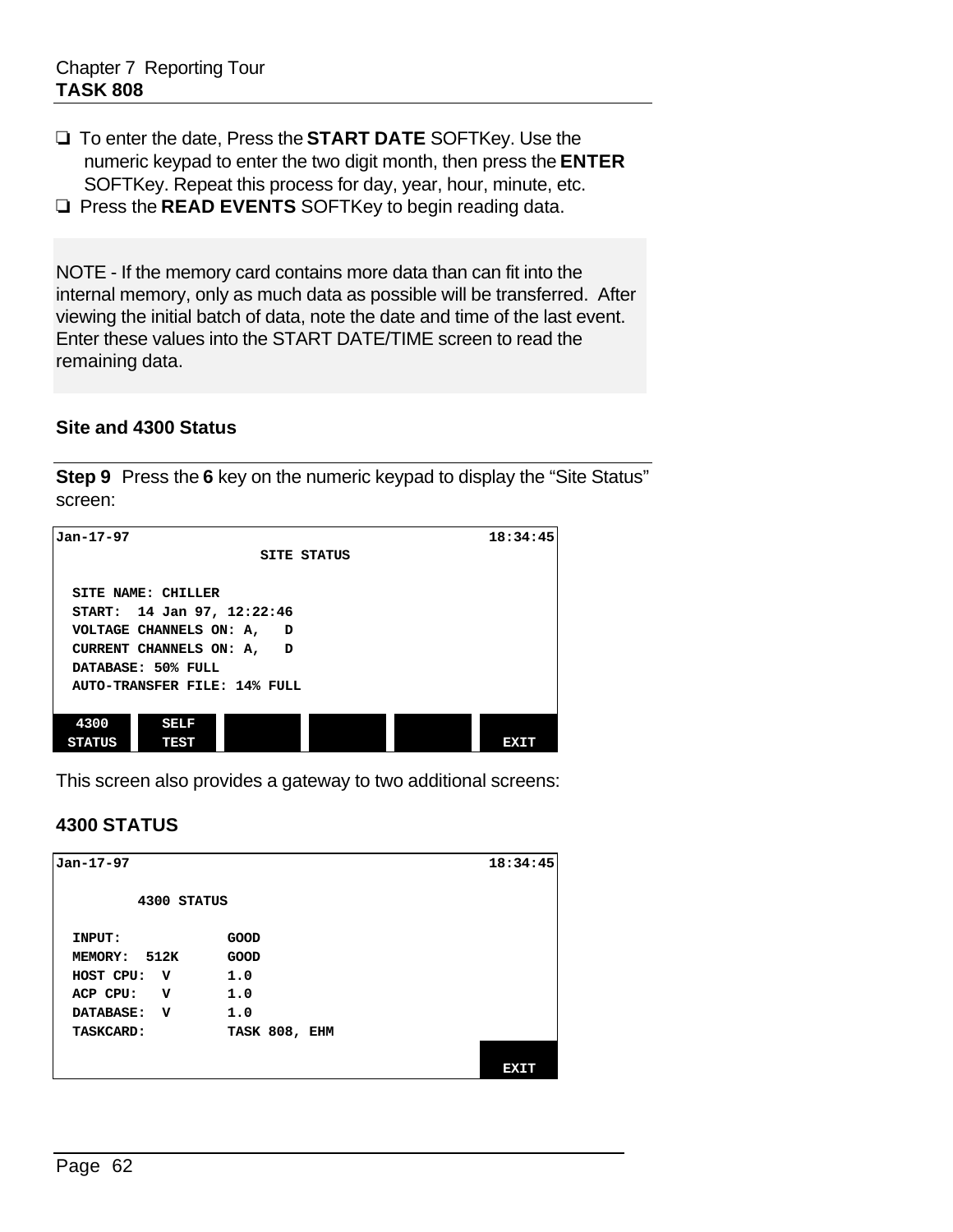NOTE - "GOOD Input" means the current and voltage measurements are OK and within range limits. The memory test results are the results of the test performed during power ON and if the result is not GOOD, call Dranetz-BMI Customer Service.

V 1.0 is an abbreviation for Version 1.0.

EHM is an abbreviation for Energy/Harmonics/Memory.

#### **Self Test**

The self test performs a non-destructive test of the internal memory, although the test *will* interrupt data collection.

| Jan-17-97                             | 18:34:45 |
|---------------------------------------|----------|
| RUN SELF TEST                         |          |
| CAUTION!                              |          |
| LOSS OF DATA WILL RESULT IF THIS TEST |          |
| IS SELECTED DURING DATA ACQUISITION.  |          |
| RUN TEST DURING NON-CRITICAL          |          |
| MONITORING TIMES ONLY.                |          |
|                                       |          |
| PRESS BEGIN TEST TO CONTINUE          |          |
| PRESS EXIT TO ABORT                   |          |
| <b>BEGIN</b>                          |          |
| TEST                                  | пхты     |

The reason behind this warning is that the Self Test turns monitoring OFF during the test, then turns it back ON when the test is finished (unless it was already OFF when the test was begun).

Press the **BEGIN TEST** SOFTKey to start the self test.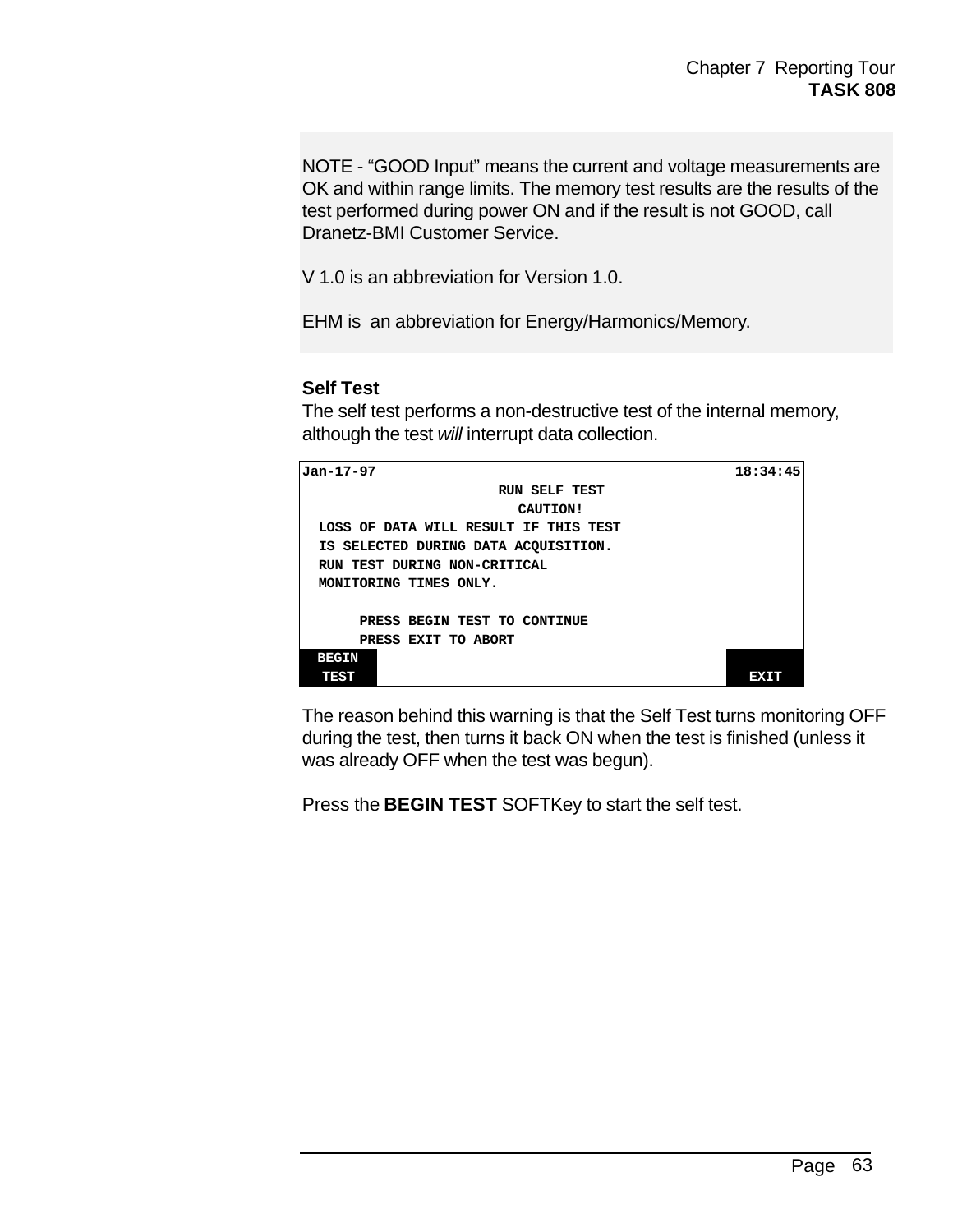### **7.2 Meter Mode**

The Meter Mode consists of four different "meters," or formats, updating in real time. These meters present the monitored data across 35 different screens. Don't let this number be intimidating, however, because paging through this array of information can be accomplished quickly and easily.

#### **Navigation**

Navigation through these various displays is performed using one or more of four navigation SOFTKeys:

**NEXT METER NEXT SCREEN NEXT CHAN NEXT PARAM**

Meter Mode consists of the following screen configuration, in meter sequence, starting with meter #1:

**Meter # 1** - This meter provides a spreadsheet display of values for all 11 parameters for all four channels plus ABC. Three screens are required to display values for all 11 parameters.

| Use the <b>NEXT SCREEN</b> |  |
|----------------------------|--|
| SOFTKey to page from       |  |
| screen to screen.          |  |

| Jan-17-97     |       |       |                   |       | 18:34:45 |
|---------------|-------|-------|-------------------|-------|----------|
|               |       |       | <b>METER MODE</b> |       |          |
| <b>CHAN</b>   | VOLT  | AMP   | <b>WATT</b>       | VA    |          |
| A             | 117.4 | 0.743 | $-5.927$          | 87.26 |          |
| в             | 0.879 | 2.091 | 1.554             | 1.839 |          |
| C             | 1.001 | 2.000 | 1.765             | 2.003 |          |
| D             | 2.316 | 1.264 | 0.866             | 2.929 |          |
| ABC           | 117.4 | 0.743 | $-5.927$          | 87.26 |          |
|               |       |       |                   |       |          |
|               |       |       |                   |       |          |
| <b>NEXT</b>   |       |       | <b>NEXT</b>       | CKT   |          |
| <b>SCREEN</b> |       |       | <b>METER</b>      | TYPE  | EXIT     |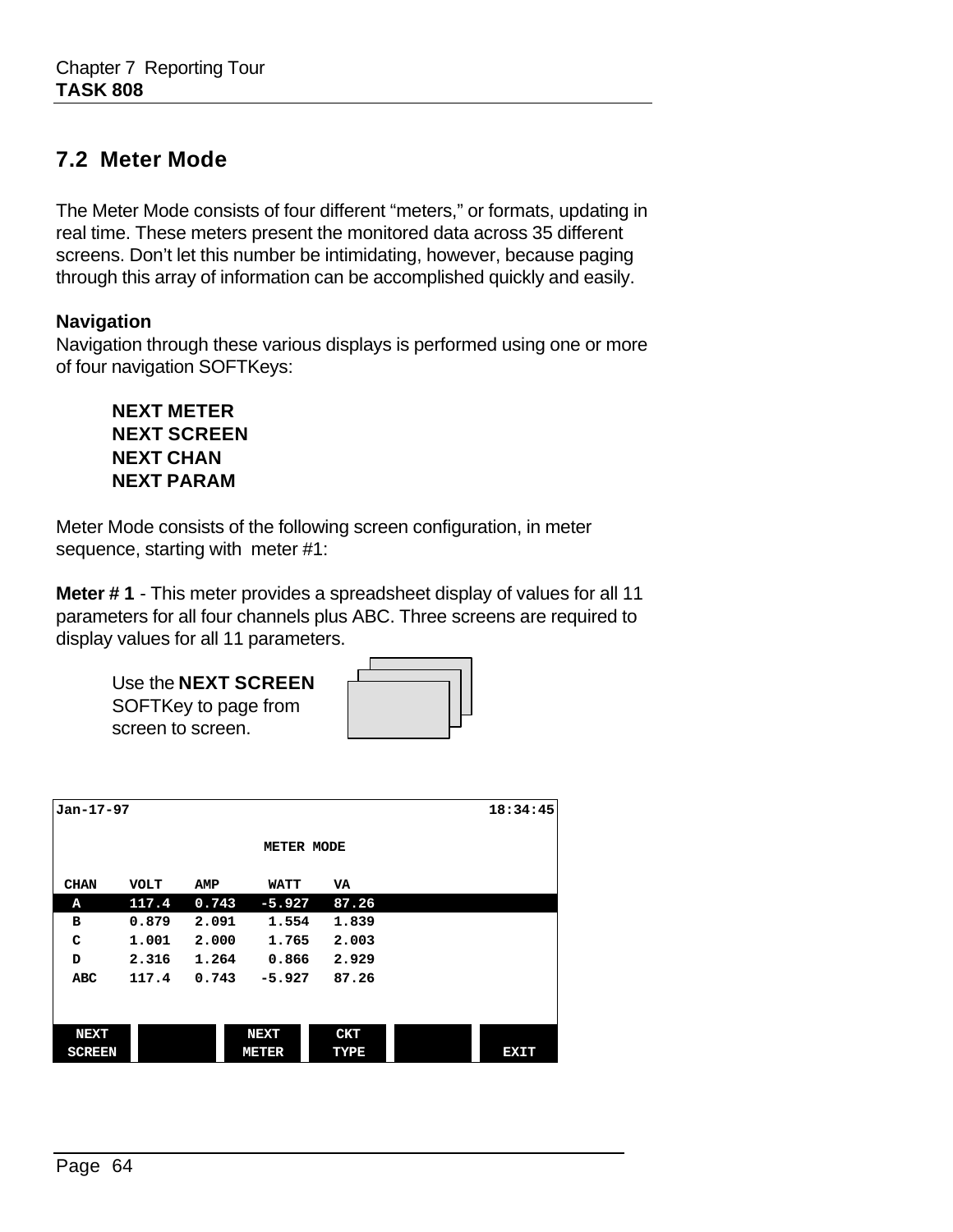**Meter # 2** - This meter emulates a digital volt meter (DVM), displaying all 11 parameter values for each of four channels plus ABC. Three screens each are required to display the values for the 4 channels plus ABC.



Use **NEXT CHAN** to change channels, **NEXT SCREEN** to page through parameters.

| $Jan-17-97$ |               |                 |             |            | 18:34:45 |
|-------------|---------------|-----------------|-------------|------------|----------|
|             |               | <b>CHANNEL:</b> |             | A          |          |
|             |               | 114.5           | V           |            |          |
|             |               | 1.368           | I           |            |          |
|             |               | 143.6           |             | KW         |          |
|             |               | 156.7           |             | <b>KVA</b> |          |
|             |               |                 |             |            |          |
| <b>NEXT</b> | <b>NEXT</b>   | <b>NEXT</b>     | CKT         |            |          |
| CHAN        | <b>SCREEN</b> | <b>METER</b>    | <b>TYPE</b> |            | EX LE    |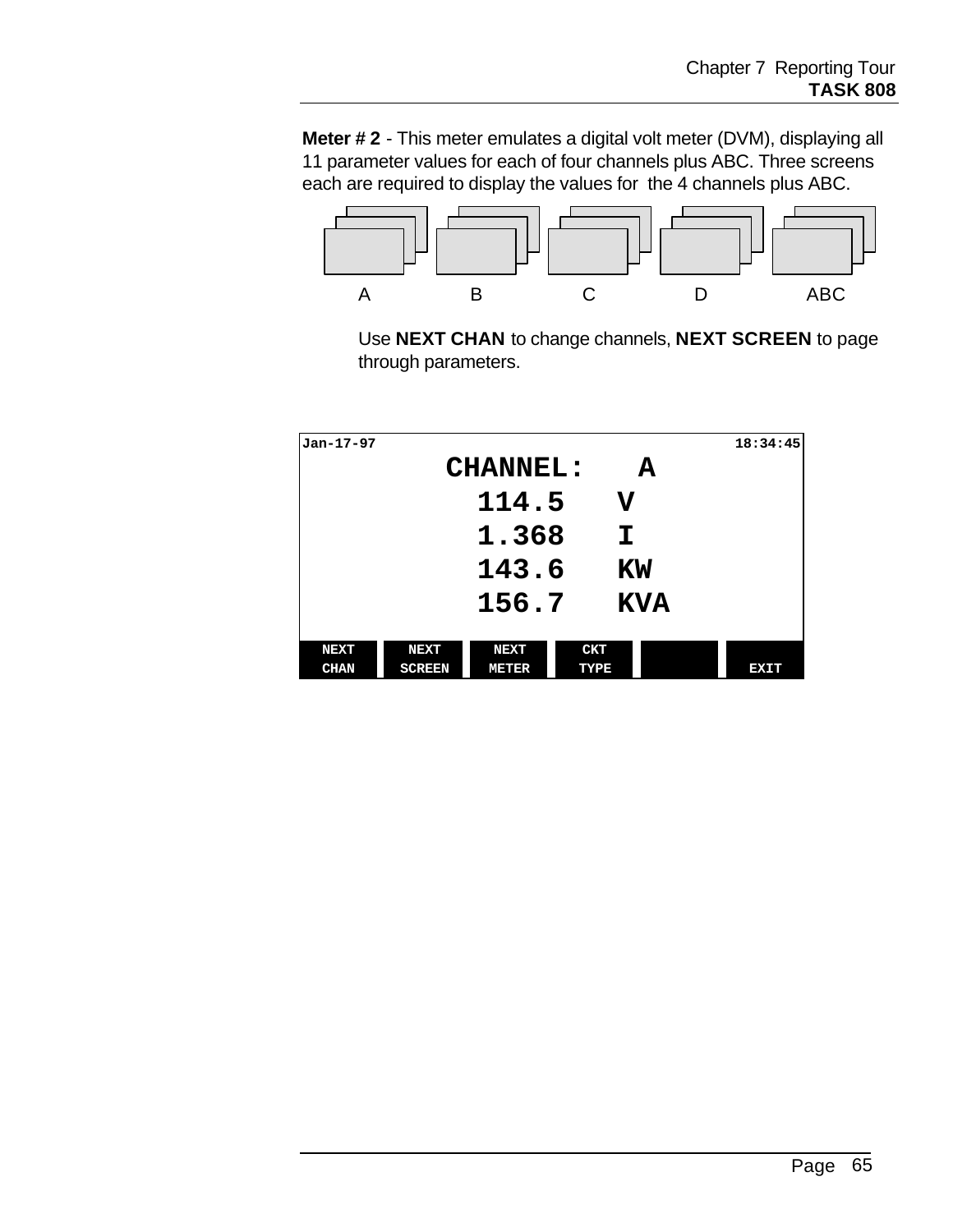**Meter # 3** - This meter emulates a digital volt meter (DVM), displaying a single parameter value for four channels plus ABC. 11 screens are required to display the values for all of the parameters.



| Jan-17-97      |              |              |              | 18:34:45 |
|----------------|--------------|--------------|--------------|----------|
|                |              |              | <b>VOLTS</b> |          |
| A:             |              | 114.5        |              |          |
| B:             |              | 1.368        |              |          |
| $\mathbf{C}$ : |              | 143.6        |              |          |
| D:             |              | 156.7        |              |          |
|                |              | ABC:         | 115.8        |          |
| <b>NEXT</b>    | <b>PREV</b>  | <b>NEXT</b>  | CKT          |          |
| <b>PARAM</b>   | <b>PARAM</b> | <b>METER</b> | TYPE         | ЕХІТ     |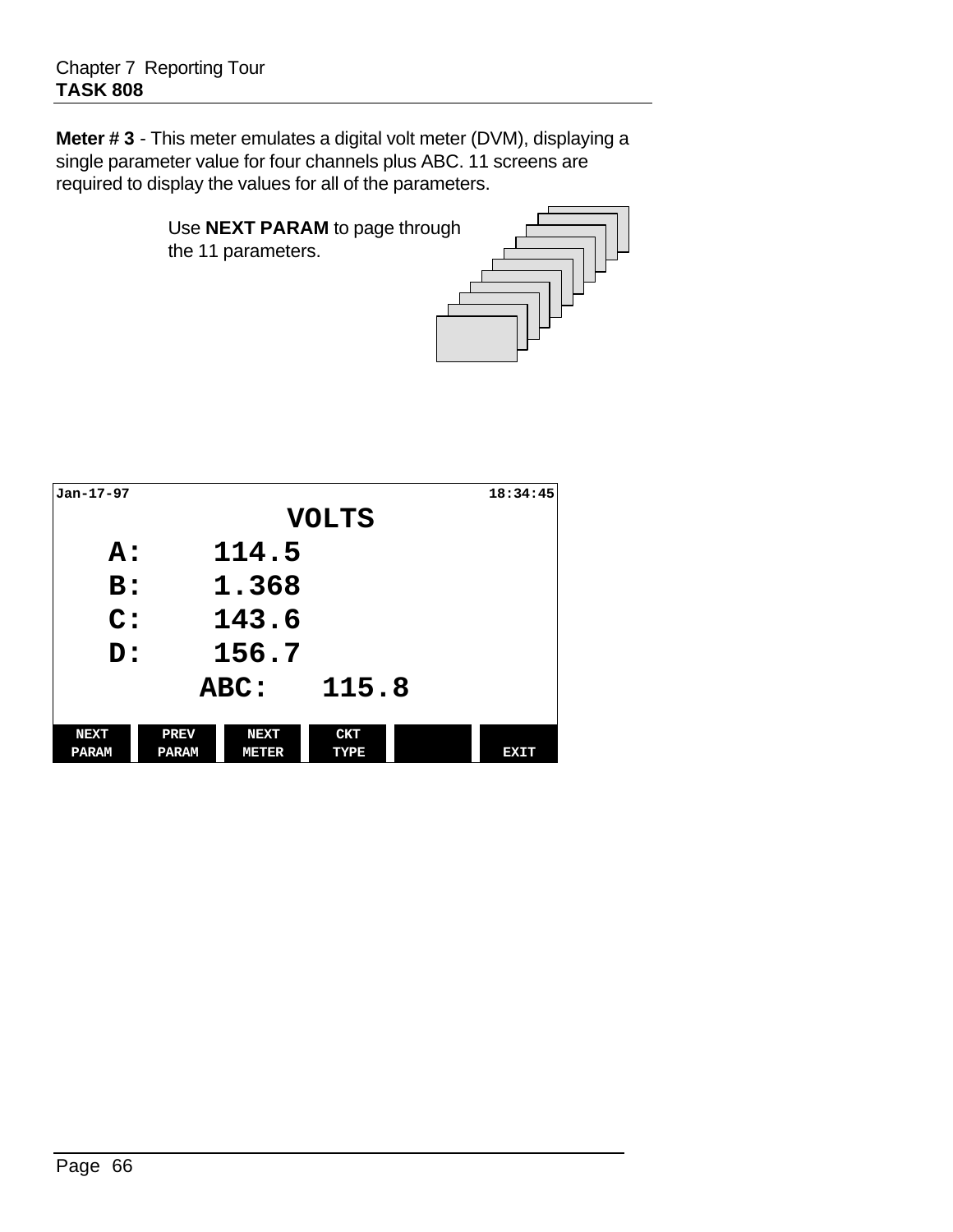**Meter # 4** - This meter is a graphical phase meter displaying the phase angle for either a volts-only or amps-only phasor for *all* four channels. In addition, volts *and* amps phasors are available for *each* of the four channels.

NOTE - Channels with values below 10% of the maximum channel value will not be displayed.

Six screens are required to display the phasors.





Use **SINGLE**

to toggle between VOLTs and AMPs phasors, VOLTs and AMPs then use **NEXT CHAN** to screens **page through channels** 

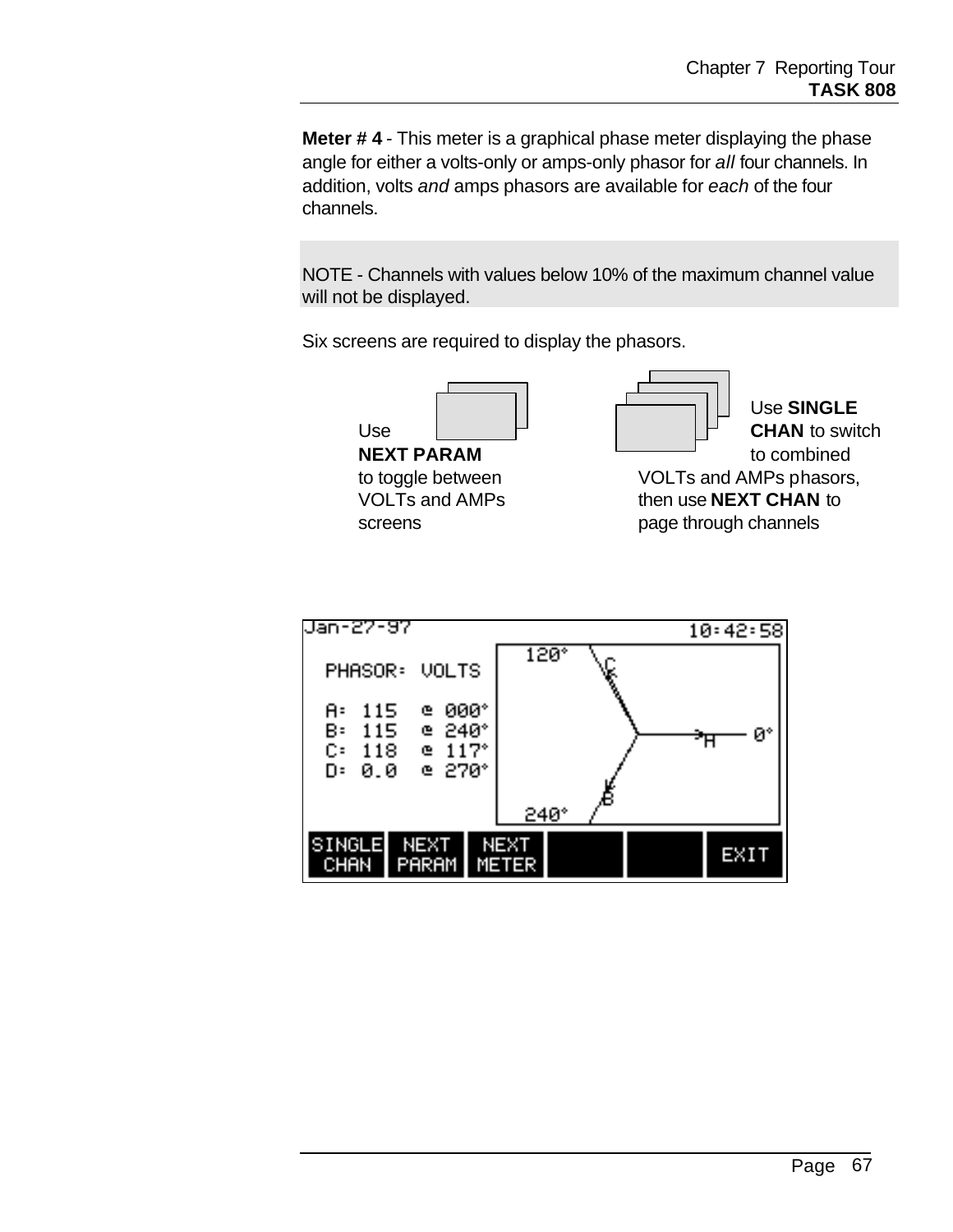## **7.3 Viewing Harmonics**

NOTE - The harmonics feature is only available on Task 808 model 808/H-M.

**Step 1** Press the **HARMONICS** SOFTKey to view harmonics graphs and text screens:



**Step 2** Explore some options -- press the **NEXT CHAN** SOFTKey to advance through the channels. Press the **NEXT PARAM** SOFTKey to change parameters (by highlighting and selecting the desired parameter from a list).

Press the **SET SCALES** SOFTKey to toggle the vertical scale between % of fundamental (amount of fundamental frequency, e.g., 50Hz or 60Hz) and % of RMS.

Press the **TEXT MODE** SOFTKey to switch from a graphical to a text format display: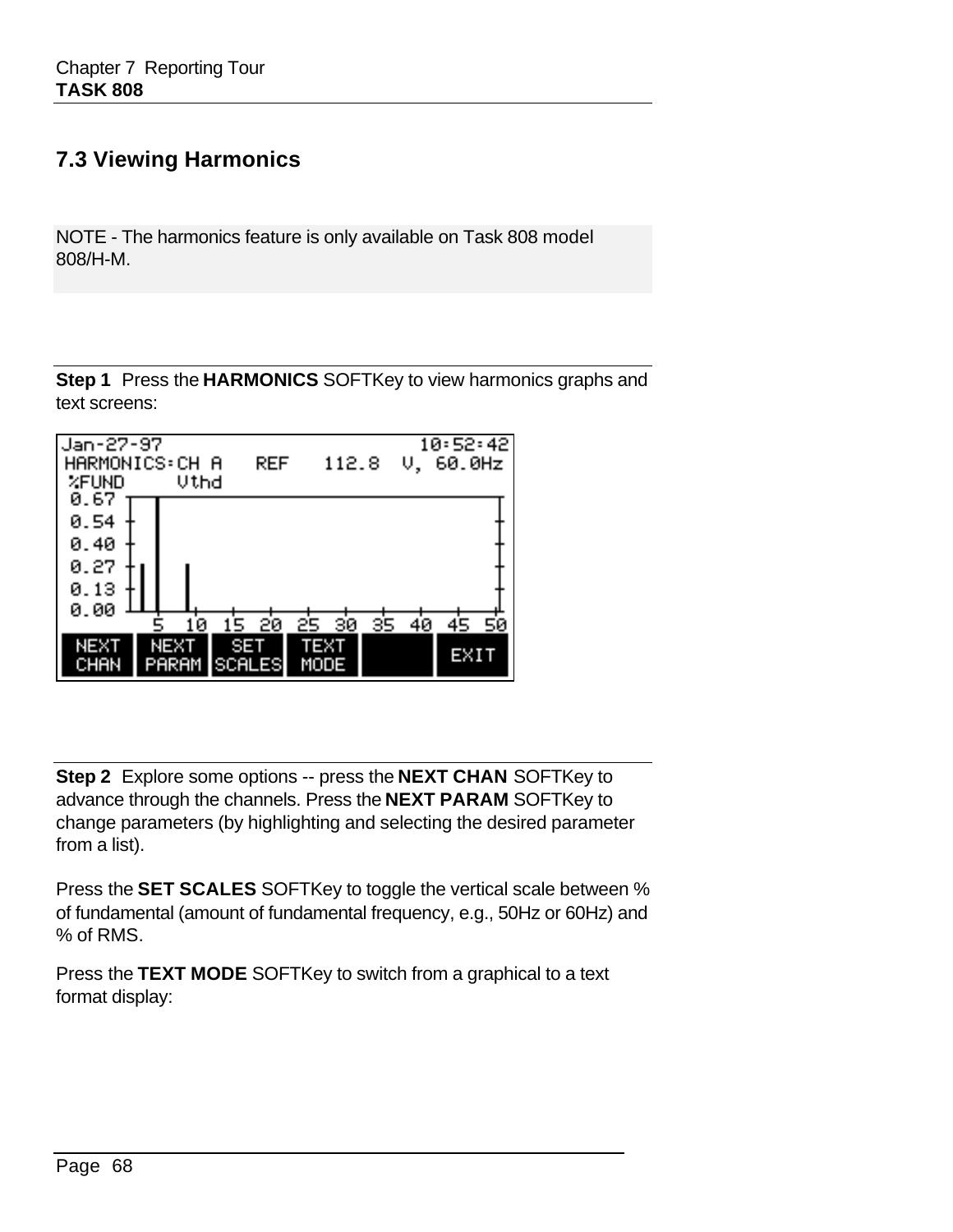| Jan-17-97   |             |             |                                        | 18:34:45 |
|-------------|-------------|-------------|----------------------------------------|----------|
|             |             |             | $HARMONICS:CH A$ REF 117.8 V, 60.0Hz   |          |
| % FUND      | Vthd        |             |                                        |          |
|             |             |             | H# MAG% PHS H# MAG% PHS H# MAG% PHS    |          |
|             |             |             | 02 0.038 094 09 0.038 074 16 0.019 115 |          |
|             |             |             | 03 4.981 205 10 0.019 218 17 0.132 143 |          |
|             |             |             | 04 0.094 186 11 0.338 020 18 0.019 269 |          |
|             |             |             | 05 2.331 177 12 0.019 332 19 0.094 024 |          |
|             |             |             | 06 0.019 138 13 0.169 339 20 0.019 341 |          |
|             |             |             | 07 0.808 175 14 0.000 206 21 0.282 193 |          |
|             |             |             | 08 0.019 044 15 0.188 279 22 0.019 088 |          |
|             |             |             |                                        |          |
| <b>NEXT</b> | <b>NEXT</b> | <b>NEXT</b> | <b>GRAPH</b>                           |          |
| <b>CHAN</b> | PARAM       | SET         | MODE                                   | EXIT     |

Mag% is the amplitude of the harmonic. PHS is the phase angle between the harmonic and fundamental of the channel displayed.

NOTE - The watts parameter version of this screen indicates harmonic power direction by the sign in front of the MAG% value. A minus sign (-) indicates that the harmonic power flows from the load to the source. No sign indicates that the harmonic power flows from the source to the load.

**Step 3** There are three sets of harmonics. Press the **NEXT SET** SOFTKey to display additional sets of harmonics until the maximum of 50 harmonics is reached. Exit from the "Harmonics" menu and return to the "Scope Mode" screen by pressing the **EXIT** SOFTKey.

# **7.4 Screen Printing**

The currently displayed screen may be printed (using the optional printer) by pressing the period key (**.**) on the numeric keypad.

# **This completes the Reports Guided Tour.**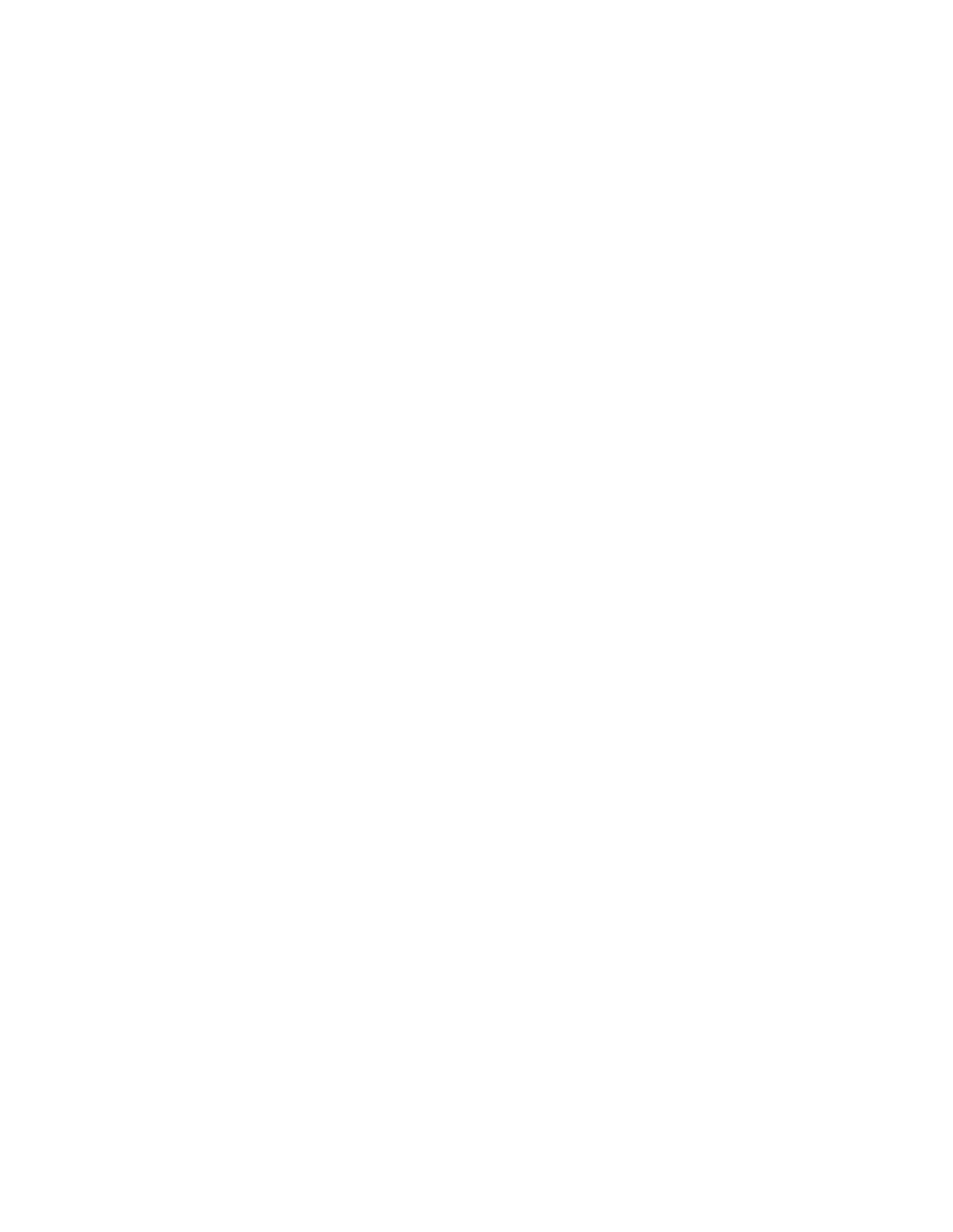# **Appendix A Product support**

Dranetz-BMI provides users with complete technical support.

# **A.1 Telephone Support**

Technical Support and Customer Service is available toll-free, Monday through Friday during normal business hours (Eastern Time) by calling:

#### **1-800-372-6832 or 732-287-3680**

## **A.2 Fax Line**

Customers may send fax inquiries to the Dranetz-BMI Customer Service Fax line at any time:

**732-248-1834**

## **A.3 World Wide Web**

Customers may also check the Dranetz-BMI Web page for additional product and technical information:

**http://www.dranetz-bmi.com**

## **A.4 Technical support email address**

**dti.support@dranetz-bmi.com**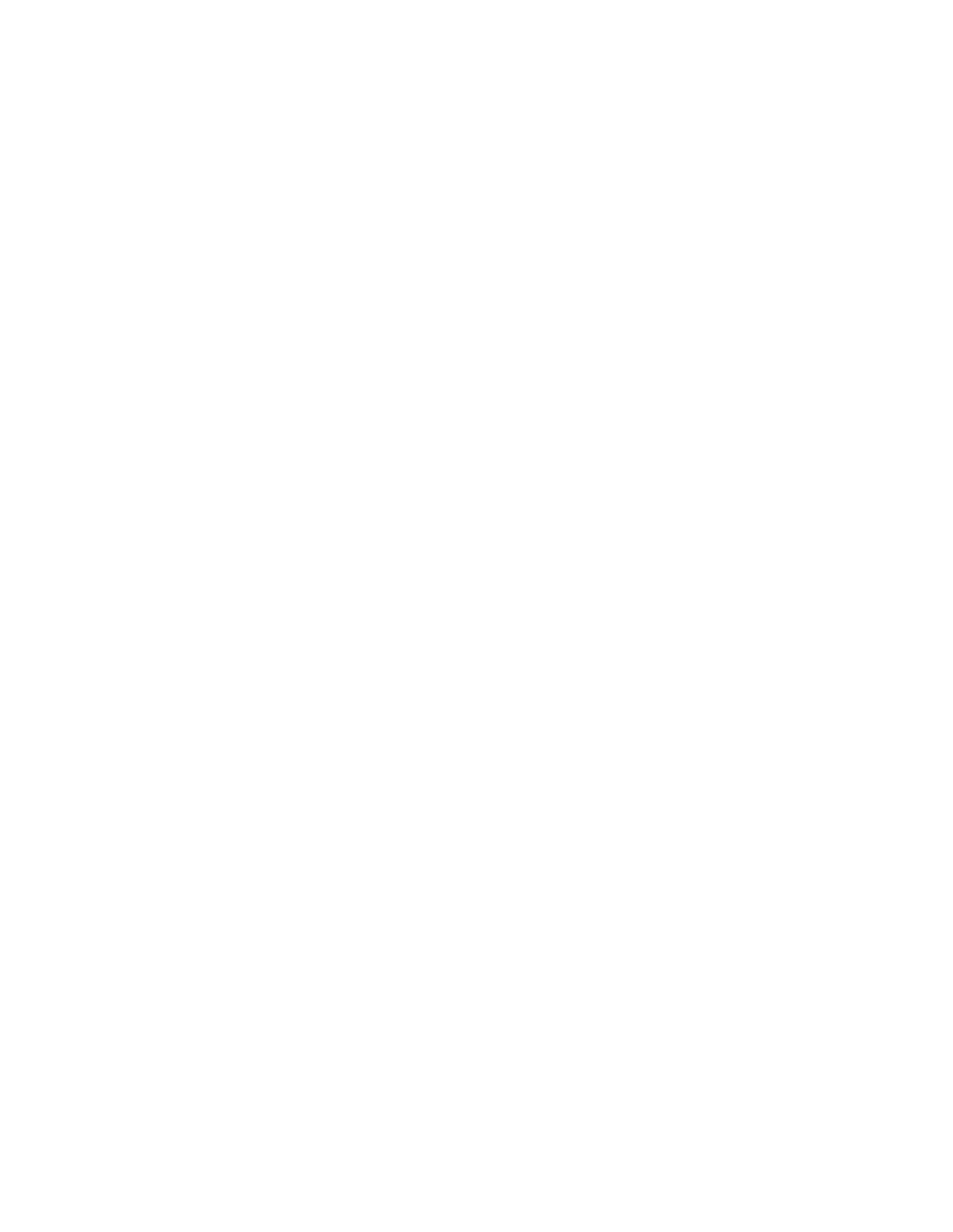# **Appendix B Maintenance/Servicing/Return Shipment**

# **B.1 Maintenance/Servicing**

No maintenance is required for the PP4300 other than internal battery replacement and calibration.

#### **B.1.1 Internal Battery Pack Replacement**

The internal battery pack used in the PP4300 functions as a power source and UPS. Replacement procedures follow the specifications and precautions below. See Appendix F for memory card battery replacement.

#### **Battery Pack Specifications**

Location: Battery compartment on the bottom of the unit.

Number of batteries in pack: 6

Type: Sealed, rechargeable NiCad cells

Voltage: 7.2 V dc

Capacity: 1.6 Ah

Length of operation: More than two hours when fully charged and properly maintained.

Suggested replacement interval: Two years.

Part Number: BP4300

NOTE - The length of time that the PP4300 can operate on the battery pack degrades over the life of the batteries and the number of charge/discharge cycles.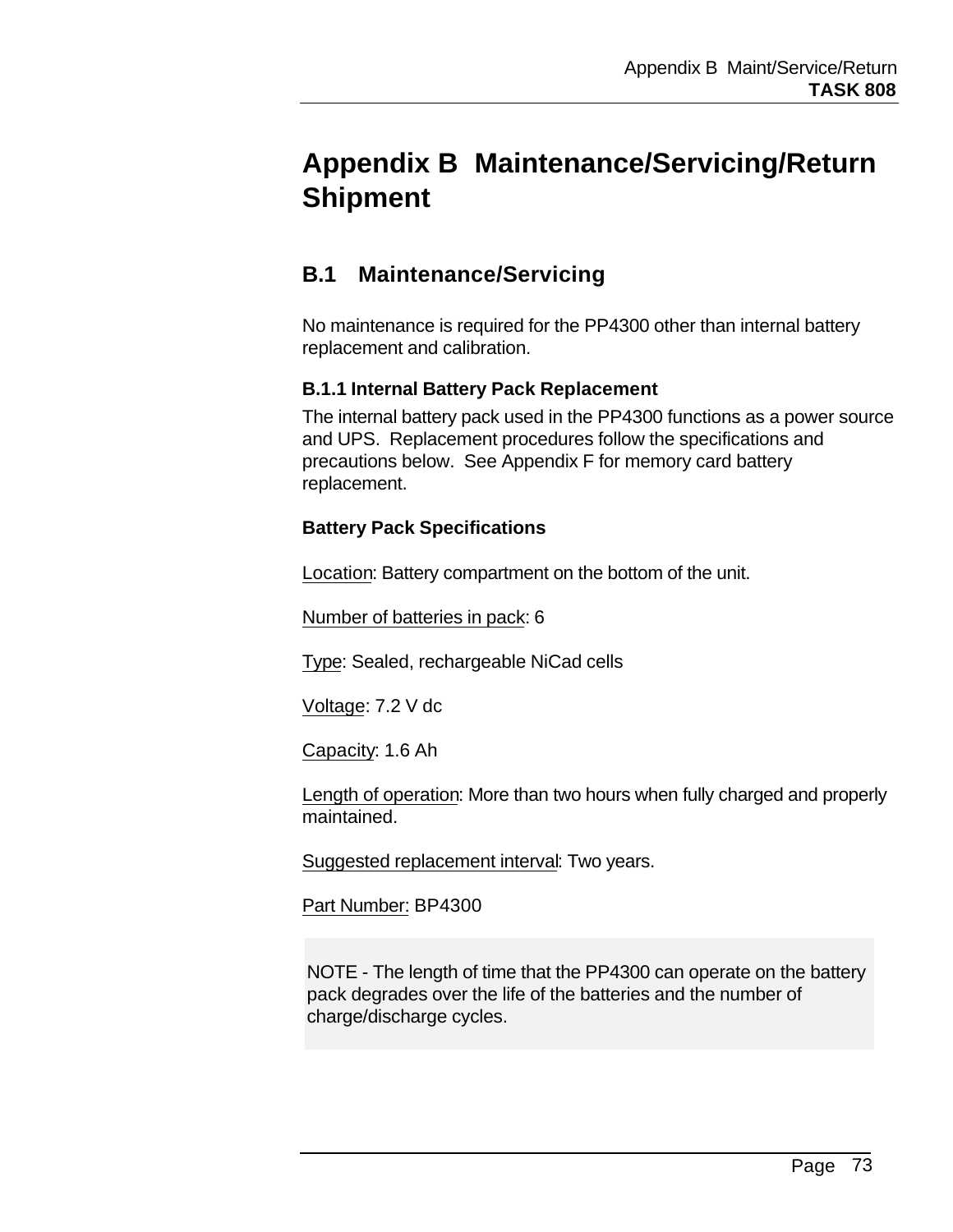#### **Memory backup**

A storage capacitor on the CPU board is used for backup of the PP4300's data, configurations, and setup when the battery pack is removed. The capacitor's charge will maintain memory for two hours, meaning that if the battery pack is replaced within two hours, no data will be lost from the internal memory. The capacitor is not operator replaceable.

#### **Battery Pack Safety Precautions**

- **WARNING: DO NOT intentionally short circuit the battery pack. The batteries are capable of providing hazardous output currents if short circuited. The Power Platform is equipped with an internal battery charger circuit. Do not attempt to charge the batteries with an external charger other than the Dranetz-BMI battery charger, since improper charging could cause battery explosion.**
- **ADVERTENCIA: NO ponga intencionalmente la batería en cortocircuito. Las baterías son capaces de proporcionar corrientes de salida peligrosas si están en cortocircuito. La Power Platform está equipada con un circuito interno cargador de baterías. No intente cargar las baterías con un cargador externo que no sea el cargador de baterías Dranetz-BMI, puesto que la carga indebida podría hacer que explote la batería.**
- **AVERTISSEMENT: NE PAS court-circuiter délibérément le blocbatterie. Lors d'un court-circuit, les batteries risquent d'é mettre des courants effectifs dangereux. "Power Platform" possède un circuit de chargeur de batterie intégré. Ne pas tenter de charger les batteries au moyen d'un chargeur externe autre que le chargeur de batterie Dranetz-BMI, car un rechargement fautif pourrait entraîner l'explosion de la batterie.**
- **WARNUNG: Die Batterien dürfen NICHT kurzgeschlossen werden. Im Falle eines Kurzschlusses können die Batterien lebensgefährliche Ausgangsströme leiten. Power Platform ist mit einem internen Batterieladegerät ausgestattet. Die Batterien sollten nur mit dem Ladegerät von Dranetz-BMI geladen werden. Die Verwendung eines externen Ladegeräts kann zu einer Explosion der Batterien führen.**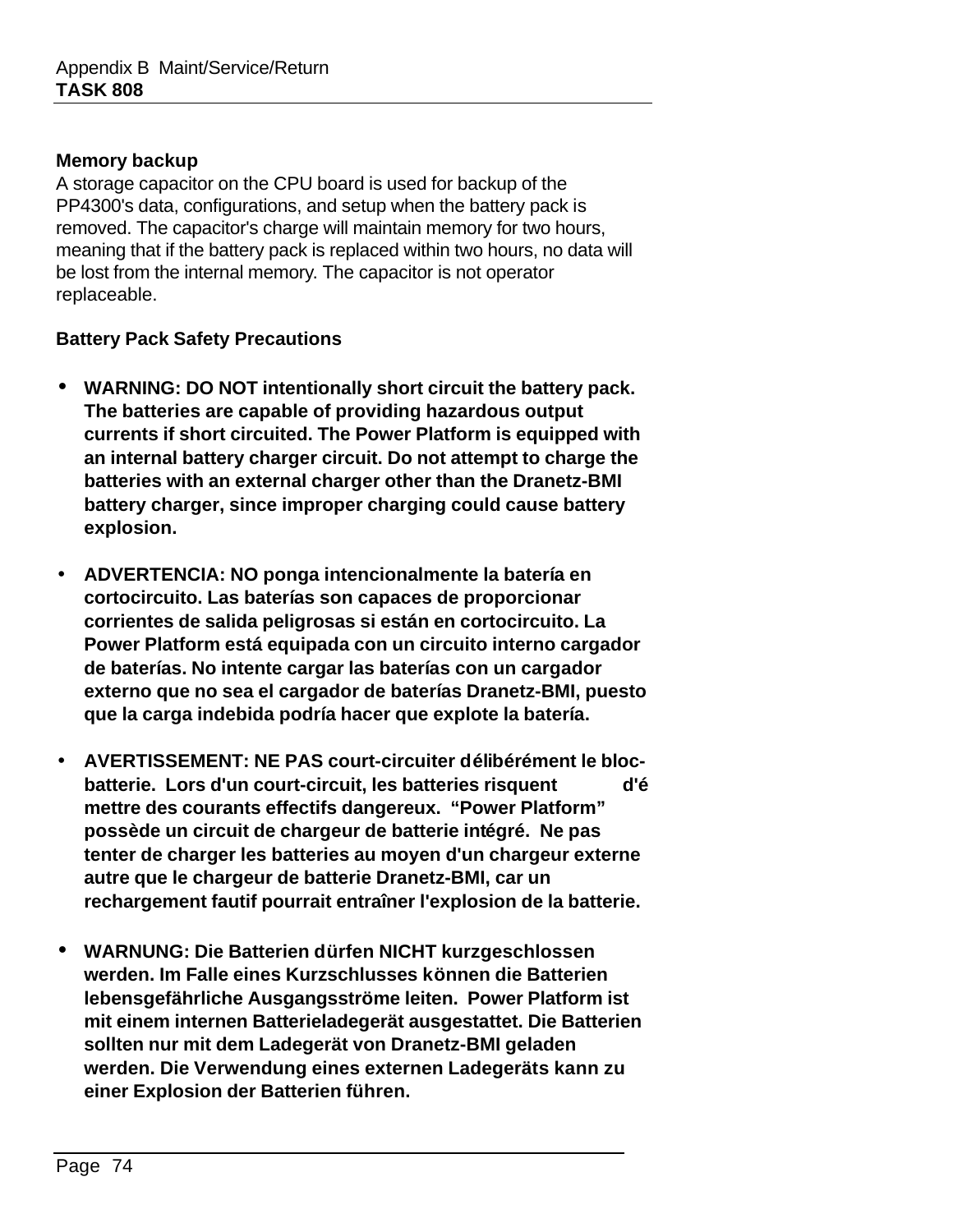#### **Battery Safety Precautions**

The following safety precautions must be adhered to.

- $\Box$  Keep batteries away from children. Never permit a child to play with a battery as an ornament or toy.
- $\Box$  Do not disassemble battery or battery pack.
- $\Box$  Do not dispose of battery in fire.
- $\Box$  Dispose of a used battery promptly in accordance with local Environmental Protection Agency (EPA) regulations.
- $\Box$  Visually inspect the battery pack for corrosion.

#### **Medidas de seguridad de la batería**

Deberán observarse las medidas de seguridad siguientes:

- $\Box$  No deberá mantenerse las baterías al alcance de los niños. No deberá permitirse que un niño juegue con una batería.
- $\Box$  No deberá desensamblarse ninguna batería ni el compartimiento de la misma.
- $\Box$  No deberá prenderse fuego a una batería.
- $\Box$  Toda batería agotada deberá desecharse de manera rápida según las normas locales de la Agencia de protección del medio ambiente (EPA).
- $\Box$  Deberá verificarse que el compartimiento de las baterías no esté corroído.

#### **Mesures de sécurité relatives aux batteries**

Il est très important de suivre les mesures de sécurité suivantes.

- $\Box$  Ne pas laisser les batteries à la portée des enfants. Ne jamais laisser un enfant jouer avec une batterie.
- $\Box$  Ne pas démonter de batterie ou de bloc-batterie.
- $\Box$  Ne pas jeter de batterie dans le feu.
- $\Box$  Se débarrasser rapidement des batteries usagées en se conformant aux règlements de l'EPA (Agence américaine pour la protection de l'environnement).
- $\Box$  Inspecter le bloc-batterie à l'oeil nu pour rechercher les signes de corrosion.

#### **Batterie-Sicherheitsvorkehrungen**

Die folgenden Sicherheitsvorkehrungen müssen beachtet werden.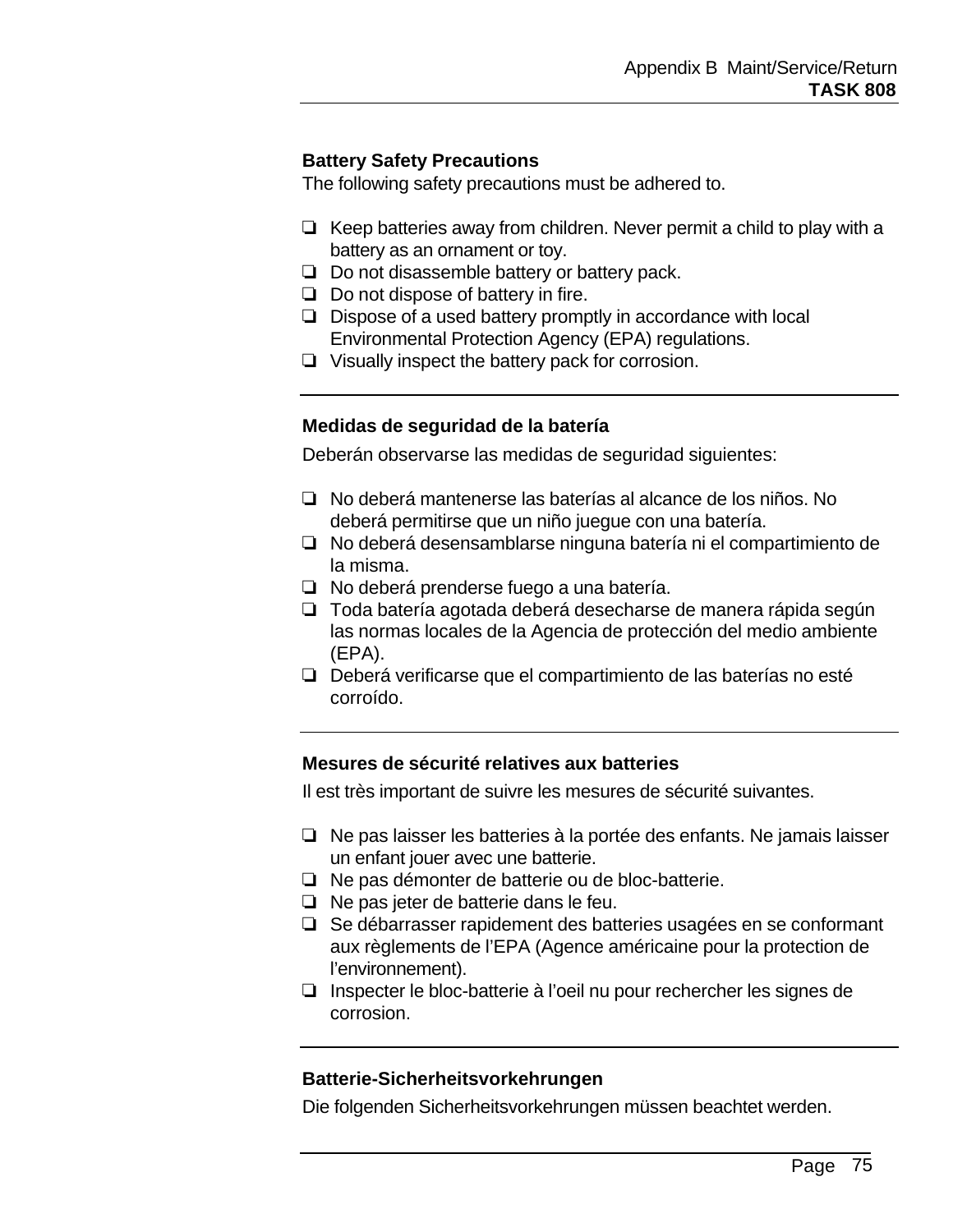- $\Box$  Halten Sie Batterien von Kindern fern. Erlauben Sie einem Kind unter keinen Umständen, eine Batterie als Verzierung oder Spielzeug zu benutzen.
- $\Box$  Nehmen Sie Batterien oder Batteriepackungen nicht auseinander.
- □ Entsorgen Sie Batterien nicht durch Verbrennen.
- □ Entsorgen Sie verbrauchte Batterien umgehend nach den gesetzlichen Umweltschutzbestimmungen.
- $\Box$  Prüfen Sie die Batteriepackung optisch auf Korrosion.

The batteries have a safety pressure vent to prevent excessive gas build-up. Corrosion indicates that venting has occurred. Possible causes of venting are: a defective charger, excessive temperature, excessive discharge rate, or a defective cell.

If corrosion is excessive, the battery pack may require replacement. Contact Dranetz-BMI Customer Service Department.

#### **Battery Pack Replacement**

The PP4300 contains an easily replaceable internal battery pack.

- Refer to Appendix D for ordering information.
- **WARNING: Replace with Dranetz-BMI NiCad battery pack BP4300 only.**
- **ADVERTENCIA: Reemplace con bateria Dranetz-BMI NiCad BP4300 solamente.**
- **AVERTISSEMENT: Remplacer par la batterie Dranetz-BMI NiCad BP4300 exclusivement.**
- **WARNUNG: Nur mit Dranetz-BMI NiCad BP4300 Batteriesatz auswechseln.**

NOTE - During normal operation, the battery pack will be slightly warm to the touch.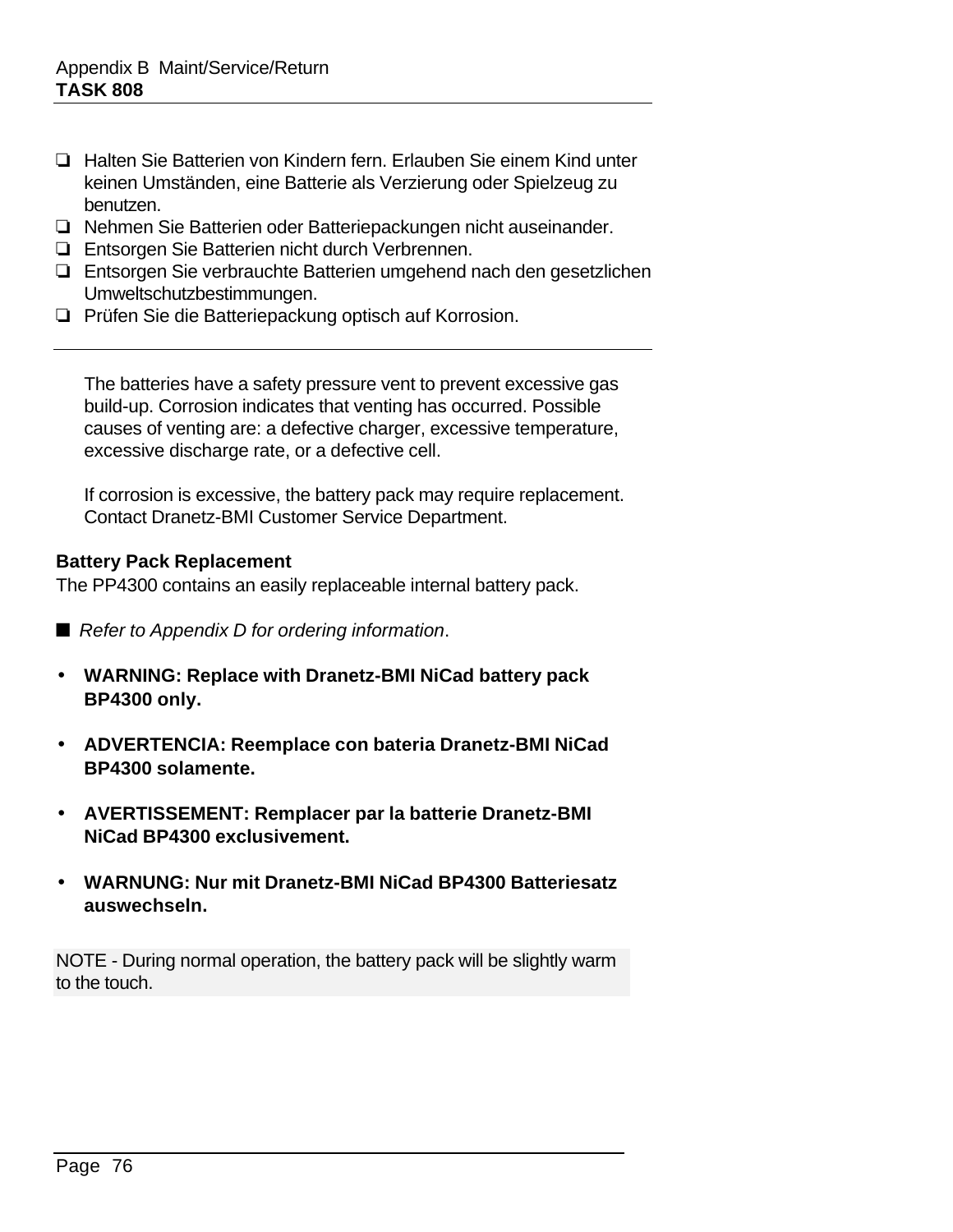#### **Procedure**

Follow these steps to replace the battery pack.

| <b>Step</b>    | <b>Action</b>                                                                                                      |
|----------------|--------------------------------------------------------------------------------------------------------------------|
|                | Turn OFF power to the circuit being measured.                                                                      |
| $\overline{2}$ | Press the PP4300 power key to OFF.                                                                                 |
| 3              | Disconnect voltage and current probes from the circuit and<br>the PP4300's rear panel.                             |
| 4              | On the bottom of the PP4300, push the tab to release the<br>battery cover.                                         |
| 5              | Remove the cover.                                                                                                  |
| 6              | Pull up on removal strap and remove battery pack.                                                                  |
| 7              | Insert the new pack into the compartment making sure to<br>observe polarity markings.                              |
| 8              | Replace the cover and press down until it latches closed.                                                          |
| 9              | If discarding the old battery pack, do so in accordance with<br>Environmental Protection Agency (EPA) regulations. |
| 10             | Press the PP4300 power key to on.                                                                                  |

#### **B.1.2 Calibration**

The recommended calibration interval for the PP4300 is once every 12 months.

■ Refer to Return Shipment section below for instructions.

# **B.3 Return Shipment**

Notify Dranetz-BMI Customer Service of your intention to return any product for any reason, including calibration. Do not return the unit, for any reason, without prior approval and instructions from Dranetz-BMI.

To return the PP4300 to Dranetz-BMI for calibration, first contact Dranetz-BMI Customer Service department for a Return Material Authorization (RMA) number.

Telephone: **1-800-372-6832 or 732-287-3680** Fax: **732-248-1834**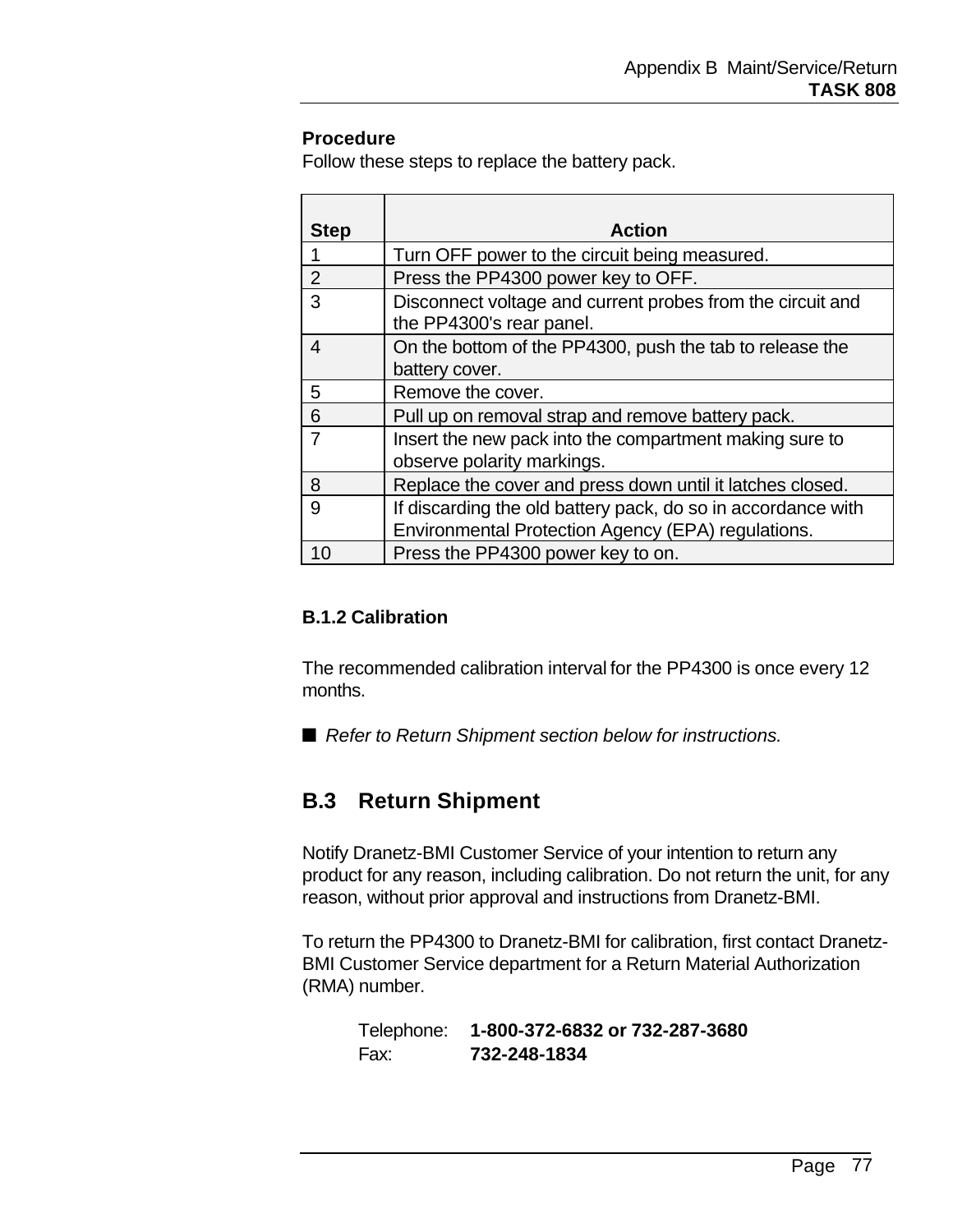Insert correspondence with instructions and RMA reference number inside the package.

 If the unit is returned to Dranetz-BMI for service or repair, wrap the unit securely in heavy packing material and place in a well padded box or crate to prevent shipping damage. If possible, return the unit in its original packing carton or container.

 Dranetz-BMI will not be responsible for damage incurred during transit due to inadequate packing by customer.

#### **B.3.1 Shipping Address**

Ship packages to:

**Customer Service Department Dranetz-BMI 1000 New Durham Road Edison, NJ 08818**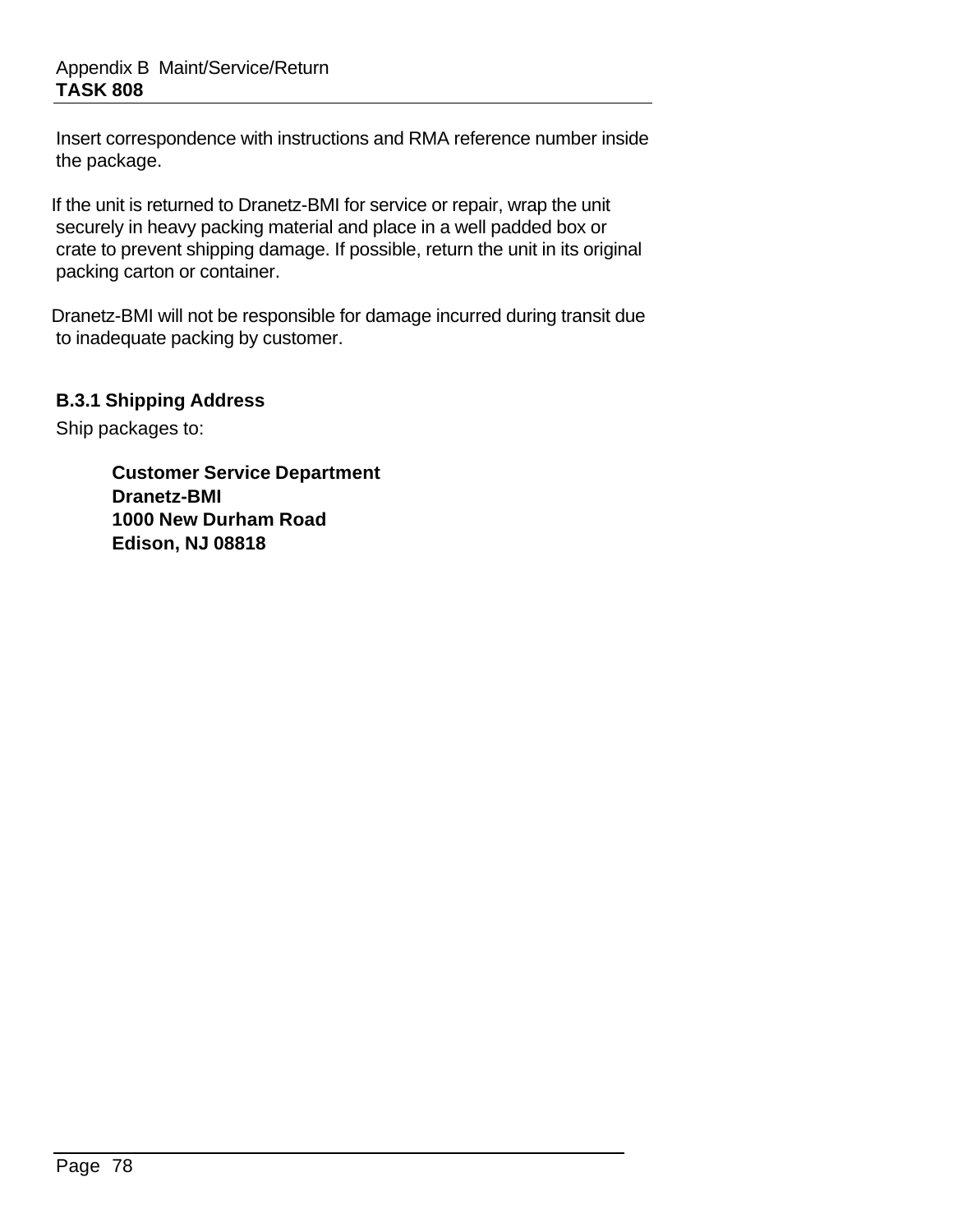# **Appendix C Optional Accessories**

# **C.1 Introduction**

This appendix lists the optional accessories that are available for the PP4300. Descriptions for some of the accessories follow the list.

# **C.2 Optional Accessories List**

| <b>Accessory</b>                                 | <b>Part Number</b> |
|--------------------------------------------------|--------------------|
| Adapter Cable, 658 Current Probe to PP4300       | CA4300             |
| Battery Pack (7.2V at 1.6A)                      | BP4300             |
| Current Probe, 1 to 500 A                        | <b>TR2500</b>      |
| Current Probe, 1 to 30 A                         | <b>TR2021</b>      |
| Current Probe, 1 to 300 A                        | <b>TR2019B</b>     |
| Current Probe, 10 to 1000 A                      | <b>TR2022</b>      |
| Current Probe, 10 to 3000 A                      | TR2023             |
| Current Probe, 0.1 to 10 A                       | TR2510             |
| Current Probe, 10 to 3000 A                      | TR2520             |
| <b>DRAN-VIEW Windows PC Software</b>             | 4300EA             |
|                                                  | 4300EA driver      |
| <b>External Battery Charger</b>                  | <b>XBC4300</b>     |
| <b>Field Handbook for Electrical Energy</b>      | HB114415           |
| Management                                       |                    |
| <b>Field Handbook for Power Quality Analysis</b> | HB114414           |
| <b>Isolated Communications Module</b>            | PP4300RS232        |
| <b>Isolated Current Transformer</b>              | <b>ISO-65X-5</b>   |
| Lockable Portable Case                           | <b>LPC4300</b>     |
| Memory Card, 512k                                | <b>CARD-512</b>    |
| Memory Card, 1M                                  | CARD-1M            |
| Memory Card, 2M                                  | CARD-2M            |
| Memory Card, 4M                                  | CARD-4M            |
| Memory Card Reader, Data Bus Plug-in             |                    |
| Memory Card Reader, Parallel Port                |                    |
| Memory Card Reader, Parallel Port, 230 V         |                    |
| Memory Card Reader, Serial Port                  |                    |
| Memory Card Reader, Serial Port, 230 V           |                    |
| <b>Portable Field Printer</b>                    | <b>PFP4300</b>     |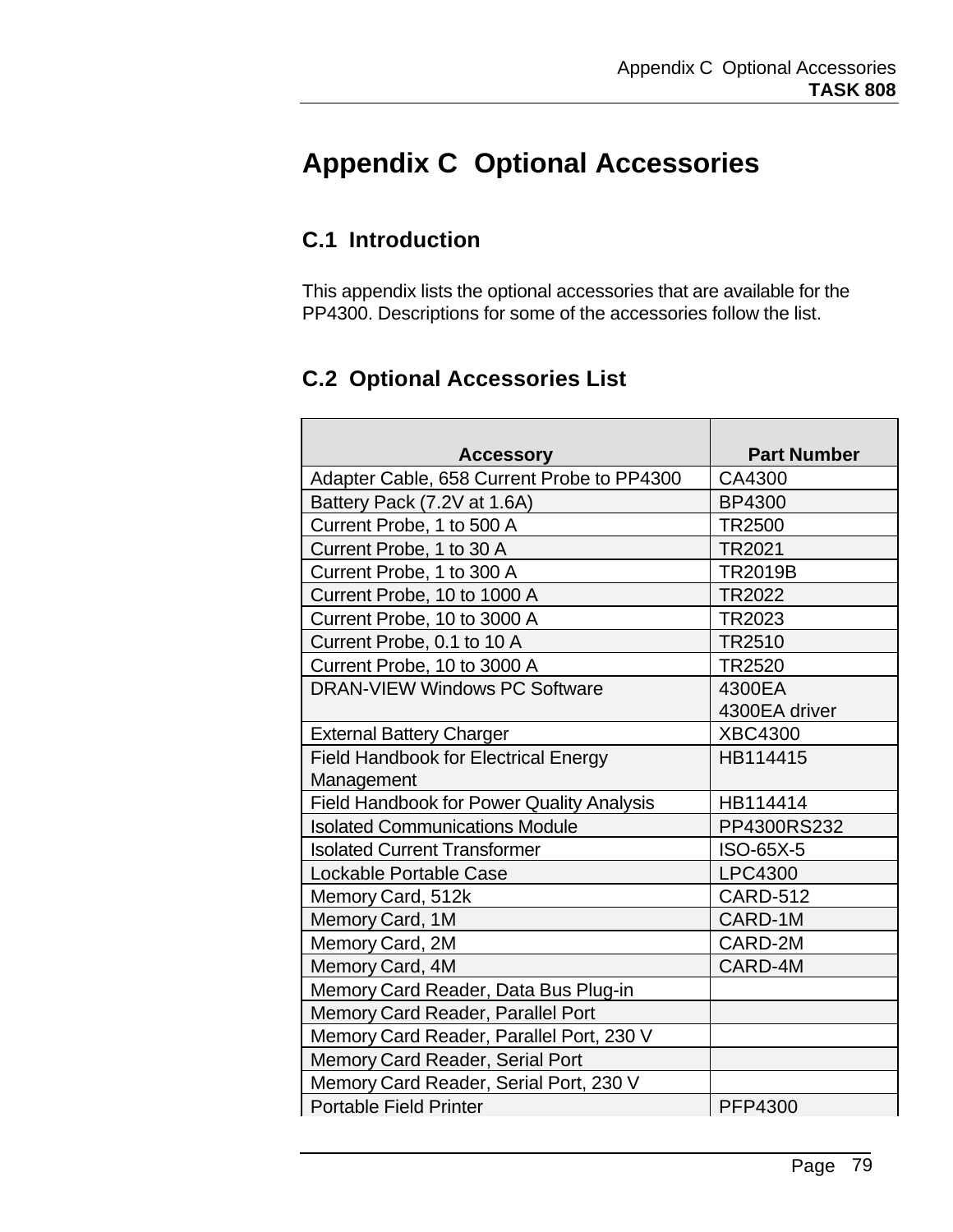| <b>Reusable Shipping Container</b>                 | <b>RSC4300</b>         |
|----------------------------------------------------|------------------------|
| <b>Soft Carrying Case</b>                          | <b>SCC4300</b>         |
| TASKCard 808/M                                     | Task-808M              |
| TASKCard 808/H-M                                   | Task-808H/M            |
| <b>TASKCard-PQLite</b>                             | <b>TASK-PQLITE</b>     |
| <b>TASKCard-PQLite w/Harmonics</b>                 | <b>TASK-PQLITE/H</b>   |
| <b>TASKCard-PQLite w/Harmonics &amp; Memory</b>    | <b>TASK-PQLITE/H/M</b> |
| <b>Card Functions</b>                              |                        |
| <b>TASKCard-PQLite w/Harmonics &amp; Transient</b> | <b>TASK-PQLITE/H/T</b> |
| Capture                                            |                        |
| <b>TASKCard-PQLite w/Harmonics, Transient</b>      | TASK-PQLITE/H/T/M      |
| Capture, & Memory Card Functions                   |                        |
| TASKCard-PQLite w/Harmonics, Transient             | TASK-                  |
| Capture, Memory Card & Energy Functions            | PQLITE/H/T/M/E         |
| <b>Voltage Cable Accessory Pack</b>                | <b>VCP4300</b>         |

#### **C.2.1 Optional Accessories Descriptions**

#### **Adapter cable, 658 current probes to PP4300**

This cable allows connection of current probes made for the Dranetz-BMI Model 658 to the PP4300 current input jacks.

#### **Battery Pack**

The internal battery pack, containing six sealed, rechargeable NiCad batteries, is used as the PP4300's primary power source and UPS. These batteries have a length of operation of more than two hours when fully charged and properly maintained.

#### **Current probes**

There are seven Dranetz-BMI current probes which can be used with the PP4300: models TR2500, TR2510, TR2520, TR2021, TR2019B, TR2022, TR2023.

TR2500, TR2510, TR2520: These models will measure rms currents from 1 to 500 A, 0.1 to 10 A, 10 to 3000 A, respectively, and plug directly into any of the current inputs on the rear panel.

TR2021, TR2019B, TR2022, TR2023: These four probes were initially made for the Dranetz-BMI model 658 but can be used with the PP4300 by using an adapter cable (part number 116002-G1). They can measure rms currents in the ranges of 0 to 30 A, 1 to 300 A, 10 to 1000 A, and 10 to 3000 A, respectively.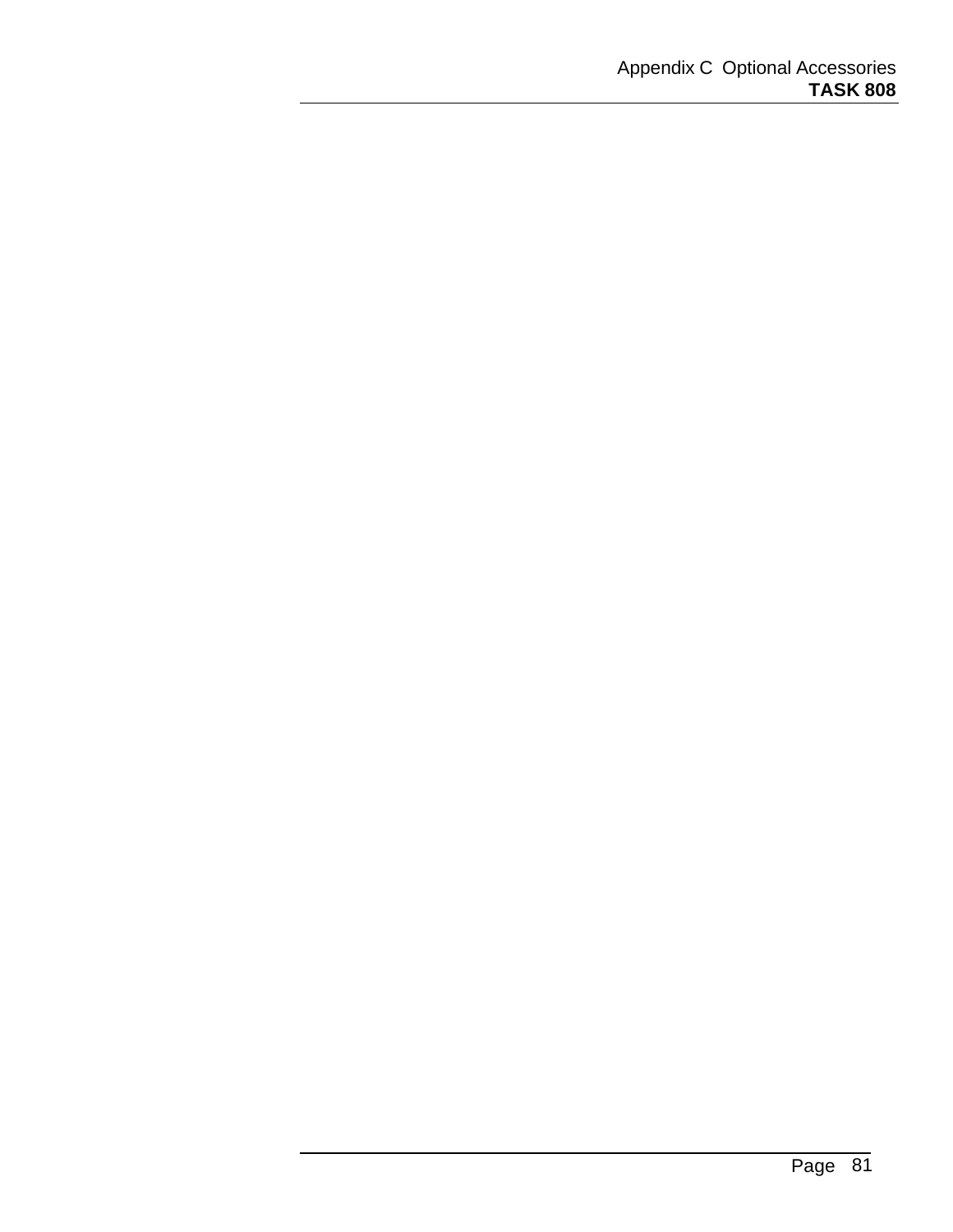#### **Memory cards**

Memory cards are available in 512K, 1Mb, 2Mb and 4Mb capacities, and are recommended for most applications.

#### **External Battery Charger**

This device charges a battery pack while the PP4300 is in use.

#### **Field Handbook for Electrical Energy Management**

This reference handbook provides a comprehensive guide for information related to conducting a thorough energy audit, power distribution analysis, and methods of remedying inefficiencies of energy management.

#### **Field Handbook for Power Quality Analysis**

This handbook is divided into six sections containing step-by-step instructions for discovering and solving complex power quality problems. Example waveforms and case studies are included.

#### **Isolated Communications Module**

The communications module is an optically isolated device using infrared light to transfer text and graphics to a PC or printer. The communications module is designed to connect the Dranetz-BMI PP4300 optical serial port to a standard RS232 serial port. This interface can be connected to an Epson graphics-compatible printer for printing screens, or to a PC running DRAN-LINK to download data. This data can then be viewed using the DRAN-VIEW application.

#### **Isolated Current Transformer**

This device allows the connection of other industry-standard 5A output current transformers to Dranetz-BMI equipment.

#### **Lockable Portable Case**

The Lockable Portable Case is an optional accessory for the Power Platform 4300 (PP4300). It consists of a rugged, high impact plastic case, a voltage measurement cable assembly and a domestic 115 VAC cable assembly. The cables, case and all connections are waterproof and designed to meet NEMA 4X requirements. The LPC4300 allows the PP4300 to be operated and left unattended in harsh industrial environments.

#### **Memory card readers**

Three types of memory card readers are available as options. Each reader provides a different means of communications with an IBM compatible computer. The three types are: RS232 serial port, parallel port, and data bus plug-in.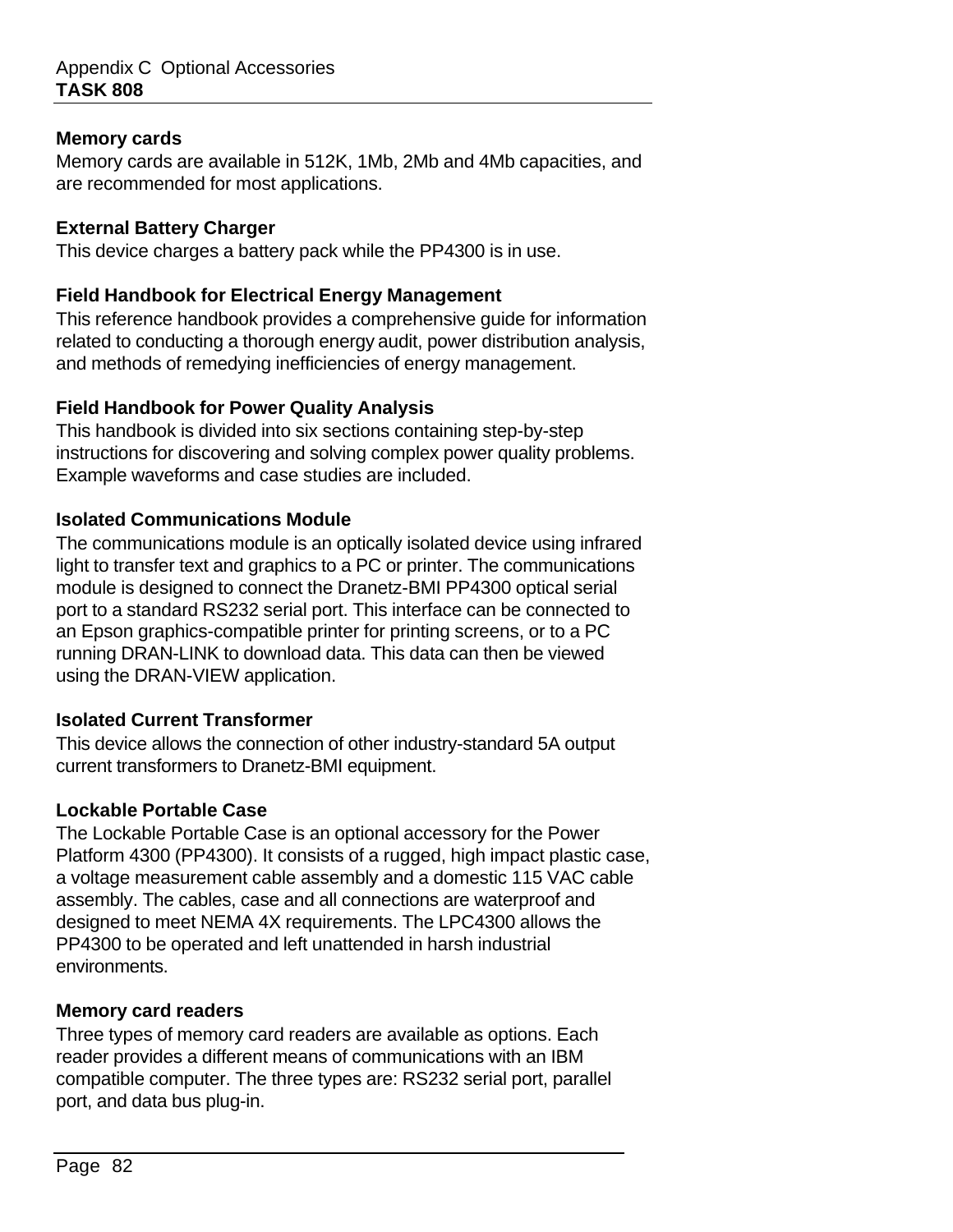#### **Portable Field Printer**

This optional printer is used for printing PP4300 screens. The printer is small and lightweight with a direct interface to the PP4300's RS232 communications port adapter.

#### **Reusable Shipping Container**

Lockable, high-impact plastic case with foam insulation for protecting the PP4300 during shipping.

#### **Soft Carrying Case**

Heavy-duty, padded, nylon carrying case. Includes pockets for cable set, current probes, and other accessories.

#### **TASKCard 808**

The Task 808 is available in two configurations, the Task 808/M (with memory option) and Task 808/H-M (with Harmonics and Memory options). This TASKCard changes the PP4300 to a power quantity monitor so that it measures, records, and displays electric power parameters such as demand, energy, and power factor. This can help you cut costs by identifying equipment that is operating inefficiently.

#### **TASKCard PQLite**

The PQLite TASKCard is available in the six configurations described below:

PQLite: This TASKCard changes the PP4300 to a power quality monitor which can record sags, swells, interruptions and power.

PQLite/H (w/harmonics): This TASKCard changes the PP4300 to a power quality monitor which can record sags, swells, interruptions, power and harmonics.

PQLite/H/M (w/harmonics & memory): This TASKCard changes the PP4300 to a power quality monitor which can record sags, swells, interruptions, power, harmonics and memory card functions, which allow data to be saved to an optional memory card manually, automatically, or both.

PQLite/H/T (w/harmonics, transient capture): This TASKCard changes the PP4300 to a power quality monitor which can record sags, swells, interruptions, power, harmonics and transients.

PQLite/H/T/M (w/harmonics, transient capture and memory): This TASKCard changes the PP4300 to a power quality monitor which can record sags, swells, interruptions, power, harmonics, transients and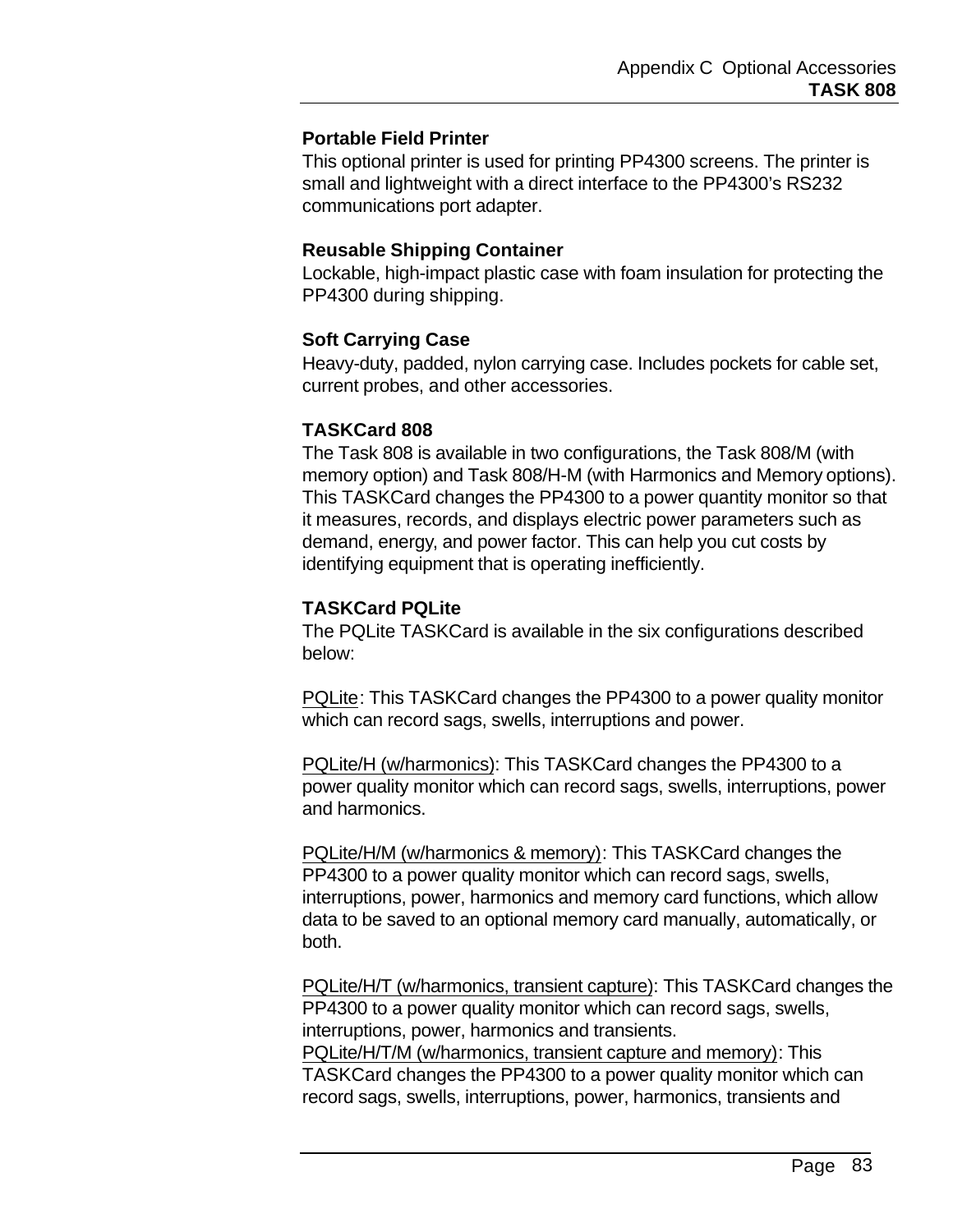memory card functions, which allow data to be saved to an optional memory card manually, automatically, or both.

PQLite/H/T/E/M (w/harmonics, transient capture, energy and memory): This TASKCard changes the PP4300 to a power quality monitor which can record sags, swells, interruptions, power, harmonics, transients, demand, energy and memory card functions, which allow data to be saved to an optional memory card manually, automatically, or both.

#### **Voltage Cable Accessory Pack**

Contains one, single phase measurement cable which allows measurement of a single phase circuit using a standard 115 Vrms AC outlet, and four jumper cables which allow easy interconnection of the measurement cables.

# **C.3 Ordering information**

To order accessories, contact the Dranetz-BMI Customer Service Department:

> Telephone: **1-800-372-6832 or 732-287-3680** Fax: **732-248-1834**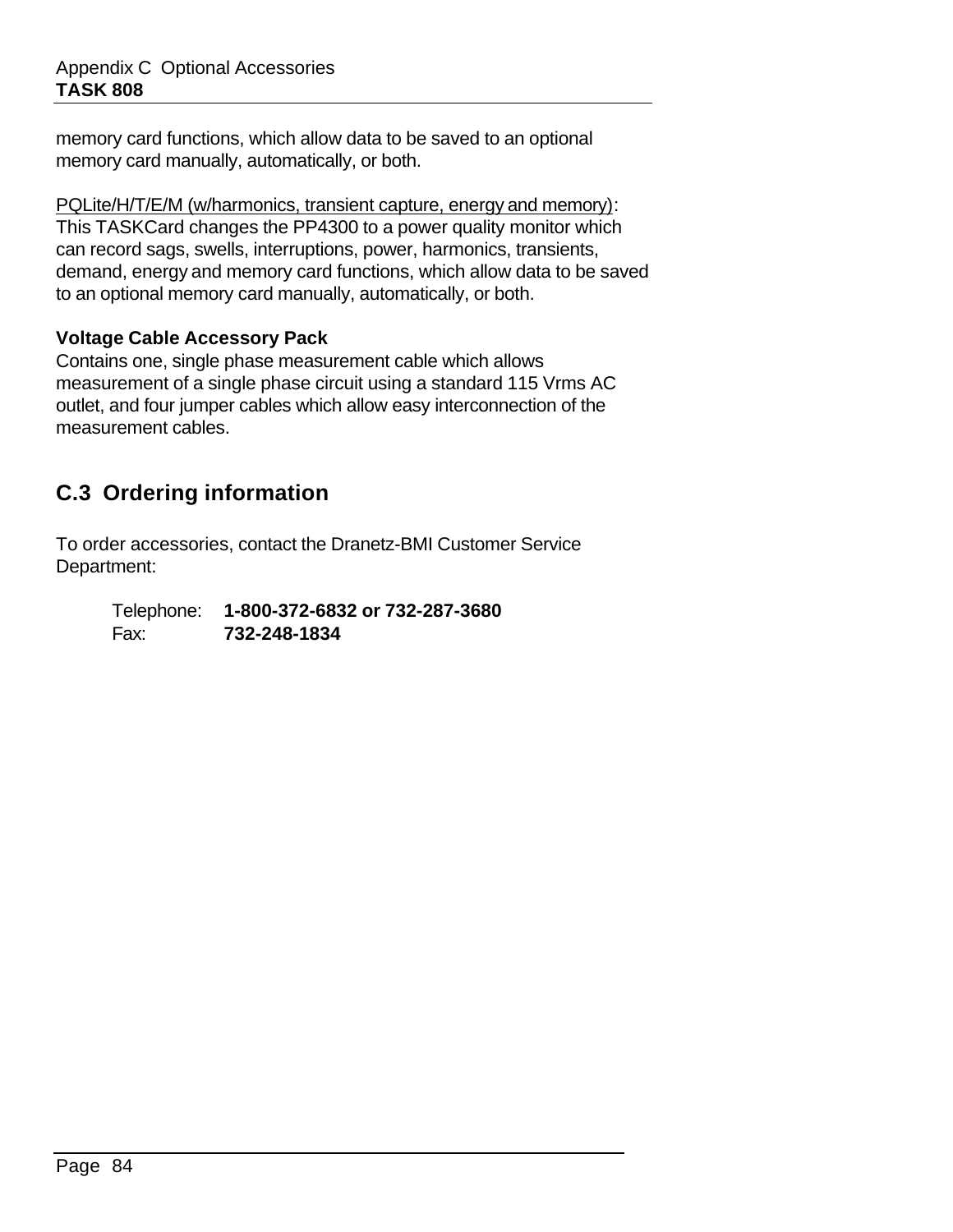# **Appendix D PP4300 Technical Specifications**

# **D.1 Overview**

The Dranetz-BMI PP4300 is a self-contained, portable instrument designed for the measurement of power demand.

*Demand defined*. The demand is the load which is drawn from the source of supply at the receiving terminals, averaged over a suitable and specified interval of time, such as fifteen minutes or a half-hour. Demand is expressed in kilowatts, kilovolt-amperes, amperes, or other suitable units.

Note that as demand is measured in watts, etc., and not in watt-hours, etc., it is shown by an indicating and not an integrating device.

*Measure of the demand*. The demand is usually measured in kilowatts; but where power factor is an important item, the reactive kilovolt-amperes and sometimes kilovolt-ampere demand are measured. The demand of an installation is defined as the load which is drawn from the source of supply at the receiving terminals, averaged over a certain period of time. This interval of time usually used is 15 minutes, although in certain cases other intervals are used, such as 5 minutes, 30 minutes, or 60 minutes. It is very seldom that a customer is billed on instantaneous demand, unless the short high peaks may be of such a nature as to interfere with the stability of the system.

The principal factor which limits the load which the equipment of a system can carry is temperature. Because this equipment has mass, the final temperature is reached only after an appreciable period of time for a given load. The heating of the equipment does not follow any simple law. In a generator, the armature losses vary as the square of the current, and the field losses vary with the power factor as well as the current. In other parts of the equipment, the heating follows somewhat different laws. In general, it might be said that most of the change in temperature occurs during the first 15 or 30 minutes after the load is applied.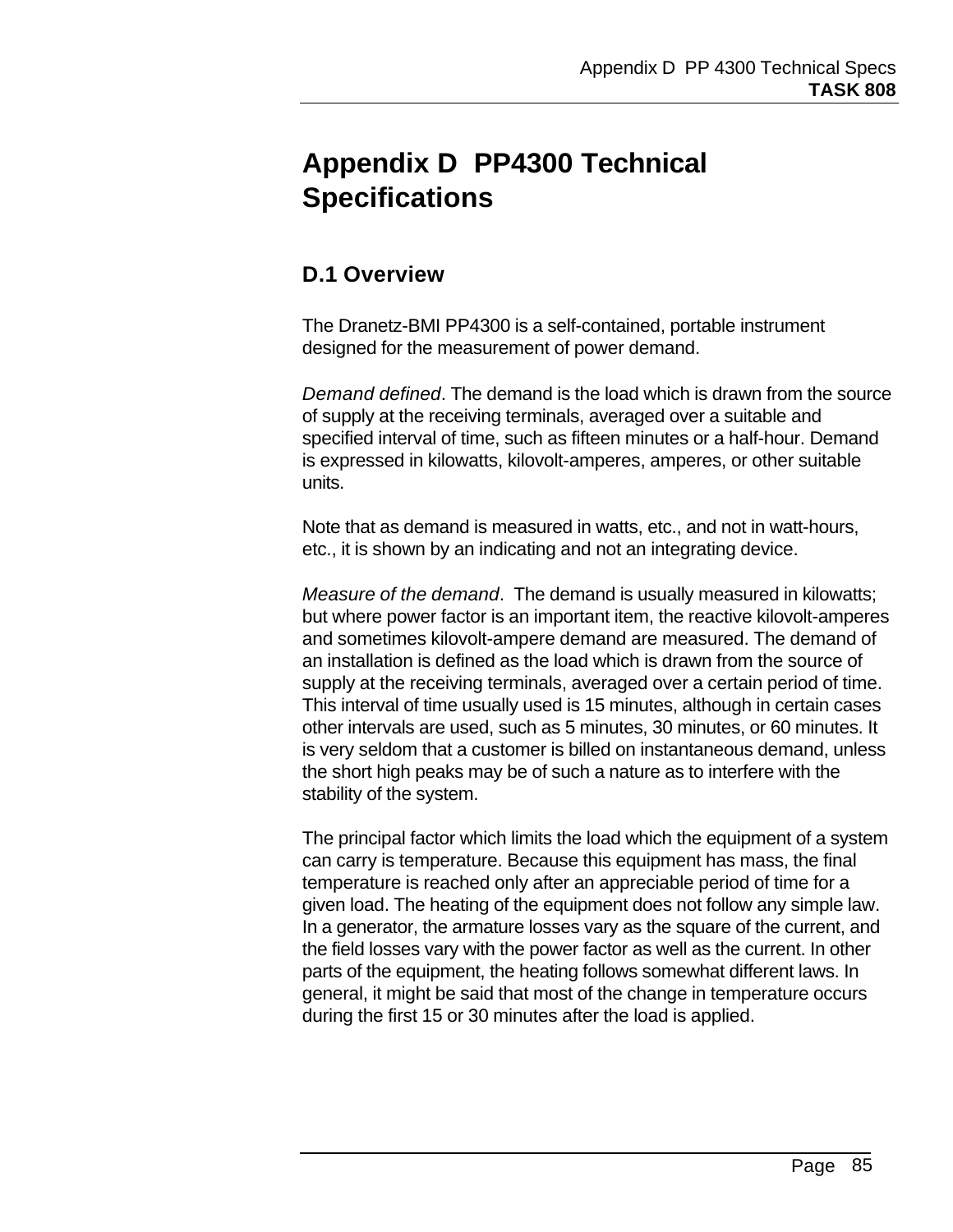#### **D.1.1 Dimensions**

Size: 12" Width x 2.5" Depth x 8" Height (30.5 x 6.4 x 20.3 cm)

Weight: 4 pounds (8.8 kg)

#### **D.1.2 Environmental**

Operating: 5 to 45 °C (41 to 113 °F)

Storage: -20 to 55 °C (-4 to 131 °F)

Humidity: 10% to 90% non-condensing

#### **D.1.3 System Time Clock**

Crystal controlled. 1 second resolution. Event time clock displays to 10 msec resolution. Time displayed in 24 hour format HH:MM:SS. Accurate to 60 seconds per month.

#### **D.1.4 Memory**

256 Kbytes of standard non-volatile data RAM (event storage). 256 Kbytes of standard volatile data RAM (system memory). 256 Kbytes of program EEPROM (system memory).

#### **D.1.5 Memory Card**

512 Kbytes to 4 Mbytes depending on the optional memory card capacity.

#### **D.1.6 Power Requirements**

Voltage: 12 Vdc

Consumption: 18 watts max.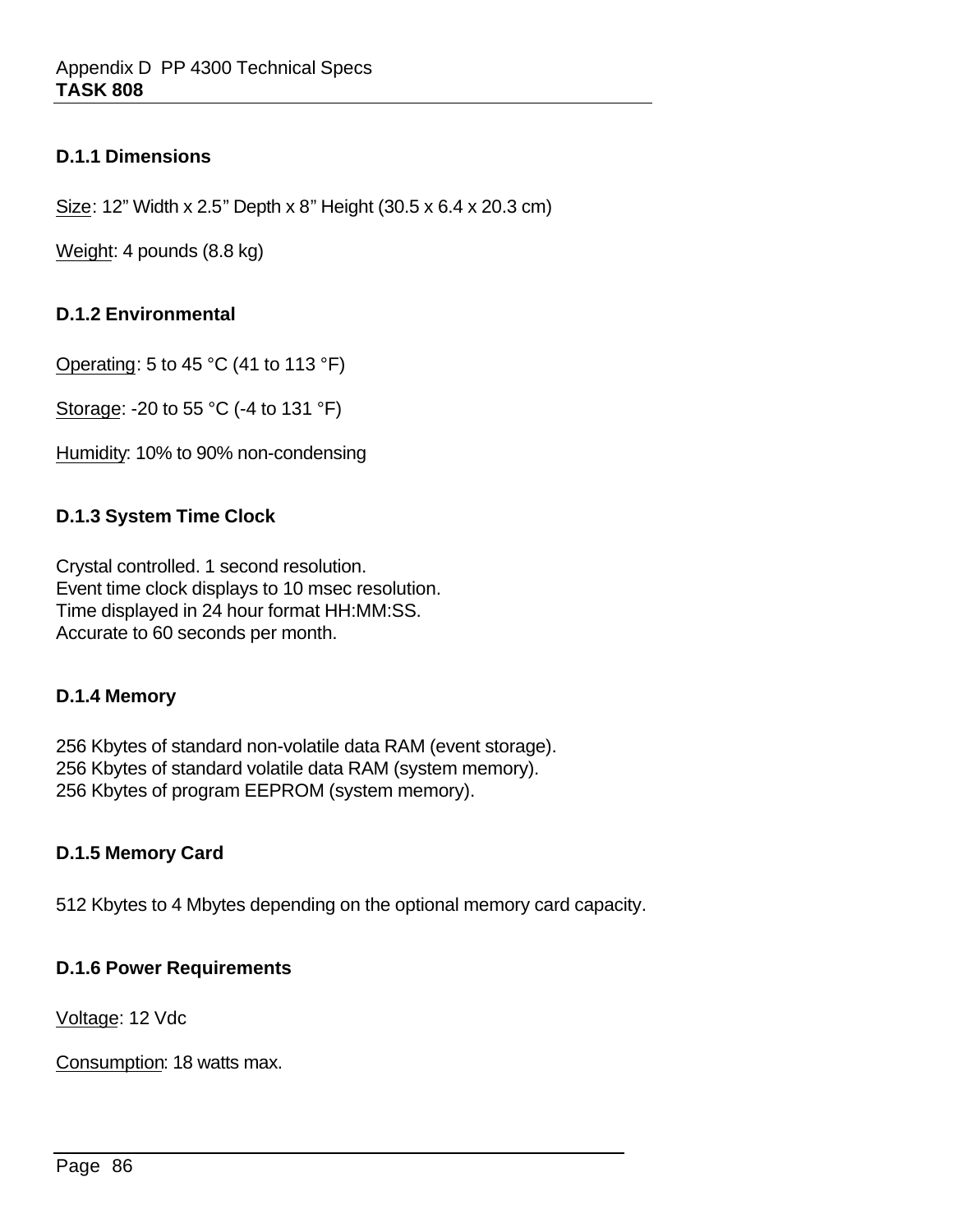#### **D.1.7 Input Resistance**

Voltage input: 8 MΩ

Current input: 200 kΩ

#### **D.1.8 Installation Categories**

Mains supply: Installation Category II, Pollution Degree 2

Measurement inputs: Installation Category III, Pollution Degree 2

# **D.2 Interfaces**

### **D.2.1 Display**

Type: Negative Transmissive Liquid Crystal Display (LCD) with Electroluminescent (EL) backlighting.

Resolution: 240 x 128 dot matrix.

### **D.2.2 Alarm**

Audible alarm of short duration (approximately 0.1 second) indicates an error condition. Audible alarm of long duration (approximately 1 second) indicates an event trigger.

## **D.3 Measured Parameters**

#### **D.3.1 Voltage**

Four fully differential voltage channels:

Channels A,B,C range: 10-600 Vrms max.

Channel D low range: 0.5-20 Vrms max.

Channel D high range: 10-600 Vrms max.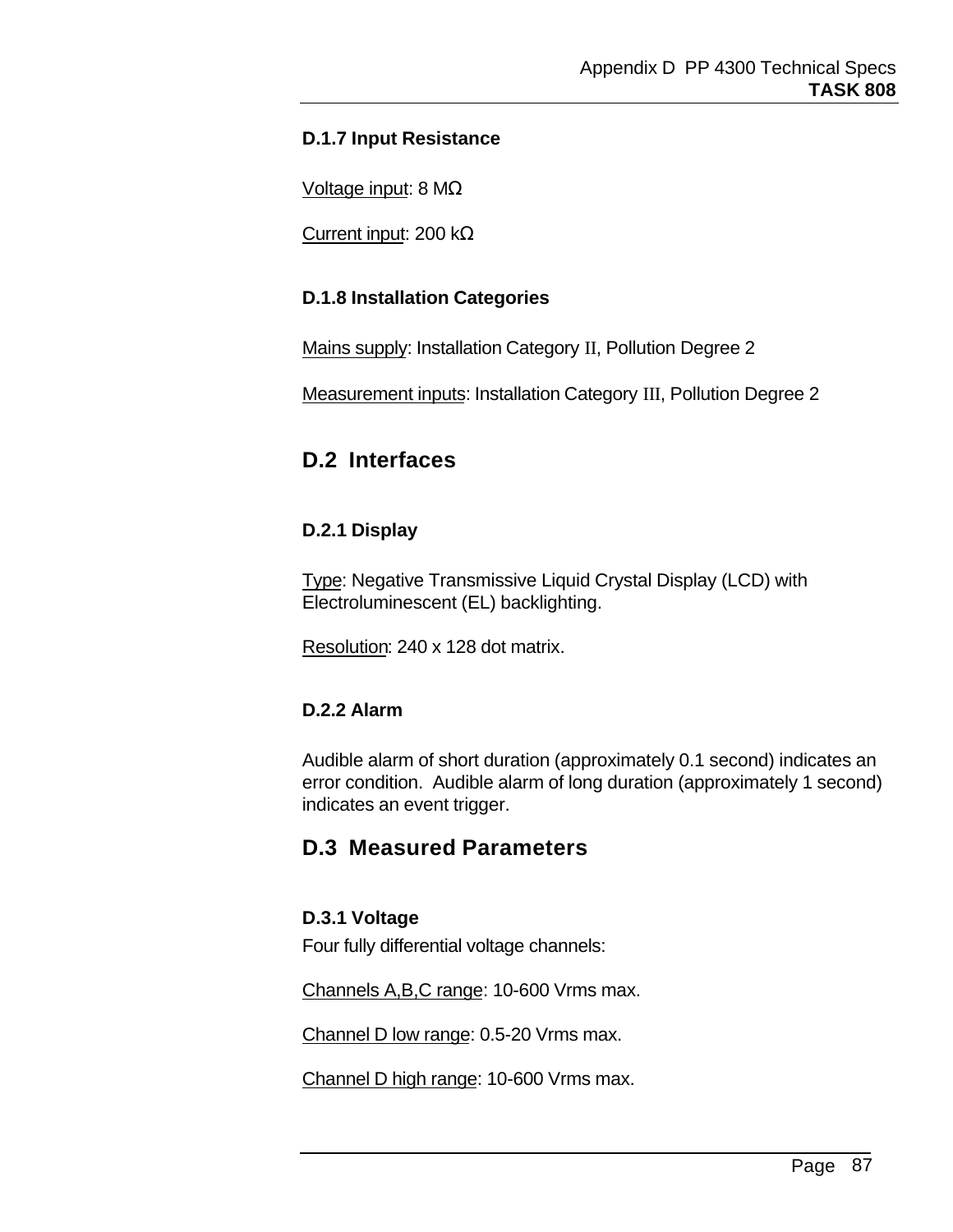Crest factor: Maximum 1.7 at full scale.

Accuracy:  $\pm$ 1.0% of reading  $\pm$ 0.05% full scale, with input > 10% full scale.

#### **D.3.2 Current**

Four independent current input channels.

Channels A,B,C,D range: 10-200% of full scale current probe rating.

Channels A,B,C,D crest factor: Maximum of 3 at full scale.

Accuracy: ±1.0% of reading ±0.05% of full scale, at fundamental frequency, plus current probe accuracy.

#### **D.3.3 Phase**

Each voltage/current pair (i.e. Channel A voltage, Channel A current) is sampled simultaneously to preserve phase relationship.

#### **D.3.4 Frequency:**

Fundamental range: 30-60 Hz (TASKCard dependent)

Accuracy: ±0.2% of reading

#### **D.3.5 Environmental**

All specifications are met over the operating range.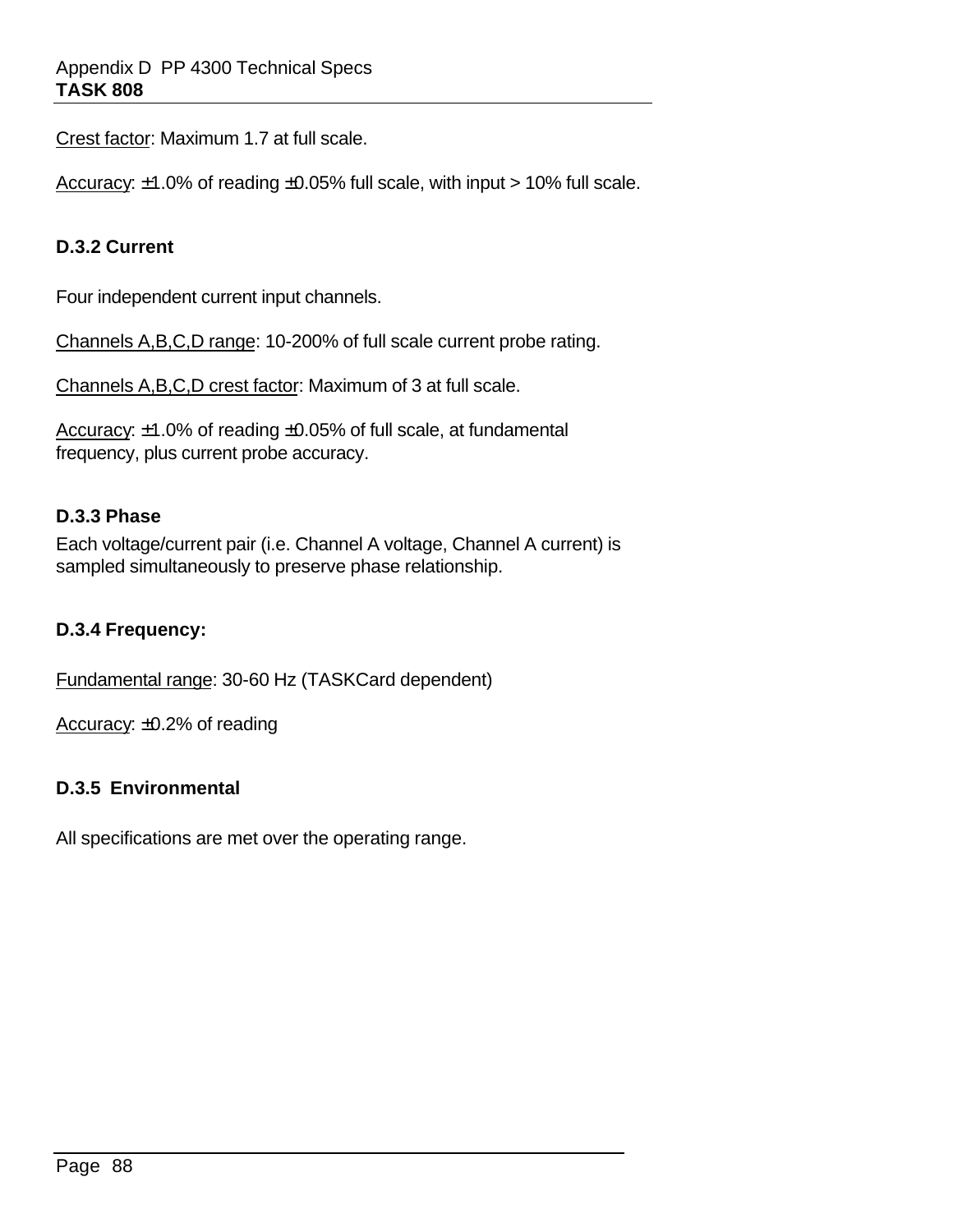# **D.4 Computed Parameters**

#### **D.4 1 Update Rate**

All parameters (except harmonic) are updated once per second. Harmonic based parameters are updated every 5 seconds.

#### **D.4.2 ABC Volts**

Calculated as the geometric mean of the three phases. See note.

$$
V_{ABC} = \sqrt{(V_A^2 + V_B^2 + V_C^2)/3}
$$

#### **D.4.3 ABC Amps**

Calculated as the sum of the three phases. See note.

 $I_{ABC} = I_A + I_B + I_C$ 

#### **D.4.4 Real Power**

Single Phase: Average of instantaneous power samples taken as the product of voltage and current samples. Includes sign to indicate direction of power flow: + from source to load, - from load to source.

$$
W = (1 / N) \sum_{n=1}^{N} V_n I_n
$$

Three Phase: Calculated as the sum of the three phases. Includes sign to indicate direction of power flow: + from source to load, - from load to source. See note.

$$
W_{ABC} = W_A + W_B + W_C
$$

Accuracy: ±2% of reading ±0.2% of full scale at fundamental frequency.

• **NOTE:** Not All ABC values are three phase. They are based on the wiring configuration, which can be single-phase, split-phase, wye, or delta. Totals are based on the number of phases for calculations.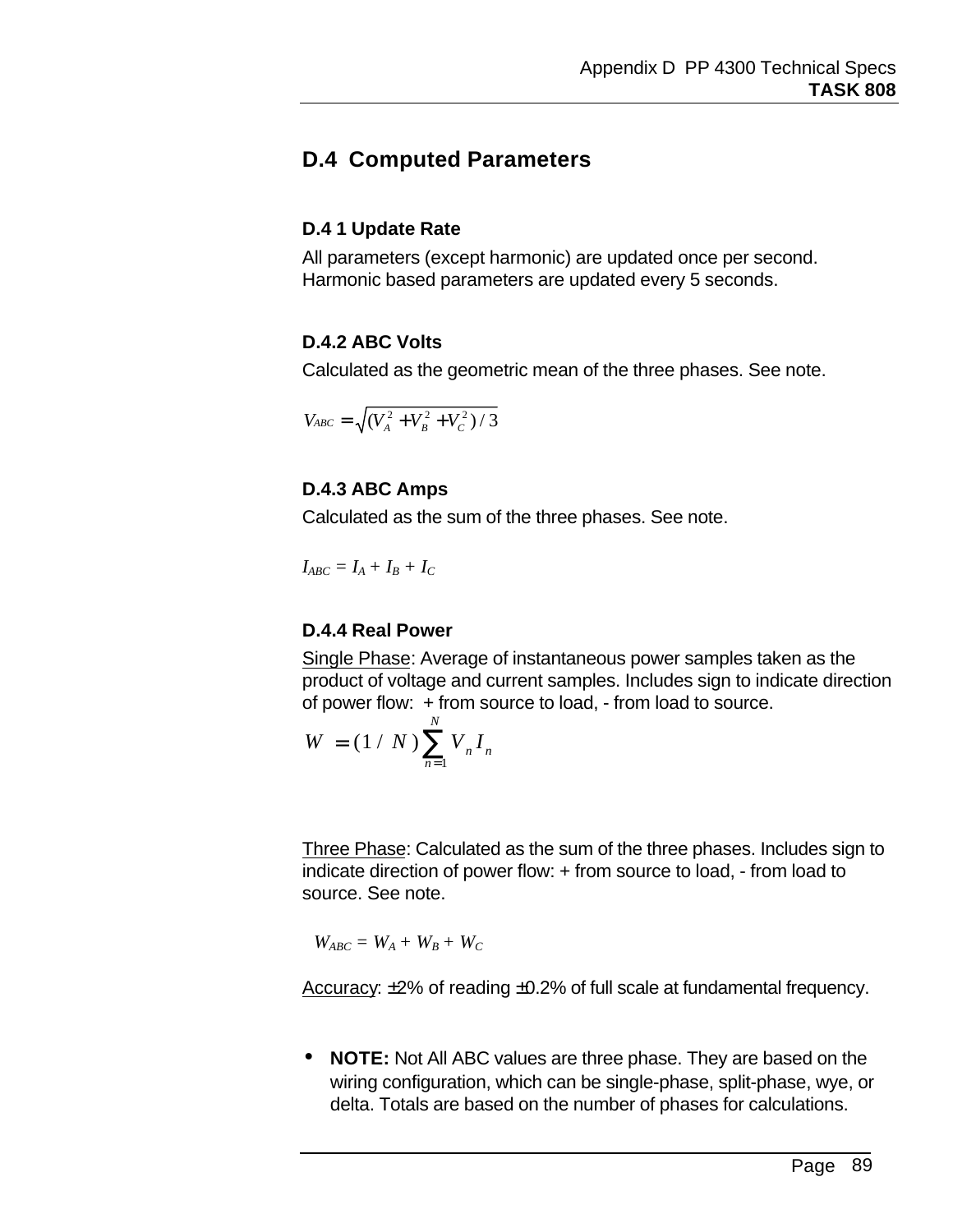#### **D.4.5 Apparent Power**

Single Phase: Calculated as volts rms times amps rms.

 $VA = V_{RMS}$  *. I<sub>RMS</sub>* 

Three Phase: Calculated as the vector sum of *VAR<sub>ABC</sub> and W<sub>ABC</sub>* 

 $VA_{ABC} = \sqrt{VAR_{ABC}^2 + W_{ABC}^2}$ 

Accuracy: ±2% of reading ±0.2% of full scale at fundamental frequency.

Power Factor: Calculated as real power divided by apparent power. Includes sign to indicate leading or lagging load current.

*PF = W/VA*

Accuracy: ±0.05 typical

#### **D.4.6 Reactive Power**

Single Phase: Calculated as vector difference between VA and W. A sign is affixed to the VAR's magnitude to indicate whether the current lags or leads toe voltage, i.e., whether the circuit is primarily inductive or capacitive. A plus (+) sign indicates that the current *lags* the voltage (inductive). A minus (-) sign indicates the current *leads* the voltage (capacitive).

$$
V A R = \sqrt{(V A)^2 - W^2}
$$

Three Phase: Calculated as the sum of the three phases. Includes sign to indicate direction.

 $VAR_{ABC}$  =  $VAR_{A}$  +  $VAR_{B}$  +  $VAR_{C}$ 

Accuracy:  $\pm 2\%$  of reading,  $\pm 0.2\%$  of full scale at power factor = 1.

#### **D.4.7 Environmental**

All specifications are met over the operating range.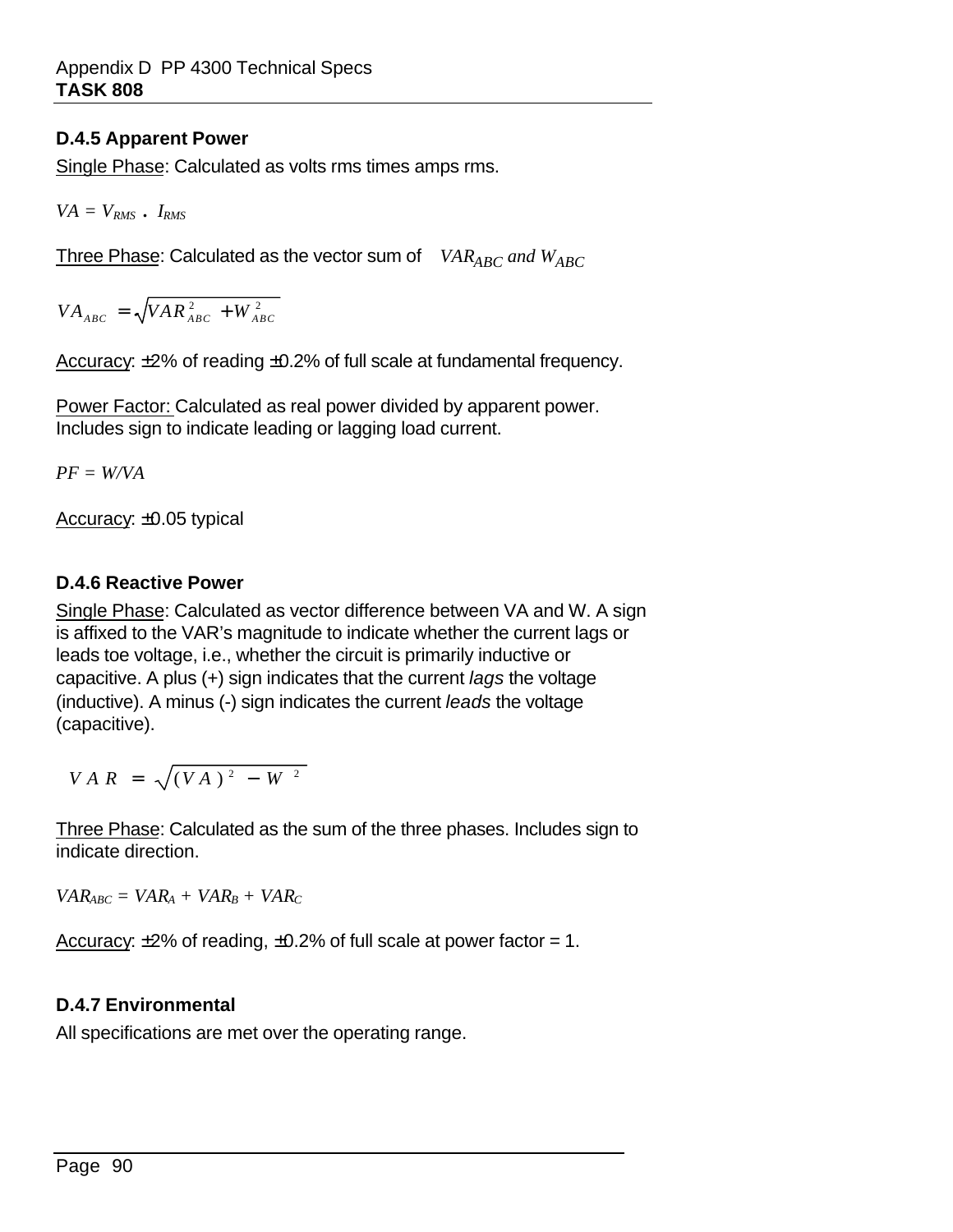## **D.5 Resetting the PP4300 to the Factory Configuration**

## **Definition**

The factory configuration of the PP4300 is the default setting of the monitoring setup, input configurations, and programmable features of the PP4300 when it left the factory.

## **D.5.1 Configurations**

Factory configuration consists of the following.

| <b>Item</b>                        | <b>Factory Setting</b> |
|------------------------------------|------------------------|
| <b>Input Channels Setup</b>        | All channels set to on |
| <b>Channel D Setting</b>           | High range             |
| <b>Circuit Type</b>                | Single phase           |
| <b>Scale Factors</b>               | All set to 1           |
| <b>Interval for Timed Readings</b> | 15 minutes             |
| <b>Site Name</b>                   | 4300                   |
| <b>Memory Auto-transfer</b>        | <b>Disabled</b>        |
| <b>Memory Storage Type</b>         | Overwrite              |
| Alarm                              | On                     |
| <b>LCD Backlight Auto-Shutoff</b>  | Enabled                |
| <b>LCD Display Mode</b>            | Normal                 |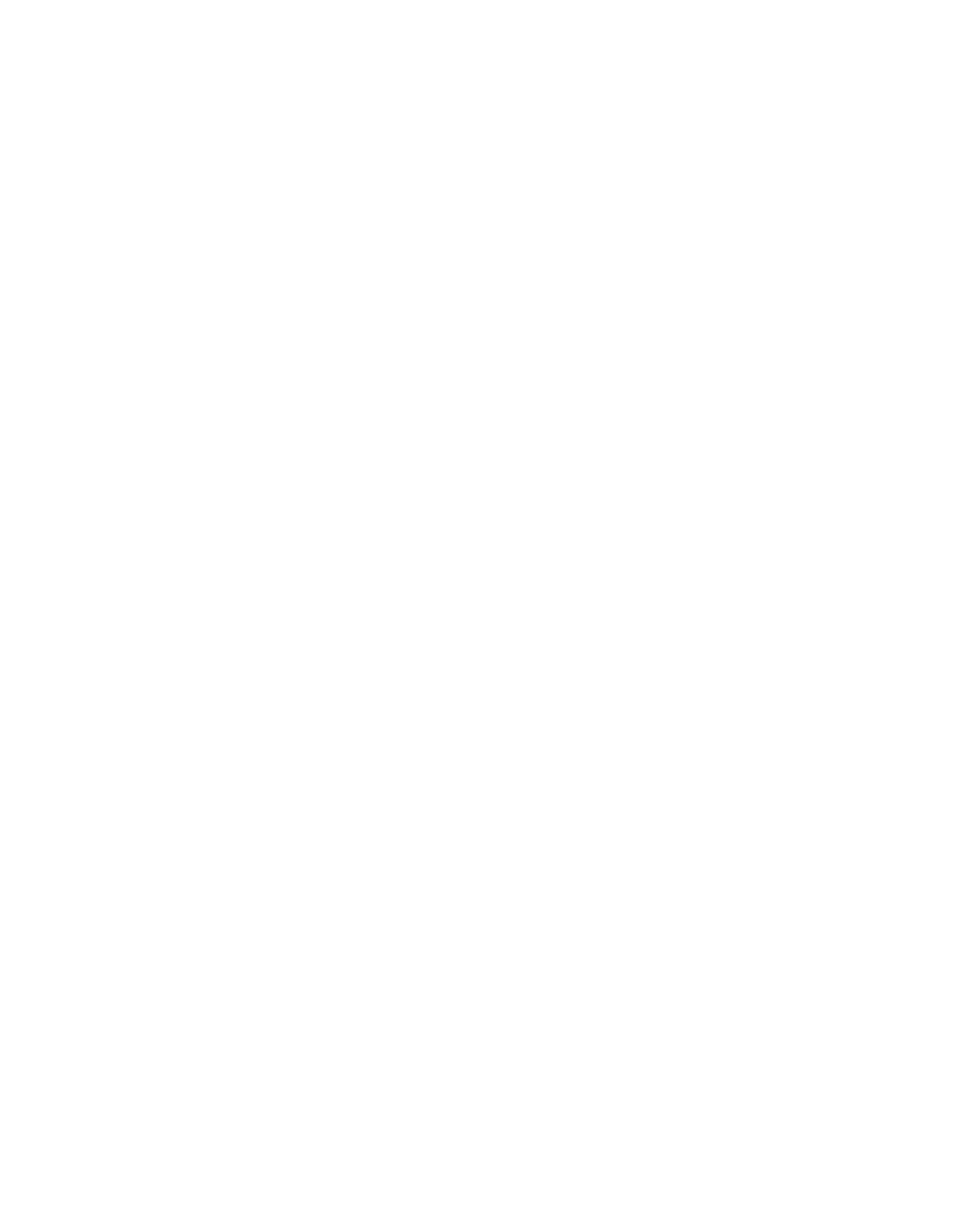# **Appendix E Connecting Probes/Common Circuit Connections**

## **E.1 Making Voltage Connections**

This section describes how to connect the PP4300 to make basic voltage measurements.

• **WARNING: Death, serious injury, or fire hazard could result from improper connection of this instrument. Read and understand this manual before connecting this instrument. Follow all installation and operating instructions while using this instrument.**

**Connection of this instrument must be performed in compliance with the National Electrical Code (ANSI/NFPA 70-1996) of USA and any additional safety requirements applicable to your installation.**

**Installation, operation, and maintenance of this instrument must be performed by qualified personnel only. The National Electrical Code defines a qualified person as "one familiar with the construction and operation of the equipment and the hazards involved."**

• **ADVERTENCIA: Una conexión incorrecta de este instrumento puede producir la muerte, lesiones graves y riesgo de incendio. Lea y entienda este manual antes de conectar. Observe todas las instrucciones de instalación y operación durante el uso de este instrumento.**

**La conexión de este instrumento debe ser hecha de acuerdo con las normas del Código Eléctrico Nacional (ANSI/NFPA 70- 1996) de EE. UU., además de cualquier otra norma de seguridad correspondiente a su establecimiento.**

**La instalación, operación y mantenimiento de este instrumento debe ser realizada por personal calificado solamente.**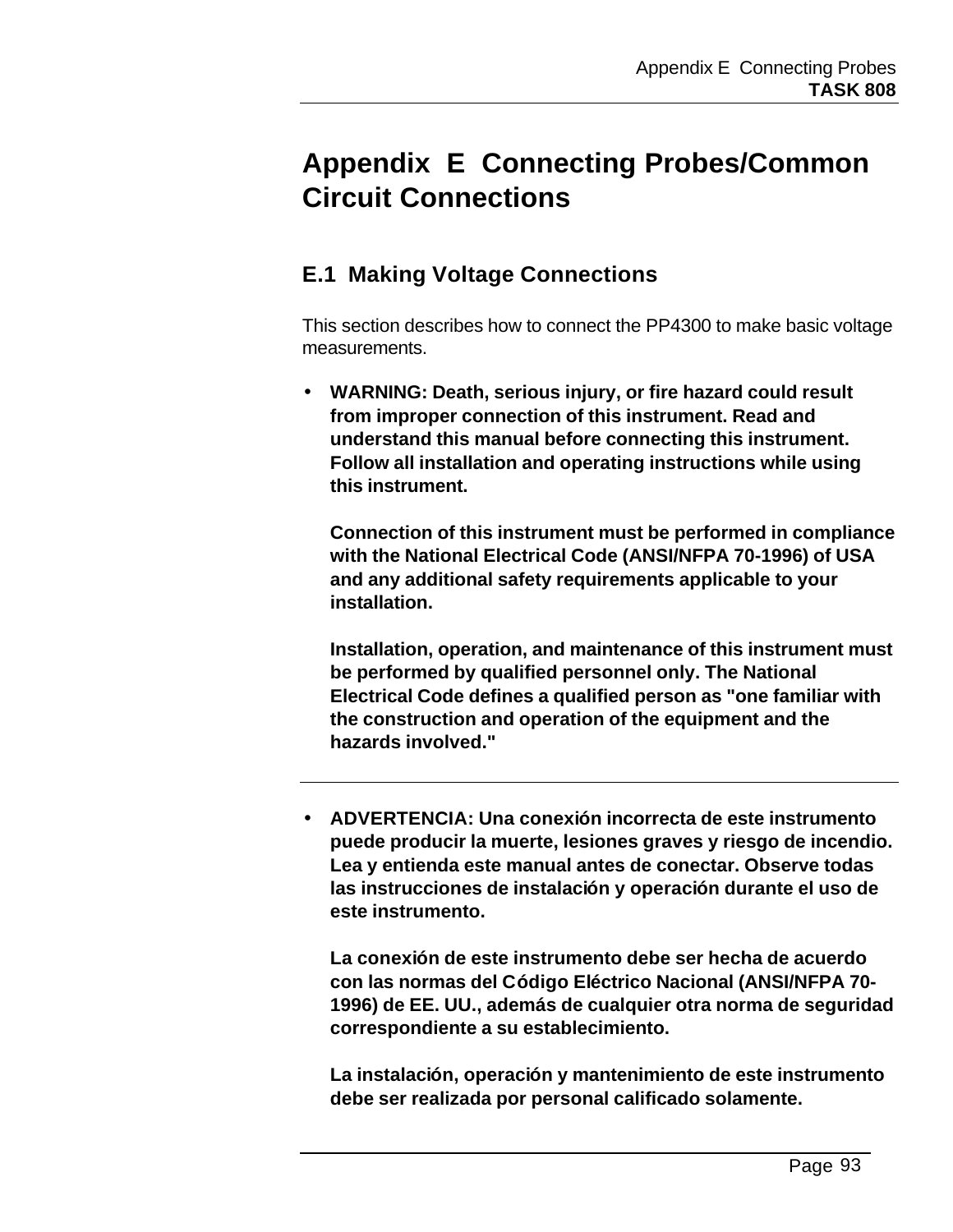**El Código Eléctrico Nacional define a una persona calificada como "una que esté familiarizada con la construcción y operaci ón del equipo y con los riesgos involucrados."**

• **AVERTISSEMENT: Si l'instrument est mal connecté, la mort, des blessures graves, ou un danger d'incendie peuvent s'en suivre. Lisez attentivement ce manuel avant de connecter l'instrument. Lorsque vous utilisez l'instrument, suivez toutes les instructions d'installation et de service.**

**Cet instrument doit être connecté conformément au National Electrical Code (ANSI/NFPA 70-1996) des Etats-Unis et à toutes les exigences de sécurité applicables à votre installation.**

**Cet instrument doit être installé, utilisé et entretenu uniquement par un personnel qualifié. Selon le National Electrical Code, une personne est qualifiée si "elle connaît bien la construction et l'utilisation de l'équipement, ainsi que les dangers que cela implique."**

• **WARNUNG: Der falsche Anschluss dieses Gerätes kann Tod, schwere Verletzungen oder Feuer verursachen. Bevor Sie dieses Instrument anschliessen, müssen Sie die Anleitung lesen und verstanden haben. Bei der Verwendung dieses Instruments müssen alle Installation- und Betriebsanweisungen beachtet werden.**

**Der Anschluss dieses Instruments muss in Übereinstimmung mit den nationalen Bestimmungen für Elektrizität (ANSI/NFPA 70-1996) der Vereinigten Staaten, sowie allen weiteren, in Ihrem Fall anwendbaren Sicherheitsbestimmungen, vorgenommen werden.**

**Installation, Betrieb und Wartung dieses Instruments dürfen nur von Fachpersonal durchgeführt werden. In dem nationalen Bestimmungen für Elektrizität wird ein Fachmann als eine Person bezeichnet, welche "mit der Bauweise und dem Betrieb des Gerätes sowie den dazugehörigen Gefahren vertraut ist."**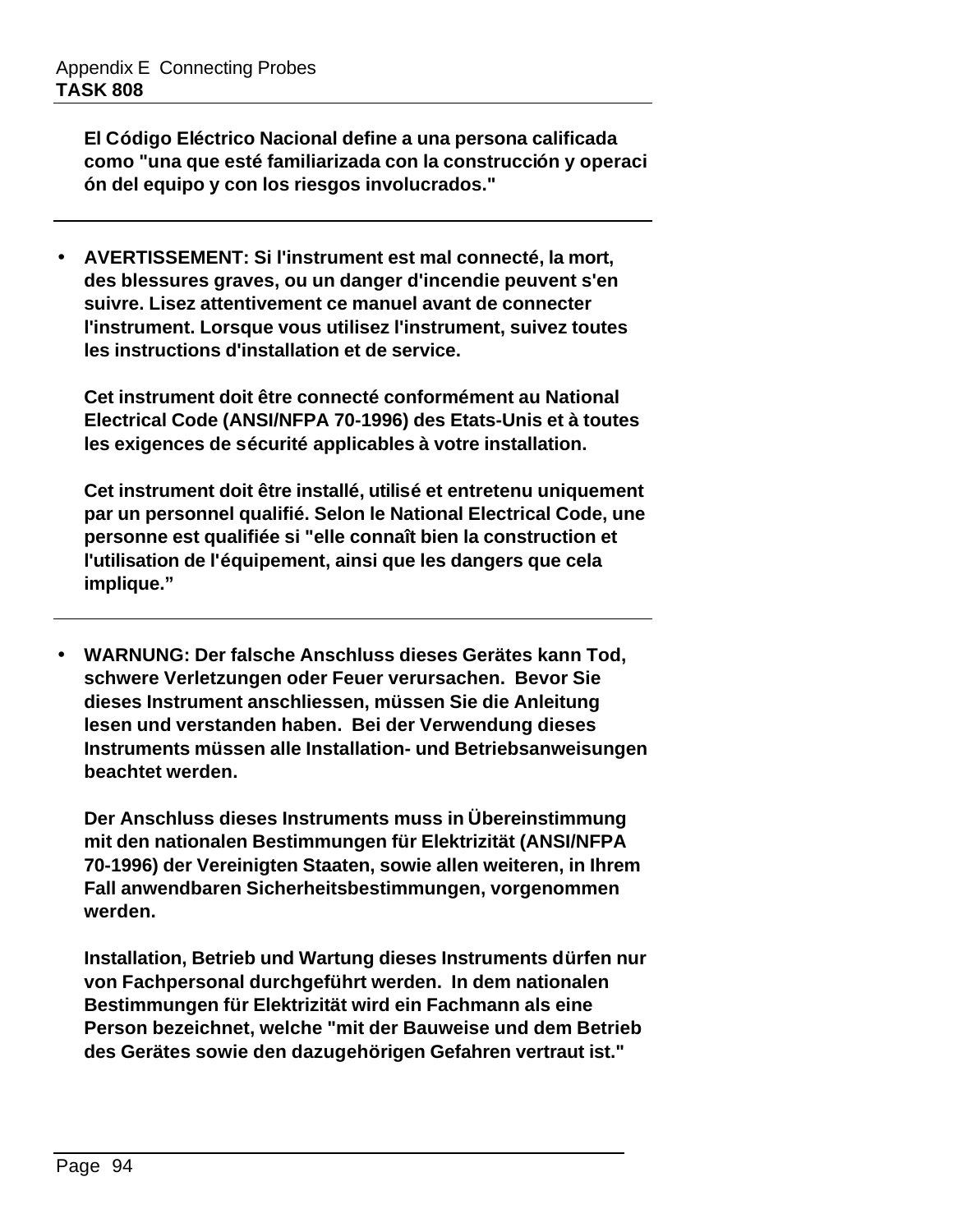#### **E.1.1 Safety Precautions**

The following safety precautions must be followed whenever any type of connection is being made to the instrument.

- $\Box$  Connect the green safety (earth) ground first, before making any other connections.
- $\Box$  When connecting to electric circuits or pulse initiating equipment, open their related breakers. DO NOT install any connection of the instrument on live power lines.
- $\Box$  Connections must be made to the instrument first, then connect to the circuit to be monitored.
- $\Box$  Wear safety glasses and insulated gloves when making connections to power circuits.
- $\Box$  Hands, shoes and floor must be dry when making any connection to a power line.
- $\Box$  Make sure the unit is turned OFF before connecting probes to the rear panel.
- $\Box$  Before each use, inspect all cables for breaks or cracks in the insulation. Replace immediately if defective.

## **Medidas de seguridad**

Las medidas de seguridad siguientes deberán observarse cuando se realice cualquier tipo de conexión al instrumento.

- $\Box$  Antes de hacer cualquier conexión, deberá enchufarse el conector de seguridad verde a tierra.
- $\Box$  Cuando se haga conexiones a circuitos eléctricos o a equipo de activación por pulso, deberá abrirse sus respectivas cajas de seguridad. NO deberá hacerse ninguna conexión del instrumento en líneas eléctricas bajo tensión.
- $\Box$  Las conexiones deberán hacerse primero al instrumento y, luego, al circuito a ser monitorizado.
- $\Box$  Al hacer conexiones a circuitos eléctricos, deberá utilizar anteojos y guantes protectores.
- $\Box$  Sus manos, zapatos y el piso deberán estar secos en todo momento en que se haga una conexión a un cable eléctrico.
- $\Box$  Verifique que la unidad esté DESACTIVADA antes de conectar sondas en el panel posterior.
- Previo a cada uso, deberá verificarse que los cables no estén rotos y que el material aislante no tenga rajaduras. Reemplace de inmediato cualquier parte defectuosa.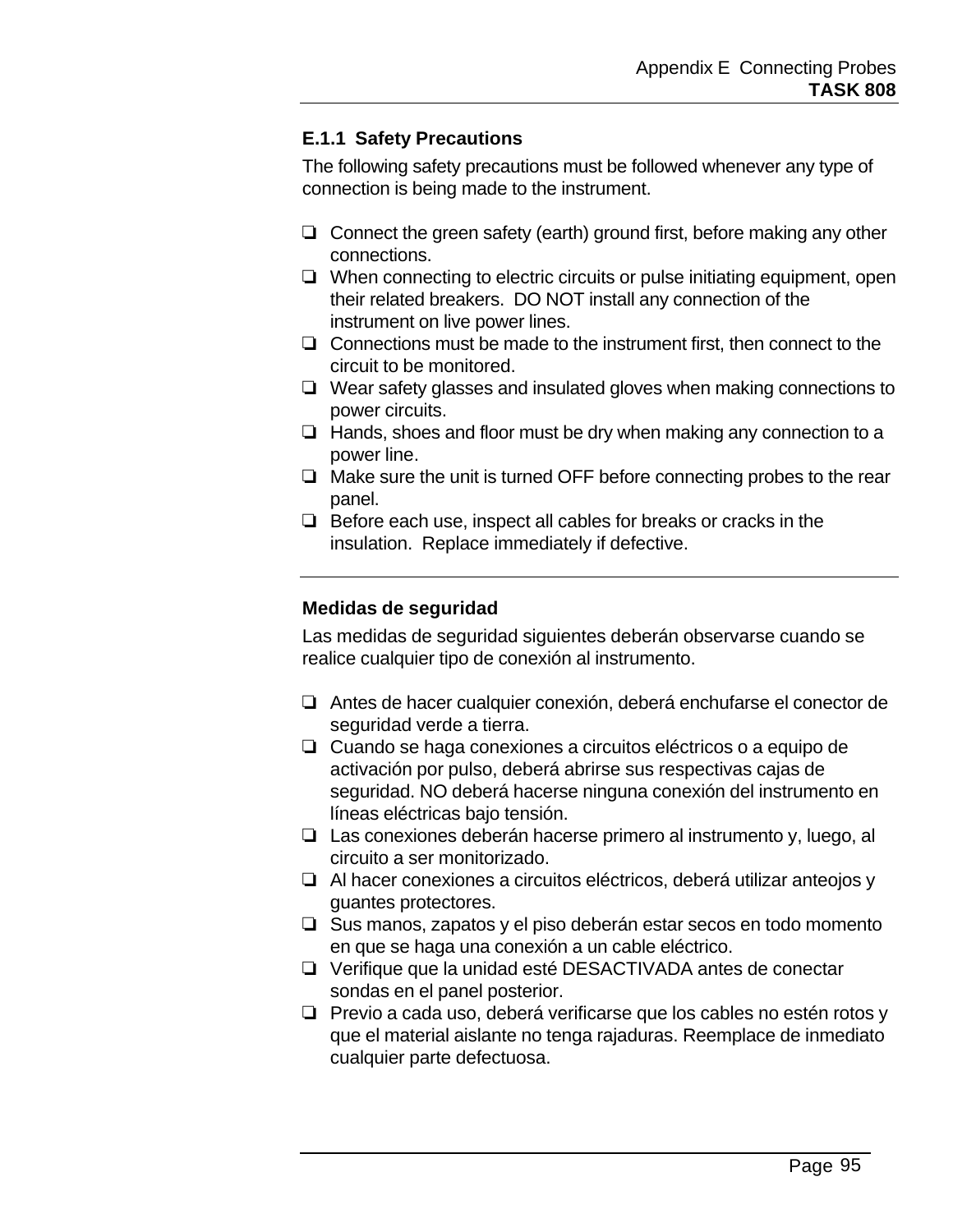#### **Mesures de Sécurité**

Les mesures de sécurité suivantes doivent être prises chaque fois qu'un type de connexion quelconque est effectué sur l'instrument.

- $\Box$  Connecter d'abord la prise de terre de sécurité verte (terre) avant d'effectuer toute autre connexion.
- $\Box$  Ouvrir les disjoncteurs correspondants lors d'une connexion à des circuits électriques ou à des équipement de génération d'impulsions. NE PAS effectuer de connexion d'instrument sur des lignes électriques sous tension.
- $\Box$  Une fois toutes les connexions de l'instrument effectuées, connecter au circuit à contrôler.
- $\Box$  Porter des lunettes de protection et des gants isolants pour effectuer des connexions aux circuits électriques.
- $\Box$  S'assurer que les mains, les chaussures et le sol soient secs lors de connexions à une ligne électrique.
- $\Box$  S'assurer que l'unité est ÉTEINTE avant de connecter les sondes au panneau arrière.
- $\Box$  Inspecter tous les câbles, avant chaque utilisation, pour s'assurer que les isolants ne sont pas coupés ou fendus. Remplacer immédiatement tous les équipements défectueux.

#### **Sicherheitsvorkehrungen**

Die folgenden Sicherheitsvorkehrungen sind immer dann zu befolgen, wenn eine Verbindung zum Instrument hergestellt wird.

- □ Schließen Sie zuerst die grüne Sicherheits-/Erdleitung an, bevor Sie eine andere Verbindung herstellen.
- $\Box$  Öffnen Sie beim Anschluß an elektrische Stromkreise oder Impulsauslösungseinrichtungen die entsprechenden Unterbrecher. Es dürfen KEINE Anschlüsse an das Instrument unter stromführenden Spannungsleitungen montiert werden.
- Die Verbindungen müssen zuerst am Instrument und danach an der zu überwachenden Schaltung hergestellt werden.
- o Tragen Sie Schutzbrillen und Isolierhandschuhe, wenn Sie Anschlüsse an den Stromkreisen vornehmen.
- o Hände, Schuhe und Fußboden müssen trocken sein, wenn Sie Anschlüsse an den Stromkreisen durchführen.
- □ Stellen Sie sicher, daß das Gerät AUSgeschaltet ist, bevor Sie an der rückwärtigen Konsole Meßfühler anschließen.
- $\Box$  Prüfen Sie vor jedem Gebrauch alle Kabel auf Bruchstellen und Risse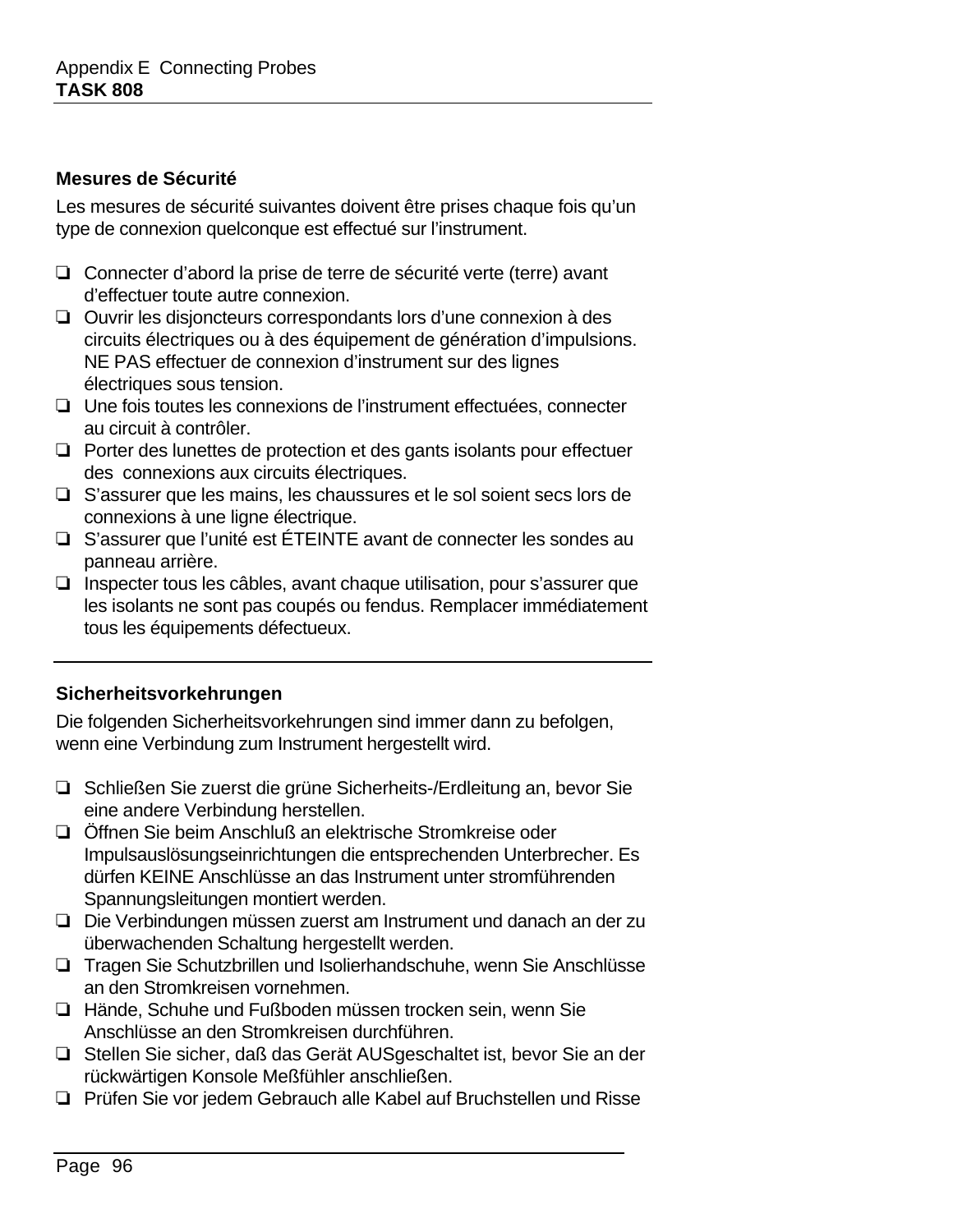in der Isolierung. Wechseln Sie schadhafte Kabel sofort aus.

**Description:** Voltage measurement cables with plug-on alligator clips are provided as standard accessories, stored in a cable pouch (Measurement cable set, part number 116042-G1).

**Voltage Rating:** All voltage measurement cables and alligator clips are rated at 600 Vrms max. For measuring voltages greater than 600 Vrms, potential transformers (PTs) must be used.

**Contents of Measurement Cable Set:** The voltage measurement cable set shown below (positioned relative to actual use) consists of eight, 6 foot measurement cables and eight alligator clips (maximum jaw opening, 3/4 in (20 mm)). The alligator clips are red (+) or black (-) for each of the four channels. One red (channel A), one yellow (channel B), one blue (channel C), one gray (channel D) and four white cables are provided.

The cable pouch included is not illustrated.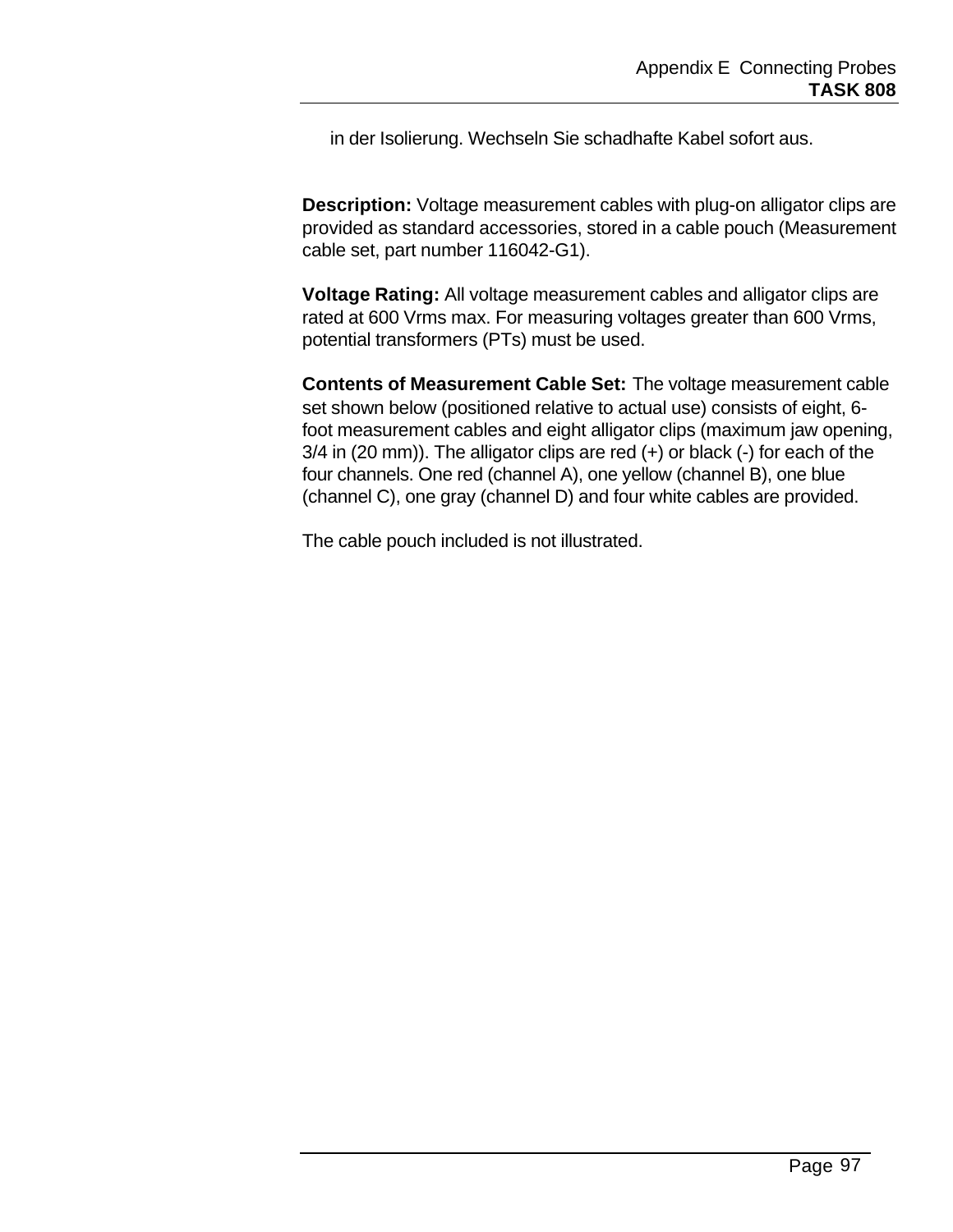## **E.1.2 Connection guidelines**

Follow these guidelines when making voltage connections.

- $\Box$  Refer to the measurement cable set figure for color coding of probes that connect to input channel connectors A, B, C, and D.
- $\Box$  Each channel input has plus (+) and minus (-) differential inputs of 60 to 600 Vrms max.
- $\Box$  Channel D has an additional low voltage range of 0.5 to 20 Vrms max. for low voltage measurements.

## **E.1.3 Single phase connection example**

The following figure shows a voltage connection to a single phase circuit for channel A.

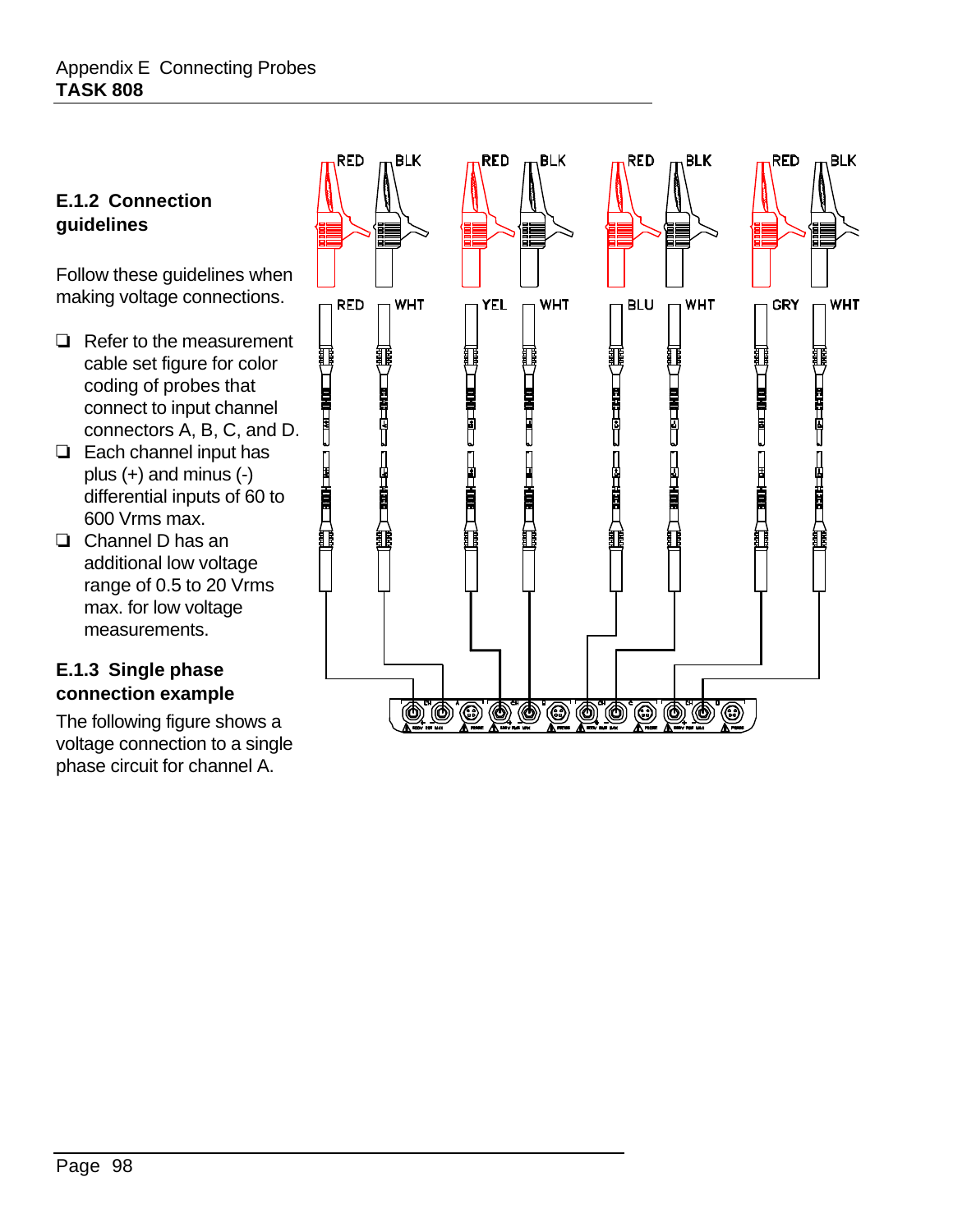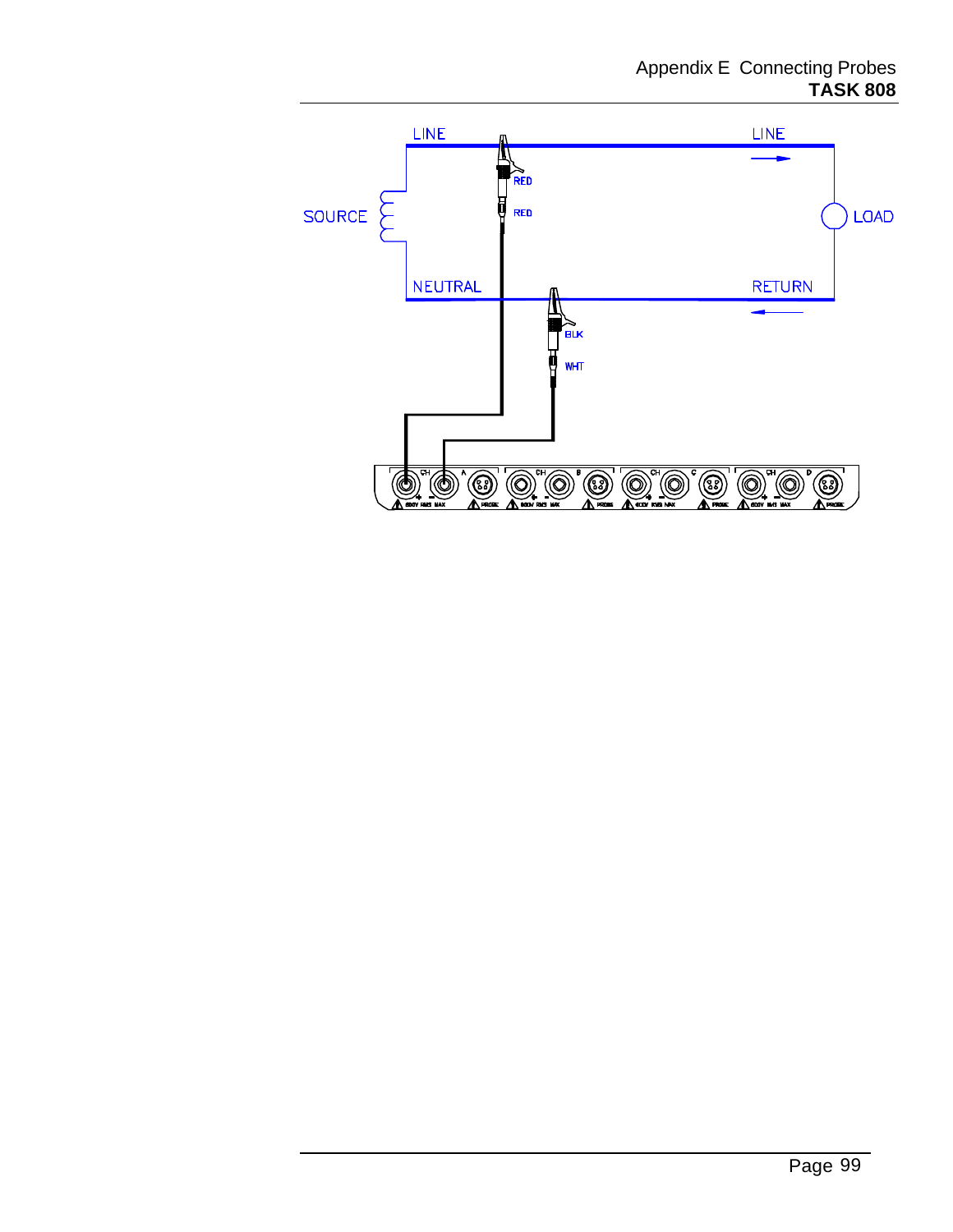### **E.1.4 Neutral to ground connection example**

The following figure shows a voltage connection using channel D as a differential input for measuring neutral-to-ground voltage.

Connections are identical for split phase, high-leg delta, and wye configurations. One probe connects the source neutral line to the D+ input. Another probe connects the ground to the D- input. Any channel input may be used to perform this measurement but Channel D is usually used because it provides a low voltage range of 0.5 to 20 Vrms.

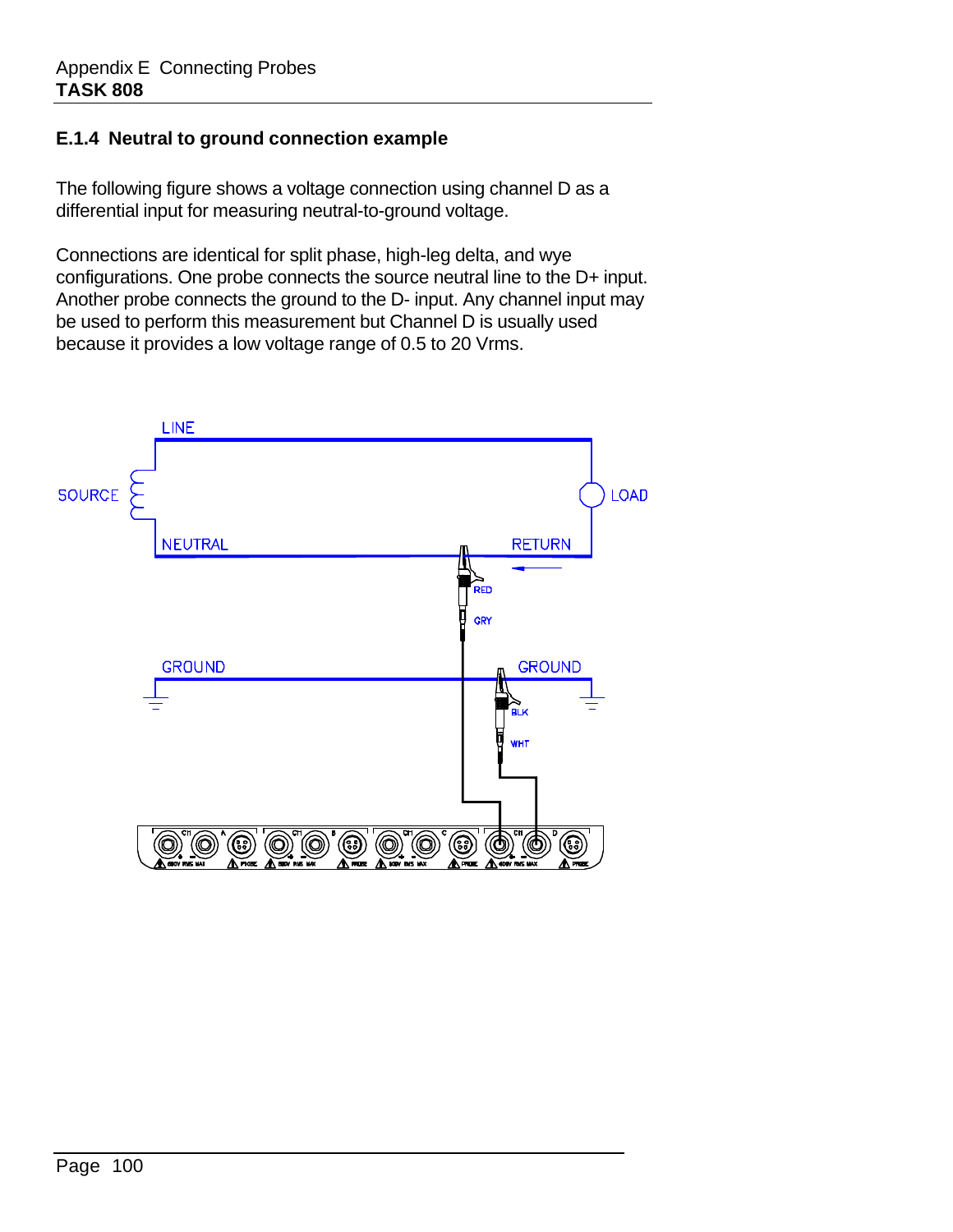## **E.2 Connecting a Current Probe**

## **E.2.1 Safety Precautions**

- $\Box$  DO NOT attempt to measure current in any circuit in which the circuit to ground voltage exceeds the insulation rating of the current probe (600 Vrms max).
- $\Box$  Make sure the jaws of the current probe are tightly closed. Keep mating surfaces clean and free from foreign matter.

#### **Medidas de seguridad**

- $\Box$  NO deberá intentar medir la corriente eléctrica en ningún circuito en que el voltaje del mismo a tierra sea mayor al promedio de aislamiento de la sonda eléctrica (600 Vrms máx).
- $\Box$  Verifique que la mordaza de la sonda eléctrica esté bien apretada. Mantenga las superficies de fusión limpias y libres de materia extraña.

#### **Mesures de sécurité**

- $\Box$  NE PAS essayer de mesurer le courant dans un circuit où la tension est supérieure au régime d'isolation de la sonde (600 Vrms max.).
- $\Box$  S'assurer que les mâchoires de la sonde sont bien serrées. S'assurer que la surface de contact est propre et exempte de corps étrangers.

#### **Sicherheitsvorkehrungen**

- $\Box$  Versuchen Sie NICHT, den Strom in einem Schaltkreis zu messen, in dem der Durchgang zur Erdspannung den Isolierwert des Spannungsmeßfühlers (600 Volt Effektivwert) übersteigt.
- □ Stellen Sie sicher, daß die Klemmbacken des Spannungsmeßfühlers fest geschlossen sind. Halten Sie die zusammengehörigen Oberflächen sauber und frei von Fremdteilen.
- **WARNING: When using the TR2021, TR2021A or TR2510 current probe, DO NOT clamp the probe jaws around a non-**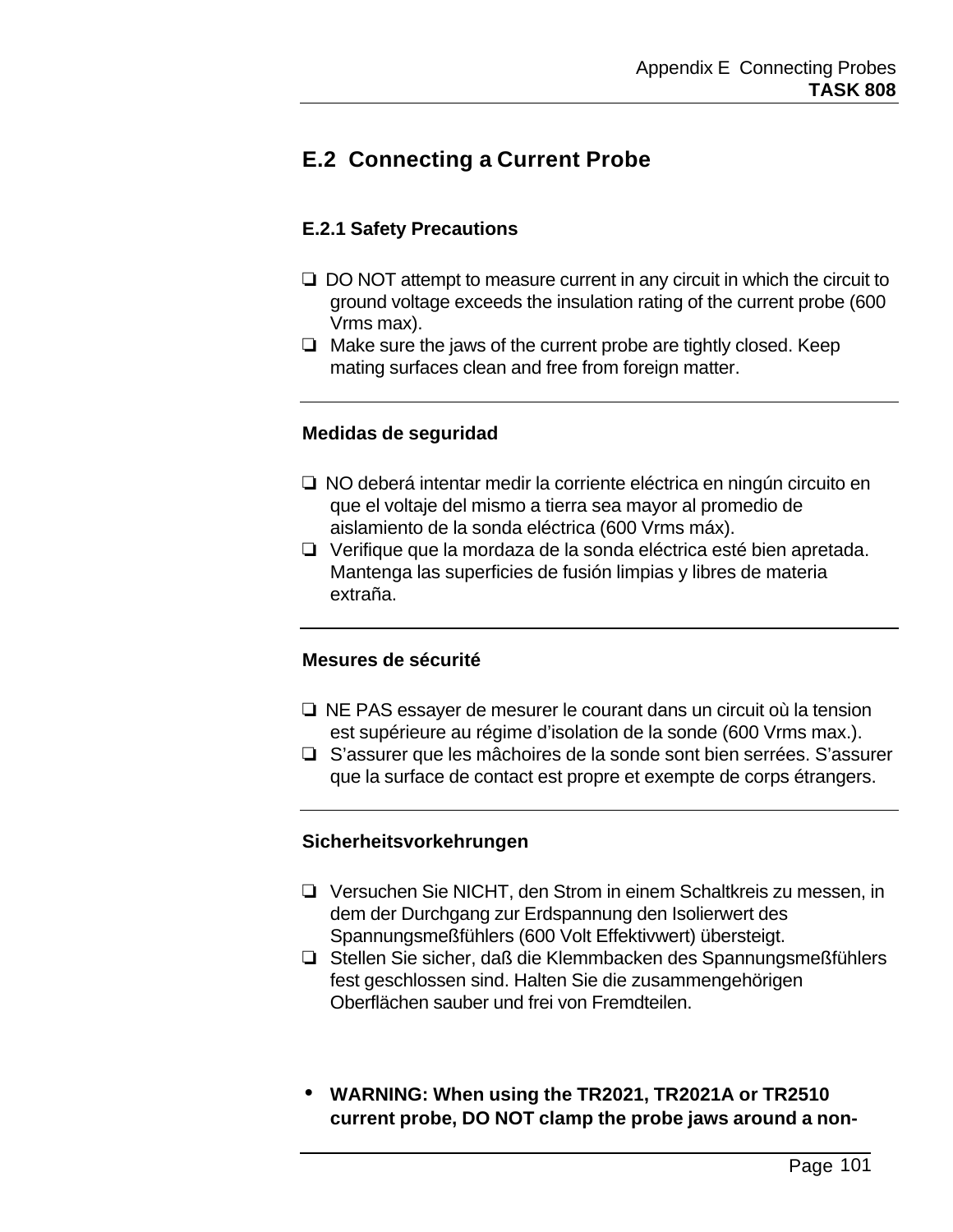**insulated wire. These probes are designed for use around insulated wire only.**

- **ADVERTENCIA: Cuando utilice sondas de corriente TR2021, TR2021A o TR2510 NO sujete las mordazas de la sonda alrededor de un alambre sin aislamiento. Estas sondas están diseñadas para usarse alrededor de cables aislados ú nicamente.**
- **AVERTISSEMENT: Lorsque vous utilisez la sonde de courant TR2021, TR2021A ou TR2510, NE CLAMPEZ PAS les mâchoires de la sonde autour d'un fil non isolé. Ces sondes sont conçues pour emploi exclusif autour de fils isolés.**
- **WARNUNG: Bei der Verwendung der Stromsonde TR2021, TR2021A oder TR2510 die Sondenbacken NICHT um einen nicht isolierten Draht klemmen. Diese Sonden sind nur für den Einsatz um isolierten Draht vorgesehen.**

### **E.2.2 Available probes**

Several Dranetz-BMI current probes can be used with the PP4300: models TR2500, TR2510, TR2520, TR2021, TR2019B, TR2022, TR2023. The TR2500, 2510 and 2520 will plug directly into any of the current inputs on the rear panel, the others are used with the Dranetz-BMI model 658 but can be connected to the PP4300 with an adapter cable. Typical current probes are illustrated on the following page.

■ Refer to Appendix C Optional Accessories for additional information *regarding the adapter cable and models TR2500, 2510, 2520.*

Probe positioning: An arrow marking on the handle is a guide to ensure that you position the probe with the arrow pointing in the direction of current flow to the load when monitoring the line conductor. Correct position of the probe is necessary for correct power measurements, where in-phase voltage and current measurements are necessary. A positive watts reading indicates that the probe is pointed towards the load, and a negative reading indicates that the probe is pointed towards the source.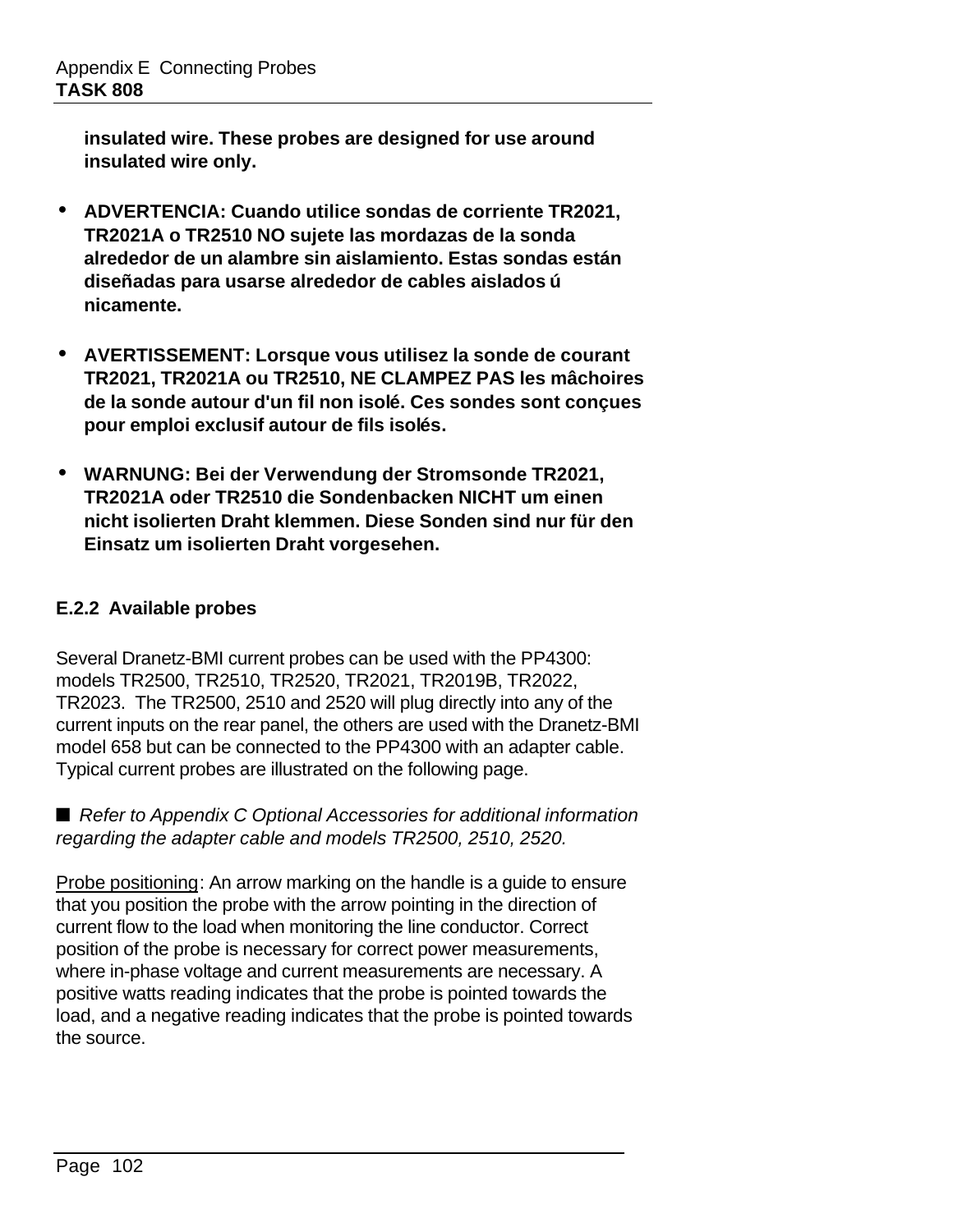## **E.2.3 Reference to Channel Input**

Because no reference at the probe end identifies which channel is being monitored, a wire marker kit is supplied as a standard accessory to help in probe/channel identification. This kit provides color-coded channel marker labels to attach to both the probe handle and the plug end of the probe.

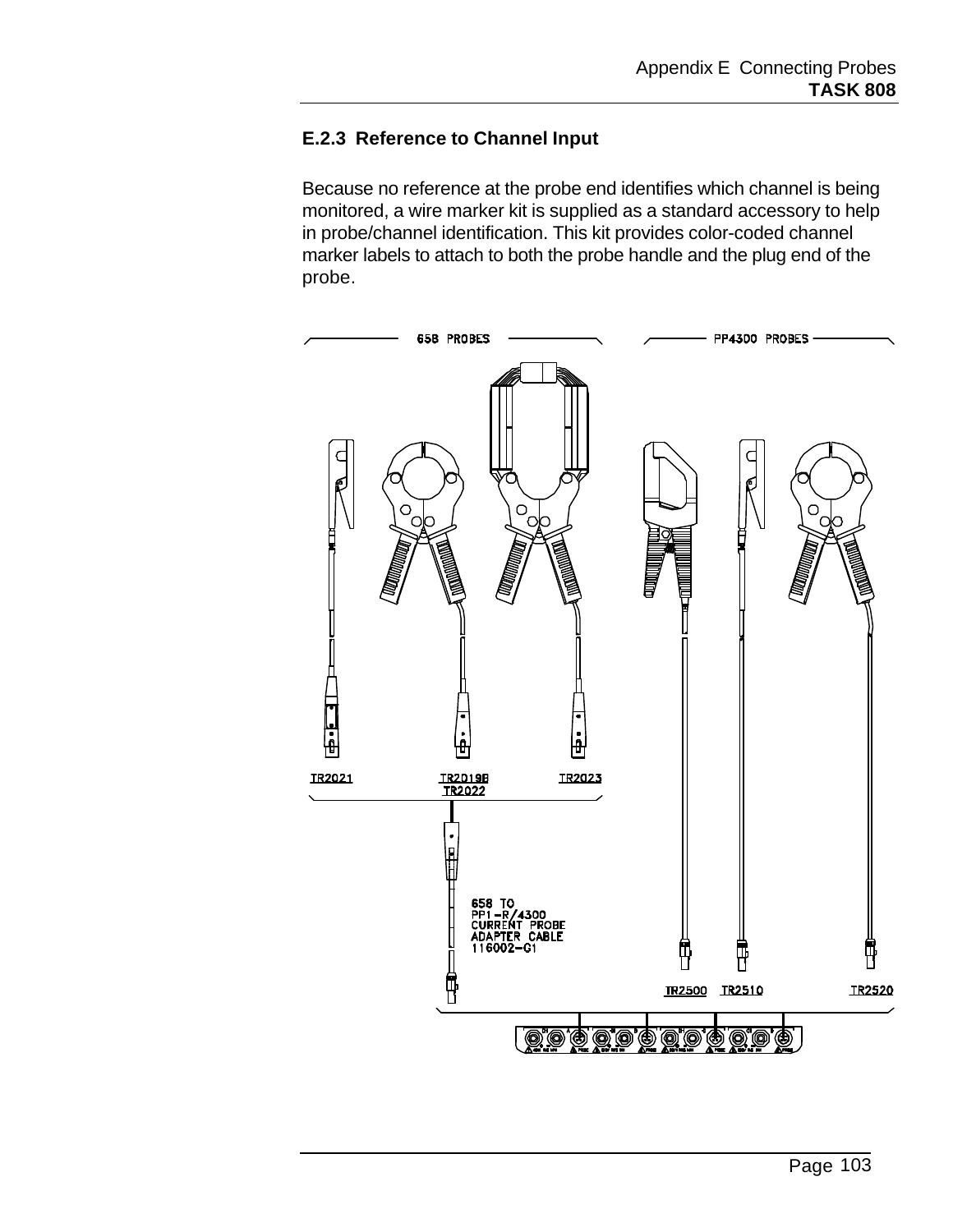### **E.2.4 Connection Guidelines**

Follow these guidelines when making current connections.

- $\Box$  Position the probe with the arrow on the handle pointing towards the load.
- $\Box$  For greatest accuracy, use a probe that is rated at no more than twice the nominal value you expect to measure.
- $\Box$  Measuring currents less than 10% of full scale can lead to erroneous results.

#### **E.2.5 Single phase current probe example**

The following figure shows how to connect a current probe to channel A for current monitoring of a single phase line.

The current probe may be connected to the return line if desired to measure the return current when checking for load current leakage, loop current relationships, etc. If measuring the return line, position the probe with the arrow pointing toward the source.



The connection shown above is not recommended without a voltage connection to ensure frequency synchronization. If this configuration is used, then an internal frequency reference must be entered.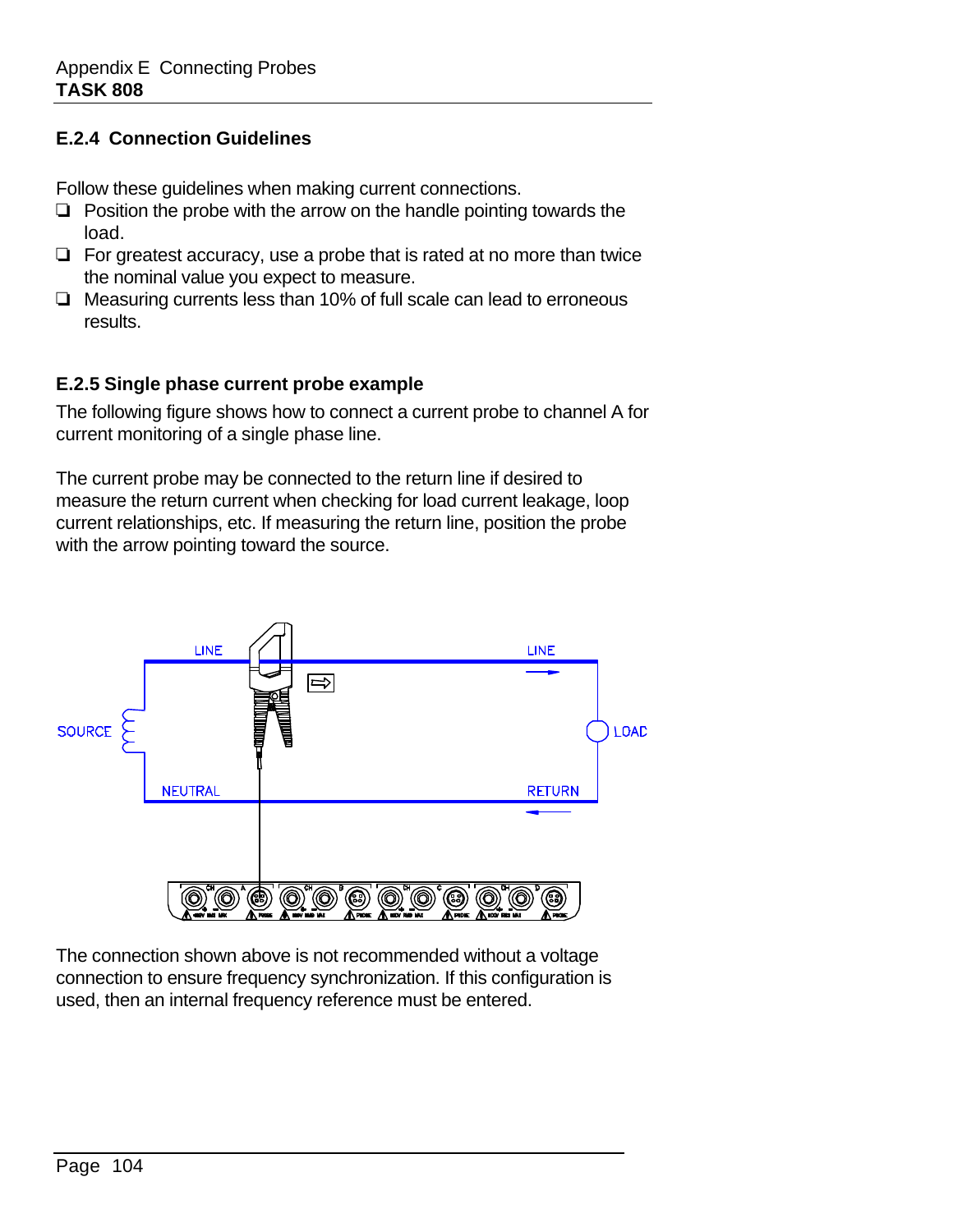## **E.3 Common Circuit Connections**

#### **E.3.1 Overview**

#### **Who should read this section**

If you are making power measurements, follow these diagrams so that your ABC values are calculated correctly.

#### **The following connections are shown:**

Single phase Split phase Four wire wye Floating or grounded delta Open leg delta High leg delta Two-and-a-half element

#### **E.3.2 Safety Precautions**

The following safety precautions must be followed whenever any type of connection is being made to the instrument.

- $\Box$  Connect the green safety (earth) ground first, before making any other connections.
- $\Box$  When connecting to electric circuits or pulse initiating equipment, open their related breakers. DO NOT install any connection of the instrument on live power lines.
- $\Box$  Connections must be made to the instrument first, then connect to the circuit to be monitored.
- $\Box$  Wear safety glasses and insulated gloves when making connections to power circuits.
- $\Box$  Hands, shoes and floor must be dry when making any connection to a power line.
- $\Box$  Make sure the unit is turned OFF before connecting probes to the rear panel.
- $\Box$  Before each use, inspect all cables for breaks or cracks in the insulation. Replace immediately if defective.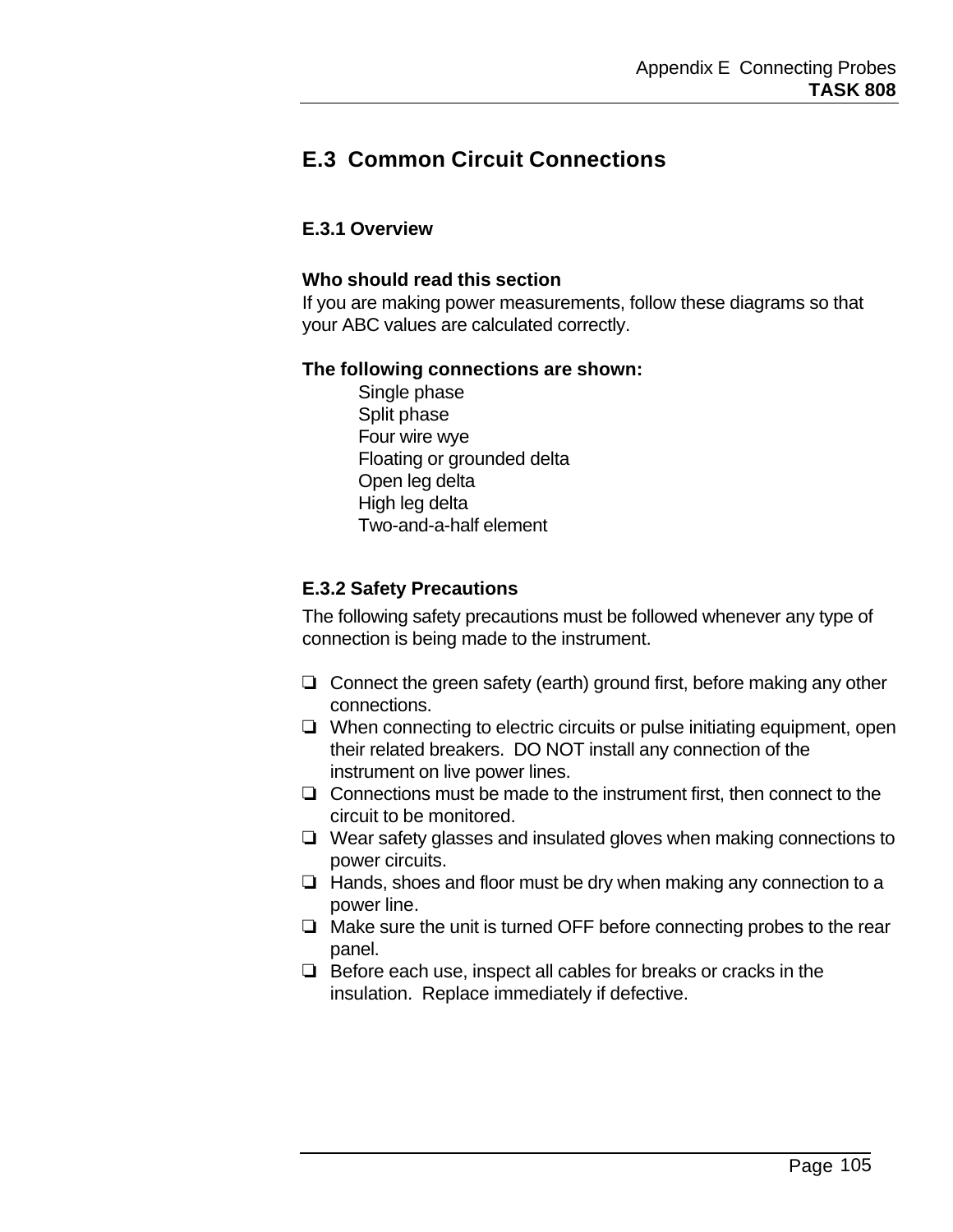#### **Medidas de seguridad**

Las medidas de seguridad siguientes deberán observarse cuando se realice cualquier tipo de conexión al instrumento.

- o Antes de hacer cualquier conexión, deberá enchufarse el conector de seguridad verde a tierra.
- $\Box$  Cuando se haga conexiones a circuitos eléctricos o a equipo de activación por pulso, deberá abrirse sus respectivas cajas de seguridad. NO deberá hacerse ninguna conexión del instrumento en líneas eléctricas bajo tensión.
- $\Box$  Las conexiones deberán hacerse primero al instrumento y, luego, al circuito a ser monitorizado.
- $\Box$  Al hacer conexiones a circuitos eléctricos, deberá utilizar anteojos y guantes protectores.
- $\Box$  Sus manos, zapatos y el piso deberán estar secos en todo momento en que se haga una conexión a un cable eléctrico.
- □ Verifique que la unidad esté DESACTIVADA antes de conectar sondas en el panel posterior.
- $\Box$  Previo a cada uso, deberá verificarse que los cables no estén rotos y que el material aislante no tenga rajaduras. Reemplace de inmediato cualquier parte defectuosa.

### **Mesures de Sécurité**

Les mesures de sécurité suivantes doivent être prises chaque fois qu'un type de connexion quelconque est effectué sur l'instrument.

- $\Box$  Connecter d'abord la prise de terre de sécurité verte (terre) avant d'effectuer toute autre connexion.
- $\Box$  Ouvrir les disjoncteurs correspondants lors d'une connexion à des circuits électriques ou à des équipement de génération d'impulsions. NE PAS effectuer de connexion d'instrument sur des lignes électriques sous tension.
- $\Box$  Une fois toutes les connexions de l'instrument effectuées, connecter au circuit à contrôler.
- $\Box$  Porter des lunettes de protection et des gants isolants pour effectuer des connexions aux circuits électriques.
- $\Box$  S'assurer que les mains, les chaussures et le sol soient secs lors de connexions à une ligne électrique.
- □ S'assurer que l'unité est ÉTEINTE avant de connecter les sondes au panneau arrière.
- $\Box$  Inspecter tous les câbles, avant chaque utilisation, pour s'assurer que les isolants ne sont pas coupés ou fendus. Remplacer immédiatement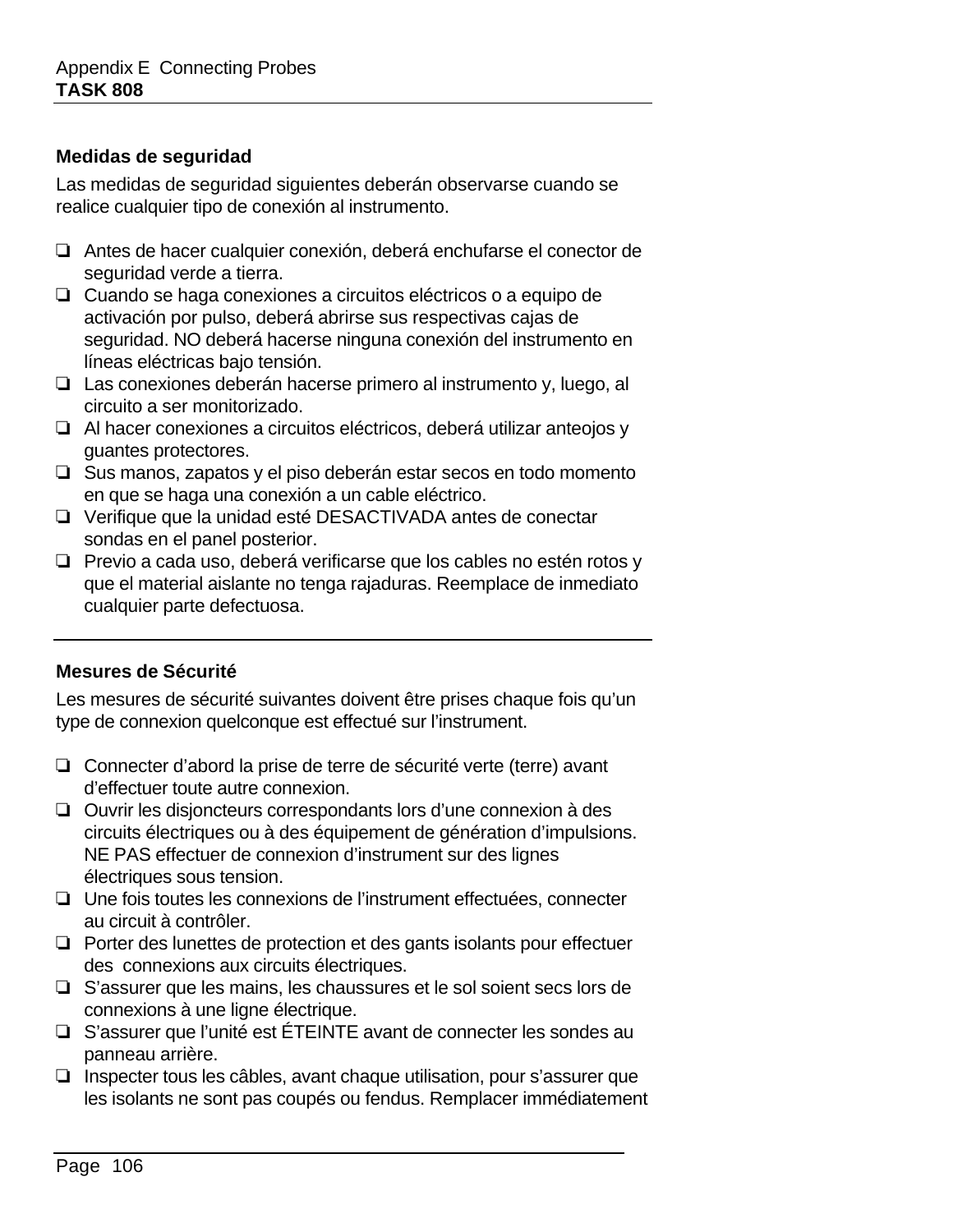tous les équipements défectueux.

#### **Sicherheitsvorkehrungen**

Die folgenden Sicherheitsvorkehrungen sind immer dann zu befolgen, wenn eine Verbindung zum Instrument hergestellt wird.

- □ Schließen Sie zuerst die grüne Sicherheits-/Erdleitung an, bevor Sie eine andere Verbindung herstellen.
- $\Box$  Öffnen Sie beim Anschluß an elektrische Stromkreise oder Impulsauslösungseinrichtungen die entsprechenden Unterbrecher. Es dürfen KEINE Anschlüsse an das Instrument unter stromführenden Spannungsleitungen montiert werden.
- $\Box$  Die Verbindungen müssen zuerst am Instrument und danach an der zu überwachenden Schaltung hergestellt werden.
- $\Box$  Tragen Sie Schutzbrillen und Isolierhandschuhe, wenn Sie Anschlüsse an den Stromkreisen vornehmen.
- $\Box$  Hände, Schuhe und Fußboden müssen trocken sein, wenn Sie Anschlüsse an den Stromkreisen durchführen.
- □ Stellen Sie sicher, daß das Gerät AUSgeschaltet ist, bevor Sie an der rückwärtigen Konsole Meßfühler anschließen.
- $\Box$  Prüfen Sie vor jedem Gebrauch alle Kabel auf Bruchstellen und Risse in der Isolierung. Wechseln Sie schadhafte Kabel sofort aus.

#### **E.3.3 Voltage and current connections**

This section contains numerous drawings of both voltage and current probe connections that are required when power measurements are to be made.

**Voltage:** Voltage measurement cables are connected to the individual source or load line and are referenced to the return (common) line voltage measurement cable connection for greatest accuracy.

**Current:** Current probes are connected to each line and positioned to measure currents with reference to the voltage measurement cable. Incorrectly positioned current probes may produce erroneous power measurement.

#### **E.3.4 Phasor diagrams**

Correct phasor diagrams (for resistive loads) are shown for each connection.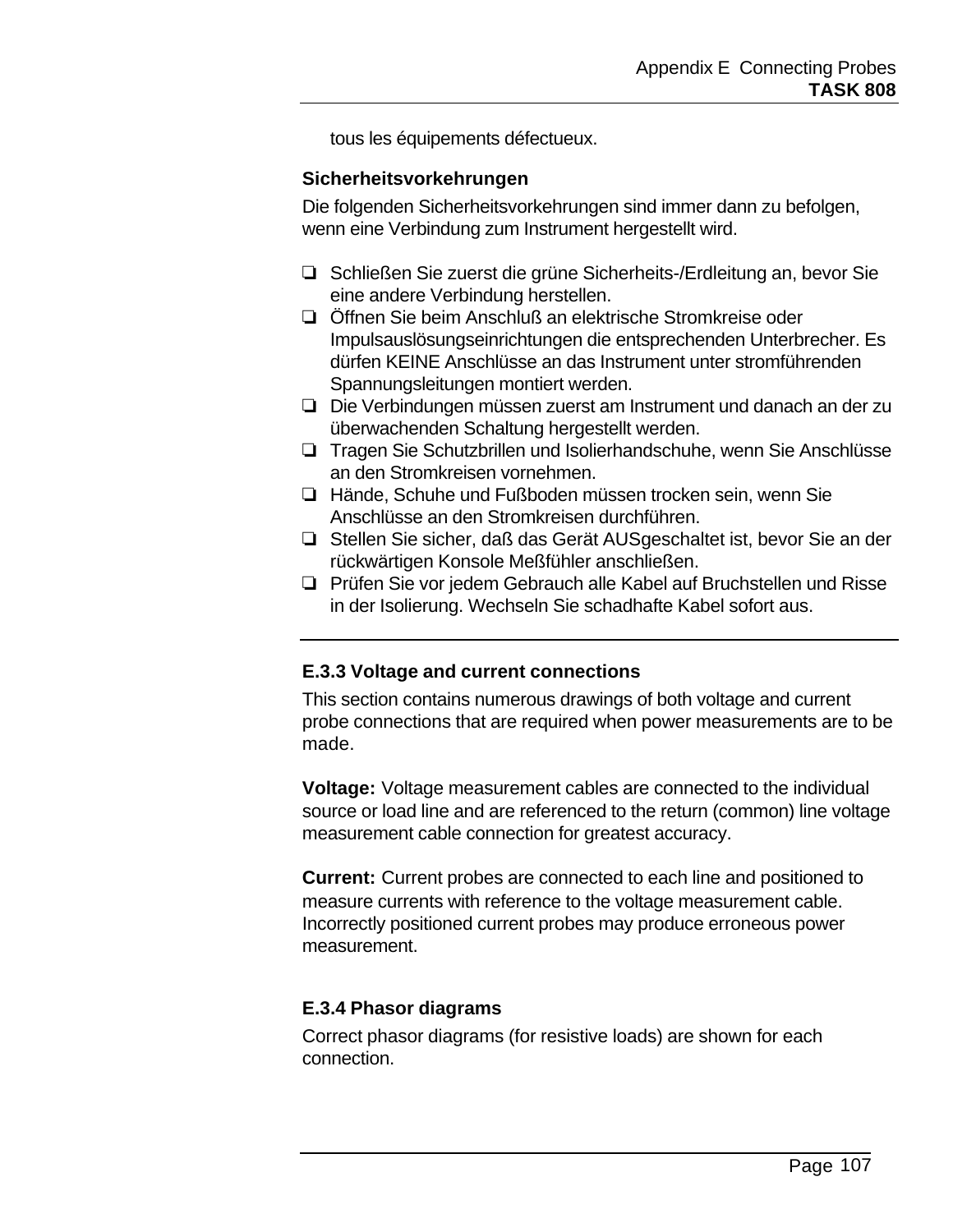### **E.3.5 Verifying Voltage and Current Connections**

#### **Introduction**

Correct voltage and current connection of single phase, split phase, or polyphase connections can be verified using phasor diagrams. Phasor diagrams are graphic representations that show the magnitude and angular relationship of each phase of a monitored connection. Each connection diagram on the following pages shows the correct voltage and current phasor diagrams (for resistive loads) for that circuit.

The PP4300 Phasor diagrams are dynamically updated every 5 seconds.

#### **Single phase**

A single phase voltage or current phasor is displayed as a single line showing a channel reference at 0 degrees and a magnitude relative to its measured value. An arrowhead on the line indicates direction.

#### **Split phase**

Split phase vectors are displayed as dual lines showing channel references and magnitudes and opposite (180 degrees) directions.

#### **Three phase**

Three phase vectors are displayed as three lines, 120 degrees apart in a resistive load (unity power factor). Phase displacement will occur in a reactive load.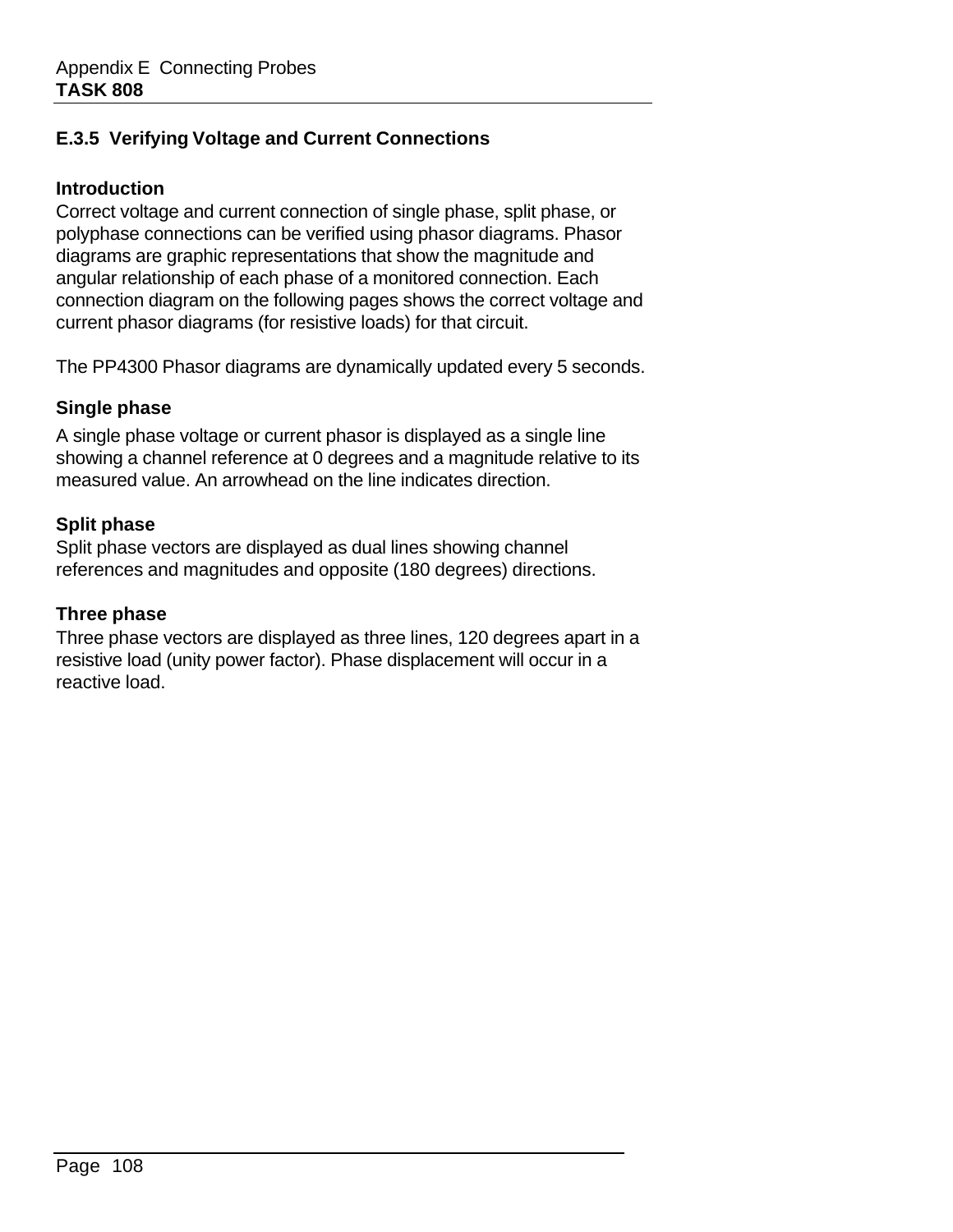#### **Correct 3-phase** *voltage* **phasor connections**

The voltage phasor display shown below is for a three phase, four wire, wye connection.



#### **Correct 3-phase** *current* **phasor connections**

The current phasor display shown below is for a three phase, 4 wire wye connection.

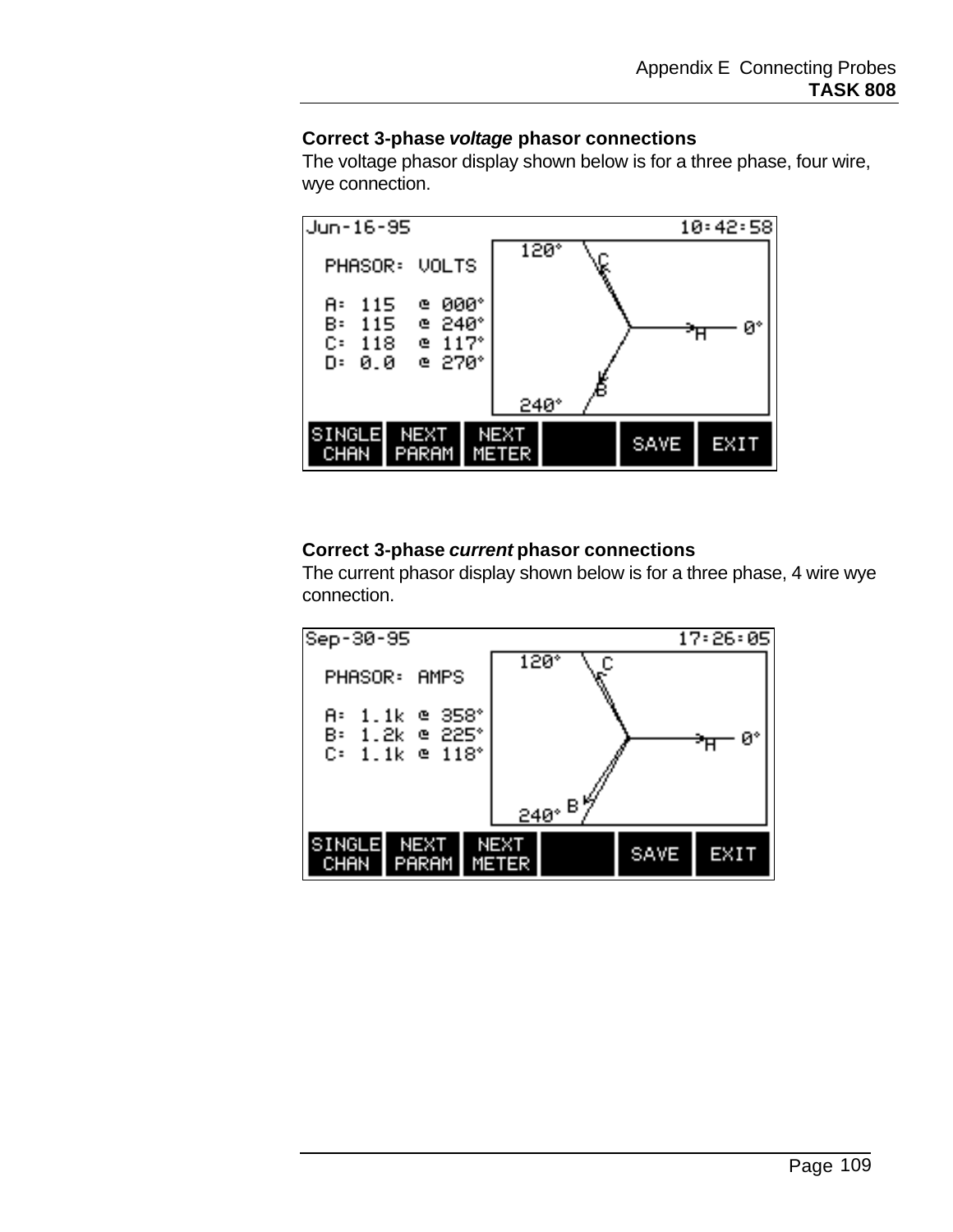#### **Incorrect current phasor diagram**

The following phasor display shows an incorrect current probe connection. The phasor for channel C is 180 degrees out of phase. This can be corrected by reconnecting the probe so that the arrow on the probe handle points toward the load.



## **Single channel phasor diagram**

The following display shows the voltage and current phasors for channel A.

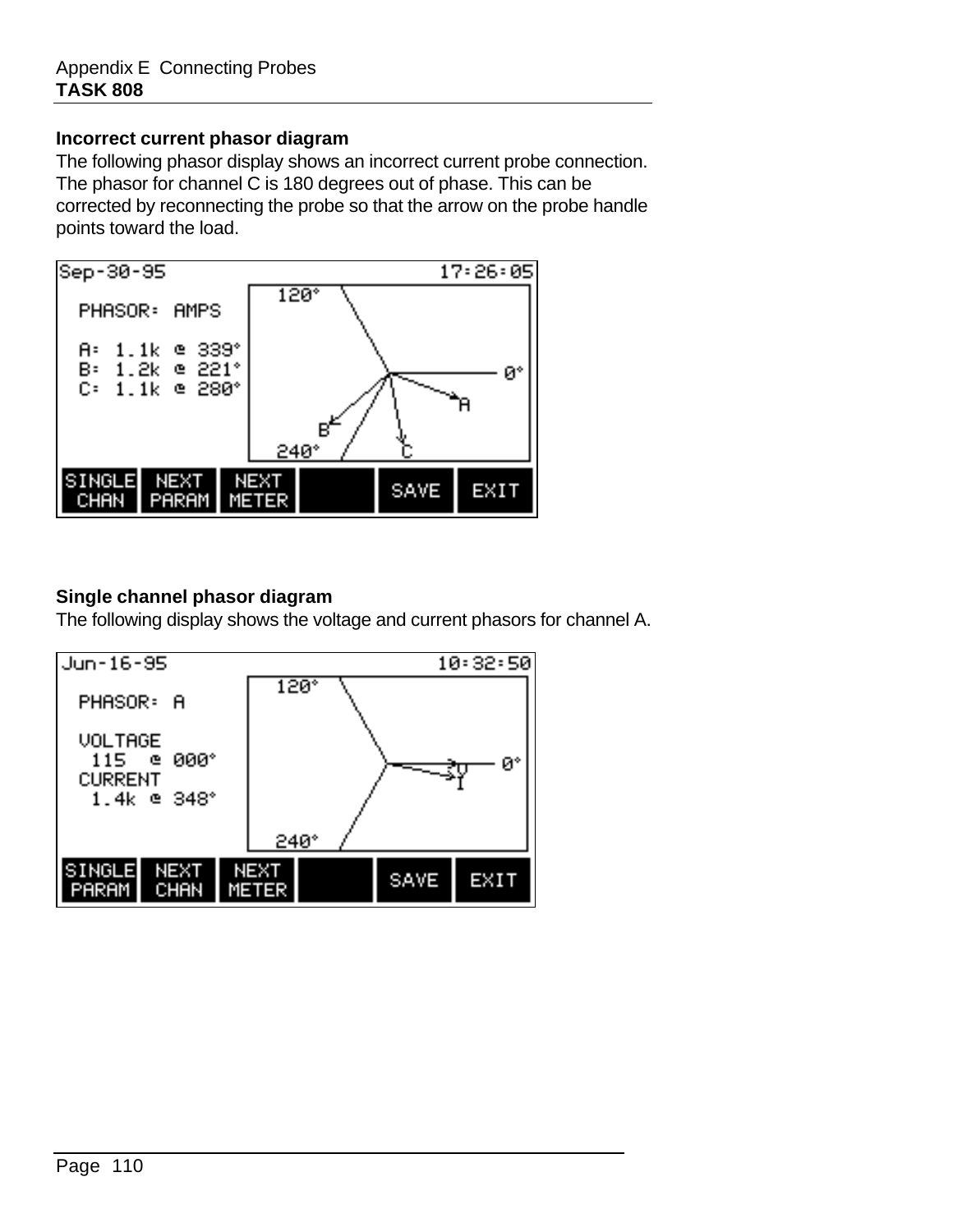NOTE - All phasor diagrams for connections E.4 through E.10 (on the following pages) are drawn assuming balanced, resistive loads.

## **E.4 Single Phase**

## **E.4.1 Introduction**

When making voltage connections to a single phase circuit use channel A differential inputs as shown below.

Connect the current probe with the arrow on the handle pointing toward the load or an erroneous power reading will result.

## **E.4.2 Connection diagram**



**E.4.3 Single Phase Phasor Diagrams**

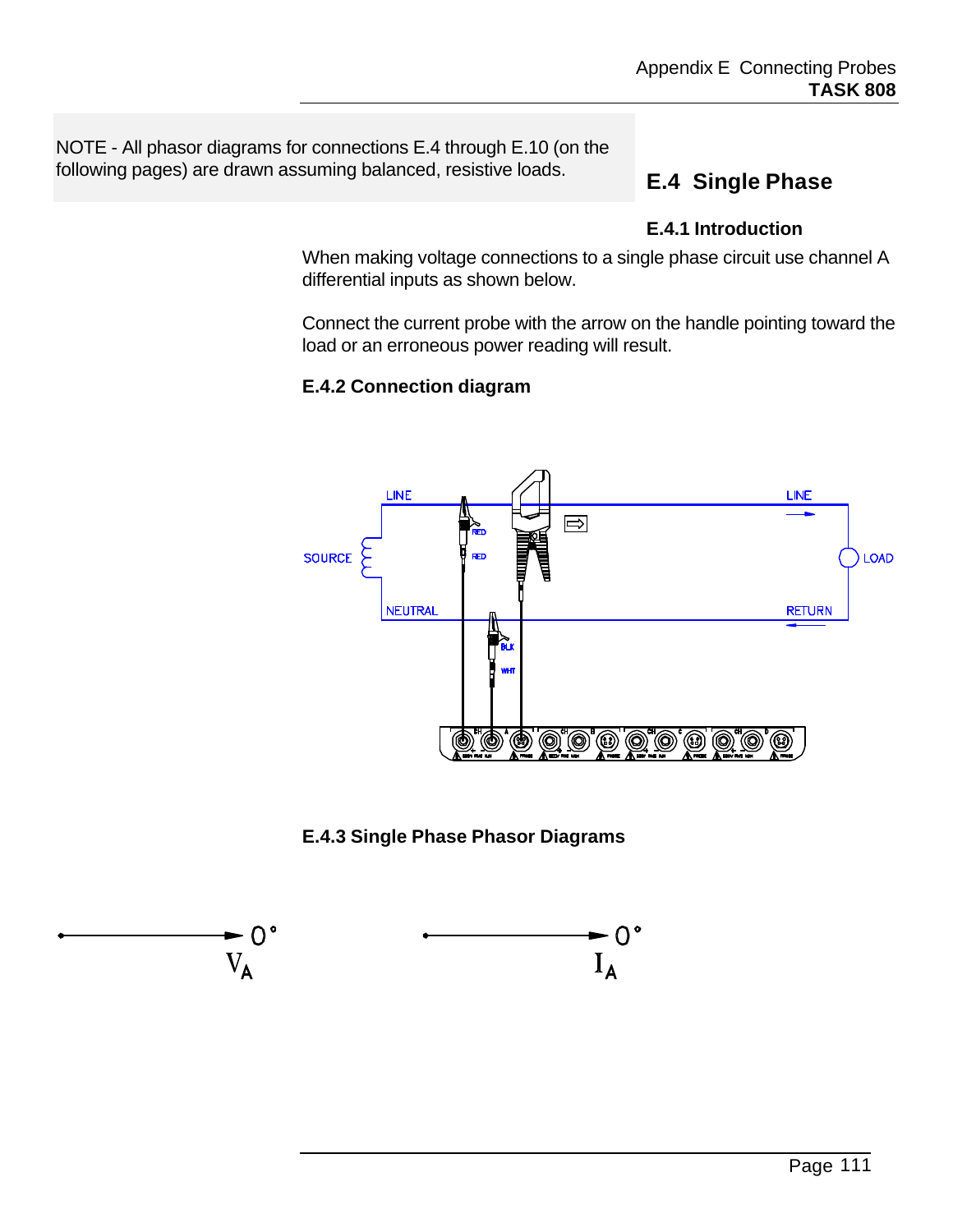## **E.5 Split Phase**

## **E.5.1 Introduction**

When making split phase measurements use both channels A and B for voltage and current connections. The neutral is chosen as the reference for measurement purposes.

## **E.5.2 Connection diagram**



**E.5.3 Split Phase Phasor Diagrams**

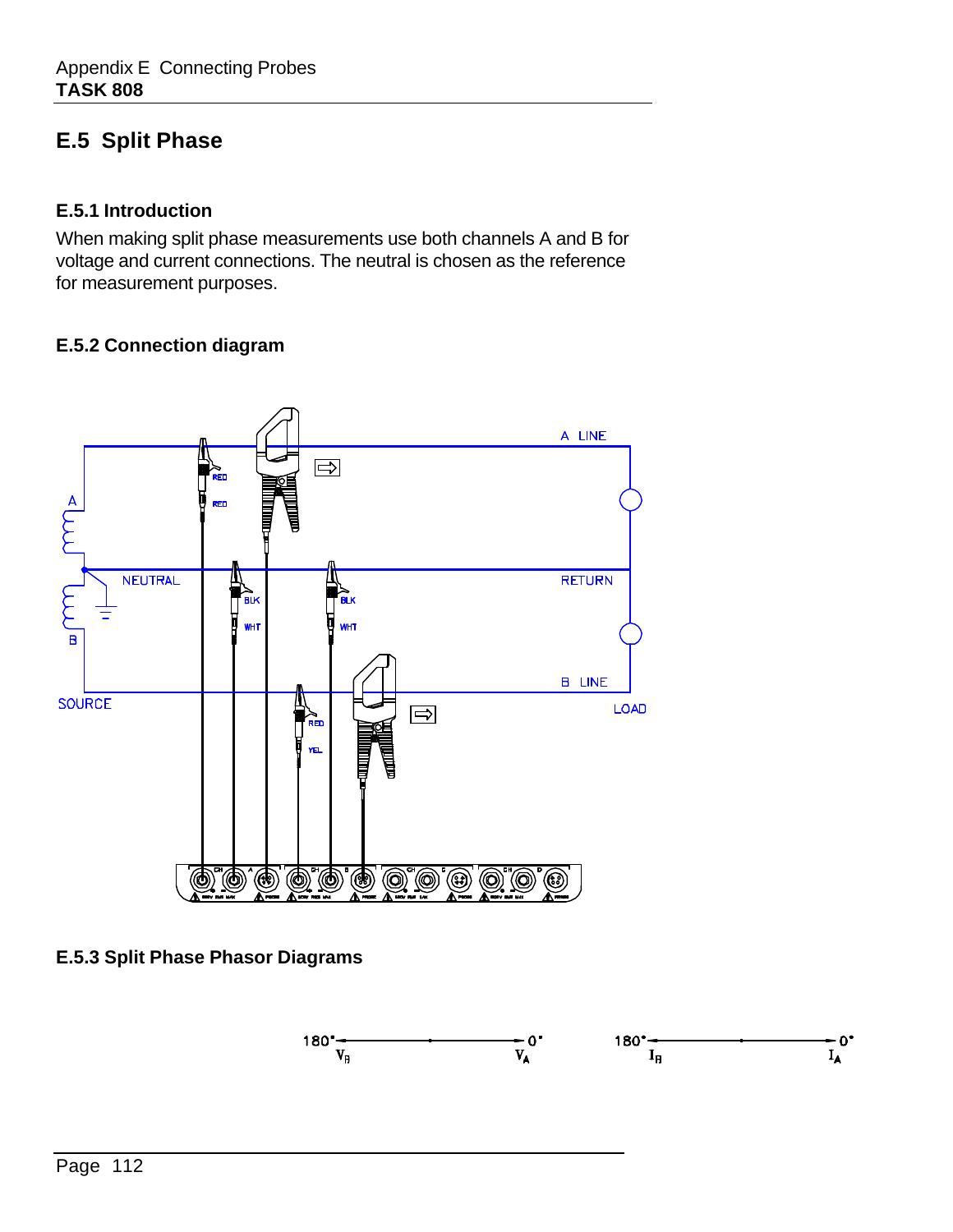## **E.6 Open Leg Delta**

#### **E.6.1 Introduction**

The figure below shows the open leg delta with phase A-C connected to channel A and phase B-C connected to channel B. Current probes are connected to channels A and B.

For ABC channel values to be correct, set the Task 808's input configuration circuit type to *Split Phase*.

#### **E.6.2 Connection diagram**

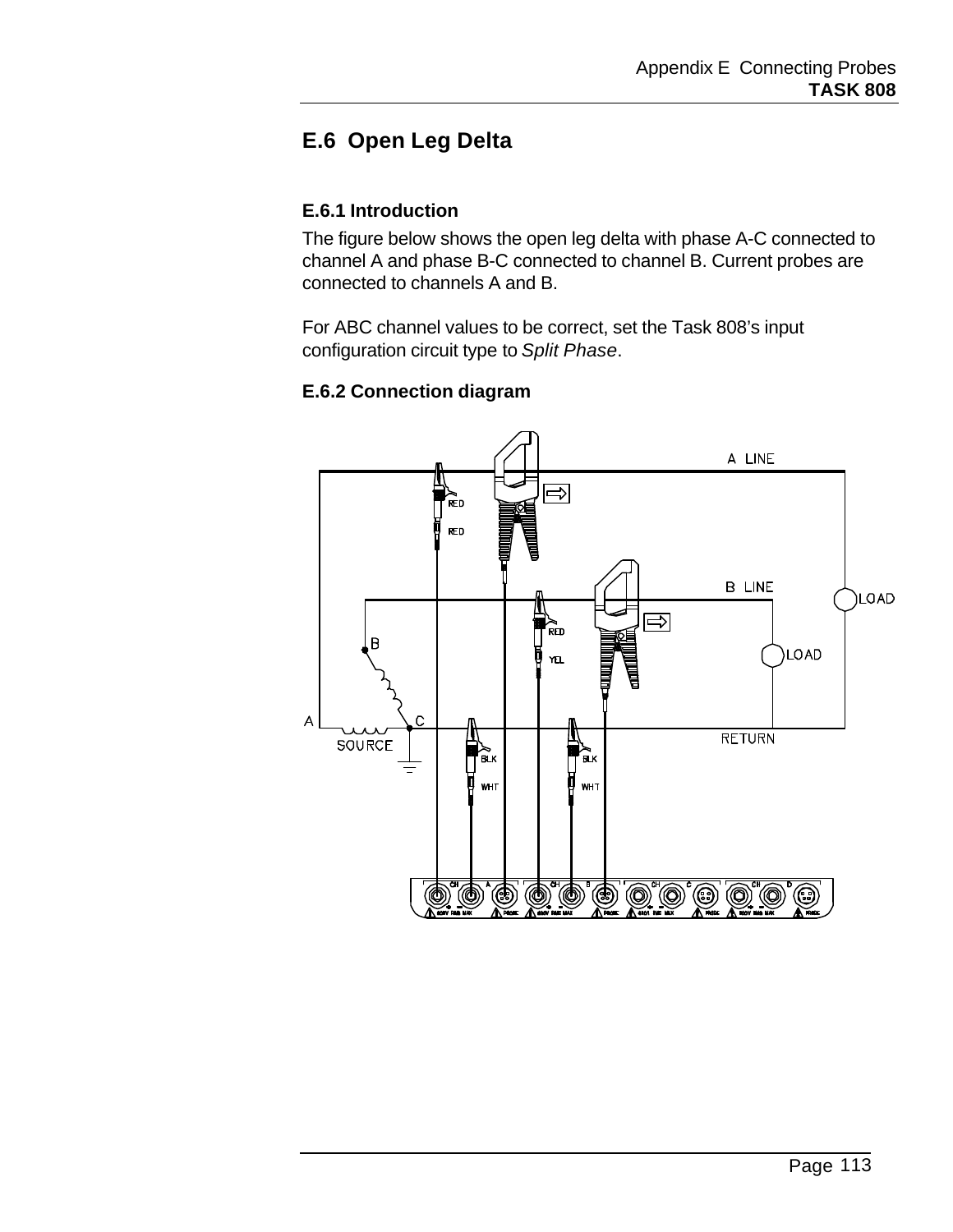

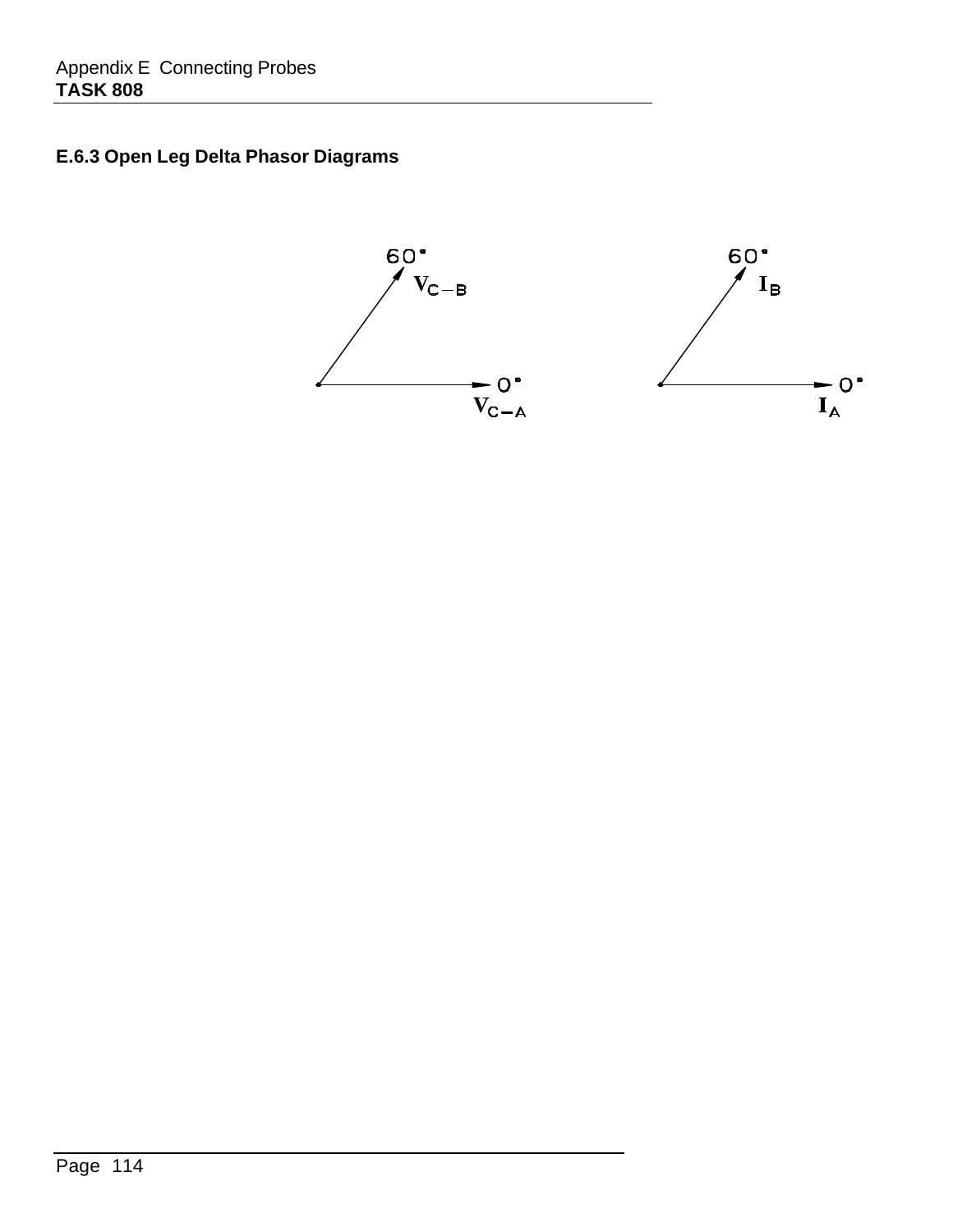## **E.7 Four Wire Wye**

## **E.7.1 Introduction**

Channels A, B, and C are connected to voltage and current probes. The neutral is connected to common and is the reference for the three channels.

## **E.7.2 Connection diagram**

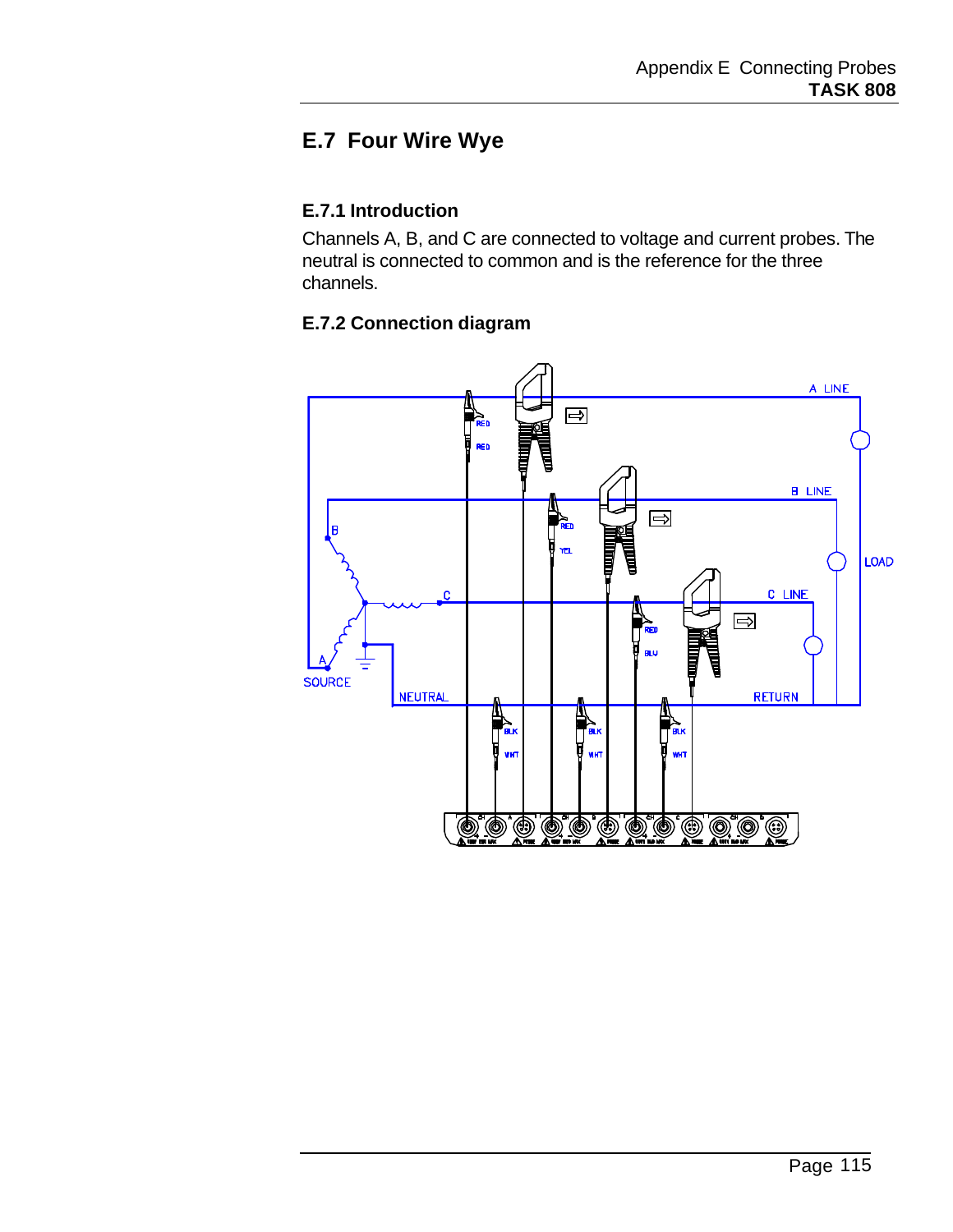## **E.7.3 Four Wire Wye Phasor Diagrams**

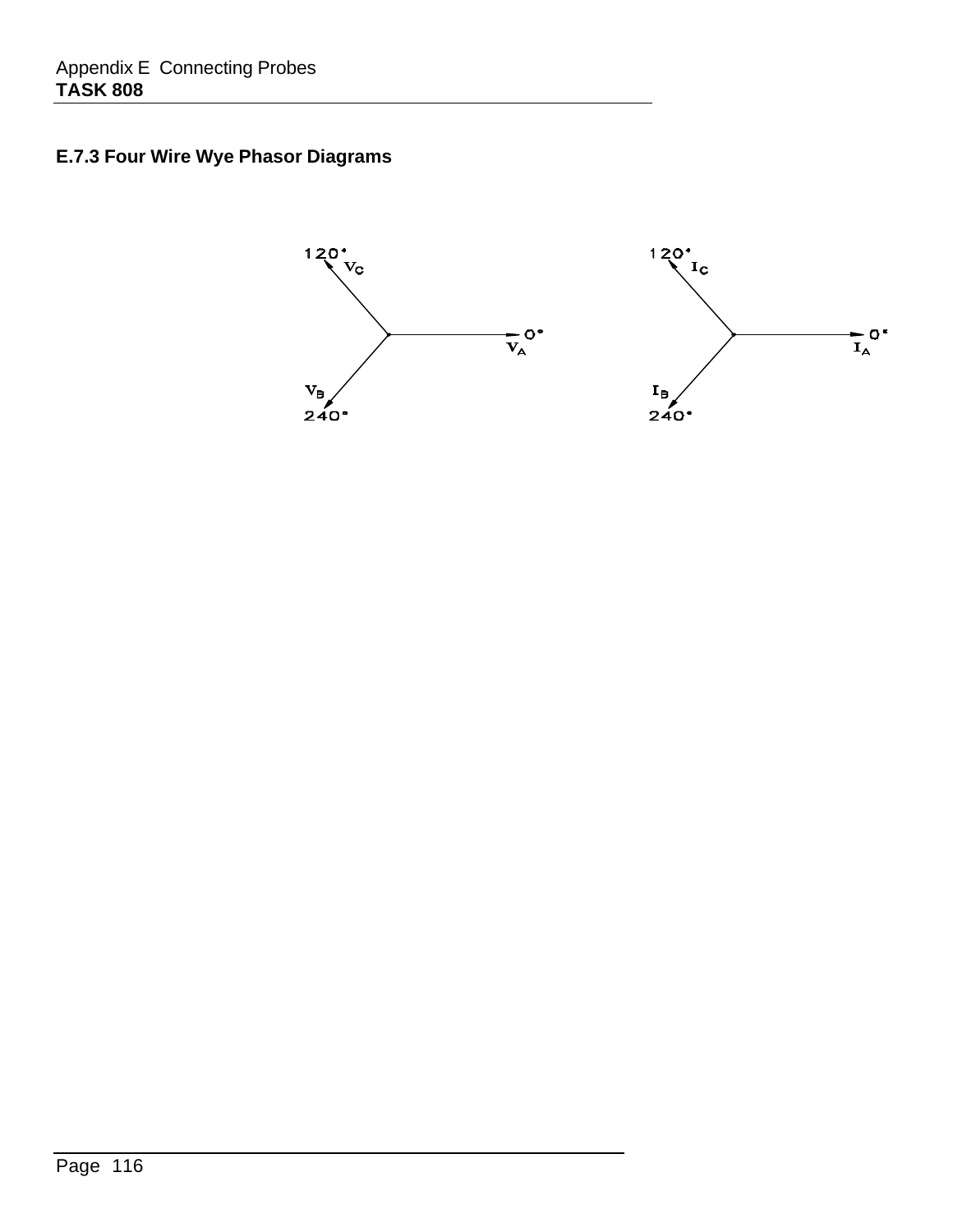## **E.8 High-Leg Delta**

## **E.8.1 Introduction**

In the high-leg delta connection, also called delta with center tap or redlegged delta, the 4-wire delta connected 120/240V source is connected with one phase connected to ground at mid-point. This phase provides 120V at phases A and C to ground. Phase C is designated the high-leg connection and is measured at 208V (120V x 1.73 = 208V) to ground. The National Electrical Code (1996 NEC 215-8) identifies the high-leg phase as the orange colored line.

For ABC channel values to be correct, set the Task 808's input configuration circuit type to *3 phase wye*.



#### **E.8.2 Connection diagram**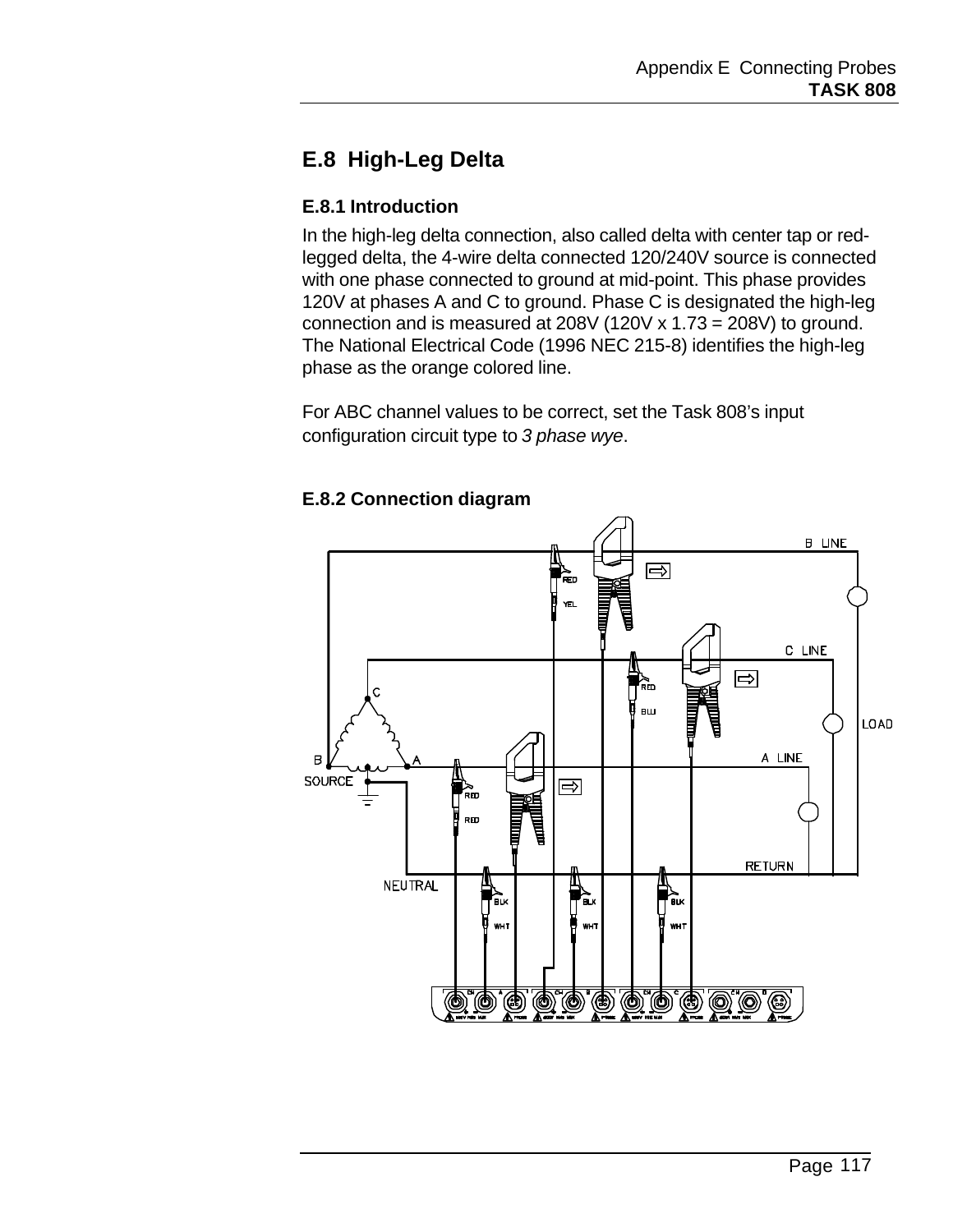

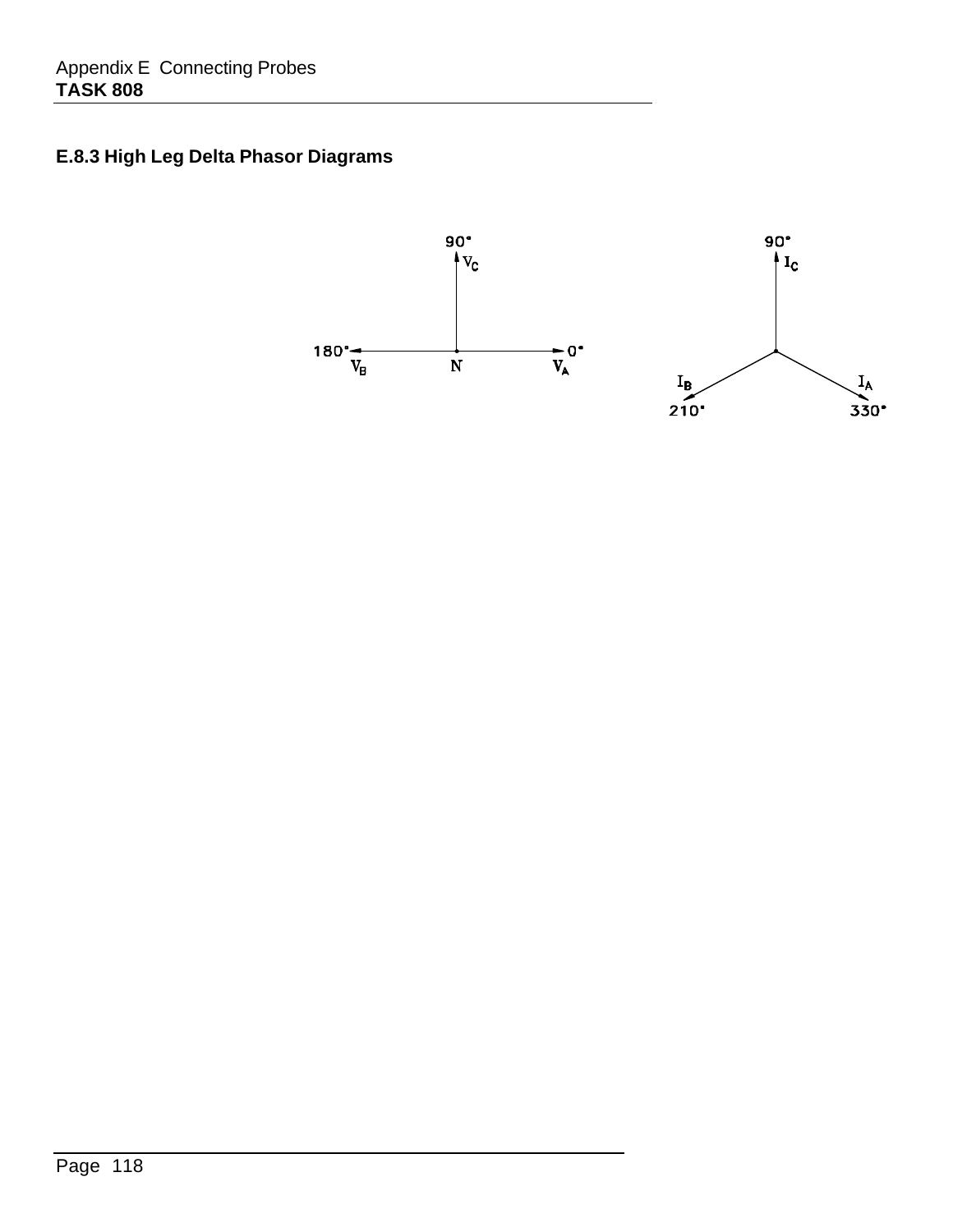## **E.9 Floating or Grounded Delta**

## **E.9.1 Introduction**

In this power connection, the PP4300 uses voltage channels A, B, and C as differential inputs with channel A using source voltage A-B, channel B using B-C, and channel C using C-A as the reference. Current probes are connected to channels A, B, and C. For the grounded delta, channel C should be connected to the grounded leg. If only two channels are used (only two CTs available), then the voltage B-C in channel B and C-A in channel A should be used, along with the CTs on channels A and B.

## **E.9.2 Connection diagram**

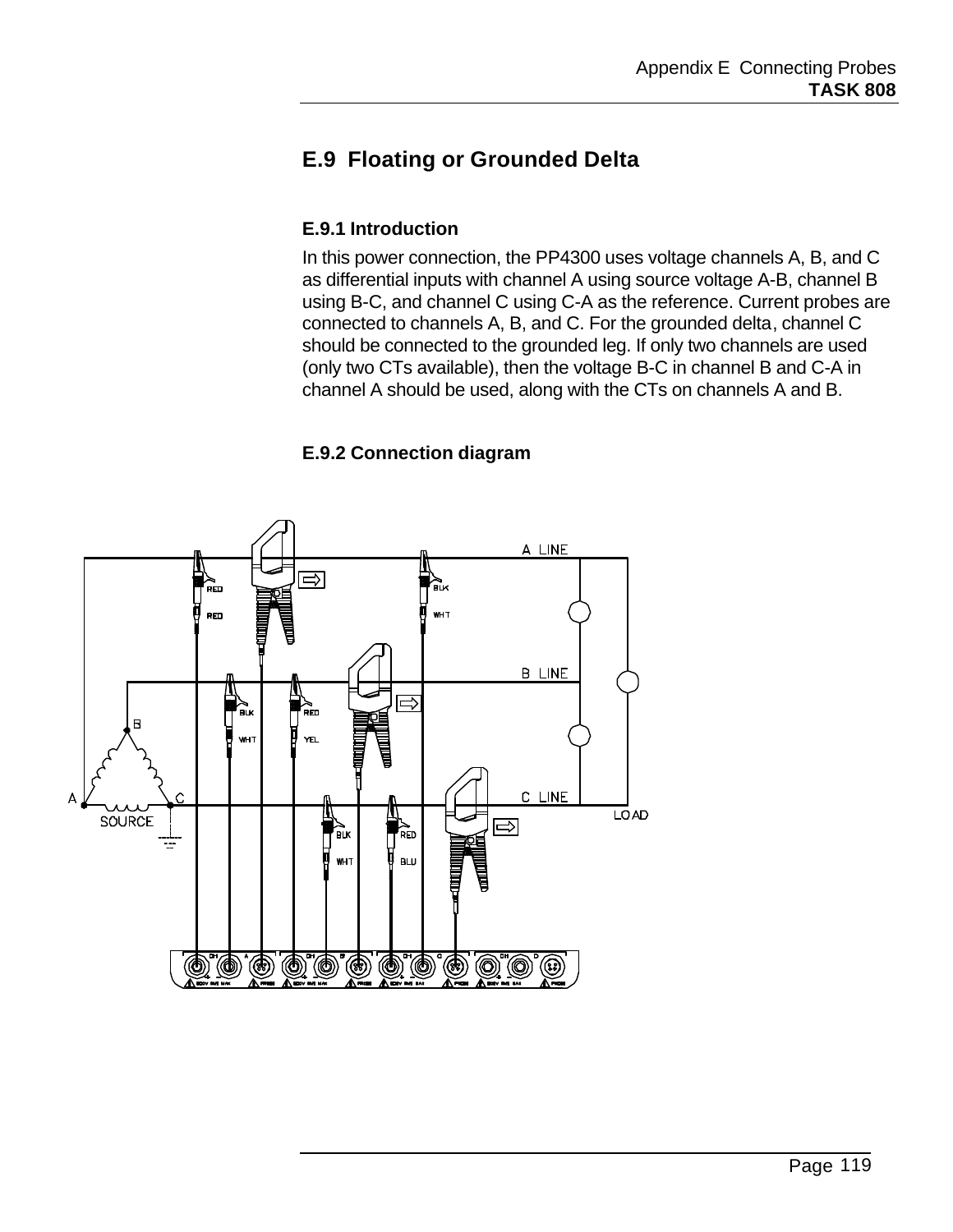**E.9.3 Floating or Grounded Delta Phasor Diagrams**

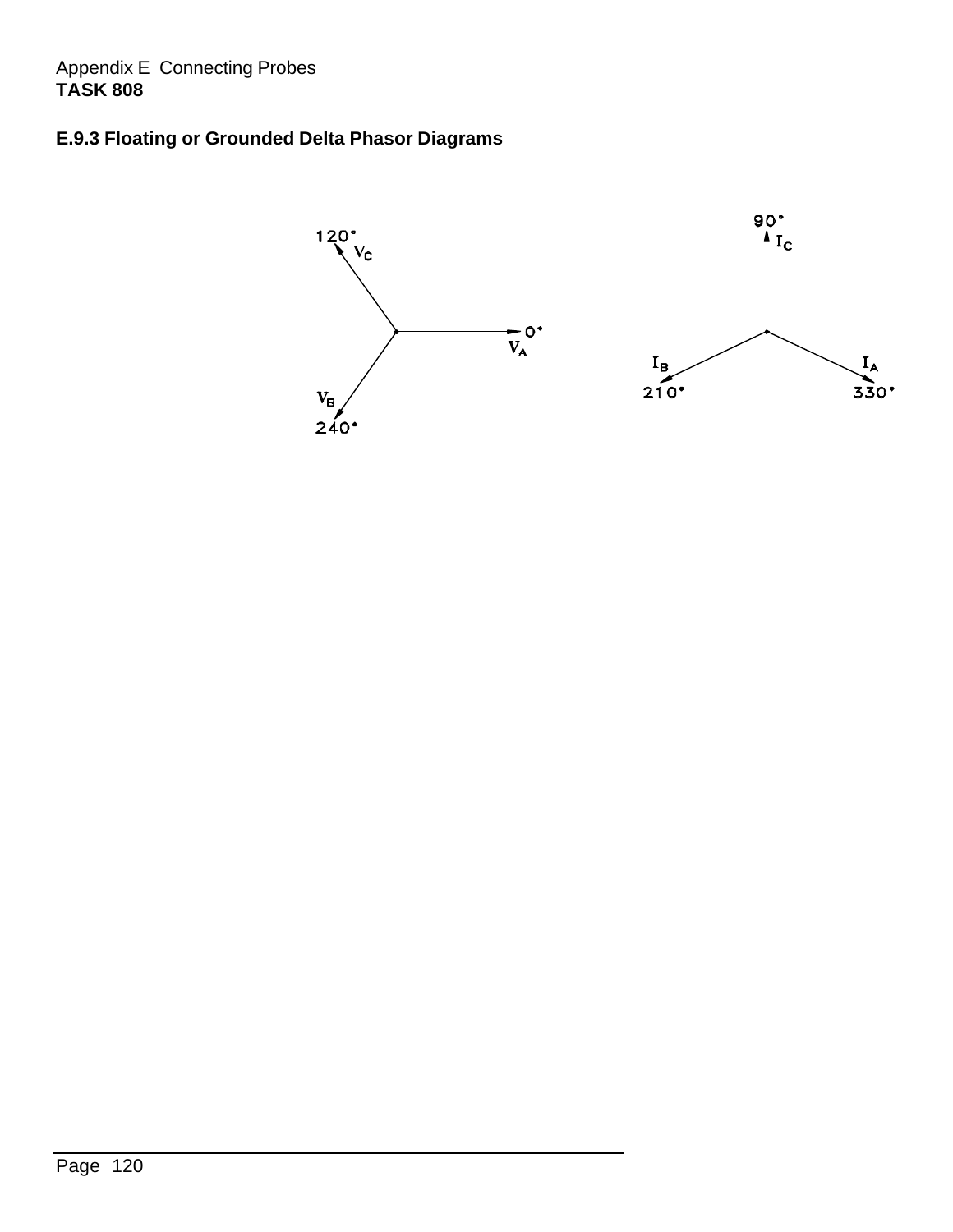## **E.10 Two-and-a-half Element**

### **E.10.1 Introduction**

For older type 2 ½ element (stator) metering circuits, the two voltage channels A and C are used, along with the three current channels as shown below. Voltage B is not connected and is calculated by the Task 808.

## **E.10.2 Connection Diagram**

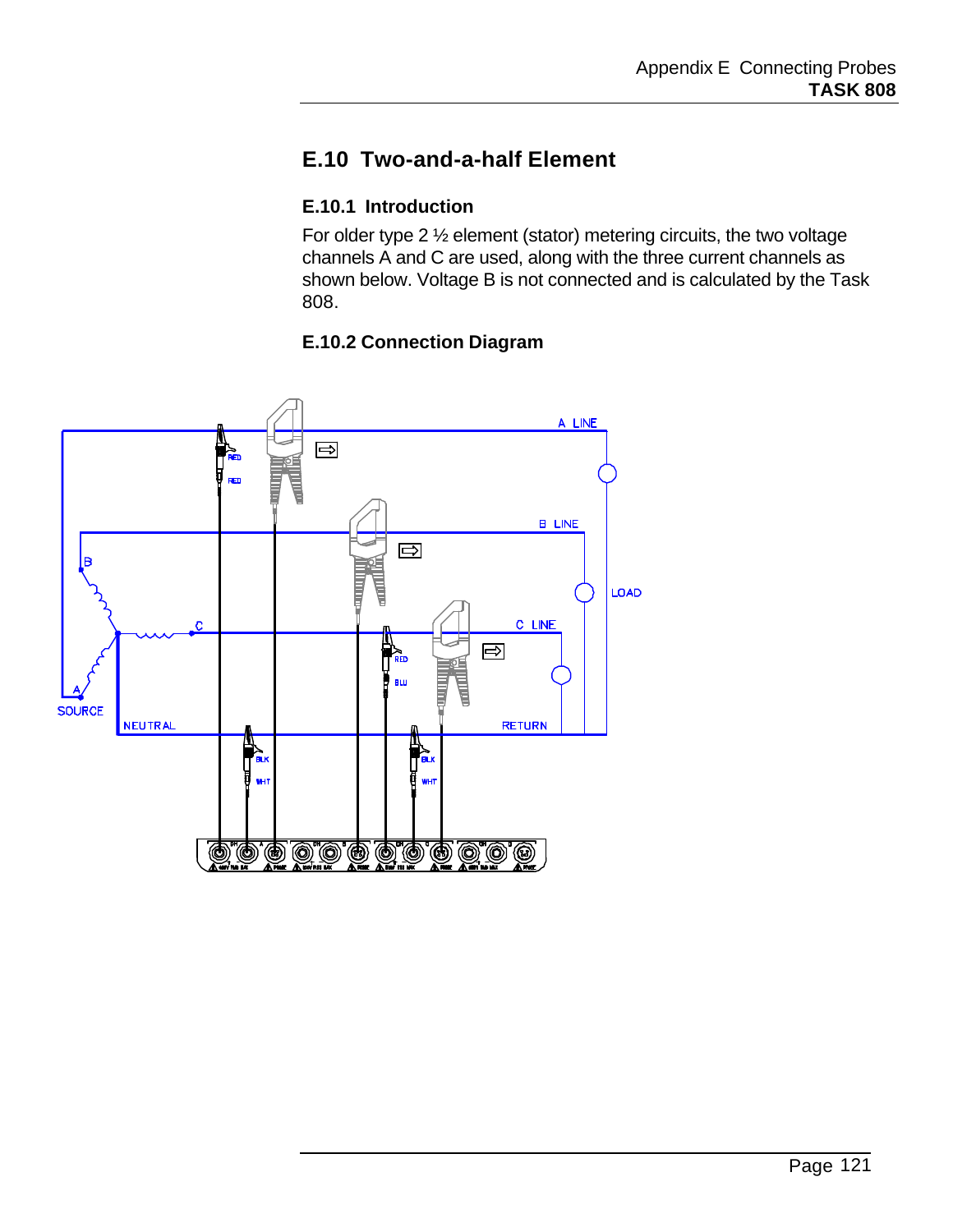### **E.10.3 Two-and-a-half Element Phasor Diagrams**

 $120"$ 

 $V_C$ 

 $\rm V_A$ 

## **Explanation of values displayed**

The 2 1/2 element configuration is used to replicate wattmeters where there are two voltages and three currents. The wattmeter may have one of



two internal configurations. One type uses two stators with two current coils, plus an additional 'Z-coil' current coil. The other type uses two stators with two current coils, where the third current circuit is run through both current coils.

"The assumption is made in this meter that the phasor sum of the two lineto-neutral voltages is exactly equal and opposite in phase to the third lineto-neutral voltage. When this condition exists, the metering is correct regardless of current or power-factor unbalance. The assumption, however, is correct only if the phase voltages are balanced. If the voltages are not balanced, metering errors are present, the magnitude of which depend upon the degree of voltage unbalance."<sup>1</sup> To calculate the percent error, refer to the *Handbook for Electricity Metering,* page 155, figure 7- 24 (Error Curves).<sup>2</sup>

In the TASK808, the "missing" voltage phase is phase 'B'. Only the current is directly measured. Since the remaining phase 'B' values are derived and not measured directly, these values are displayed as 'XXXX'.

 $\overline{a}$ 

<sup>&</sup>lt;sup>1, 2</sup> Edison Electric Institute, *Handbook for Electricity Metering*, 9<sup>th</sup> ed. (Washington, D.C.: EEI, 1992), 154-55.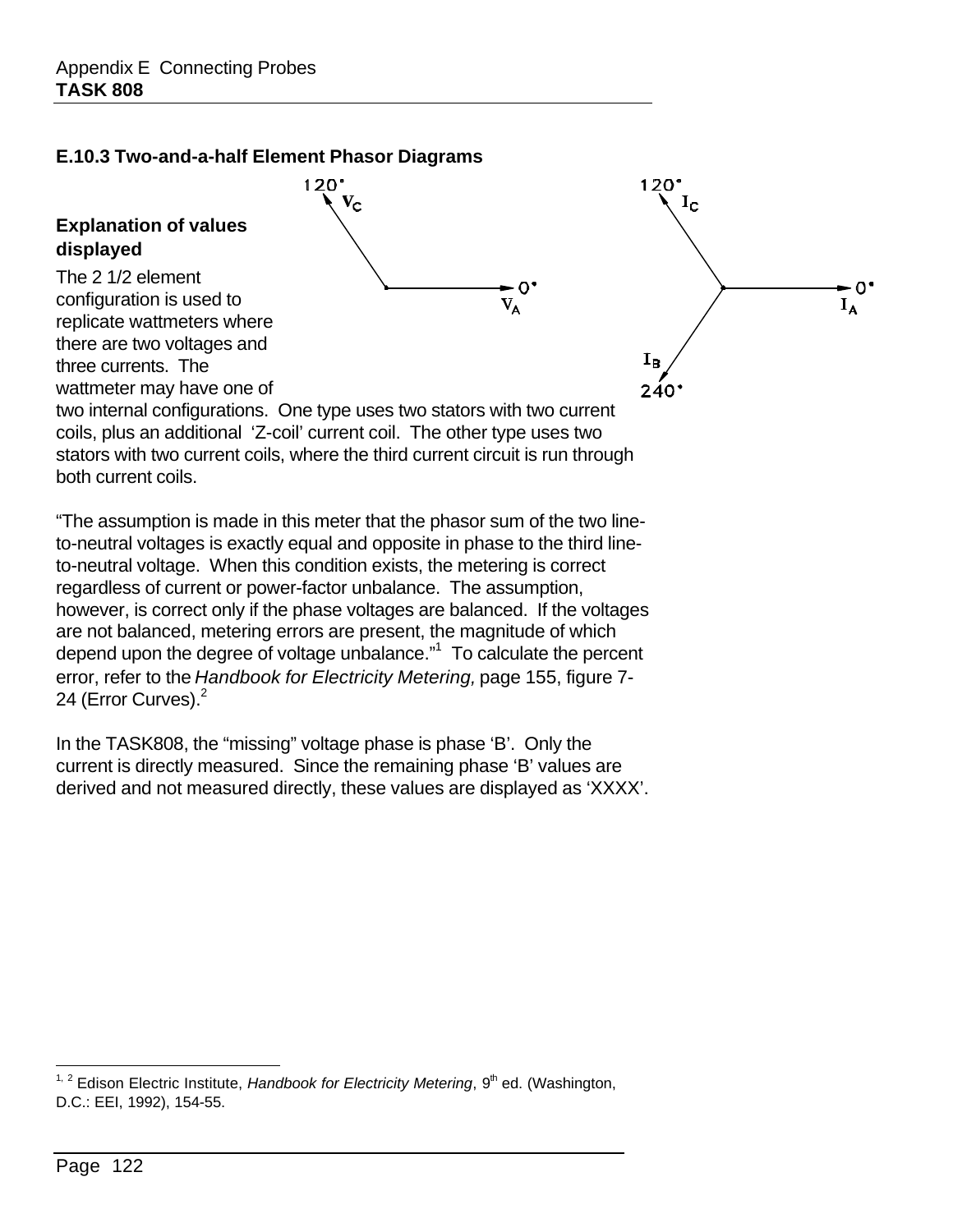## **E.11 Connecting to PTs and CTs**

Before attempting to connect to the secondary of PTs (potential or voltage transformers) and CTs (current transformers), the user should have a thorough understanding of how the primary and secondary of these devices are connected. There are many different configurations used in electric utility and industrial facilities, which vary depending on their intended use, such as inputs to relays or revenue metering. Variations include both the number of PTs and CTs (3 and 3, 2 and 3, 2 and 2, etc.), as well as the wiring configurations (3 wire wye, 3 wire floating delta, grounded delta, etc.).

The following guidelines can be used along with the instructions supplied by the instrumentation manufacturer to cover several frequently encountered circumstances:

| If the type of circuit being monitored           | Then the most likely circuit    |
|--------------------------------------------------|---------------------------------|
| is:                                              | configuration for the described |
|                                                  | application is:                 |
| Three phase delta with two PTs                   | Open leg delta                  |
| having a common ground                           |                                 |
| Three phase delta with three PTs or              | <b>Floating delta</b>           |
| three phase wye without a neutral                |                                 |
| connection                                       |                                 |
| Three phase wye with a neutral                   | Four wire wye                   |
| 2 1/ <sub>2</sub> element metering configuration | $2\frac{1}{2}$ element          |

- **WARNING: Refer to the circuit connection schematics shown in this appendix and to the PT manufacturer's information for assistance in determining the proper connections to a PT.**
- **ADVERTENCIA: Consulte el esquema de conexiones de circuitos que aparece en este apéndice, y la información sobre TP (transformador potencial) del fabricante, para obtener ayuda para determinar las conexiones correspondientes a un TP.**
- **AVERTISSEMENT: Se reporter aux schémas de connexion des circuits présentés dans cette annexe et aux informations fournies par le fabricant du transformateur de tension (PT) pour toute assistance concernant les connexions correctes à un transformateur de tension.**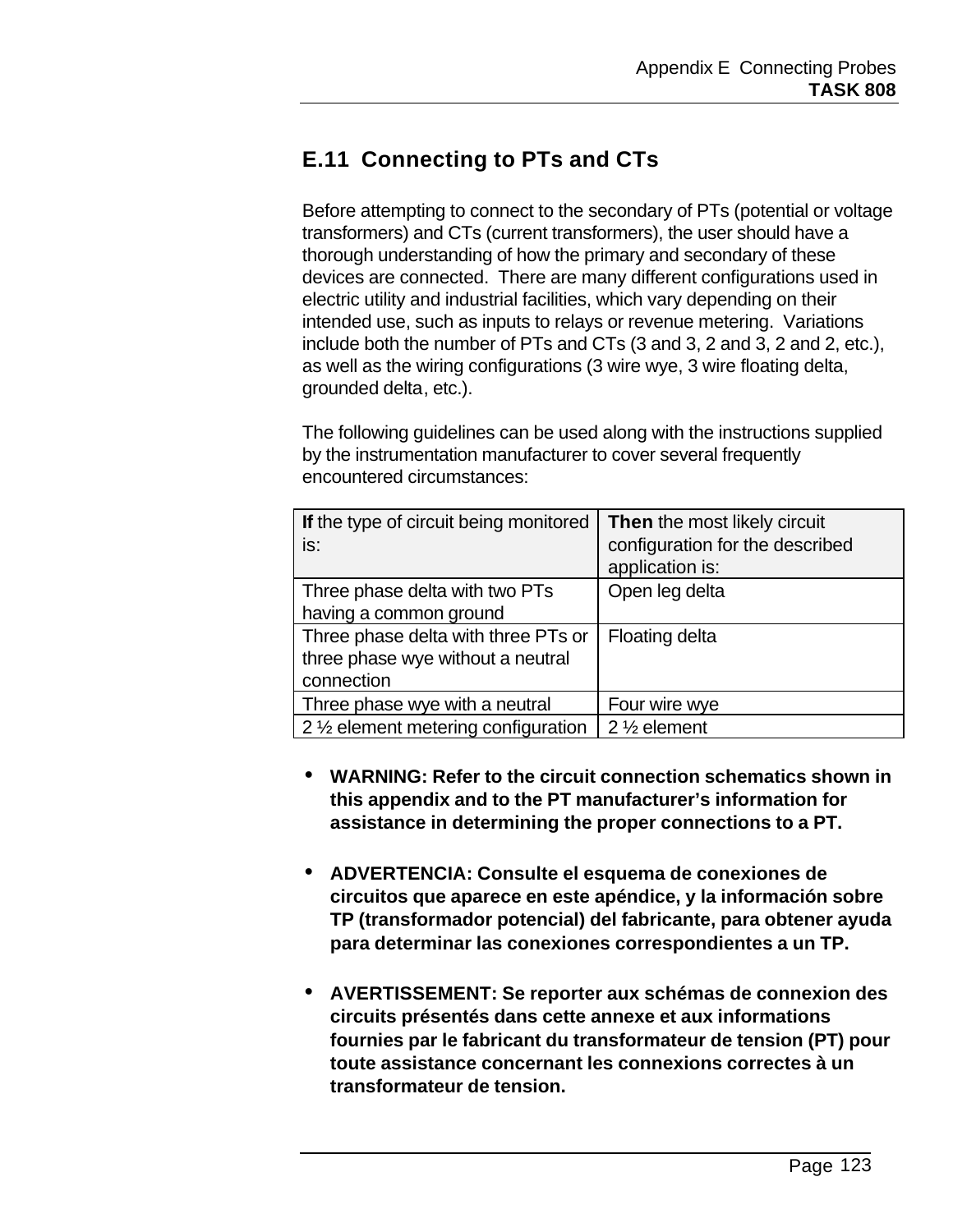• **WARNUNG: Die in diesem Anhang gezeigten Skizzen von Schaltverbindungen und die Herstellerinformationen zum Spannungsteilertransformator helfen Ihnen, die richtigen Anschlüsse an einen Spannungsteilertransformator festzulegen.**

## **E.12 Connecting to a Potential Transformer (PT)**

• **NOTE:** Potential transformers are not manufactured by Dranetz-BMI and are discussed here for informational purposes only.

## **E.12.1 Definition**

A potential transformer (PT), also referred to as a voltage instrument transformer, provides the necessary step-down ratio to reduce the high voltage of circuits above 600 Vrms to a level for safe measurement. A PT also provides isolation and proper connections for instrument attachment.

#### **E.12.2 Connections**

PTs are usually fixed in position and require that the voltage measurement cable(s) be connected to their terminal connections.

- **WARNING: Refer to the manufacturer's instructions, related to the PT, for exact information for probe connection for voltage monitoring. Do not exceed 600 Vrms input to the PP4300 voltage inputs**.
- **ADVERTENCIA: Consulte las instrucciones del fabricante referentes a TP (transformador potencial), para la información exacta de la conexión de sonda a fin de monitorear el voltaje. No supere la entrada de 600 Vrms a las entradas de voltaje de PP4300**.
- **AVERTISSEMENT: Se reporter aux instructions du fabricant relatives au transformateur de tension (Potential Transformer - PT) pour obtenir les renseignements exacts sur la connexion de sonde utilisée pour la surveillance du courant. Ne pas dé passer l'entrée de tension efficace de 600 RMS dans les entr ées de tension de PP4300 volts**.
- **WARNUNG: Genaue Informationen zur Meáfühlerverbindung fü r die Spannungsüberwachung entnehmen Sie bitte den Anleitungen des Herstellers (siehe**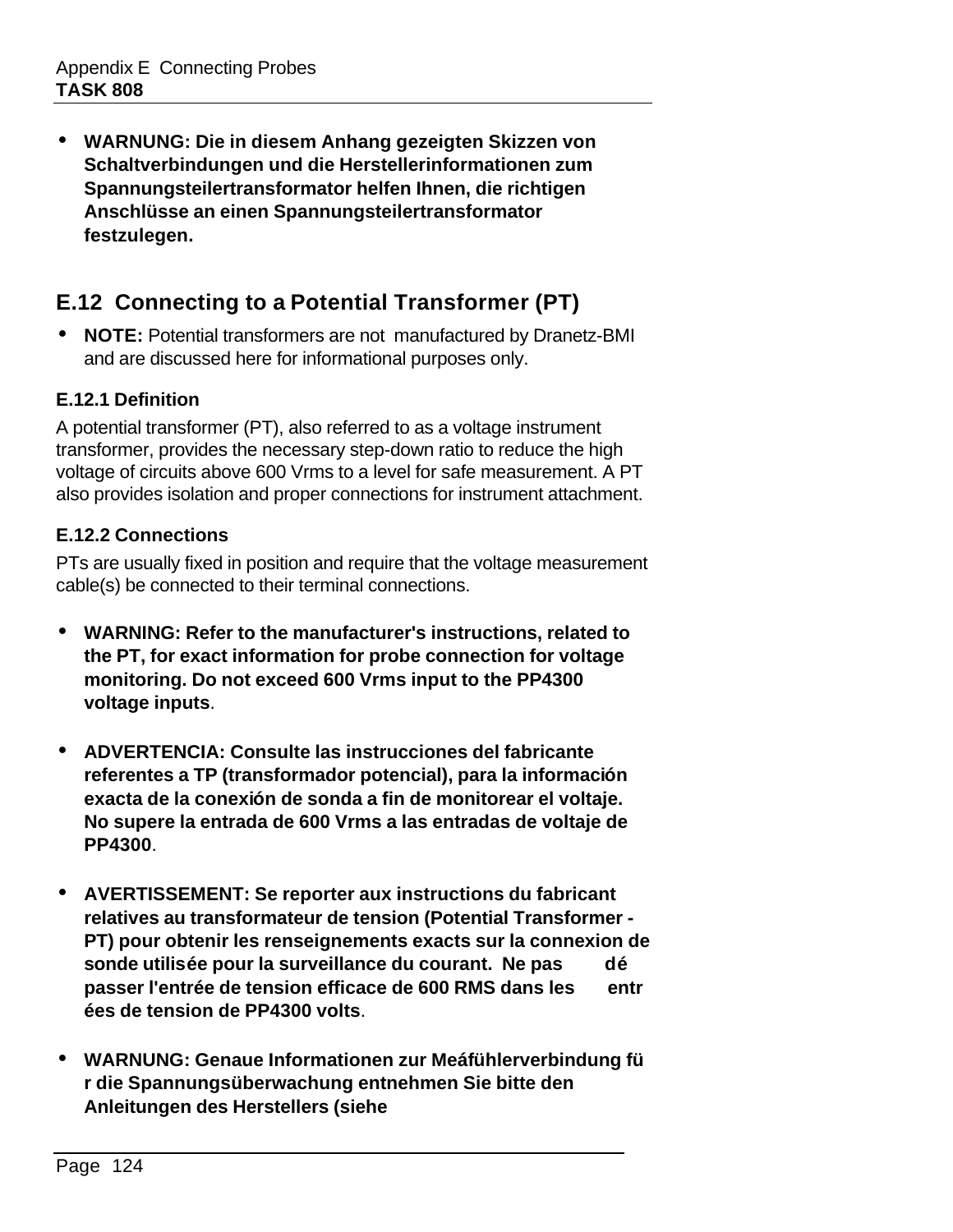**Spannungsteilertransformator). Die Eingangsspannung von 600 V (Effektivwert) in die PP4300 Spannungseingänge sollte nicht überschritten werden.**

## **E.12.3 Procedure**

Follow these steps to connect voltage measurement cables to a potential transformer.

| <b>Step</b> | <b>Action</b>                                                                                                                    |
|-------------|----------------------------------------------------------------------------------------------------------------------------------|
|             | Turn OFF power to the PT.                                                                                                        |
| າ           | Connect the colored voltage measurement cables to the<br>channel inputs on the PP4300's rear panel.                              |
|             | Connect the colored voltage measurement cables to the PT's<br>connections in accordance with the manufacturer's<br>instructions. |
|             | Turn ON power to the PT.                                                                                                         |

### **E.12.4 Scale factor**

The scale factor of the PT must be accounted for in making accurate voltage measurements. Because the monitored output voltage of the PT is stepped-down (divided) from the original voltage, this ratio must be stepped-up (multiplied) by the PP4300 when voltage computations are performed. The PT scale factor is usually imprinted on the PT assembly and is entered into the PP4300 on the "Scale Factors" screen. Refer to the PT manufacturer's literature for the scale factor for the device you are using. See *Scale Factor Calculation Example* in Chapter 6.

## **E.13 Connecting to a Current Transformer (CT)**

• **NOTE:** Current transformers are not manufactured by Dranetz-BMI and are discussed here for informational purposes only.

### **E.13.1 Safety Precautions**

The following safety precautions apply to current transformer (CT) connections.

- $\Box$  Never energize a CT with the secondary open.
- $\Box$  Never disconnect the secondary of a CT with primary energized.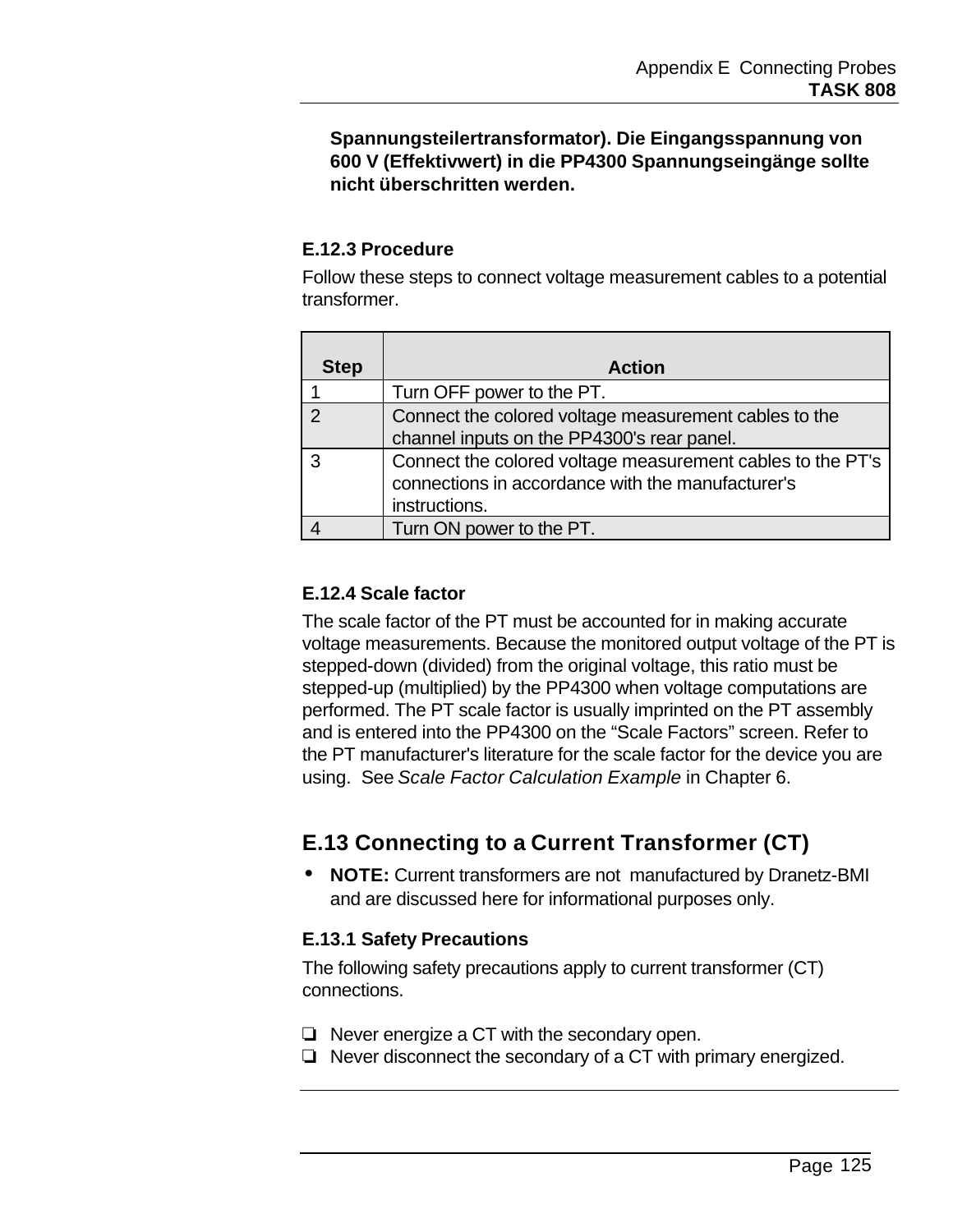#### **Medidas de seguridad**

Las medidas de seguridad siguientes corresponden a conexiones de transformadores eléctricos (CT).

 $\Box$  Nunca deberá poner bajo tensión un CT con el transformador secundario abierto.

 $\Box$  Nunca deberá desconectar el transformador secundario de un transformador eléctrico si el transformador primario está bajo tensión.

#### **Mesures de sécurité**

Les mesures de sécurité suivantes s'appliquent aux connexions de transformateurs de courant.

- $\Box$  Un jamais mettre un transformateur sous tension lorsque la bobine secondaire est ouverte.
- $\Box$  Ne jamais déconnecter la bobine secondaire d'un transformateur lorsque la bobine primaire est sous tension.

#### **Sicherheitsvorkehrungen**

Die folgenden Sicherheitsvorkehrungen gelten für Anschlüsse an Transformatoren.

- $\Box$  Führen Sie einem Transformator niemals Strom zu, wenn die Niederspannungsseite geöffnet ist.
- $\Box$  Lösen Sie niemals die Verbindung der Niederspannungsseite eines Transformators, wenn die Oberspannungsseite unter Strom steht.
- **WARNING: Refer to the manufacturer's instructions related to the CT for exact information for connections for current monitoring. Do not exceed manufacturer's ratings.**
- **ADVERTENCIA: Consulte las instrucciones del fabricante referentes a TC (transformador de corriente) para la información exacta de las conexiones a fin de monitorear la corriente. No exceda las capacidades nominales del fabricante.**
- **AVERTISSEMENT: Se reporter aux instructions du fabricant relatives au transformateur de courant (Current Transformer - CT) pour obtenir les renseignements exacts sur les connexions**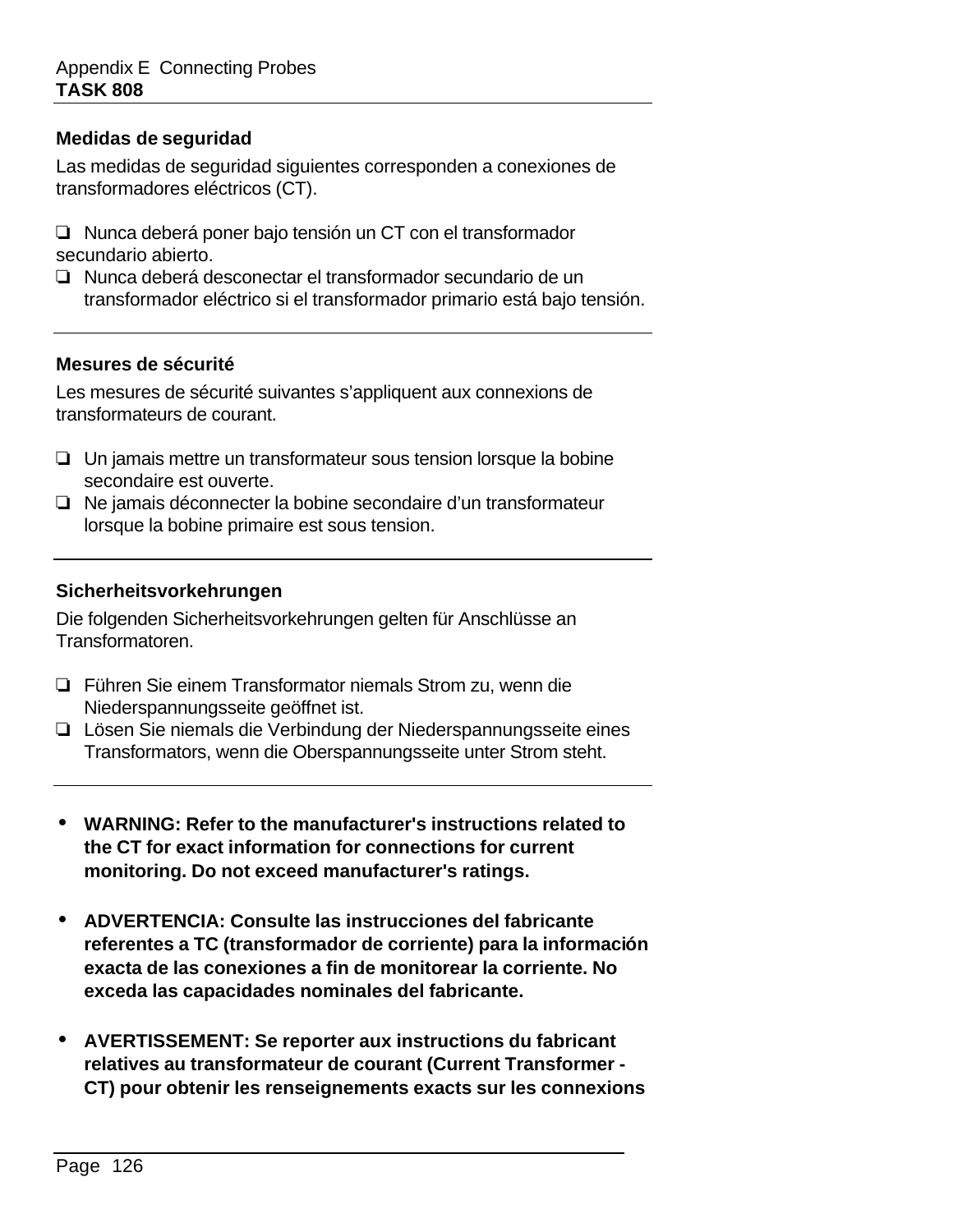**utilisées pour la surveillance du courant. Ne pas dépasser la puissance recommandée par le fabricant.**

• **WARNUNG: Genaue Informationen zu Verbindungen für die Stromüberwachung entnehmen Sie bitte den Anleitungen des Herstellers (siehe Stromumwandler). Die Grenzwerte des Herstellers sollten nicht überschritten werden.**

#### **E.13.2 Description**

Current transformers, also known as instrument transformers, reduce high level currents to low level currents so they can be safely monitored. These devices are similar to PTs used for voltage measurements in that both reduce values for safe measurement. The reduction, or step-down ratio, is stated as a scale factor that is used by the PP4300 to step-up the measured value to its original value.

## **E.13.3 Types of CTs**

There are single-phase CTs and polyphase CTs dependent on the source transformer used. Current reduction ratios vary widely and are also dependent on the source transformer used. Rating plates attached to the CT provide information about the ratio and current limitations.

# **E.14 Connecting to an Isolated Current Transformer (ISO)**

#### **E.14.1 Introduction**

Low current monitoring devices made by Dranetz-BMI are called isolated current transformers or ISO boxes. The Dranetz-BMI ISO box has a 5 A current range. See *Set Input Configurations* in Chapter 6 for information on scale factors. See Appendix C for ISO box description.

#### **E.14.2 Safety Precautions**

The following safety precautions apply to ISO box connections in addition to those safety precautions stated at the beginning of this Appendix.

- $\Box$  Never energize an ISO box with the secondary open.
- $\Box$  Never disconnect the secondary of an ISO box with primary energized.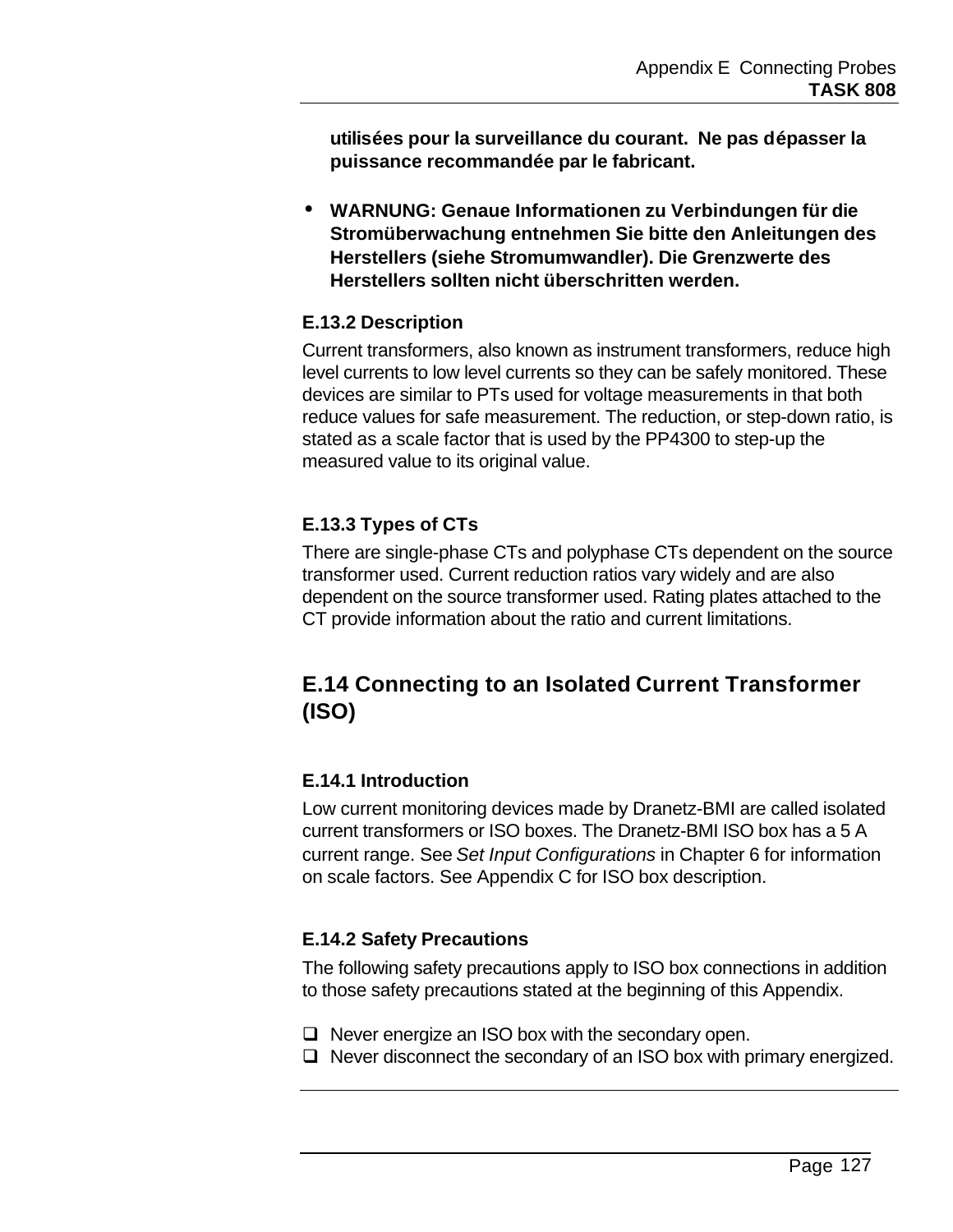#### **Medidas de seguridad**

Las medidas de seguridad siguientes, además de aquellas que aparecen al principio de este apéndice, corresponden a conexiones de caja ISO.

- $\Box$  Nunca deberá ponerse bajo tensión una caja ISO con el transformador secundario abierto.
- $\Box$  Nunca deberá desconectarse el transformador secundario de una caja ISO mientras esté bajo tensión el transformador primario.

#### **Mesures de sécurité**

Les mesures de sécurité suivantes s'appliquent aux connexions de boîte ISO en plus des mesures de sécurité présentées au début de cette annexe.

- $\Box$  Ne jamais mettre une boîte ISO sous tension lorsque la bobine secondaire est ouverte.
- $\Box$  Ne jamais déconnecter la bobine secondaire d'une boîte ISO lorsque la bobine primaire est sous tension.

#### **Sicherheitsvorkehrungen**

Die folgenden Sicherheitsvorkehrungen für ISO-Dosenanschlüsse gelten zusätzlich zu den Sicherheitsvorkehrungen, die zu Beginn dieses Anhangs genannt wurden.

- $\Box$  Führen Sie einer ISO-Dose niemals Strom zu, wenn die Niederspannungsseite geöffnet ist.
- □ Lösen Sie niemals die Verbindung der Niederspannungsseite einer ISO-Dose, wenn die Oberspannungsseite unter Strom steht.
- **WARNING: Physical injury or equipment damage could result if ISO boxes are improperly connected. Do not connect an ISO box between two conductors which are at different voltage potentials.**
- **ADVERTENCIA: Podrían producirse lesiones físicas o daños al equipo si se conectan indebidamente las cajas del transformador aislado de corriente (ISO). No conecte una caja del ISO entre dos conductores que tengan distintos potenciales de voltaje.**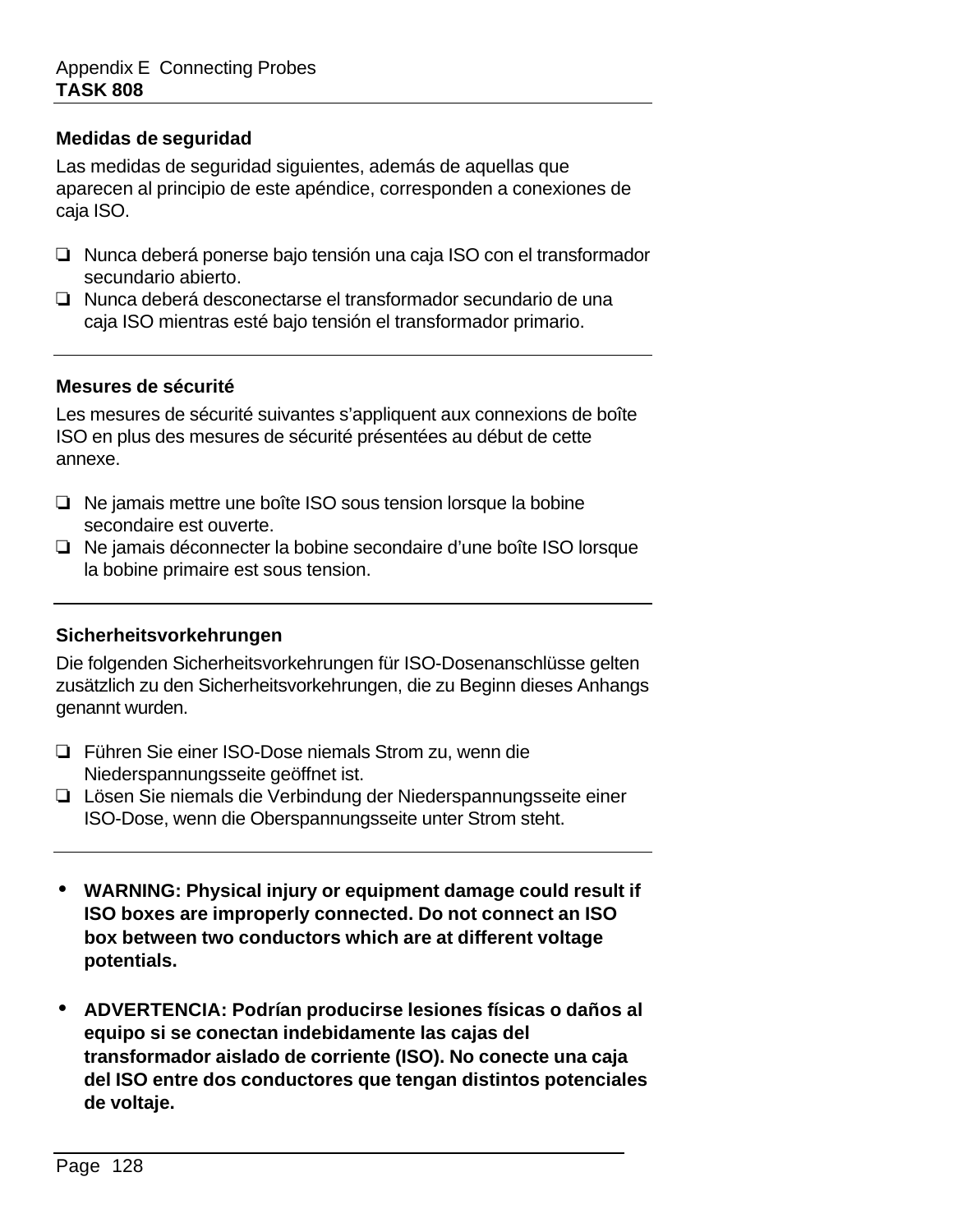- **AVERTISSEMENT: Une mauvaise connexion des transformateurs d'intensité isolés (ISO) peut provoquer des blessures corporelles ou des dégâts matériels. Ne pas relier les transformateurs ISO entre deux conducteurs de tensions diffé rentes.**
- **WARNUNG: Falsch angeschlossene ISO-Kästen (Isolierte Stromumwandler) können zu körperlichen Verletzungen oder Geräteschäden fuehren. Schliessen Sie einen ISO-Kasten nicht zwischen zwei Leiter mit unterschiedlichem Spannungspotential.**

#### **E.14.3 Connections to ISO box**

The ISO box has terminal posts labeled X1 and X2 that are connected in series only with an ac current source. In normal connections, where phasing of current and voltages are important for power measurements, the X1 terminal is connected towards the source input line.

When connecting to CTs, the X1 terminal is normally connected to the H1 terminal of the device for correct reference phasing.

Where power measurements or voltage/current phase relationships are not important, the X1 and X2 terminals may be connected in series with the output device in any line (hot or return) or in any relationship of X1/X2.

#### **E.14.4 Applications**

ISO boxes can be used in a number of ways. These methods include:

- $\Box$  connecting them to the secondary of CTs for metering by the PP4300.
- $\Box$  inserting them in series with the load current to measure low current values.
- $\Box$  connecting them to a non-Dranetz-BMI clamp-on current transformer and using that CT to monitor current with the PP4300.

#### **E.14.5 ISO box connection to a current transformer**

The figure below shows an ISO box connected from any current channel input to a permanently installed CT. The connection shown is made in the load return line for current monitoring only. Polarities of the ISO box and CT are kept in-phase by matching markings of X1 to H1. Scale factors of both devices must be multiplied together to get the resultant scale factor.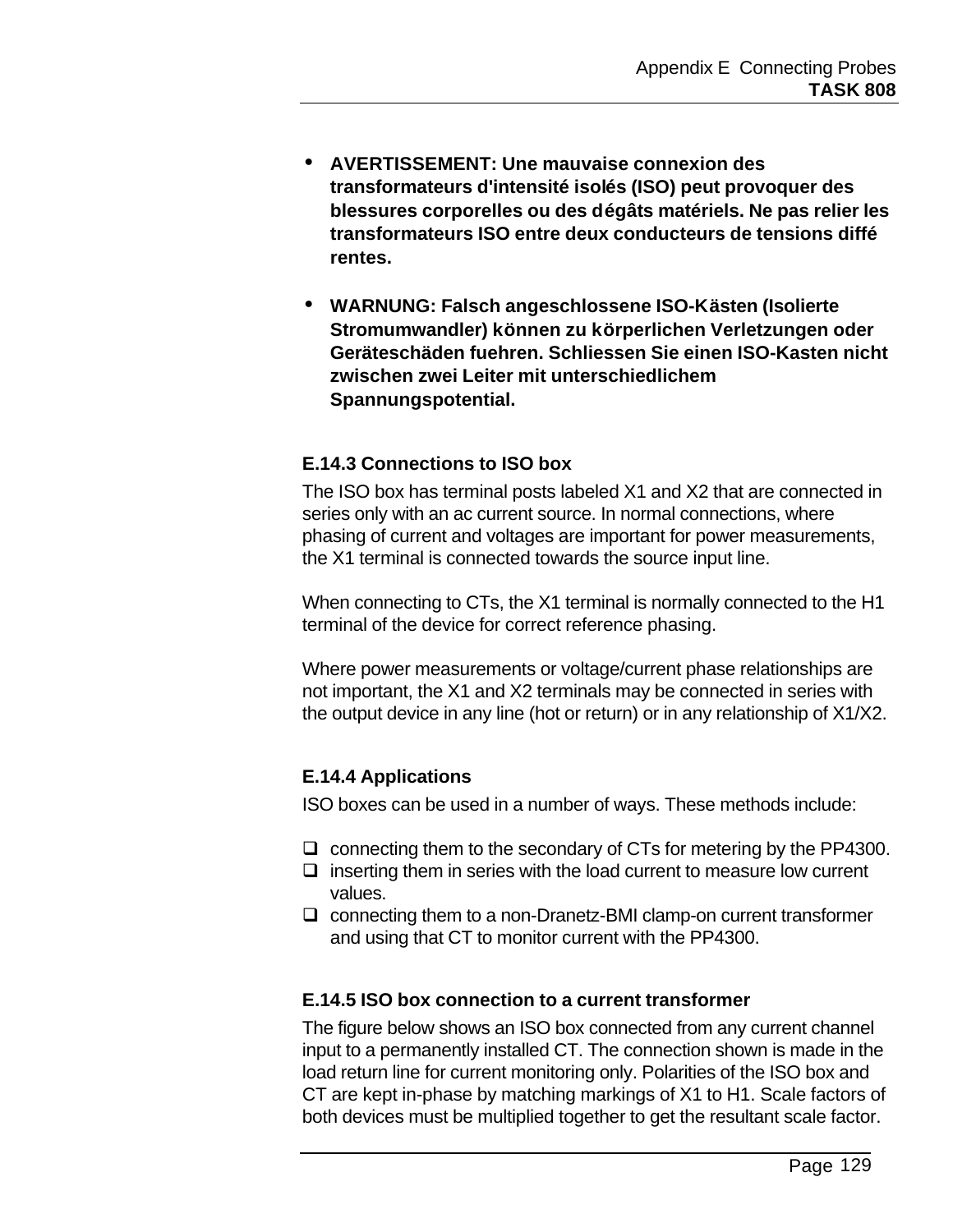See *Set Input Configurations* in Chapter 6 for more information about scale factors.

- **CAUTION: DO NOT exceed current limits of the ISO box.**
- **PRECAUCION: NO exceda los límites de corriente de la caja del ISO.**
- **ATTENTION: NE PAS dépasser les limites d'intensité du transformateur ISO.**
- **VORSICHT: Die aktuellen Grenzwerte für den ISO-Kasten sollten NICHT überschritten werden.**

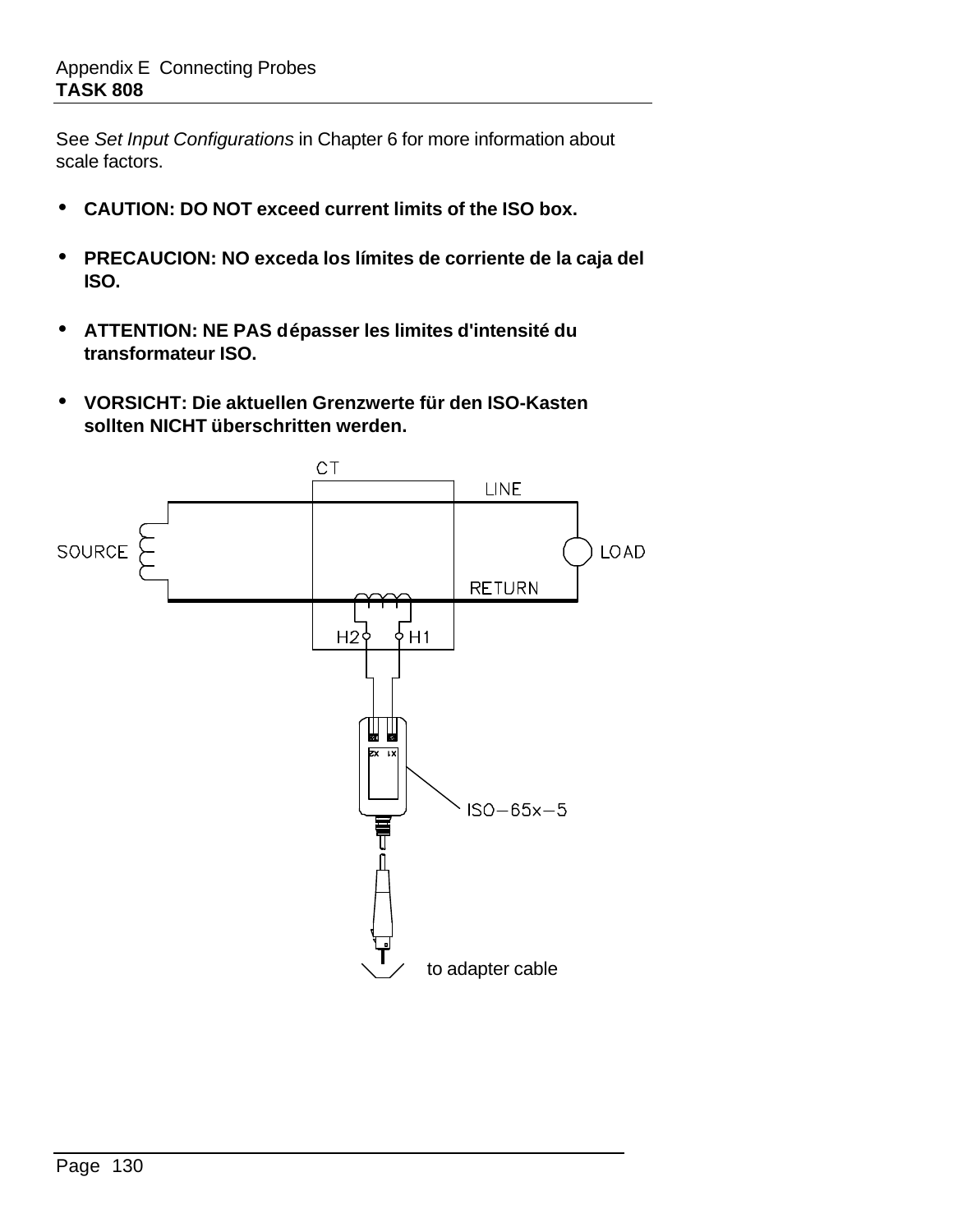# **Appendix F Memory Card Functions**

# **F.1 Memory Card Battery Replacement**

## **F.1.1 Introduction**

Replacement of the 3-volt lithium battery in the memory card is needed when the battery message in the "Memory Card Function" screen states the battery is depleted. Replacement is simple and requires no special tools. Two physically different types of batteries are used due to different manufacturers of the memory card. The correct replacement type must be used.

- **WARNING: The battery used in this device may present a fire or chemical burn hazard if mistreated. Do not recharge, disassemble, or dispose of in fire. Replace battery with Panasonic BR2325 or CR2025 only. Use of another type battery may present a risk of fire or explosion.**
- **ADVERTENCIA: La batería empleada en este dispositivo puede presentar un peligro de incendio o quemadura química si se manipula indebidamente. No recargue, desarme ni deseche en el fuego. Cambie la batería por una Panasonic BR2325 o CR2025 solamente. El uso de cualquier otro tipo de batería puede presentar un peligro de incendio o explosión.**
- **AVERTISSEMENT: La batterie utilisée dans cette unité peut pr ésenter des risques d'incendie ou de brûlures chimiques par suite d'une utilisation abusive. Ne pas recharger, démonter, ni jeter au feu. Remplacer uniquement la batterie par une batterie Panasonic BR2325 ou CR2025. L'utilisation d'un tout autre modèle de batterie peut entraîner des risques d'incendie ou d'explosion.**
- **WARNUNG: Die in diesem Gerät verwendete Batterie kann im Falle einer unsachgemäáen Behandlung zu Bränden oder chemischen Verätzungen führen. Sie sollte nicht wiederaufgeladen, auseinandergenommen oder verbrannt werden. Ersetzen Sie die Batterie nur mit Batterien vom Typ Panasonic BR2325 oder CR2025. Die Verwendung eines anderen Batterietyps kann Brände oder Explosionen hervorrufen.**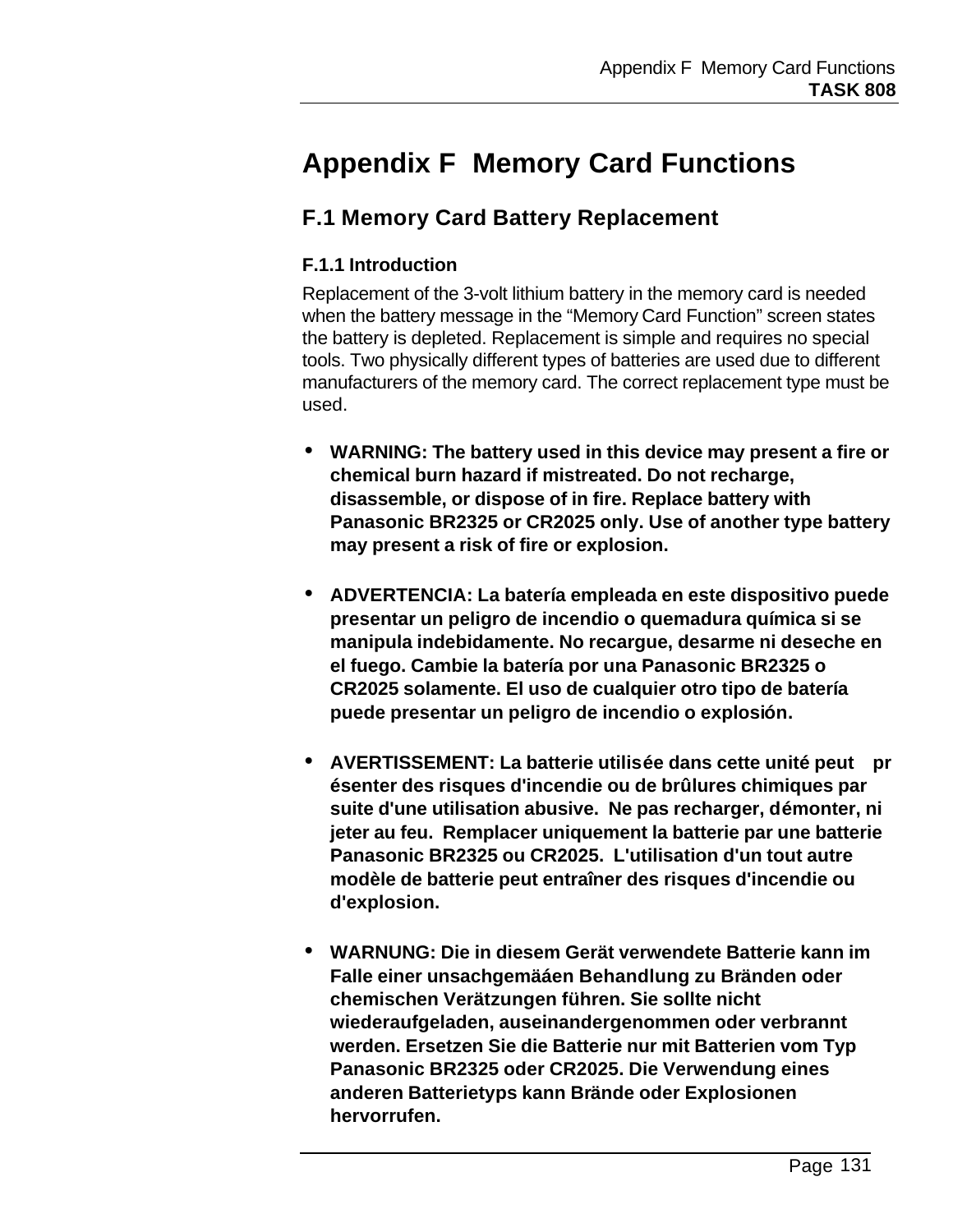#### **F.1.2 Battery check**

To check the condition of the memory card battery, perform the following steps.

| <b>Step</b> | <b>Action</b>                                                                                                                                                                                                 |
|-------------|---------------------------------------------------------------------------------------------------------------------------------------------------------------------------------------------------------------|
|             | Insert questionable memory card in memory card slot on<br>PP4300 and press card in firmly.                                                                                                                    |
| 2           | From the "Scope Mode" screen, press SETUP.                                                                                                                                                                    |
| 3           | From Setup Menu select 4, Memory Functions.                                                                                                                                                                   |
| 4           | From Memory Functions menu, select 1, Memory Card<br>Functions.                                                                                                                                               |
| 5           | Verify Memory Card Battery = $OK.$ If OK, do not replace the<br>battery. If not OK, proceed to replacement procedure.                                                                                         |
| 6           | If message says OK, but the memory card is faulty, try a<br>different memory card for operation. If the replacement<br>memory card operates OK, the original memory card is faulty<br>and should be replaced. |

#### **F.1.3 Battery types**

There are two types of physically different memory card batteries. Both batteries are 3-Volt, lithium, wafer type.

| <b>Part Number</b> | <b>Diameter</b> | <b>Thickness</b> |
|--------------------|-----------------|------------------|
| Panasonic CR2025   | $0.79$ " (20mm) | 0.1" (2.5mm)     |
| Panasonic BR2325   | $0.9$ " (23mm)  | $0.1$ " (2.5mm)  |

#### **F.1.4 Battery Safety Precautions**

The following safety precautions must be adhered to.

- $\Box$  Keep batteries away from children. Never permit a child to play with a battery as an ornament or toy.
- $\Box$  Do not disassemble battery or battery pack.
- $\Box$  Do not dispose of battery in fire.
- $\Box$  Dispose of a used battery promptly in accordance with local Environmental Protection Agency (EPA) regulations.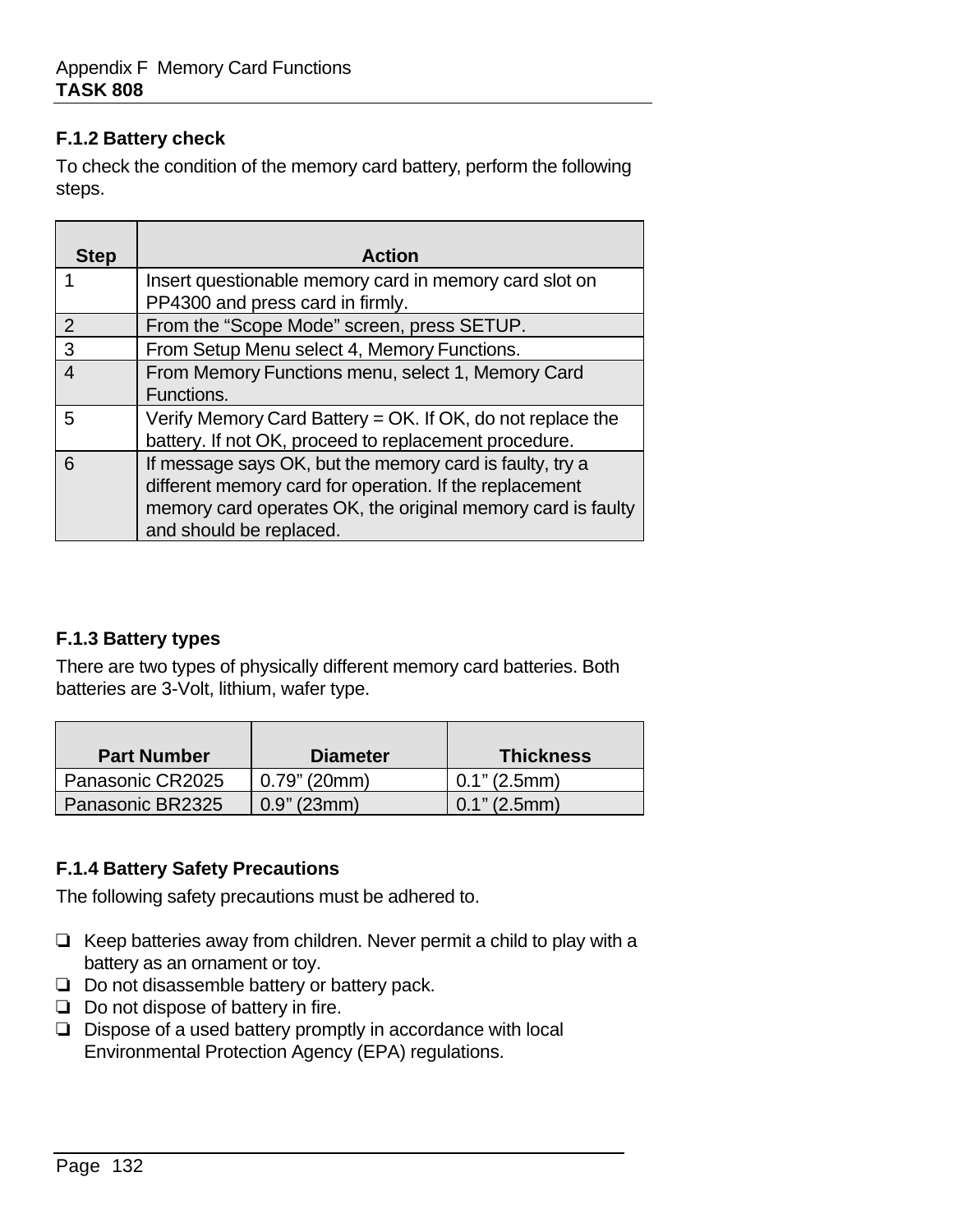#### **Medidas de seguridad de la batería**

Deberán observarse las medidas de seguridad siguientes:

- $\Box$  No deberá mantenerse las baterías al alcance de los niños. No deberá permitirse que un niño juegue con una batería.
- $\Box$  No deberá desensamblarse ninguna batería ni el compartimiento de la misma.
- $\Box$  No deberá prenderse fuego a una batería.
- $\Box$  Toda batería agotada deberá desecharse de manera rápida según las normas locales de la Agencia de protección del medio ambiente (EPA).

#### **Mesures de sécurité relatives aux batteries**

Il est très important de suivre les mesures de sécurité suivantes.

- $\Box$  Ne pas laisser les batteries à la portée des enfants. Ne jamais laisser un enfant jouer avec une batterie.
- $\Box$  Ne pas démonter de batterie ou de bloc-batterie.
- $\Box$  Ne pas jeter de batterie dans le feu.
- $\Box$  Se débarrasser rapidement des batteries usagées en se conformant aux règlements de l'EPA (Agence américaine pour la protection de l'environnement).

#### **Batterie-Sicherheitsvorkehrungen**

Die folgenden Sicherheitsvorkehrungen müssen beachtet werden.

- $\Box$  Halten Sie Batterien von Kindern fern. Erlauben Sie einem Kind unter keinen Umständen, eine Batterie als Verzierung oder Spielzeug zu benutzen.
- $\Box$  Nehmen Sie Batterien oder Batteriepackungen nicht auseinander.
- $\Box$  Entsorgen Sie Batterien nicht durch Verbrennen.
- $\Box$  Entsorgen Sie verbrauchte Batterien umgehend nach den gesetzlichen Umweltschutzbestimmungen.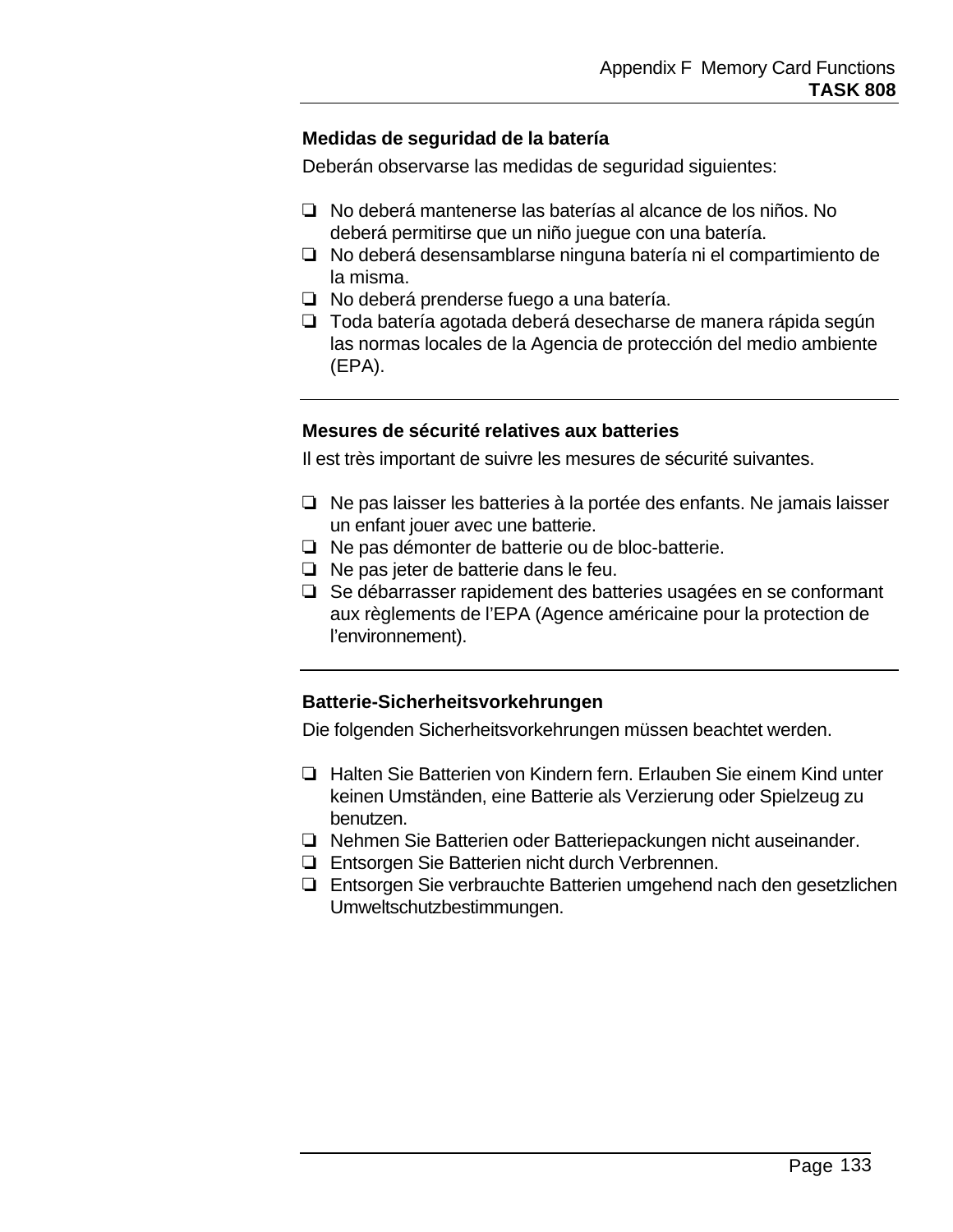## **F.1.5 Replacement procedure**

To remove and replace a memory card battery, proceed as follows:

| <b>Step</b>    | <b>Action</b>                                                                                                                                                  |
|----------------|----------------------------------------------------------------------------------------------------------------------------------------------------------------|
|                | Remove memory card from PP4300.                                                                                                                                |
| $\overline{2}$ | Refer to figure below. Gently press in battery release with<br>pencil point and remove battery holder.                                                         |
| 3              | Remove battery from holder and identify the type battery<br>used. If type is not identified on body of battery refer to table<br>above for battery dimensions. |
| 4              | Insert the exact type replacement battery in holder with plus<br>(+) terminal facing up.                                                                       |
| 5              | Insert battery holder into memory card and press in until<br>locked in position.                                                                               |
| 6              | Dispose of battery promptly. See battery safety precautions<br>above.                                                                                          |

#### **Typical memory card battery replacement:**

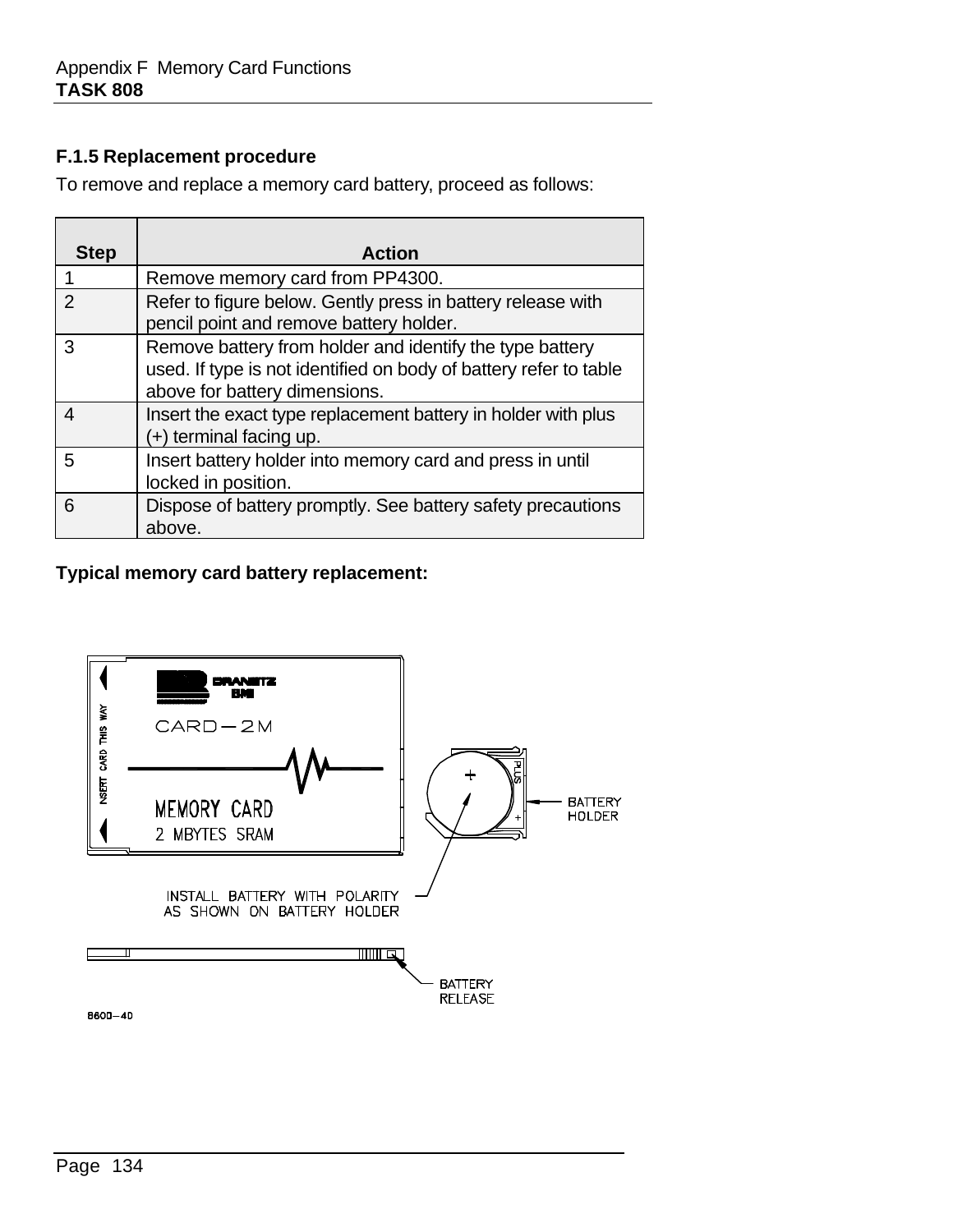# **F.2 Memory Card Formatting**

## **F.2.1 Memory Card**

Optional memory cards for the Task 808 are available in various capacities, shown in Appendix C.

## **F.2.2 Memory Card Formatting Procedure**

**Step 1** From the "Memory Functions" menu, press 1 to display the "Memory Card Functions" screen. This screen automatically displays a status of the memory card.

| Jan-17-97     |                                                                          |                       |                       | 18:34:45 |
|---------------|--------------------------------------------------------------------------|-----------------------|-----------------------|----------|
|               |                                                                          |                       | MEMORY CARD FUNCTIONS |          |
|               | CARD SIZE:<br>CARD FREE SPACE:<br>WRITE PROTECT:<br>MEMORY CARD BATTERY: |                       |                       |          |
| WRITE<br>CARD | <b>READ</b><br>CARD                                                      | <b>FORMAT</b><br>CARD |                       | EXIT     |

NOTE - If the memory card is not formatted (or not seated in the slot properly), no values will be displayed. New memory cards are not formatted and must be formatted before use.

**Step 2** To format a memory card:

insert the card – make sure it is seated securely press the **FORMAT CARD** SOFTKey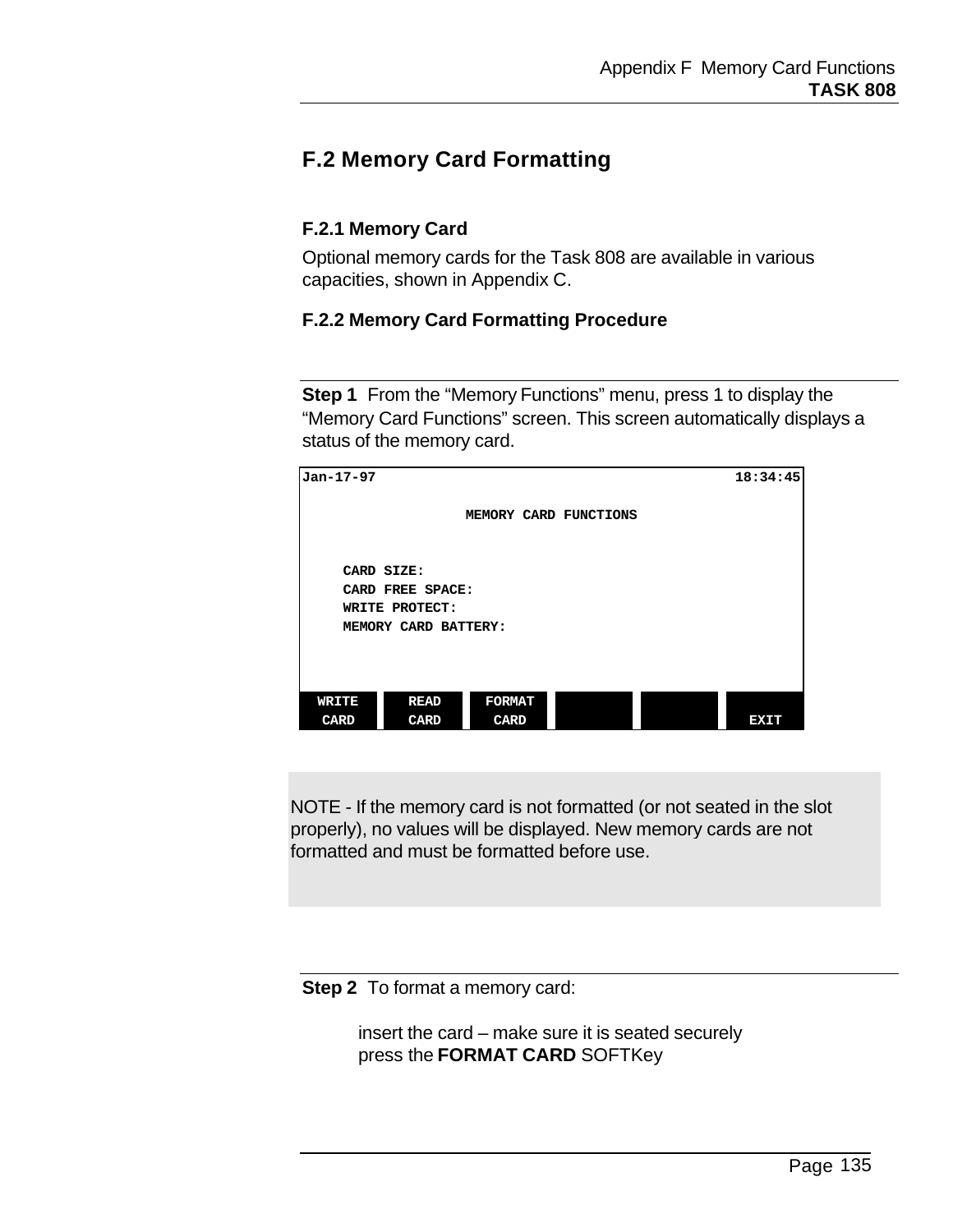Read the warning – press the **YES** SOFTKey if you wish to continue formatting. When the formatting is finished, values will be displayed on the "Memory Card Functions" screen:

| Jan-17-97     |                                                                                            |                       |                       | 18:34:45 |
|---------------|--------------------------------------------------------------------------------------------|-----------------------|-----------------------|----------|
|               |                                                                                            |                       | MEMORY CARD FUNCTIONS |          |
|               | CARD SIZE: 1024K<br>CARD FREE SPACE: 1020K<br>WRITE PROTECT:OFF<br>MEMORY CARD BATTERY: OK |                       |                       |          |
| WRITE<br>CARD | <b>READ</b><br>CARD                                                                        | <b>FORMAT</b><br>CARD |                       | EXIT     |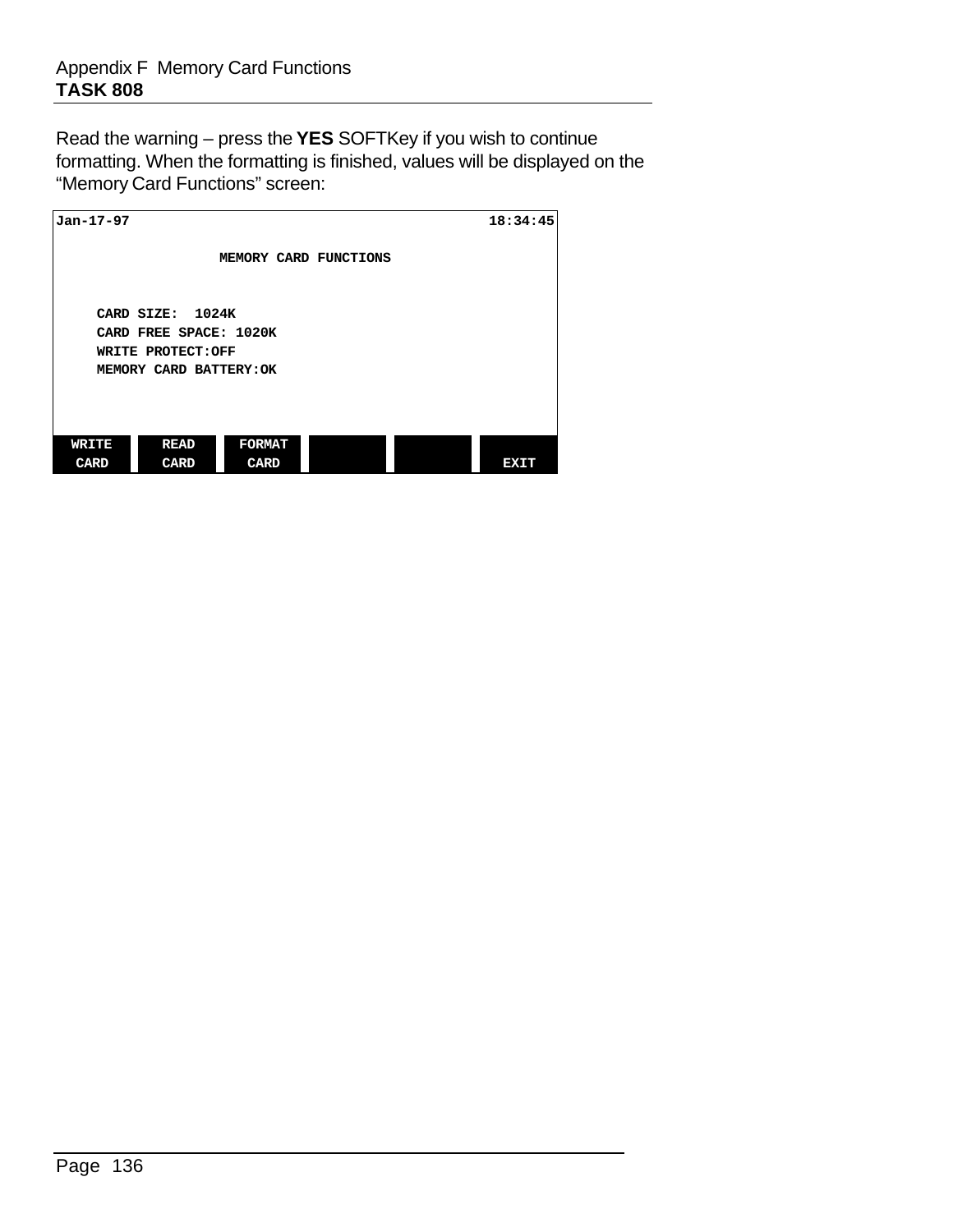# **Appendix G Operator-Replaceable Parts**

# **G.1 Introduction**

The following parts are easily replaced by the operator and do not require special tools or access to the interior of the unit.

# **G.2 To order parts**

Call Dranetz-BMI Customer Service at:

#### **(732) 287-3680 or 1-800-372-6832**

# **G.3 Parts List**

| <b>Part Description</b>                 | Part#         |
|-----------------------------------------|---------------|
| <b>AC Adapter/Battery Charger</b>       | 116297-G1     |
| <b>Battery Door</b>                     | 116037-G1     |
| <b>Battery Pack</b>                     | <b>BP4300</b> |
| <b>Cable Pouch</b>                      | 116043-G1     |
| Measurement Cable Set w/Alligator clips | 116042-G1     |
| <b>Rubber Skin</b>                      | 116035-G1     |

#### **Measurement Cable Set, parts list**

| <b>Part Description</b>                               | <b>Part</b><br><b>Number</b> |
|-------------------------------------------------------|------------------------------|
| Alligator Clip, red                                   | 900371                       |
| Alligator Clip, black                                 | 900372                       |
| <b>Cable Pouch</b>                                    | 116043-G1                    |
| Interconnecting Cable Assy, Red, 72 in. (182.9 cm)    | 900366                       |
| Interconnecting Cable Assy, Yellow, 72 in. (182.9 cm) | 900367                       |
| Interconnecting Cable Assy, Blue, 72 in. (182.9 cm)   | 900368                       |
| Interconnecting Cable Assy, Gray, 72 in. (182.9 cm)   | 900369                       |
| Interconnecting Cable Assy, White, 72 in. (182.9 cm)  | 900370                       |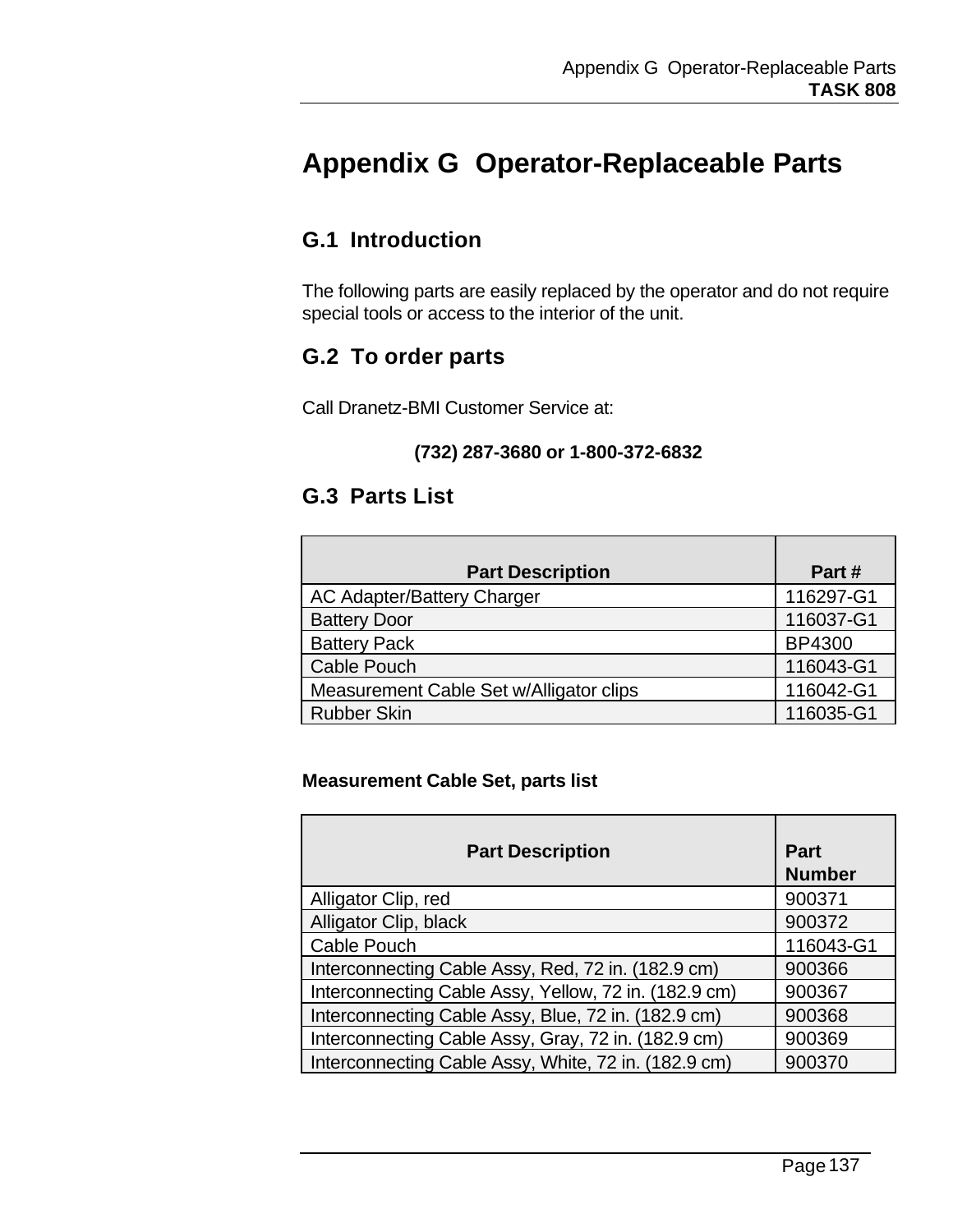# **This page intentionally left blank.**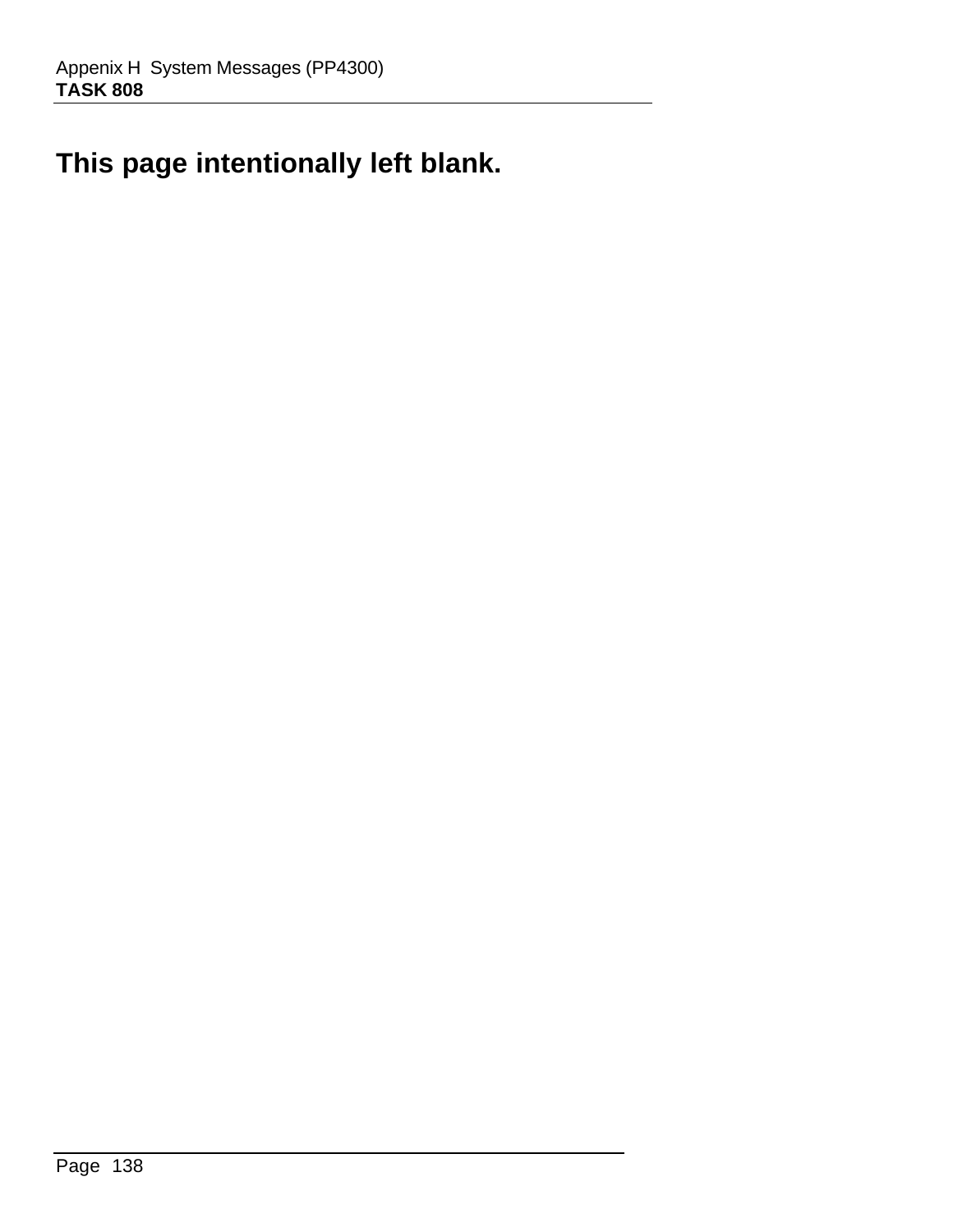# **Appendix H System Messages (PP4300)**

# **H.1 Introduction**

Display messages provide PP4300 operating information or describe an error condition. This appendix describes the types of messages that can appear, lists the messages, and gives instructions about what to do next. Self-explanatory messages are not included.

# **H.2 Message Types**

#### **H.2.1 Overview**

There are three types of messages: Normal One-Line, Important One-Line, and Full Screen. When an important message is displayed it is automatically saved to memory for recall at a later time.

#### **H.2.2 One-line messages**

All one-line messages are displayed on the top line of the screen between the time and date, and are a maximum of 21 characters long. They are displayed as long as the condition exists.

Normal one-line messages: Normal one-line messages are displayed in regular text.

Important one-line messages: Important one-line messages are displayed in reverse video.

#### **H.2.3 Full screen messages**

Full screen messages warn of potential system problems. Press any key to remove the screen message.

#### **Priority**

In general, a more important message will take priority over a less important one, with the exception of full screen messages which are displayed until a key is pressed.

When two or more one-line message are active, they are alternately cycled every two seconds. The priority is as follows: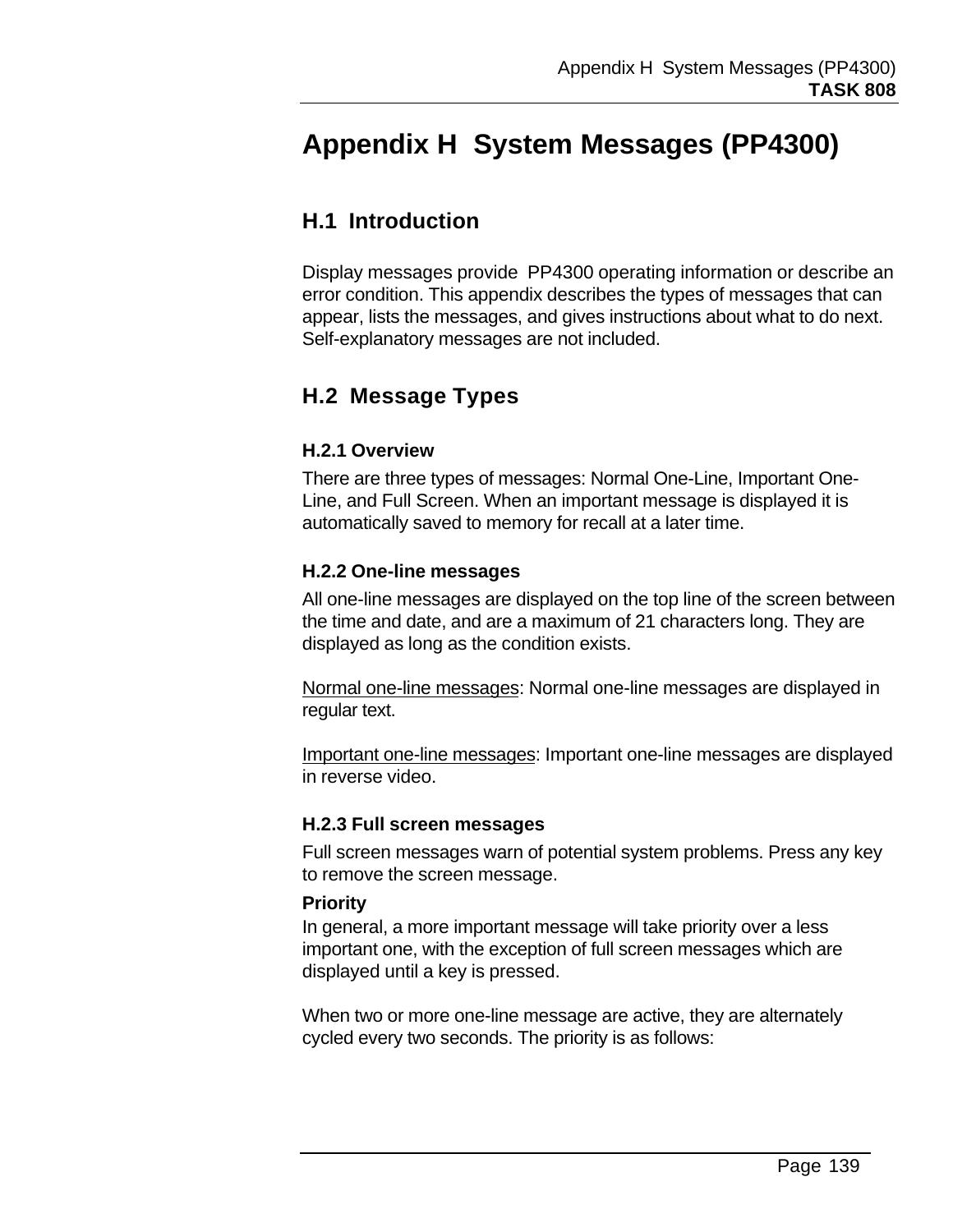F

| <b>Priority</b> | <b>Description</b>                                                                                                                                |
|-----------------|---------------------------------------------------------------------------------------------------------------------------------------------------|
|                 | All new one-line messages are displayed immediately,<br>accompanied by a short beep, then normal message                                          |
|                 | cycling is resumed.                                                                                                                               |
| $\overline{2}$  | When there are important one-line messages, only these<br>will be cycled until they are cleared.                                                  |
| 3               | When there is only one important one-line message<br>displayed, no normal one-line messages will cycle until the<br>displayed message is cleared. |
| 4               | No one-line messages are displayed on Help screens, but<br>full screen messages will operate normally.                                            |
| 5               | Full screen messages will always take precedence over any<br>type of one-line display.                                                            |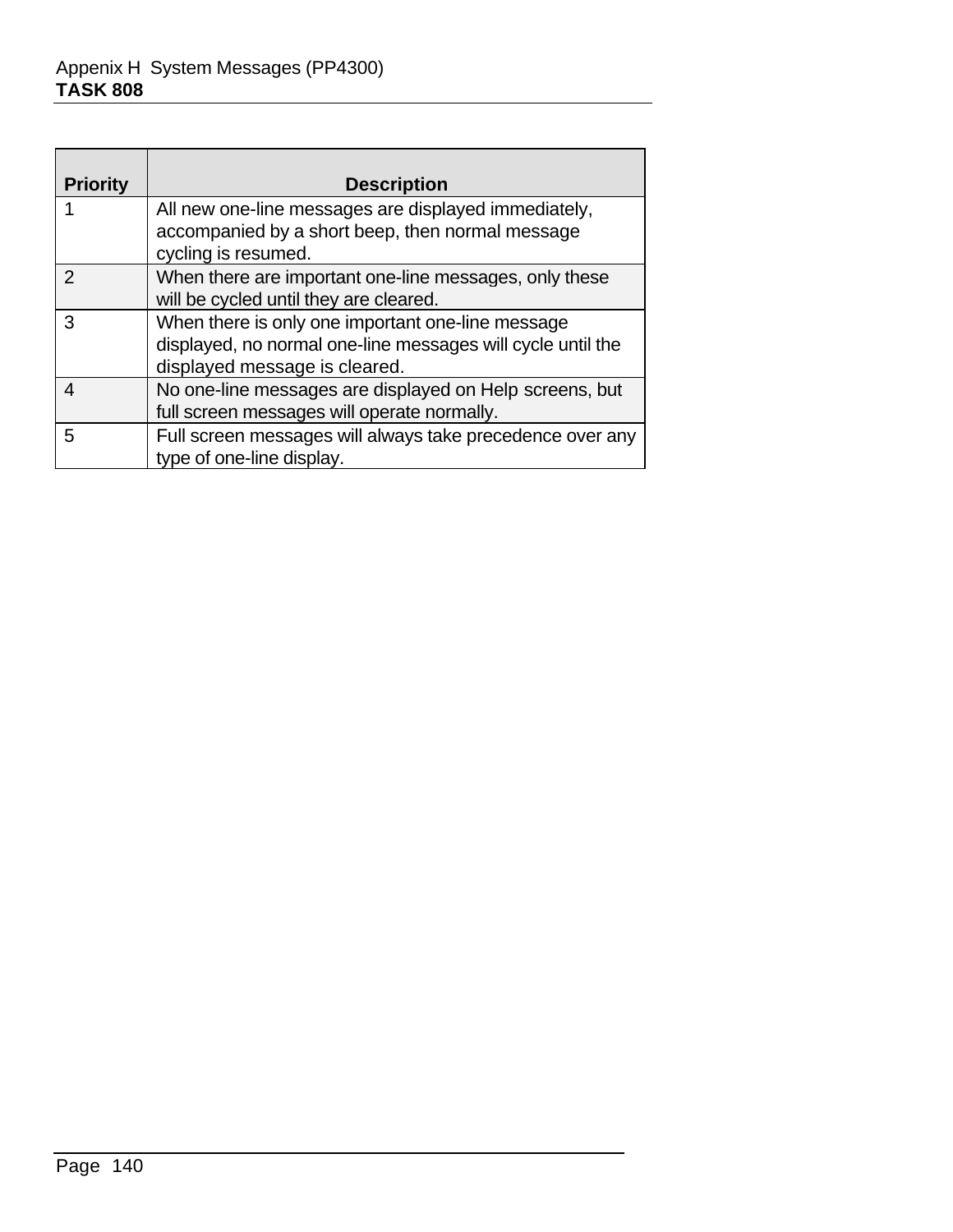# **H.3 Messages**

#### **H.3.1 One-line messages**

### **Sync Lost Ch A, B, C, or D.**

The unit cannot synchronize to the specified channel. Either no voltage or a voltage outside the sync range is being applied. If the unit continues to switch between Sync Lost and Sync Acquired, you may have to change to internal sync.

#### **Sync Acquired Ch A, B, C, or D.**

The unit has synchronized to the specified voltage channel.

#### **Probe Ch A, B, C, or D-Connect.**

A current probe has been connected to the specified channel.

#### **Probe Ch A, B, C, or D-Disconnect.**

The current probe on the specified channel has been disconnected.

#### **Volts Overload Ch A, B, C, or D.**

The voltage range for the specified channel has been exceeded.

#### **Amps Overload Ch A, B, C, or D.**

The current range for the specified channel has been exceeded. Use a probe with a range appropriate for your measurements.

#### **Volts Over-range Ch A, B, C, or D.**

The voltage safety limit for the specified channel has been exceeded. Turn OFF power to the circuit and disconnect the unit.

#### **Amps Over-range Ch A, B, C, or D.**

The current safety limit for the specified channel has been exceeded. Turn OFF power to circuit and disconnect the unit.

#### **H.3.2 Full screen message**

#### **Battery Low.**

The charge on the internal battery is low. Charge the battery by connecting the AC adapter output cable to the DC INPUT connector on the right side of the PP4300. Connect the AC adapter power cord to an appropriate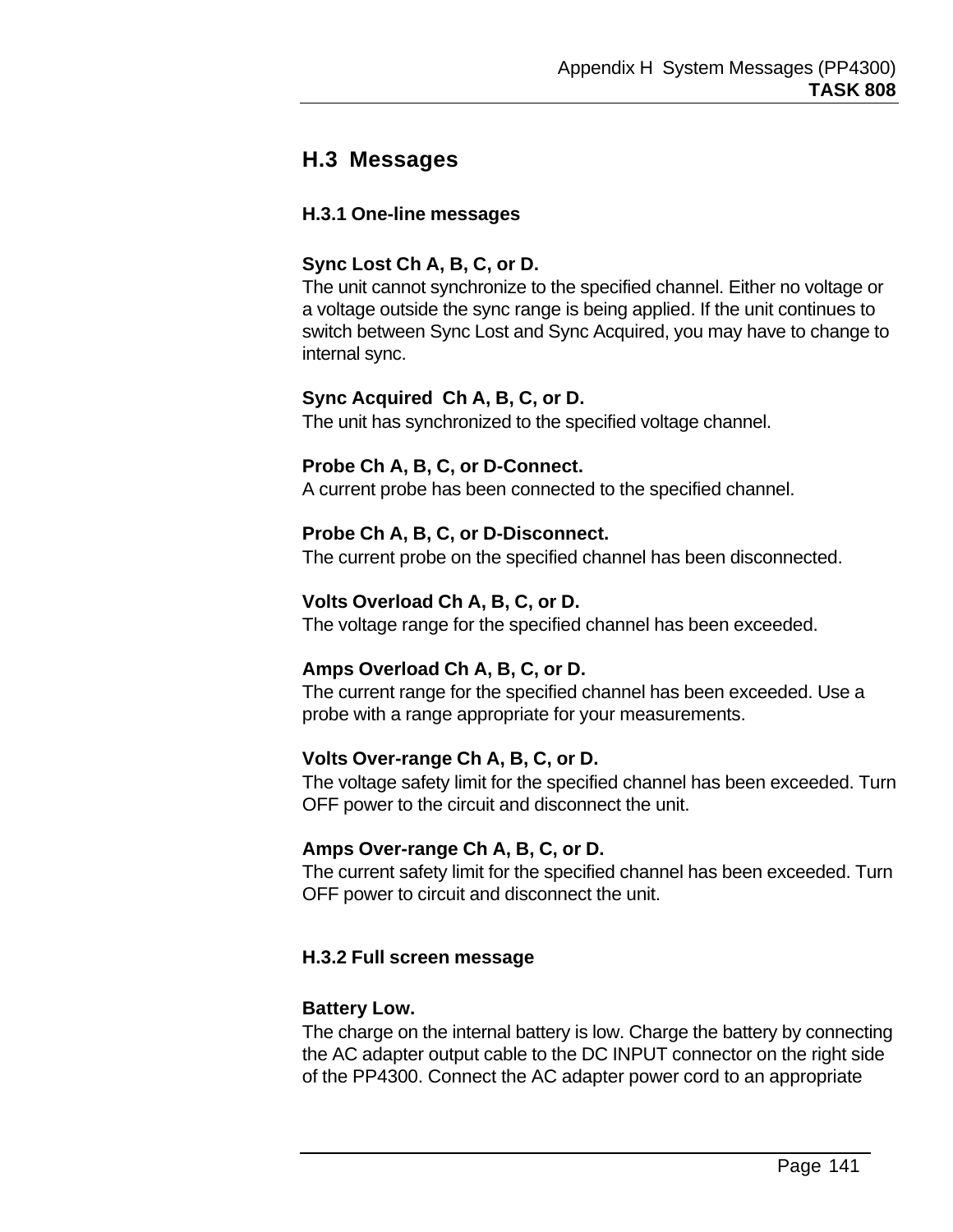outlet. A depleted battery pack can be recharged in 2 hours with the unit OFF and 24 hours with the unit ON.

# **H.4 TASKCard error messages**

The following table describes the possible error messages when loading the TASKCard and the corrective action to take for each.

| <b>Error Message</b>                                                                                                                                                   | <b>What to do Next</b>                                                                                                                                                                                                              |
|------------------------------------------------------------------------------------------------------------------------------------------------------------------------|-------------------------------------------------------------------------------------------------------------------------------------------------------------------------------------------------------------------------------------|
| <b>TASKCard Not Found, Please</b><br>Install TASKCard.                                                                                                                 | TASKCard may not be installed or<br>is installed incorrectly. Turn OFF<br>power and check TASKCard<br>installation.                                                                                                                 |
| Corrupt TASKCard. Please Install<br>TASKCard.                                                                                                                          | A TASKCard was found but it was<br>not recognized as a valid<br>TASKCard. Turn OFF power and<br>recheck TASKCard. If the<br>TASKCard is properly inserted,<br>there may be a problem. Notify<br>Dranetz-BMI for further assistance. |
| <b>WARNING: The Task Card found:</b><br>(now installed) Is different than last<br>used: (previous Task Card)<br><b>CHANGING TASK CARDS MAY</b><br><b>ERASE MEMORY!</b> | Press any key to continue or turn<br>OFF the unit and reinstall the last<br><b>TASKCard used.</b>                                                                                                                                   |
| Any of the following:<br><b>DSP Processor Download</b><br>Failed<br><b>DSP Processor Will Not Re-</b><br>spond                                                         | TASKCard download problem.<br>Notify Dranetz-BMI for further<br>assistance.                                                                                                                                                         |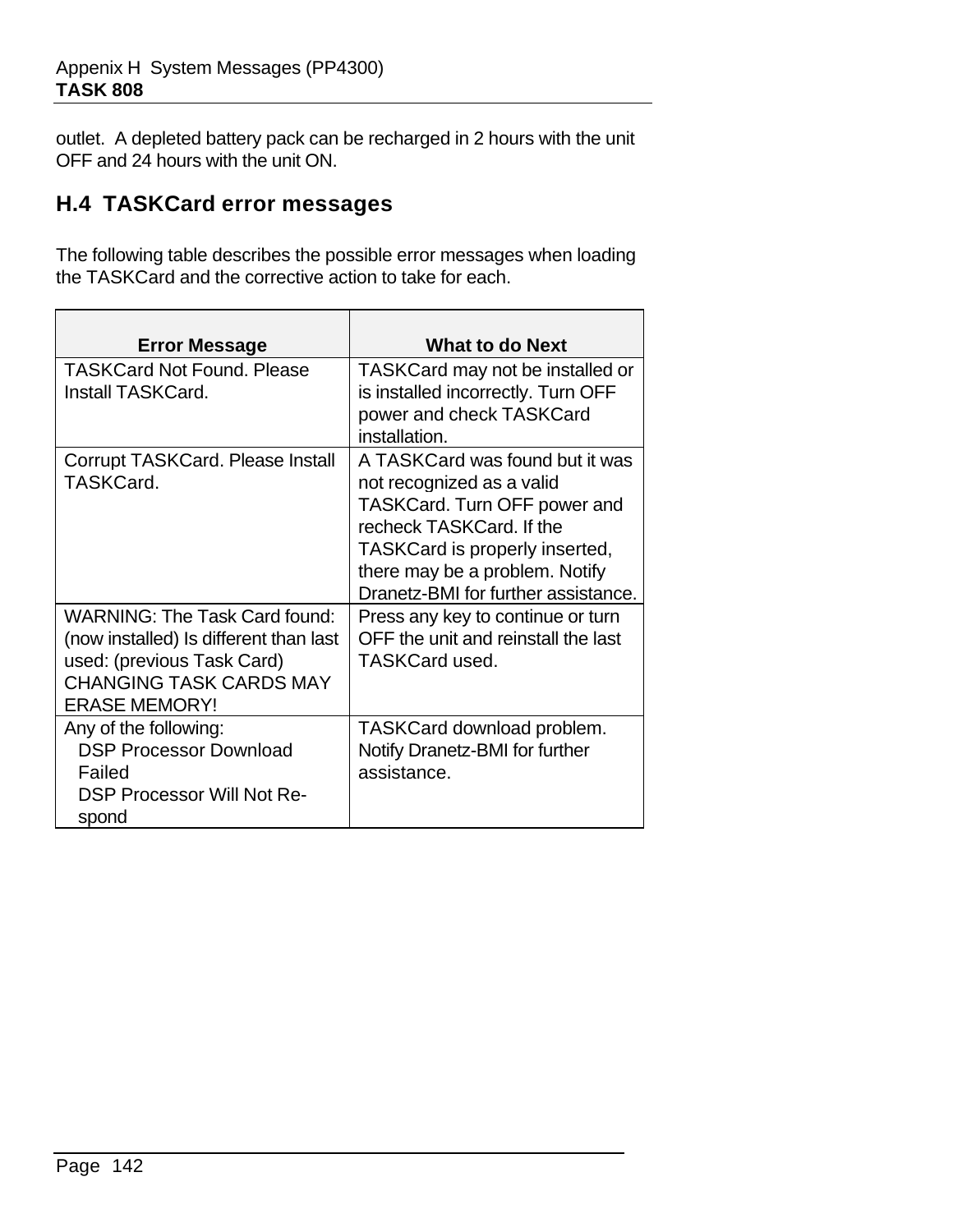# **Index**

# **A**

AC Adapter/Battery Charger, 11 accessories, 1, 2, 79, 82, 83, 97 AUDIBLE ALARM, 36, 38 Auto-transfer, 39, 41, 43, 91

## **B**

battery pack, 11, 12, 73, 74, 76, 77, 80 Battery Pack Replacement, 73

## **C**

Calibration, 77 circuit type, 26, 27, 33, 46, 112, 116 Common Circuit Connections, 22, 93, 104 Connection guidelines, 98 Current, 100, 103, 107, 124, 126 current probes, 25, 27, 47, 50, 77, 80, 82, 101, 106, 114 Current Transformer, 47, 48 Customer Service, 71, 77, 78

## **D**

Daily Peak, 57, 59, 60 data memory card, 3, 4, 5, 7, 9, 22, 39, 40, 41, 42, 43, 61, 62, 135 Default, 91 **Delta** floating,, 118 high-leg,, 116 open, 112 Demand, 1, 51, 56, 57, 59, 60, 85 display mode, 37

#### **E**

Easy Start, xvii, 5, 17, 19, 21, 22, 25, 30, 31, 33, 36, 37, 46, 47, 50 email address, 71 energy, x, 1, 3, 4, 50, 51, 56, 57, 81, 82, 83 Energy Rate Limit, 51, 59 Error messages, 139, 141 Event, 43, 56, 59, 61, 86 event types, 56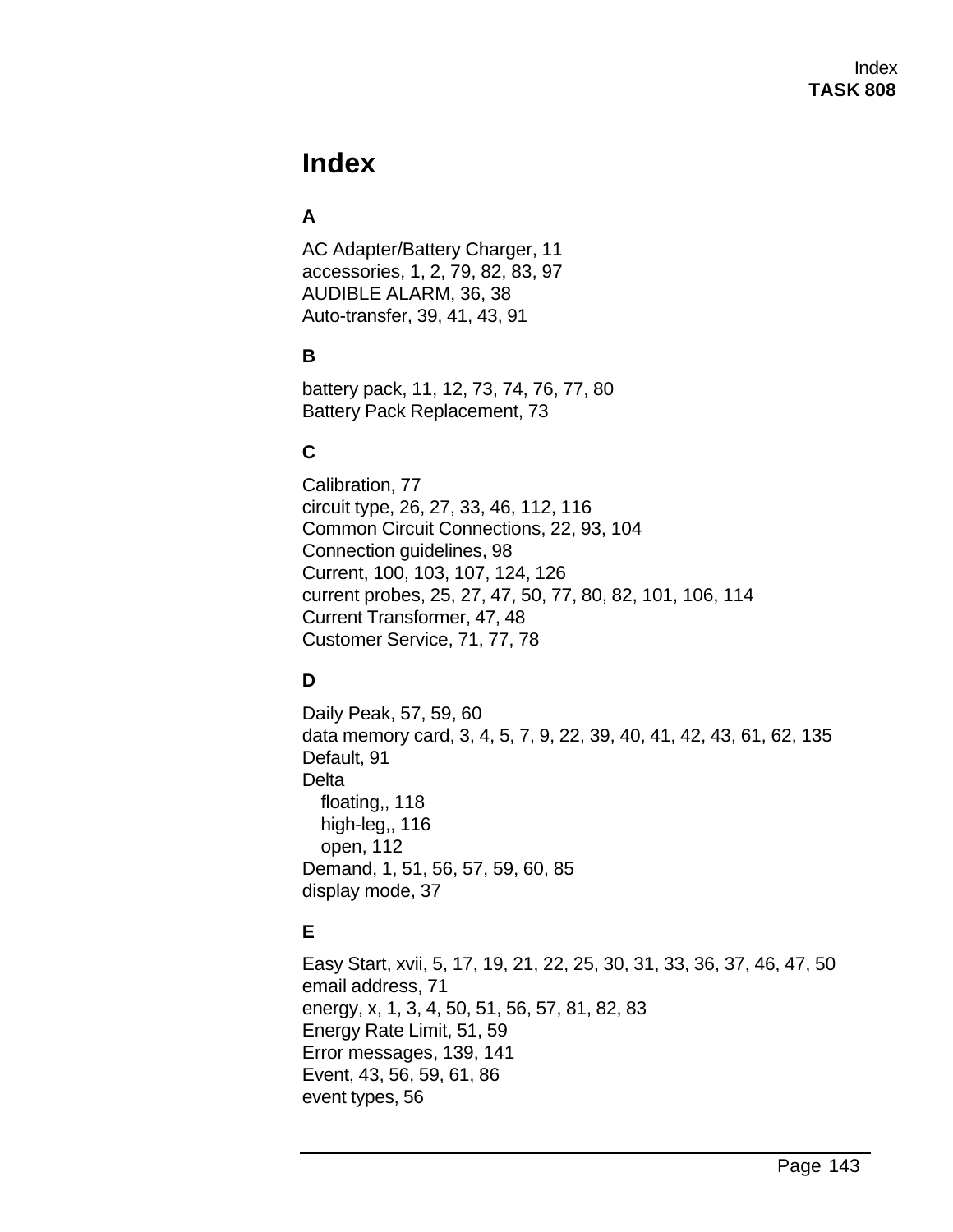### Index **TASK 808**

## **F**

Factory, 91 Fill and Stop, 40, 41, 44 Floating or Grounded Delta, 118 Four wire wye, 4, 104, 122

# **G**

grounded delta, 4, 104, 118, 122

## **H**

Handbook, 81 Harmonics, 3, 4, 24, 31, 53, 63, 68, 69, 80, 82, 83 Help, 9, 18, 140 High leg delta, 4, 104 Hotline, 71

## **I**

Internal Battery, 73 internal memory, 3, 4, 39, 40, 41, 43, 44, 50, 56, 63, 74 Isolated Current Transformer (ISO), 126

#### **L**

LCD specifications, 87 LCD BACKLIGHT AUTO-SHUTOFF, 38

#### **M**

Measurement cable set, 97 Memory, 3, 5, 35, 38, 39, 41, 42, 43, 44, 45, 61, 63, 74, 79, 80, 81, 82, 86, 91, 131, 132, 135, 136 memory card, 1, 5, 81 Memory Card Battery Replacement, 131 Memory Card Functions screen, 42 Memory Functions, 42 Messages descriptions, 141 priority, 139 Meter Mode, 24, 31, 32, 33, 53, 57, 64 Midnight Summary, 60 Monthly Peak, 57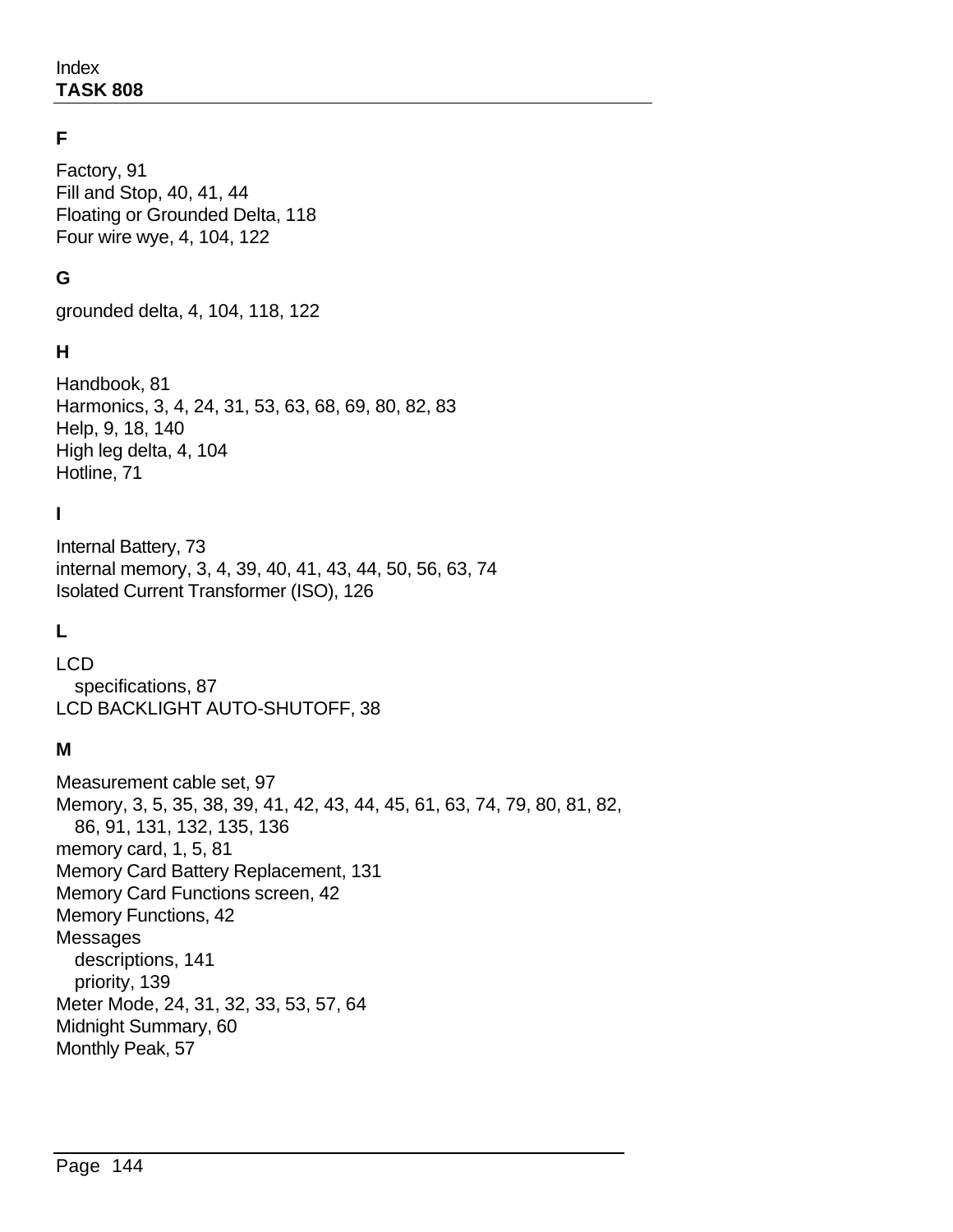## **N**

Neutral to ground connection example, 99

# **O**

Open leg delta, 4, 104, 122 optical interface port, 7 Optional Accessories, 79 Overwrite, 40, 41, 44, 91

#### **P**

Potential Transformer, 47 Power, 110, 111, 112, 116, 118 Power Factor, 1, 90 PP4300, xvii, 1, 22, 23, 24, 26, 39, 43, 73, 85, 91 Probes, 2, 4, 21, 22, 27, 28, 93 Programmable Features, 35, 36, 37

#### **R**

read and write event and setup data, 42 Reading the Auto-transfer file, 61 Replaceable Parts, 137 Return Shipment, 73, 77

## **S**

Saving/Reading Data, 43 scale factor, 18, 24, 47, 48, 124, 126 Scale Factor Calculation - Example, 48 Scope Mode, ix, 24, 25, 31, 32, 33, 36, 47, 51, 54, 69, 132 Self Test, 63 Set Input Configurations, 46 Setup Menu, 25, 35, 36, 38, 45, 46, 51, 132 Shipping Address, 78 Single phase, 4, 91, 103, 104, 107 Single phase connection example, 98, 110 Spare, 137 **Specifications** computed, 89 interfaces, 87 measured, 87 Split phase connection example, 111 Split phase, 4, 104, 107 Standard Accessories, 2 sync mode, 49